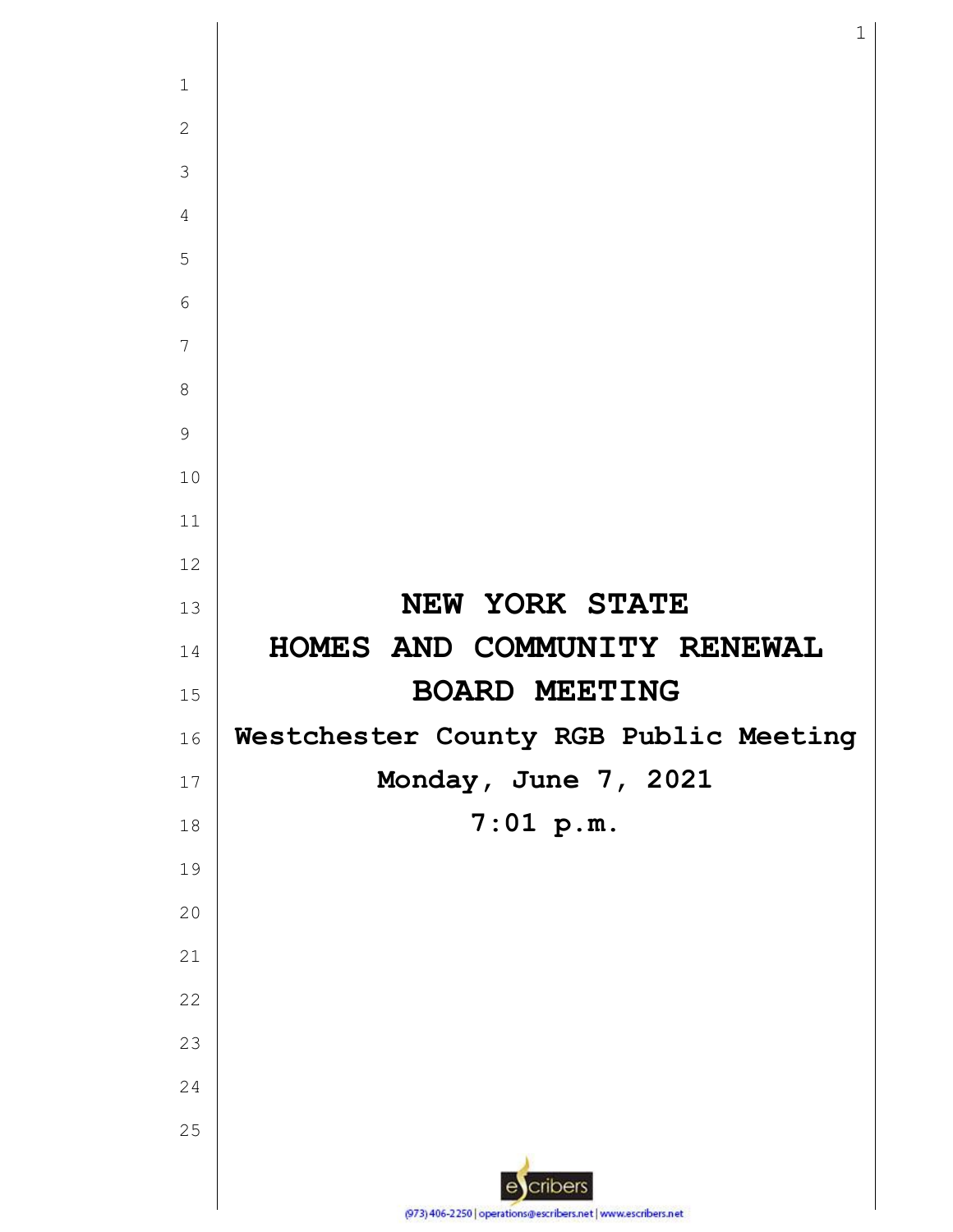1

## [START RECORDING]

2 3 4 5 6 7 8 9 10 11 12 13 14 15 16 17 18 19 20 21 22 23 24 MR. PETER STECKER: Okay. Good evening. It is 7:01 on Monday, June 7th. This is the first public hearing for the Westchester County Rent Guidelines Board. I will start this meeting as I started the meetings last year, with the note about the public hearings and the meetings. In response to the governor's directive to take every effort to keep New Yorkers safe and mitigate the spread of COVID-19, pursuant to Executive Order 202-1 and its updates, the Westchester County Rent Guidelines Board will be conducting public hearings and set guideline rates of rent adjustments for housing accommodations within its jurisdiction, subject to the Emergency Tenant Protection Act of 1974 for leases commencing between October 1st, 2021 and September 30th, 2022, via teleconference. Instructions for members of the public to simultaneously view or listen to the meetings have been posted to HCR's website for the Office of Rent Administration under the Public Hearing section prior to the meetings. Hearings will also later be transcribed and the public will have the ability to view the transcripts at the same website. So with that being said, Elsa, I will turn it over to you, now.

25 MS. ELSA RUBIN: Thank you, Peter.



(973) 406-2250 | operations@escribers.net | www.escribers.net

2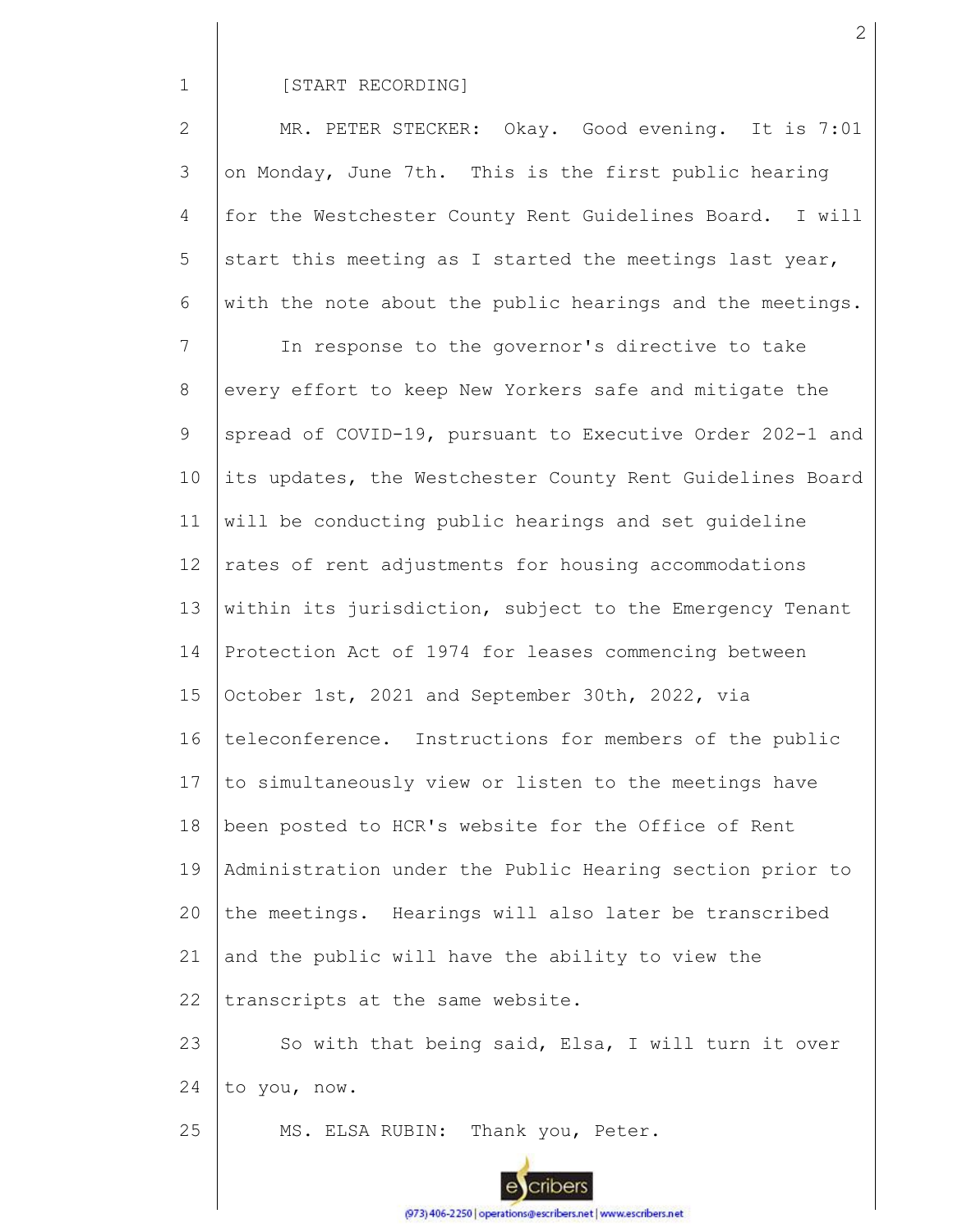1 2 3 4 5 6 7 8 9 10 11 12 13 Welcome, everybody. I'm so glad to see all of you happy and healthy, and we are going to start now. This is the first virtual meeting of this season, and as you know, we used to do several meetings in several cities, but because of the pandemic, we are now forced to do it by Zoom, and therefore, we didn't see any need to have so many meetings, so this time, we are going to have two public meetings. The next public meeting will be on June -- Monday, June 21st, and Peter -- our counsel, Peter, will provide instructions on how to sign up for that, because we need more participation, especially for the tenants. And I'm also -- if anybody is watching this meeting

3

14 15 16 17 18 19 20 right now live and wants to participate, they can also contact Peter and he will let you know how to sign up and we will try to accommodate anybody if we have the time. So as I said, this is the first of two public meetings to determine guideline rates of rent adjustments for leases commencing or being renewed between October 1st, 2021 and September 30th, 2022.

21 22 And now I will take roll call. Please respond if you are present. Velene Acquah, public member.

23 MS. VELENE ACQUAH: Present.

24 MS. RUBIN: LaMont Badru, public member.

25 MR. LAMONT BADRU: Here.

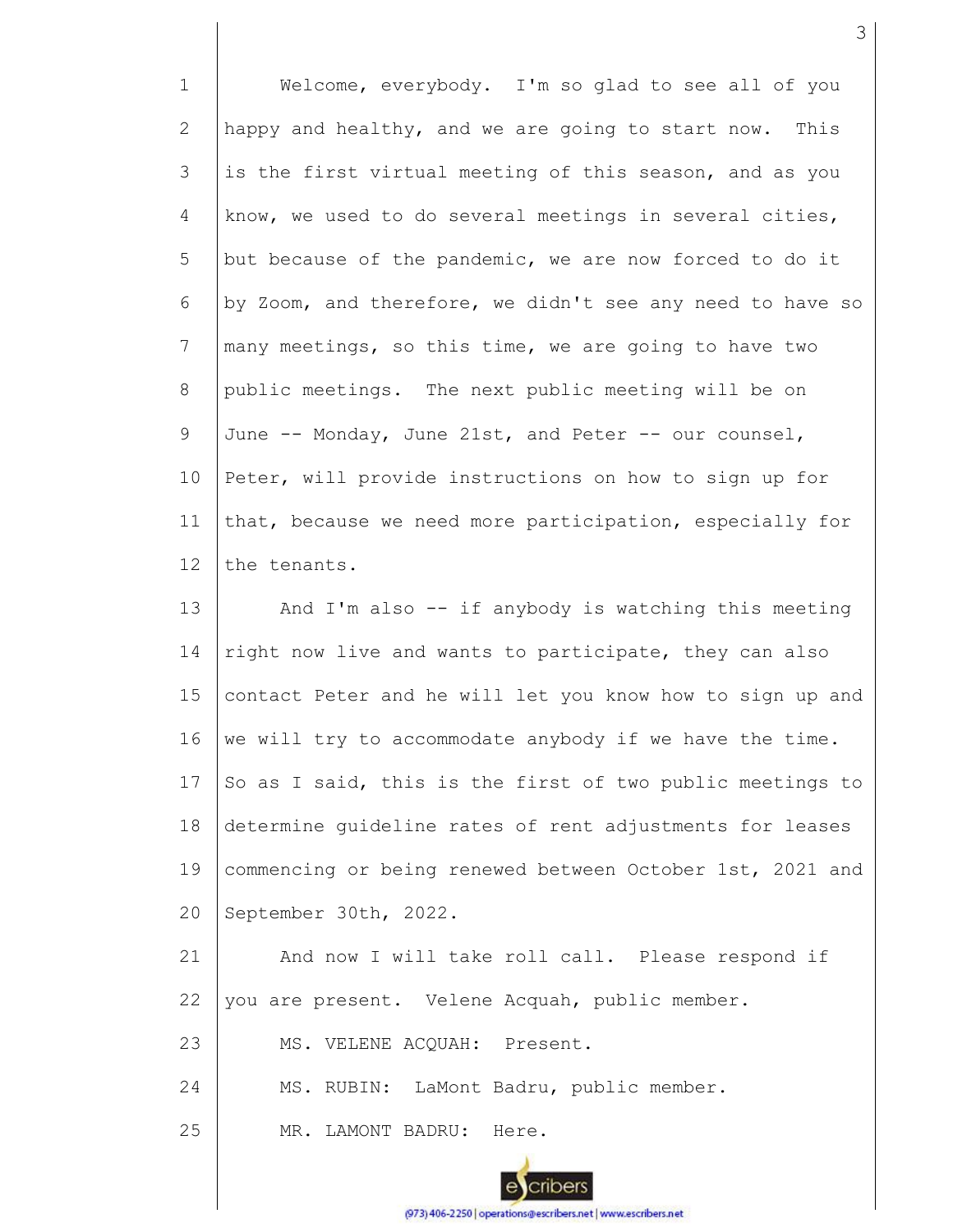| $\mathbf 1$ | MS. RUBIN: Eddie Mae Barnes, public member.              |
|-------------|----------------------------------------------------------|
| 2           | MS. TAMARA STEWART: You're on mute, Eddie Mae.           |
| 3           | MS. EDDIE MAE BARNES: Present.                           |
| 4           | MS. RUBIN: Great. Welcome, Eddie Mae.                    |
| 5           | MS. BARNES: Thank you.                                   |
| 6           | MS. RUBIN: Eliot Cherson, owner representative.          |
| 7           | MR. ELIOT CHERSON: Present.                              |
| 8           | MS. RUBIN: Kenneth Finger, owner representative.         |
| 9           | MR. KENNETH FINGER: I'm here.                            |
| 10          | MS. RUBIN: Evelyn Santiago, public member.               |
| 11          | MS. EVELYN SANTIAGO: Present.                            |
| 12          | MS. RUBIN: Tamara Stewart, tenant representative.        |
| 13          | MS. STEWART: Present.                                    |
| 14          | MS. RUBIN: And I'm Elsa Rubin, chair of the board,       |
| 15          | and I also have good news. This evening, we have -- I    |
| 16          | have just now been told that we have a new member of the |
| 17          | tenant representative, and I think she is with us.<br>Is |
| 18          | that correct, Peter?                                     |
| 19          | MR. STECKER: Yes. Ms. Hamer is here and so I have        |
| 20          | just promoted her to be a panelist, so she's -- yep,     |
| 21          | there she is.                                            |
| 22          | MS. SYLVIA HAMER: Good evening.                          |
| 23          | MS. RUBIN: Good evening. Welcome, and if you want        |
| 24          | to say a few words to the board?                         |
| 25          | MS. HAMER: I'm just happy to be a part of the board      |
|             |                                                          |

4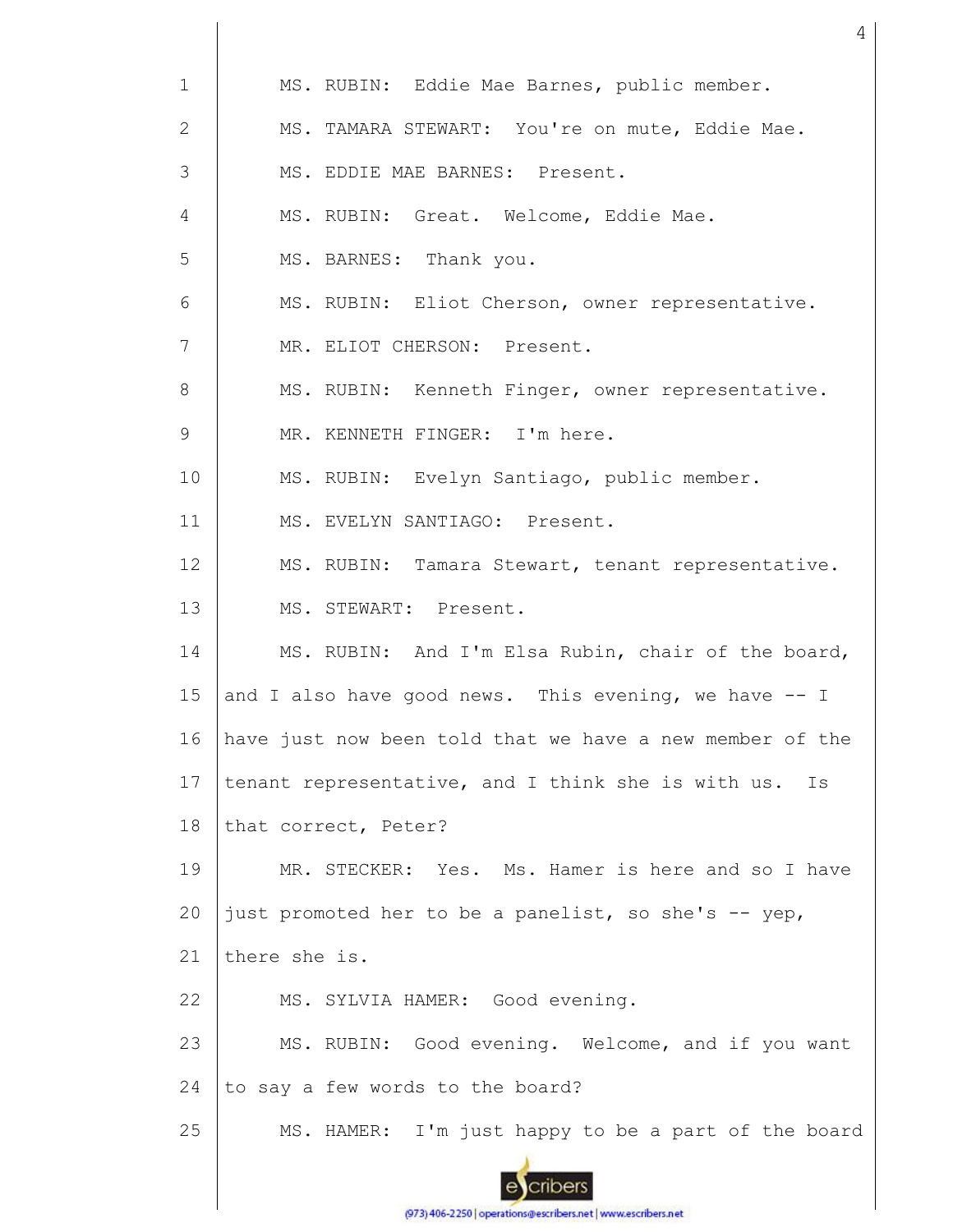1 and moving things forward, and I look forward to working with all of you. 2 3 MS. RUBIN: And since she was appointed officially, 4 she is going to take part of this meeting today, of this 5 public meeting, and with that said, I think we have a 6 quorum, and we can proceed. 7 MR. CHERSON: I just have a question. 8 MS. RUBIN: Yes. 9 MR. CHERSON: Ms. Hamer, she's been -- she was 10 appointed and interviewed by DHCR and approved? I just 11 want --12 MS. RUBIN: Yes. 13 MR. STECKER: Correct. Eliot, she was sent over to 14 us at the end of May, and so we had an interview last 15 week, and we just received her appointment letter today, 16 so she has been appointed by the Commissioner effective 17 today as the new tenant rep for Westchester Rent 18 Guidelines Board. 19 MR. CHERSON: Okay. 20 MS. RUBIN: So welcome again. 21 MS. HAMER: Thank you. MS. RUBIN: And I believe Peter has some 22 23 announcements to make. 24 MR. STECKER: Well, just following up on what you 25 were asking me to announce, for anyone who would like tocribers

5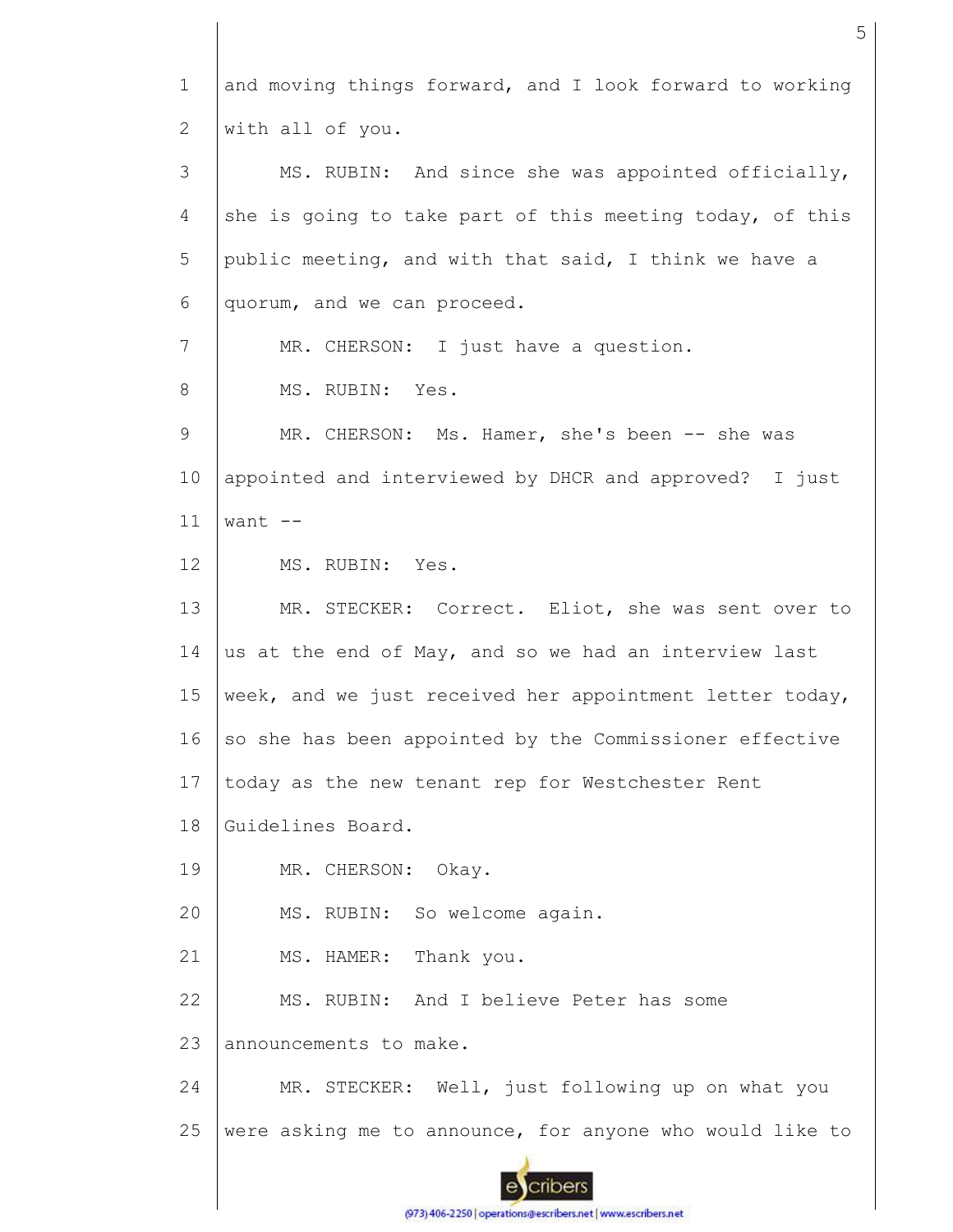1 2 3 4 5 6 7 8 9 10 11 12 13 14 15 16 17 18 19  $20$ 21 22 23 24 25 address the board, they can send an email to westchestercountyrgb@nyshcr.org. I'll also stress that if somebody for whatever reason doesn't want to appear in this forum and address the board via Zoom, the board will also be accepting written testimony as they did last year, which can be read into the record during these meetings. So I would just urge anyone who is watching on the livestream or is reading the transcript after this to send an email if they're interested in addressing the board. MS. RUBIN: Thank you. And now, I will call the speakers in the order of which they sign up prior to the meeting. The speakers will be addressing the board, and they are limited to three minutes for individuals and five minutes for entities or organizations, so if you can please -- when I call them -- I will ask them to identify if they are -- whether they're representing an entity. I will first call Suzanne Johnson, representing the landlords. MR. STECKER: Okay. Promoting her to panelist right now. Ms. Johnson, can you -- MS. SUZANNE JOHNSON: Yes. Can you hear me now? Let me put myself on video. Hello.

6

(973) 406-2250 | operations@escribers.net | www.escribers.net

cribers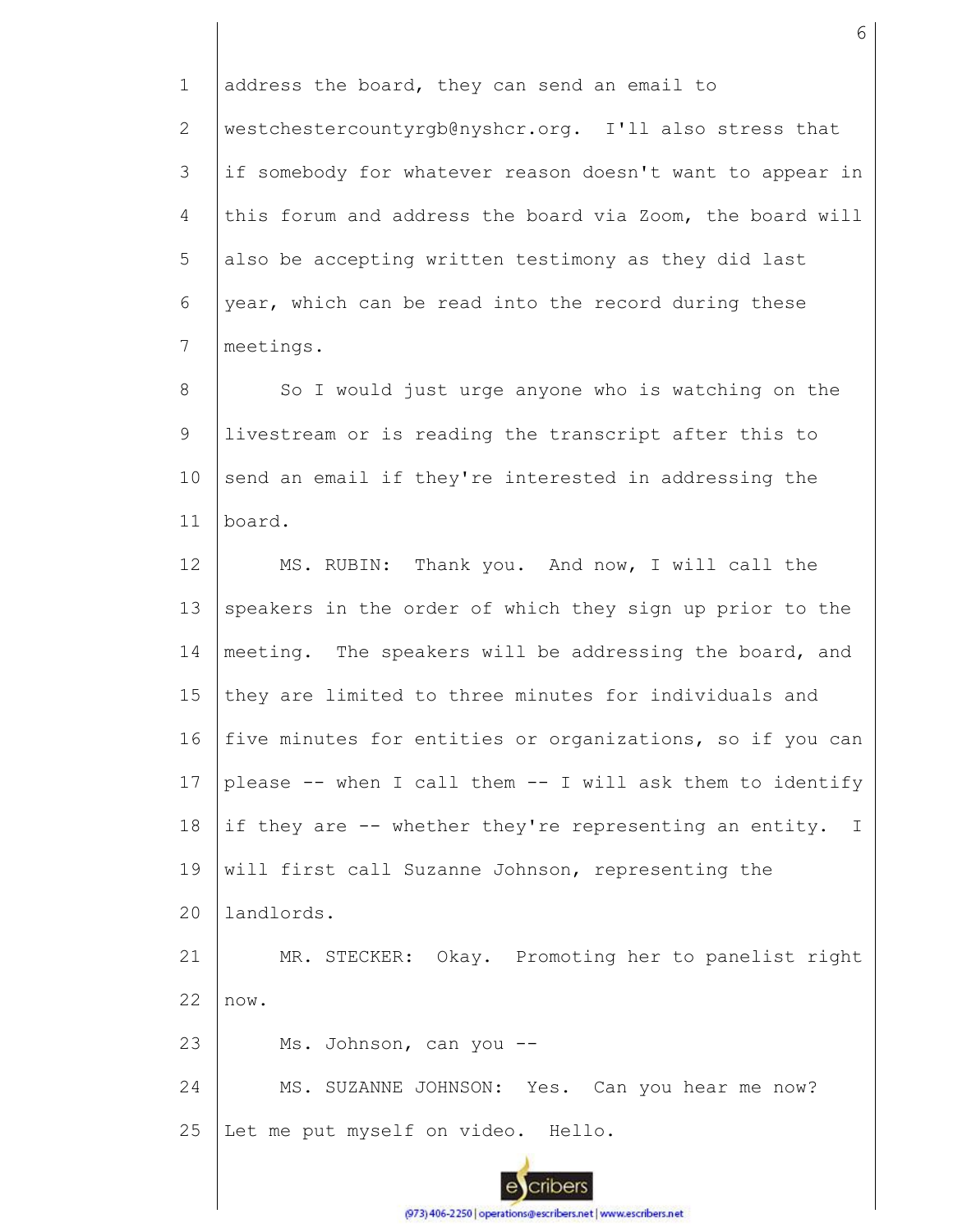| $\mathbf{1}$ | MS. RUBIN: Hello. Welcome.                                |
|--------------|-----------------------------------------------------------|
| 2            | MS. JOHNSON: (Indiscernible) Madam Chair, Madam --        |
| 3            | members of the board and members of the community, thank  |
| 4            | you for this opportunity to speak and express my opinion  |
| 5            | as a landlord on rent adjustments.                        |
| 6            | MS. RUBIN: Excuse me. Are you representing                |
| 7            | yourself or an entity?                                    |
| 8            | MS. JOHNSON: I'm representing Grandview Park              |
| 9            | Associates.                                               |
| 10           | MS. RUBIN: So you have five minutes.                      |
| 11           | MS. JOHNSON: Thank you.                                   |
| 12           | MS. RUBIN: And Peter, you're going to be taking the       |
| 13           | time?                                                     |
| 14           | MR. STECKER: Yes, I have a timer running.                 |
| 15           | MS. RUBIN: Okay. Thank you.                               |
| 16           | MS. JOHNSON: I think everyone can agree that 2020         |
| 17           | was a rough year. Our tenants got sick, they lost their   |
| 18           | jobs, some were working on the frontlines and others were |
| 19           | forced to stay home and work and homeschool their kids in |
| 20           | their apartments. Our superintendents and rental agents   |
| 21           | were on the front lines, working together to keep our     |
| 22           | buildings safe and our tenants calm.                      |
| 23           | We as landlords worked nonstop to figure out how we       |
| 24           | would navigate the collection of late and unpaid rents,   |
| 25           | closed courts, complicated government programs, and the   |
|              |                                                           |

7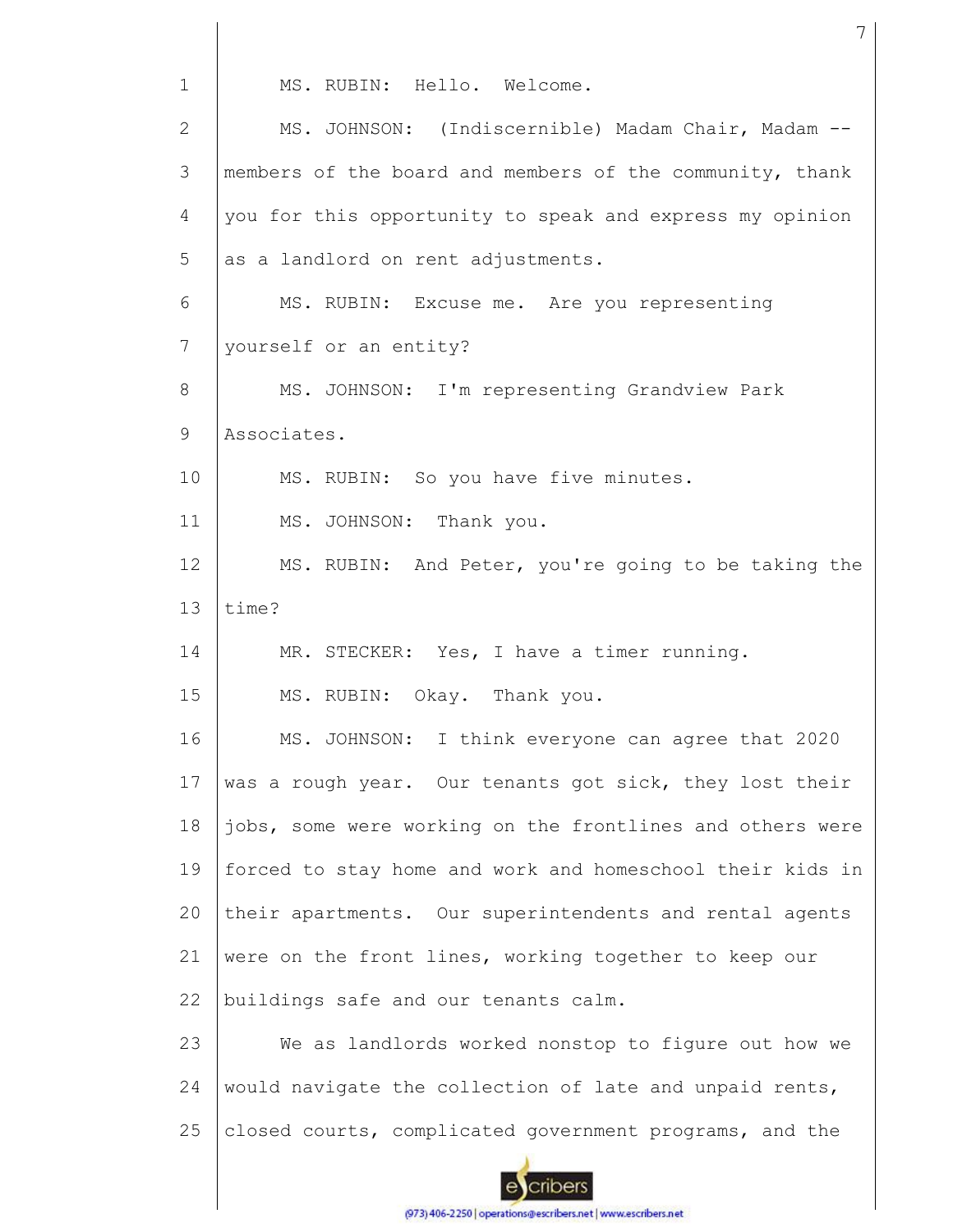1 2 3 uncertain end to the lockdowns. Here we are in 2021, and we feel like the days of the lockdowns are over. However, the truth is, this year is looking worse.

4 5 6 7 8 9 10 11 12 13 Under the Housing Stability and Tenant Protection Act of 2019, and Governor Cuomo's extended eviction moratorium, landlords have no authority to either raise rents or collect rent anymore. I would like to remind everyone that rent is the only means of income a landlord has to properly maintain their properties. Compared to 2019, our rents in Mount Vernon and Yonkers have dropped an average of ten percent for 2021. This is solely because no increase was granted last year for stabilized apartments.

14 15 16 17 18 19 20 21 Since 2020, collecting rent from tenants in court is seemingly impossible. Courts are either closed or not allowing evictions. Even tenants who have been behind in rent before the pandemic and in court still have not paid a dime. COVID relief programs, like the Westchester guidelines payment plan, still have not paid anything. We applied for four tenants in November 2020 and have not seen any money since the paperwork was submitted.

22 23 24 25 Without sufficient income, there is great risk to properly maintaining our aging buildings. Our buildings are eighty years old and getting older. Roof, boiler, and elevator replacements are expensive and something we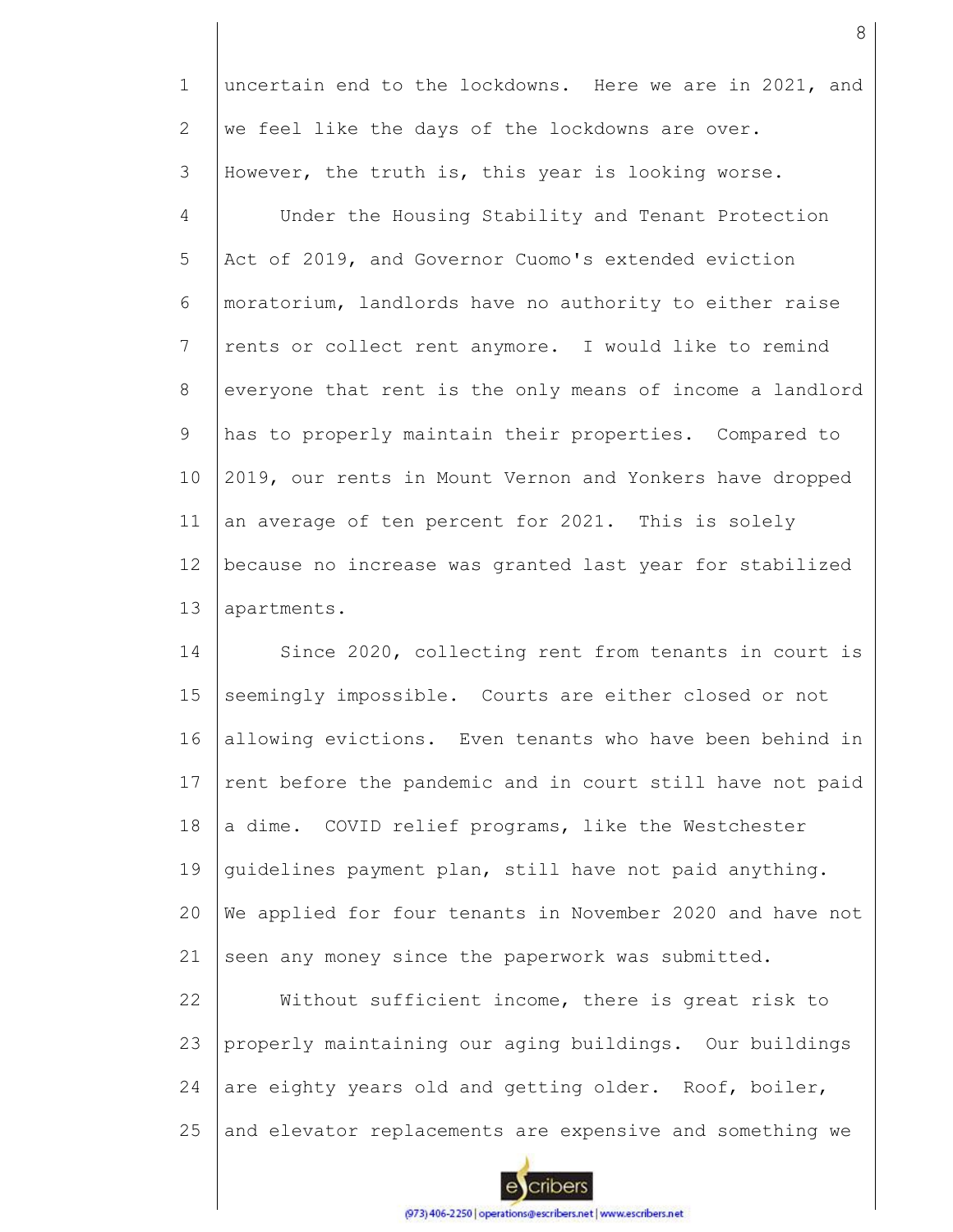1 2 3 4 5 need to save and budget for, but we are finding that our income is not what it used to be. Rents are simply not keeping up with expenses. While COVID may be behind us, the cost of taxes, supplies, and services are skyrocketing.

6 7 8 9 10 11 12 13 14 Real estate taxes in Mount Vernon are up 13.2 percent. Yonkers real estate taxes are up 3.8 percent. Utility bills are up 30.7 percent. Union benefits are up eleven percent. Gas has been up forty-nine percent since last May, and we expect services and supply costs to escalate because of that. While major repairs are not optional, we have had to forego cosmetic renovations of our apartments that we would normally do if rents were increased.

15 16 17 18 19 20 21 22 23 24 25 Tenants want renovated kitchens and bathrooms and new appliances. All of these nice to have items have been put on the back burner because we simply cannot afford them. An increase this year cannot be disputed. Landlords cannot continue to shoulder the financial burden any longer without given the right to raise and collect rents. I thank you for your consideration and implore you to vote to increase the rents this year in order to help us maintain the health, safety, and wellbeing of every tenant who lives in our buildings. Thank you.

9

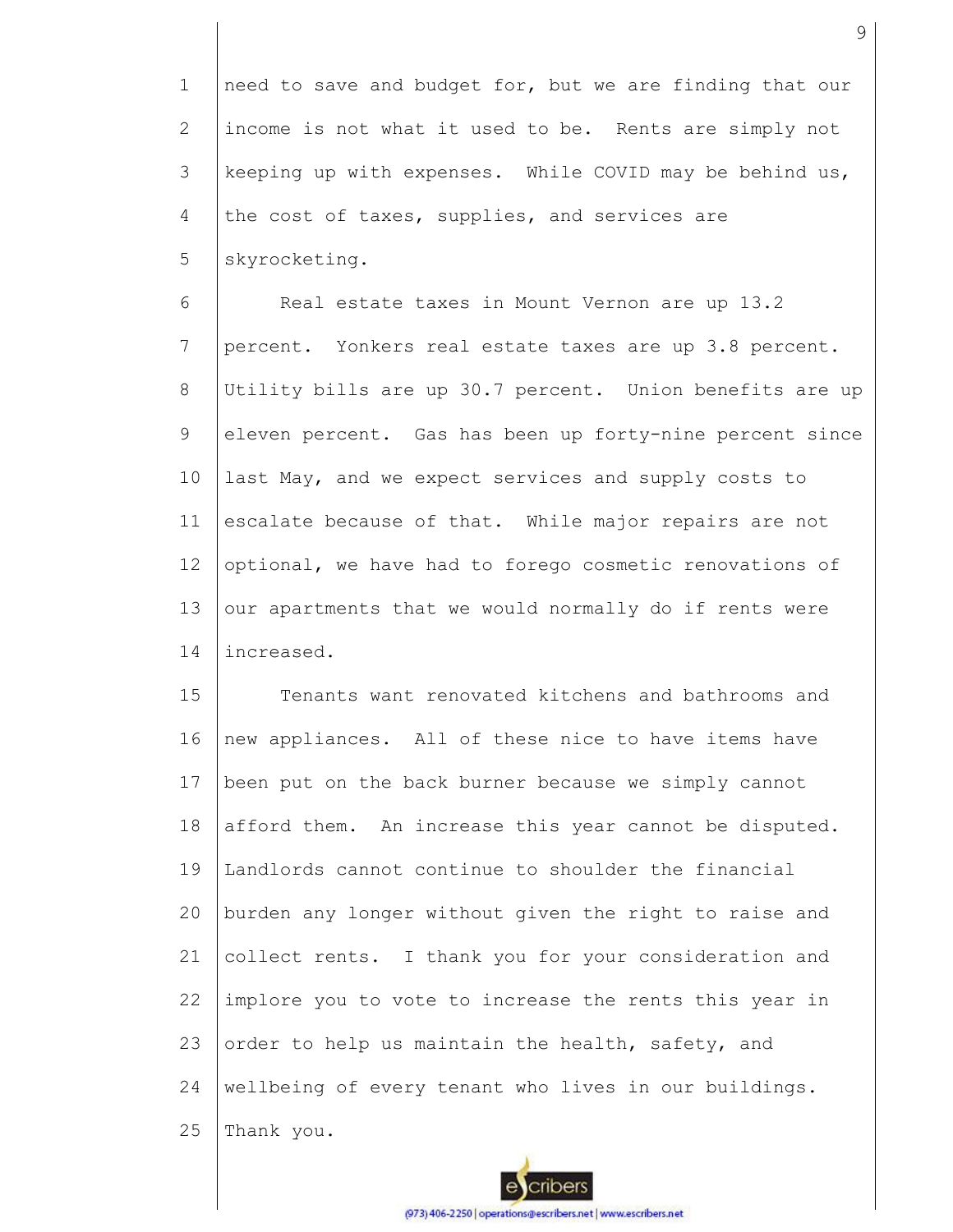| $\mathbf 1$    | MS. RUBIN: Thank you, Ms. Johnson.                       |
|----------------|----------------------------------------------------------|
| $\overline{2}$ | Any questions for Ms. Johnson? Yes. Mr. Finger?          |
| 3              | MR. FINGER: Yes. Good evening, Ms. Johnson. Thank        |
| $\overline{4}$ | you for appearing and your time tonight. I'm Ken Finger. |
| 5              | I have a question. Have you been able to do any major    |
| 6              | capital improvements since the advent of the HSTPA?      |
| 7              | MS. JOHNSON: We have put in permits for a balcony        |
| 8              | repair that we have to do, and that's going to cost us   |
| 9              | \$250,000 for twelve balconies in Yonkers.               |
| 10             | MR. FINGER: And do you expect to be able to get          |
| 11             | paid back for that through any type of MCI increase?     |
| 12             | MS. JOHNSON: I'm not sure how long that's going to       |
| 13             | take. Right now, the permit process takes three to six   |
| 14             | months, so we have to lay out a lot of money prior to    |
| 15             | that.                                                    |
| 16             | MR. FINGER: Thank you.                                   |
| 17             | MS. RUBIN: Yes? Yes. Mr. Cherson?                        |
| 18             | MR. CHERSON: Thank you.                                  |
| 19             | Ms. Johnson, thank you. I think I heard you mention      |
| 20             | that the taxes went up, and I quess your buildings were  |
| 21             | in Yonkers and Mount Vernon from your testimony?         |
| 22             |                                                          |
|                | MS. JOHNSON: Correct, yes.                               |
| 23             | MR. CHERSON: Okay. And you mentioned that the            |
| 24             | taxes went up in both localities?                        |
| 25             | MS. JOHNSON: Yes.                                        |

10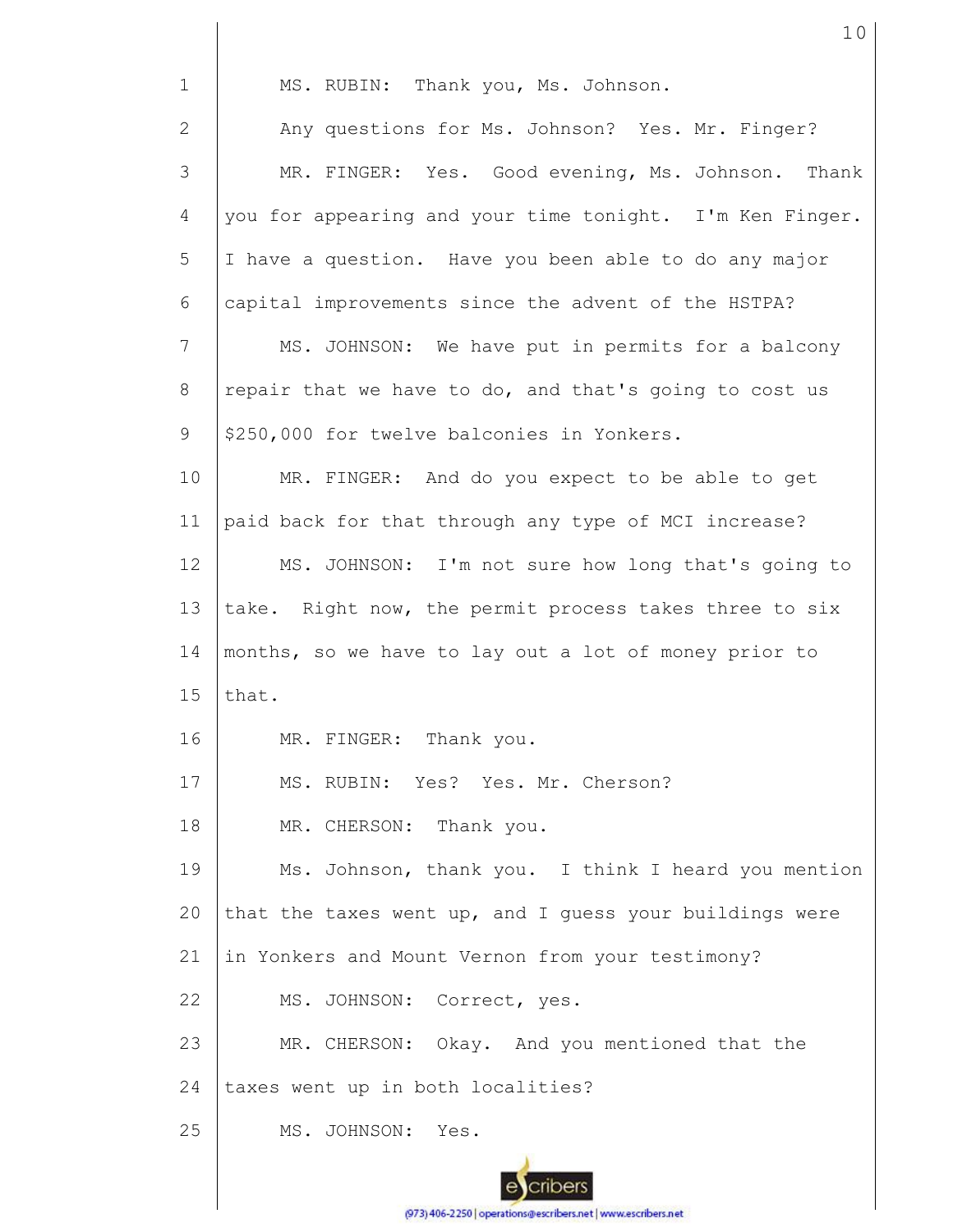| $\mathbf{1}$ | MR. CHERSON: Do you know how much it was? Can you       |
|--------------|---------------------------------------------------------|
| 2            | tell the board how much your taxes went up?             |
| 3            | MS. JOHNSON: Mount Vernon was 13.2 percent, and         |
| 4            | Yonkers 3.8 percent.                                    |
| 5            | MR. CHERSON: And do you pay water taxes?                |
| 6            | MS. JOHNSON: Water? I didn't look that up.              |
| 7            | MR. CHERSON: Okay.                                      |
| 8            | MS. JOHNSON: We did have a utility increase of 30.7     |
| 9            | percent, so maybe that got rolled into that.            |
| 10           | MR. CHERSON: Thank you very much.                       |
| 11           | MS. JOHNSON: Thank you.                                 |
| 12           | MS. RUBIN: Anybody else? Yes, Ms. Acquah?               |
| 13           | MS. JOHNSON: I'm sorry, that was just gas and           |
| 14           | electricity, just to let you know, not -- the water was |
| 15           | not included with the utility increase.                 |
| 16           | MS. RUBIN: Yes, Ms. Acquah? You're muted.               |
| 17           | MS. ACQUAH: Oh my goodness. Sorry. Hi, yes. Ms.         |
| 18           | Johnson, thank you for being here.                      |
| 19           | MS. JOHNSON: Hi.                                        |
| 20           | MS. ACQUAH: Yes, okay. So I know I've heard and I       |
| 21           | do understand, and you know, it's very hard times for   |
| 22           | both landlords and tenants, and that is definitely the  |
| 23           | truth right now. What would you say the fair amount     |
| 24           | increase at this time -- what would you propose?        |
| 25           | MS. JOHNSON: Well, since our rents are down ten         |

ecribers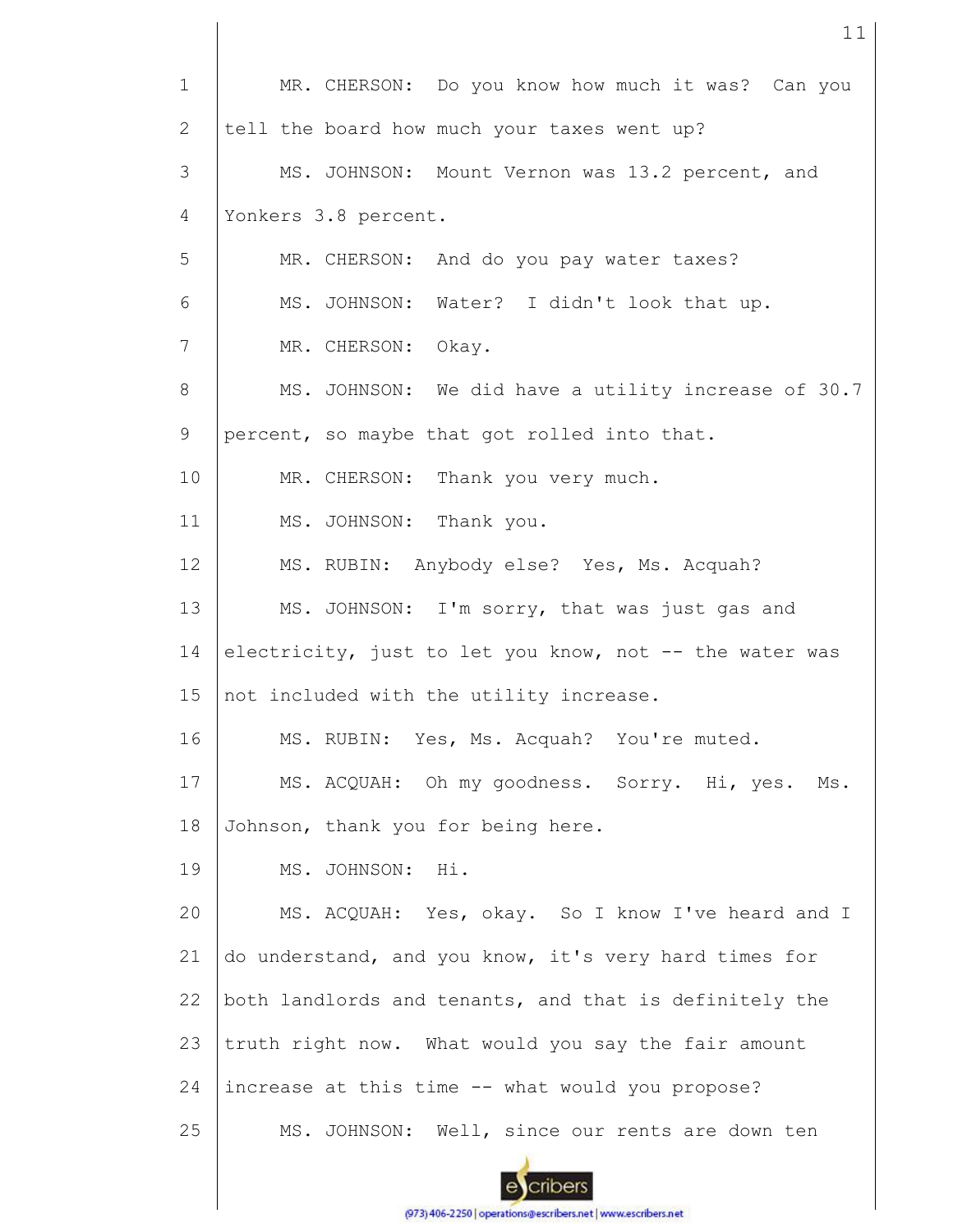| $\mathbf 1$    | percent, you know, I think the minimum should be three    |
|----------------|-----------------------------------------------------------|
| 2              | percent and five percent going forward. I think that's    |
| 3              | reasonable. It's not going to do a lot, but it will help  |
| 4              | the issues going forward. This year's going to be very    |
| 5              | tight for us, especially since the courts are not         |
| 6              | allowing us to move forward with any cases.               |
| $7\phantom{.}$ | MS. ACQUAH: Thank you.                                    |
| 8              | MS. RUBIN: Yes. Mr. Cherson?                              |
| 9              | MR. CHERSON: Thank you.                                   |
| 10             | If you received a three, five percent increase,           |
| 11             | what -- do you know what you would do with the extra rent |
| 12             | monies that you would receive as due to that rent         |
| 13             | increase                                                  |
| 14             | MS. JOHNSON: Absolutely. We have four roofs that          |
| 15             | need to be totally redone. They are about 80,000 each.    |
| 16             | We have boilers. Our boilers are probably at the end of   |
| 17             | their life. We've stretched them as much as we can.       |
| 18             | That's going to cost us anywhere between 120 and 200,000  |
| 19             | per boiler. I have four of those. The elevator repairs    |
| 20             | are coming up. That's always unknown. So those are big    |
| 21             | ticket items besides our balconies. We have to rebuild    |
| 22             | all our balconies, twelve of them, so that's -- the       |
| 23             | minimum is going to be 250 for that.                      |
| 24             | MR. CHERSON: So if you don't receive an increase,         |
| 25             | what would become of the new roofs, new boilers, and the  |
|                |                                                           |

12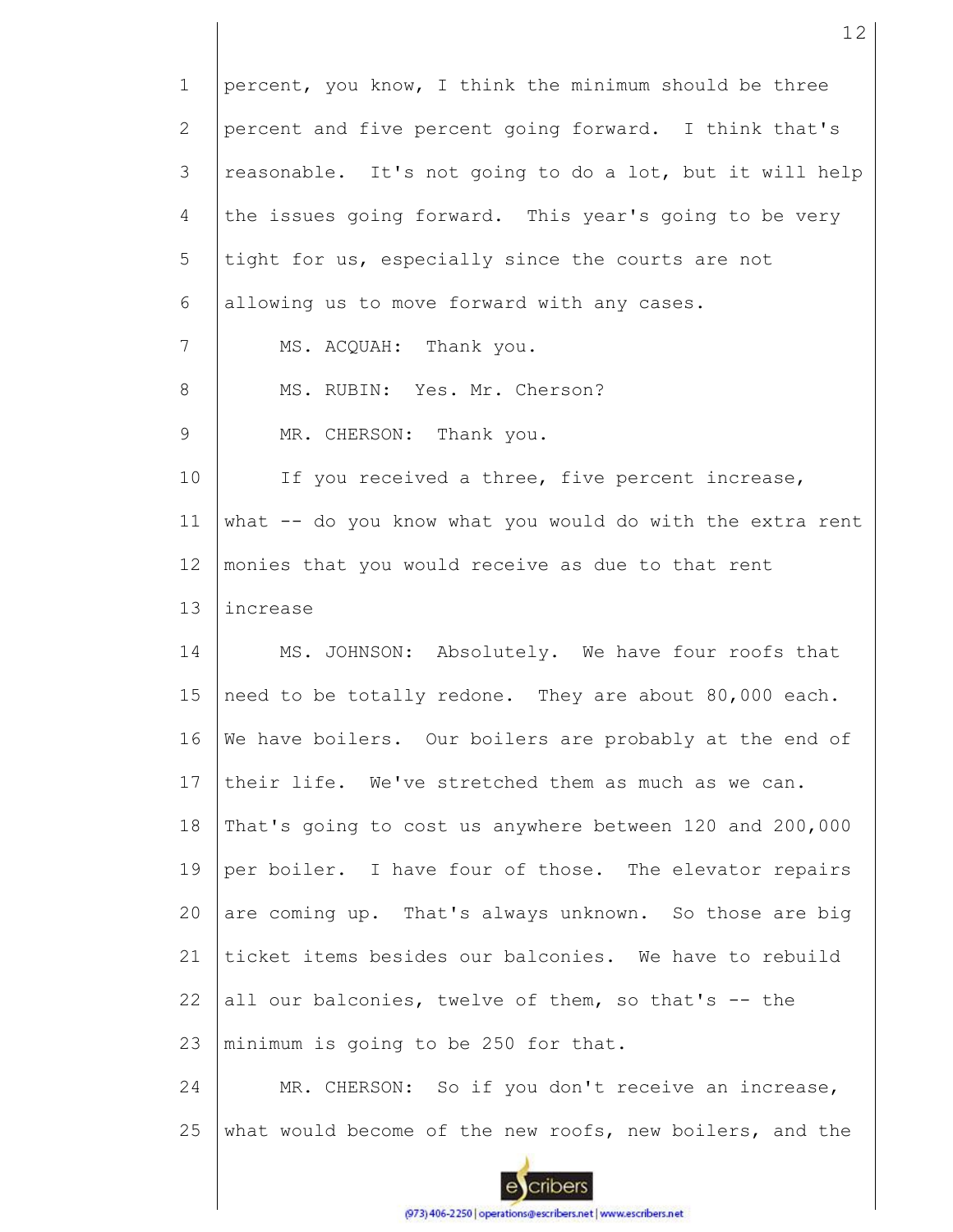1 elevators? What would you do?

2 3 4 5 6 7 8 9 10 MS. JOHNSON: I don't know. We're going to be stuck because right now, we're living on reserves. We're living on our savings to keep up with the expenses, so I don't know how much -- our rents are pretty low, and we -- because we can't raise rents of tenants who've been there a long time and are starting to leave, that's hurting us even more because there's such an imbalance in the building. This cannot go on any longer. Something has to

11 12 13 14 15 16 17 18 give. We either have to raise the rents or be able to collect the rent. So the programs are out there, but they're not helping the people. I'm going to be honest with you, they're not there for most of our tenants. Catholic Charities is the only organization that has been able to pay -- help tenants pay back rent up to this point, and that was just one tenant out of my 300 tenants.

19 MS. RUBIN: Yes, Ms. Stewart?

20 MS. STEWART: Good evening, Ms. Johnson.

21 MS. JOHNSON: Hi.

22 23 24 25 MS. STEWART: Out of your tenants that are behind on rent, roughly how many apartments does that represent? MS. JOHNSON: Anywhere between five to ten percent, depending on the building.

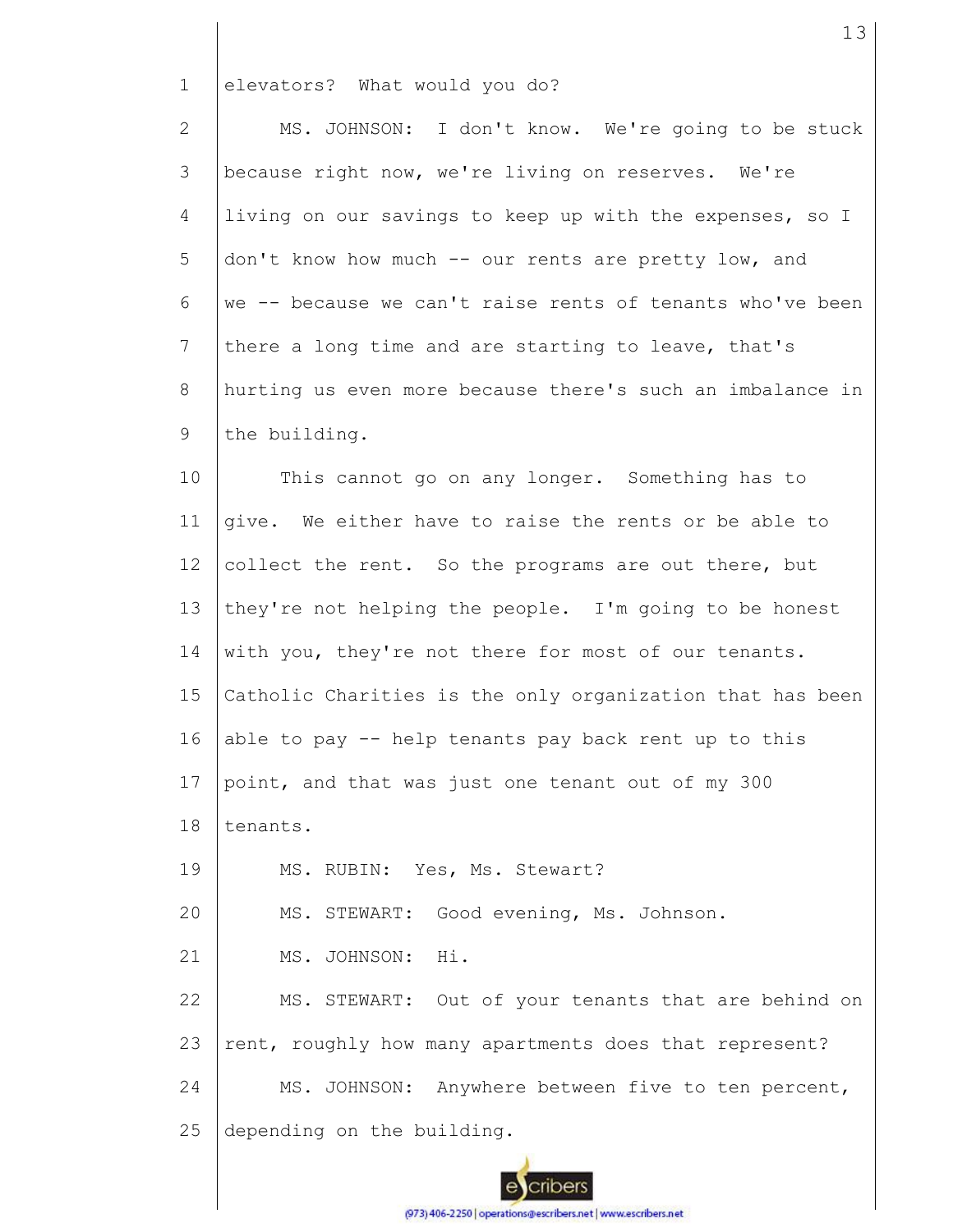1 MS. STEWART: And are any -- MS. JOHNSON: Or most of them -- most of them owe 2 more than six months. 3 4 MS. STEWART: Okay. And are any of these tenants 5 eligible to the ERAP program? 6 MS. JOHNSON: I'm hoping, but I only received one 7 application on Friday, so -- MS. STEWART: Well, the program only started on the 8 9  $1st$ , so  $-$ 10 MS. JOHNSON: Right. 11 MS. STEWART: -- it's still early days. And are you 12 helping your tenants with the paperwork? 13 MS. JOHNSON: Yes, I will. I mean, the first 14 application I just got was Friday, so we're going to 15 proceed with that, but I'll tell you my experience in 16 Connecticut with Unite CT, out of the \$230,000,000 17 Connecticut received for rental assistance, a similar 18 program, they've only put out 7,000,000 since March, and 19 it's a very difficult process, and I don't know how it's 20 going to turn out in the end. 21 I don't know if we'll ever get money in Connecticut at this point, but -- 22 23 MS. STEWART: Well --24 MS. JOHNSON: -- in New York, we're going to try it. 25 Like I said, we did apply for our smaller buildings in cribers

14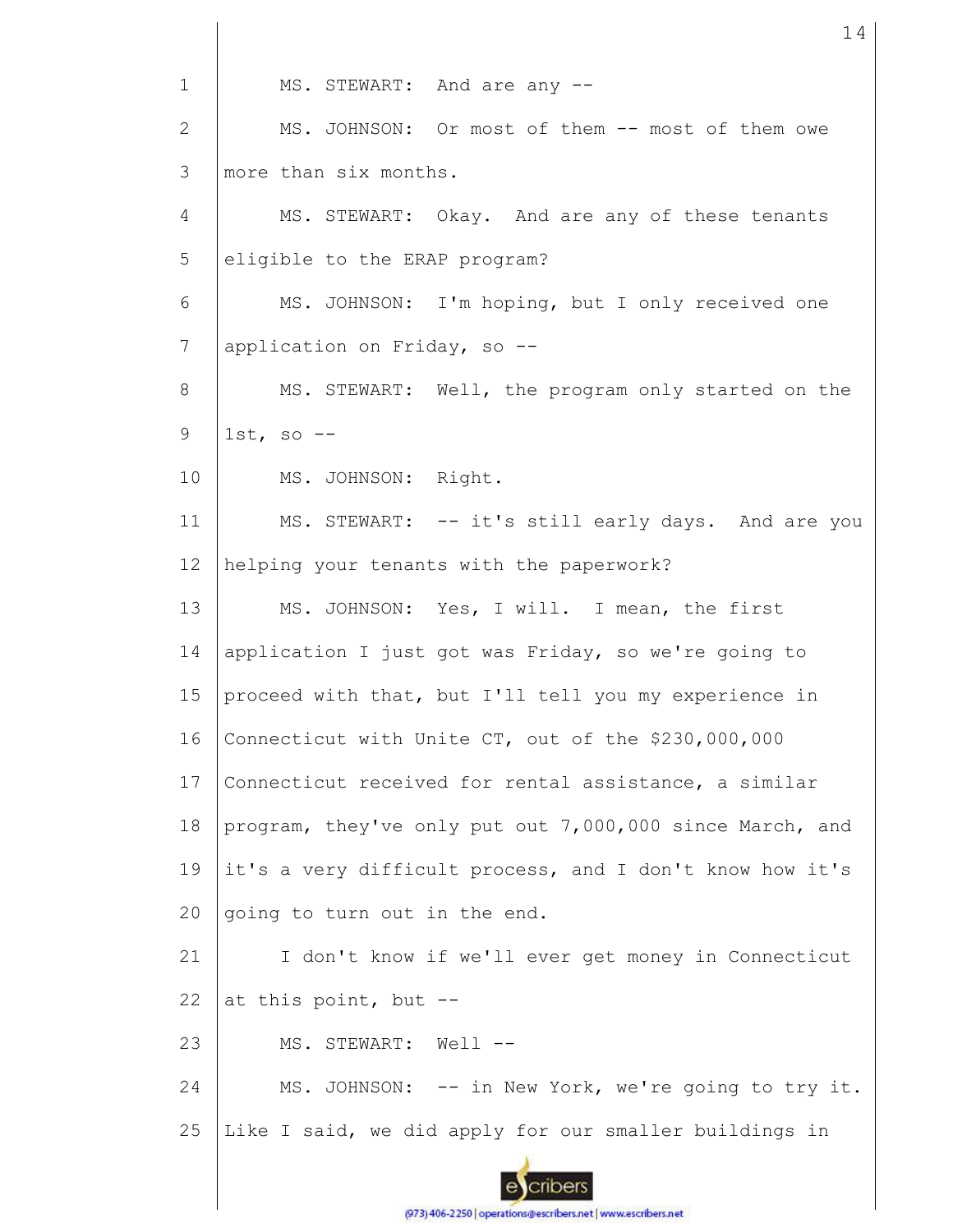1 2 3 November for four tenants. We put in all the applications, have not heard back from them, and these poor tenants are waiting.

4 5 6 7 8 9 10 11 12 13 MS. STEWART: Well, with the ERAP program, I know that, based on the calls that I've been on, they really are encouraging landlords to at times even take the lead and let tenants know, because it's been very difficult to get the information to tenants, and many of them may have difficulty in completing the application. But the landlords certainly are able to be proactive and assist the tenants who may be eligible in applying for the funds, seeing as the funds will be going directly to the landlords.

14 15 16 17 18 19 20 21 22 23 24 And supposedly the millions that have been allocated for New York should be sufficient to catch people up, pretty much everybody who -- not everybody everybody, but a substantial portion of the tenants who are behind as long as they meet the eighty percent (indiscernible) eligibility threshold, et cetera, and that they should be able to get the money. So I would encourage you to really reach out to your tenants because you know who's behind, and make sure that they know about the program, and do what you can to assist them, because helping them --

25

MS. JOHNSON: We actually already did that.



(973) 406-2250 | operations@escribers.net | www.escribers.net

cribers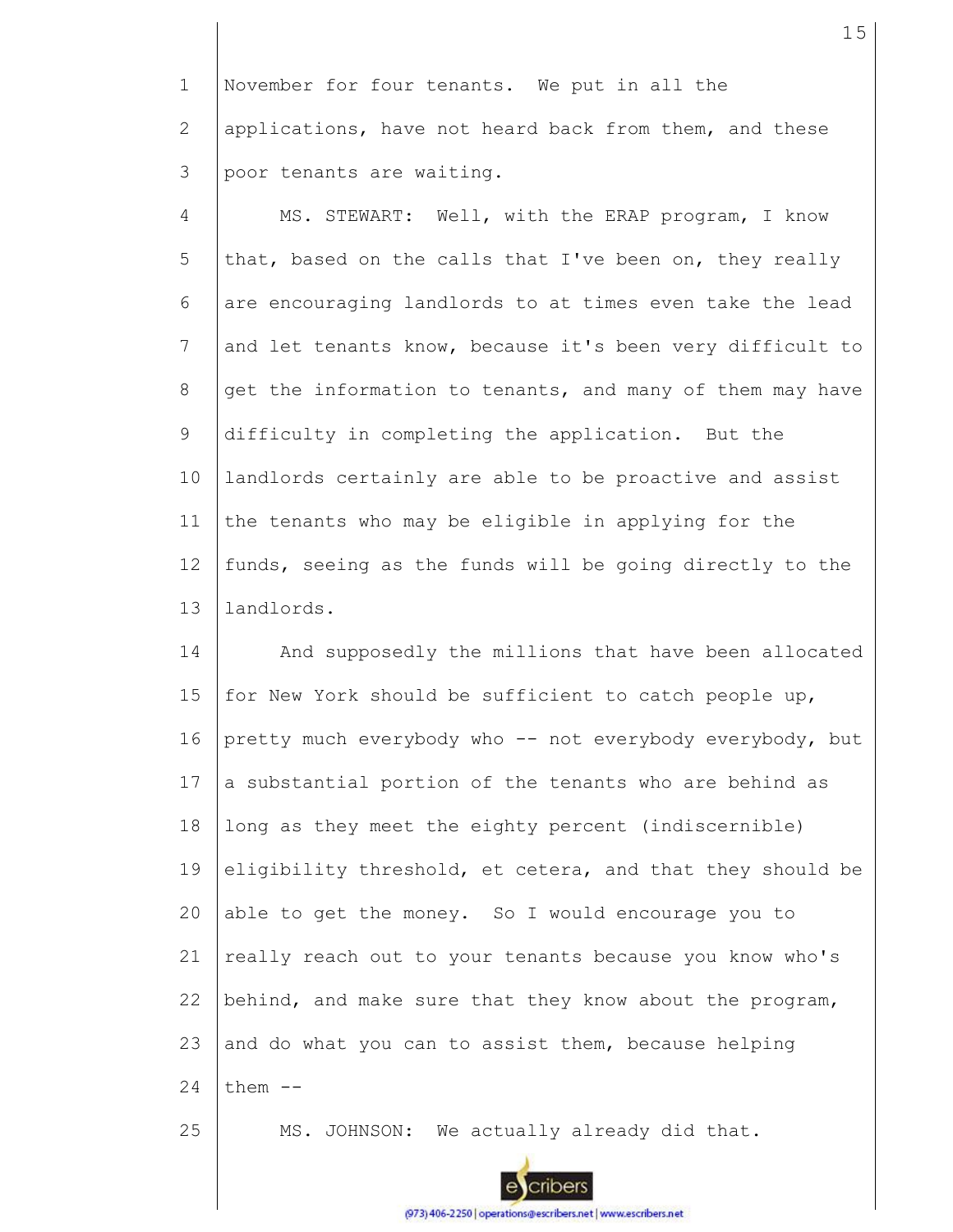| $\mathbf 1$    | MS. STEWART: -- will help you.                           |
|----------------|----------------------------------------------------------|
| $\overline{2}$ | MS. JOHNSON: Yeah, we already actually did that on       |
| 3              | Friday. I gave my rental agent the go ahead to send the  |
| 4              | link to everyone. My rental agent speaks Spanish. He     |
| 5              | can help anyone who can't navigate on their own. I mean, |
| 6              | we are willing to help any tenant that wants the help.   |
| 7              | MS. STEWART: Great. I'm glad to hear that.               |
| 8              | MS. RUBIN: Any other questions for Ms. Johnson?          |
| 9              | No?<br>Okay.                                             |
| 10             | Thank you, Ms. Johnson --                                |
| 11             | MS. JOHNSON: Thank you.                                  |
| 12             | MS. RUBIN: -- for coming here, and --                    |
| 13             | MS. STEWART: Thank you, Ms. Johnson.                     |
| 14             | MS. RUBIN: -- you may leave the presentation.            |
| 15             | MS. JOHNSON: All right. Thank you.                       |
| 16             | MS. STEWART: Thank you.                                  |
| 17             | UNIDENTIFIED SPEAKER: Thank you.                         |
| 18             | MS. RUBIN: So next, I will call Chris DeFeo,             |
| 19             | representing landlords.                                  |
| 20             | MR. FINGER: Who was that?                                |
| 21             | MS. RUBIN: Chris DeFeo.                                  |
| 22             | MR. FINGER: Chris DeFeo. Okay.                           |
| 23             | MR. CHERSON: You said Mateo, M-A-T-E-O?                  |
| 24             | MS. RUBIN:<br>No.                                        |
| 25             | MR. FINGER: DeFeo, D-E-F-E-O.                            |
|                |                                                          |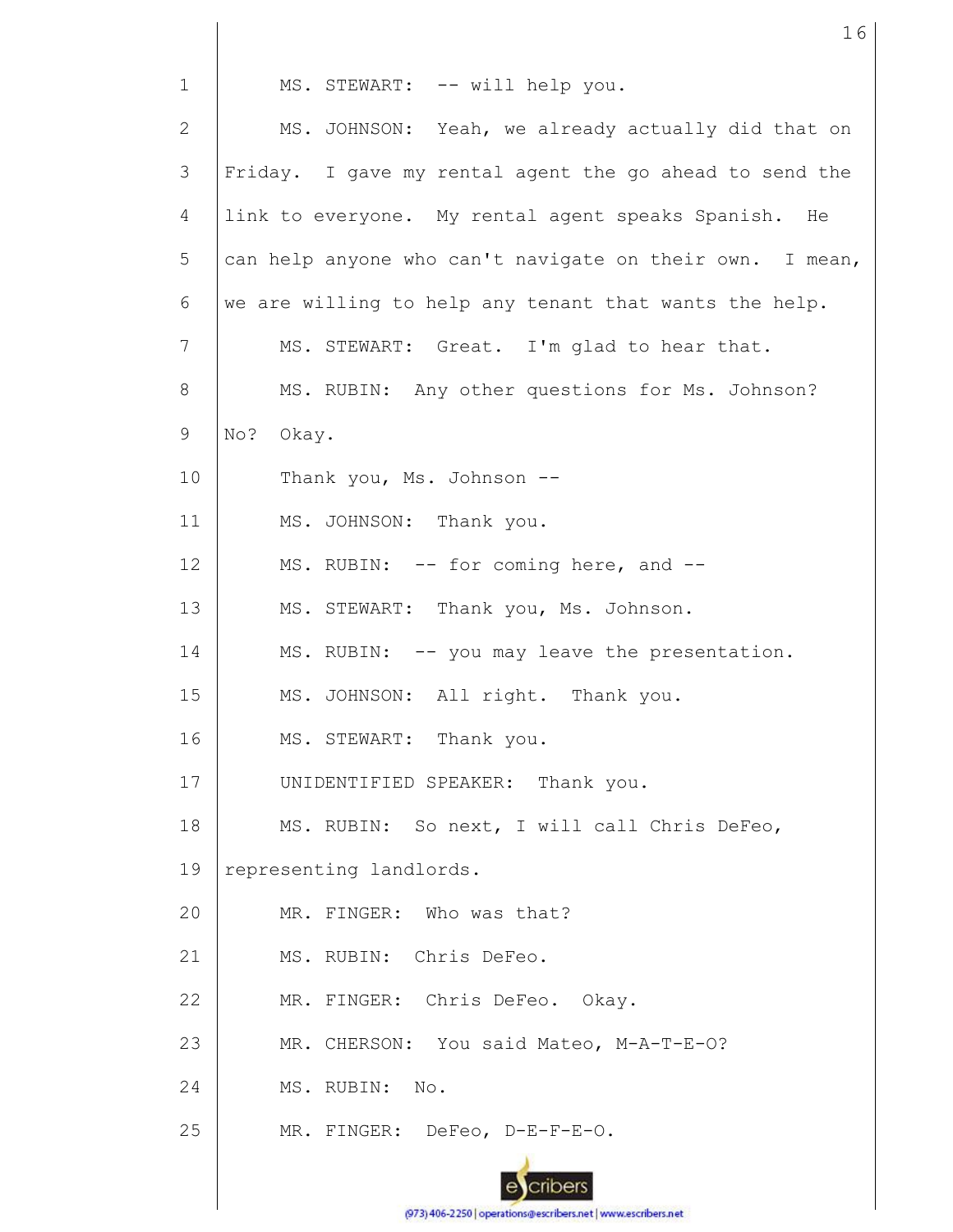1 MS. RUBIN: D-E-F-E-O. 2 MR. CHERSON: Oh, thank you. 3 MR. STECKER: I just promoted -- Mr. DeFeo, can you 4 hear us? If you can, please unmute yourself. 5 MR. FINGER: You're still muted. 6 MR. STECKER: Mr. DeFeo, can you hear us? Looks 7 like he should be unmuted at this point. I can't hear 8 him, though. Mr. DeFeo? 9 MS. RUBIN: We can always come back to him -- 10 MR. STECKER: Um-hum. 11 MS. RUBIN: -- if he's not ready now. 12 MR. STECKER: Okay. It's up to you, Chair. 13 MS. RUBIN: Yeah, I'm going to call the Reverend 14 Loftin-Woods and right after her, we're going to call Mr. 15 DeFeo again. 16 MR. STECKER: Okay. I actually don't see Reverend 17 Loftin-Woods in here right now. 18 MS. RUBIN: Who's there? 19 MR. STECKER: The next individual, Alana Ciuffetelli. She's actually here. 20 21 MS. RUBIN: Okay. Let's call Ms. Alana Ciuffetelli. MR. FINGER: You're on mute now. 22 23 MS. ALANA CIUFFETELLI: Hi, everyone. 24 MS. RUBIN: Hello, Ms. Ciuffetelli. 25 MS. CIUFFETELLI: There I am. Hi, all.cribers

17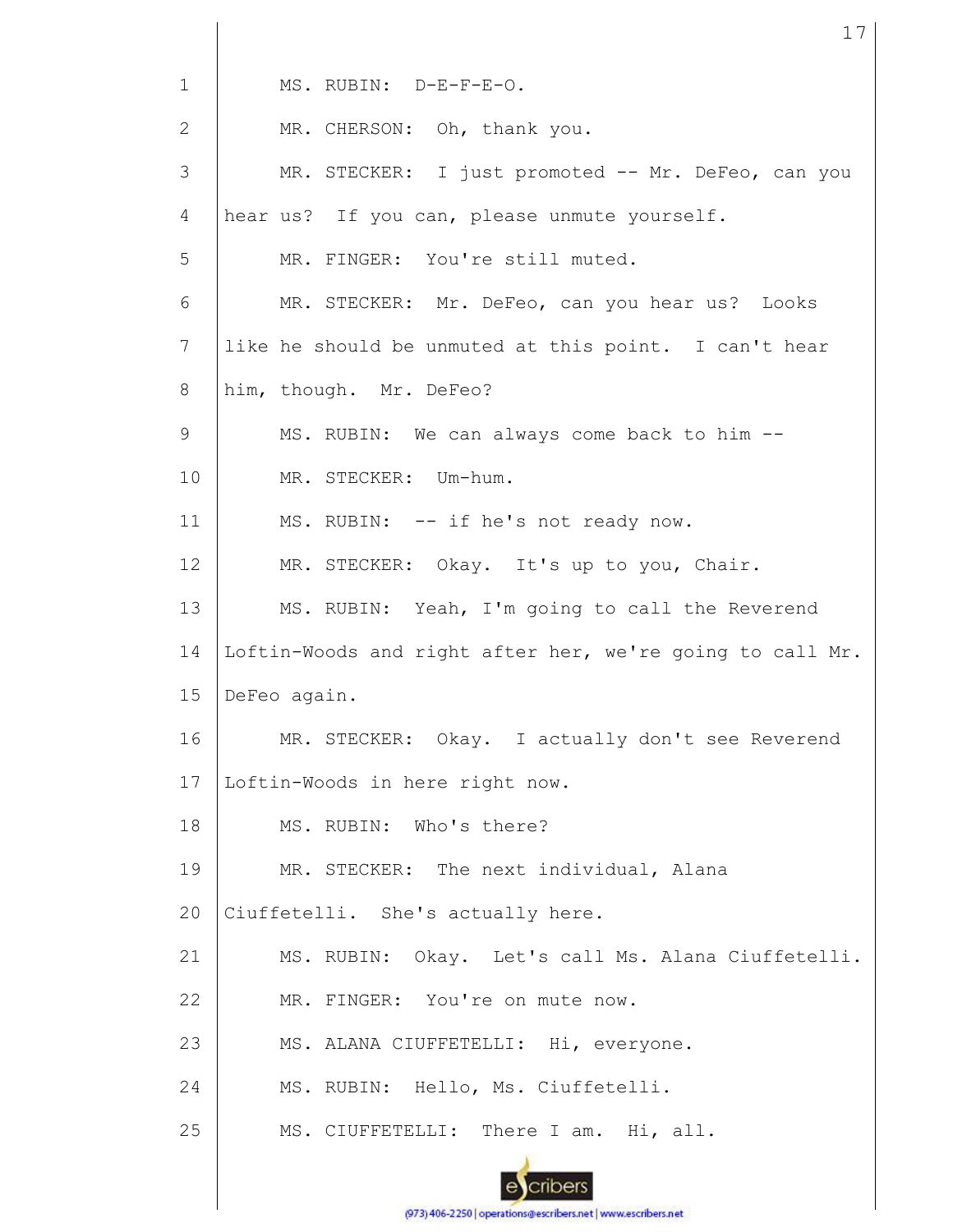1 2 3 4 5 6 7 8 9 10 11 12 13 14 15 16 17 18 19 20 21 22 23 24 25 MS. RUBIN: Hi. How are you? MS. CIUFFETELLI: I'm good. My name is Alana Ciuffetelli. MS. RUBIN: And are you representing yourself or an organization? MS. CIUFFETELLI: No, I'm a cochair of the building in Realty Institutes AOAC, and I sit on the board of directors of the Westchester Owners Association. MS. RUBIN: Okay. So you get five minutes. MS. CIUFFETELLI: I'll be quick, I promise. MS. RUBIN: Okay, thank you. MS. CIUFFETELLI: I appreciate your time this morning. Good evening. My name is Alana Ciuffetelli. I am the cochair of the building in Realty Institute Apartment Owners Advisory Council, and I also sit on the board of directors of the Westchester Owners Association. Over the years, I have told this board about the family owned and operated business I run. I manage several apartment buildings in Yonkers that my dad built. Rent stabilization was enacted around (indiscernible). On average, each unit has eighteen -- each building has eighteen units. I, like most landlords throughout Westchester County, am a mom and pop, smaller in scale, but very

18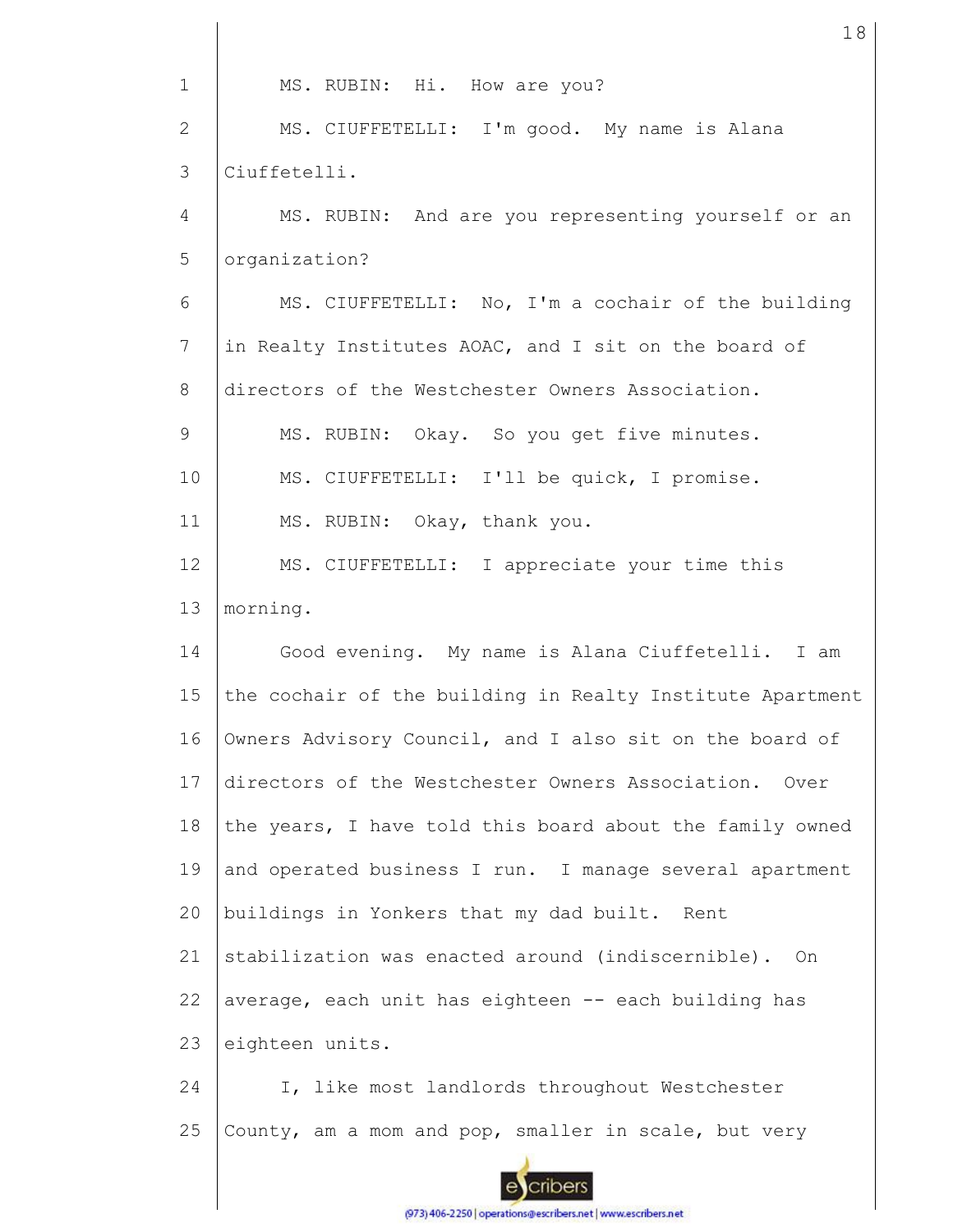1 2 3 4 5 6 7 8 hands on. I consider myself to be a good landlord. I understand the importance of the landlord-tenant relationship. I realize that each have to work hand in hand in order to work. It's a give and a take. I pride myself on my management style. We don't have buildings riddled with violations. I have an open line of communication with my tenants, and in fact, they have my cell phone number.

9 10 11 12 13 14 15 16 17 18 19 The past years have been extremely difficult. There are so many factors that are beyond my control, which have had devastating negative financial impacts on my buildings. As you know, there were drastic changes to the Housing and Stability Act of 2019, especially with respect to the application of major capital improvements and individual apartment assessments. I feel as though smaller landlords got caught up in the mess. I do realize that the changes in the law were brought about in great part at the result of some larger landlords abusing this system, especially in New York City.

20 21 22 23 24 25 That isn't me, though, and that's not my colleagues in Westchester County. There needs to be a reassessment of the application of MCIs and IAIs, especially as they apply to the smaller landlord. These change not only hurt landlords but also tenants, and I do not have the money for improvements I would like to do, and I can't

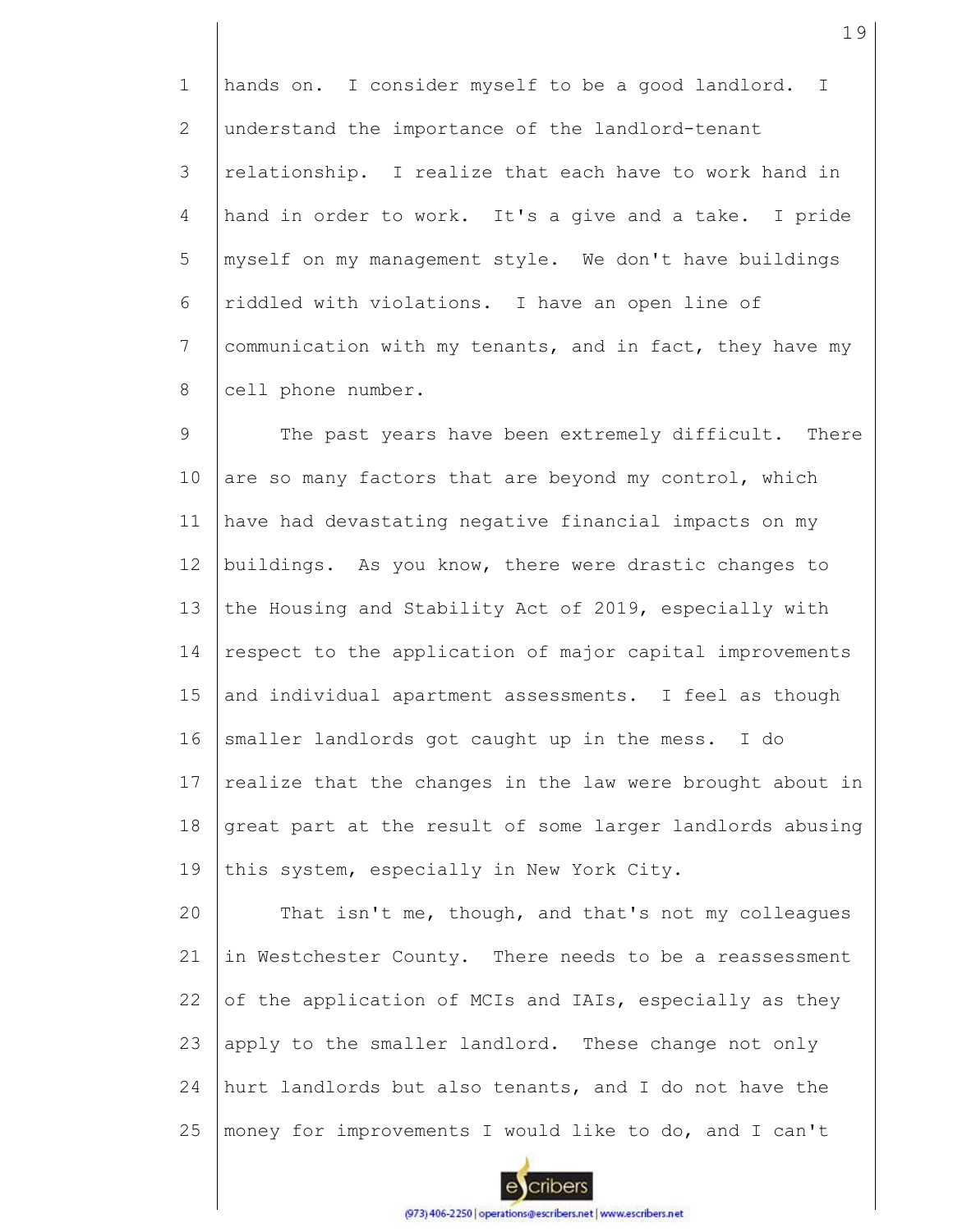1 2 3 entertain any green initiatives that I would like to implement to bring my carbon footprint down at the buildings.

4 5 6 7 8 9 10 11 12 13 14 15 16 17 18 19 20 21 22 Another factor beyond my control with devastating impacts, COVID. It's been horrible all around. Thankfully, my tenants for the most part have been paying their rents, and those that needed assistance, I've worked with to help find programs to pay their rents. I applied on behalf of one of my tenants to the Westchester County rent relief program, and thankfully, the grant was received. As we also know, New York State has received 2.4 billion for the second phase of COVID rent relief. As we speak, landlords are working with tenants to apply for this aid. No landlord I know wants to evict a tenant. They just simply want to be paid. The money is there. All we need to do is to make sure that the money that was promised and allocated for rent relief to tenants starts to flow to landlords. This pandemic has also had devastating effects on supply. The pricing of lumber is nuts. From pandemic to date, it's gone up 217 percent. It's insane. Before the start of the pandemic, a sheet of plywood

23 24 25 cost me 10 dollars. Today, it's about 80 dollars. The cost of my appliances doubled, and I'm lucky if I can even find appliances. My operating costs are drastically

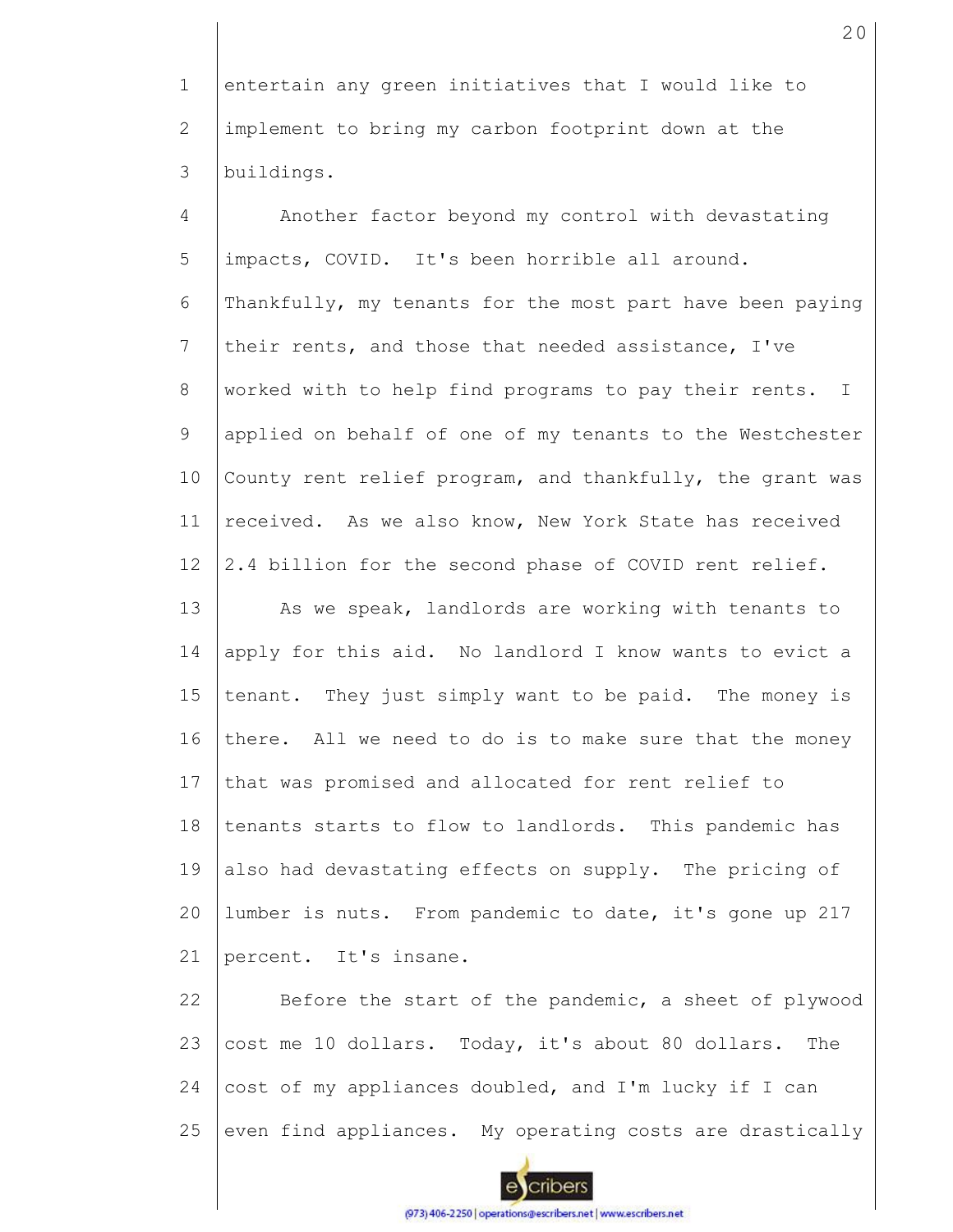1 2 3 4 5 6 7 8 up. Cleaning, water, gas, electric, all up, especially during the stay-at-home mandates. The list goes on and on. Still, though, I try to keep it moving forward. To save cost during the pandemic, I closed my office, and I now work from home. Unfortunately, I've had to cancel contracts with contractors on a variety of improvements I had planned for the buildings, as money's just too tight. We're living off reserves.

9 10 11 12 13 14 15 16 17 But again, all through this pandemic, I have worked with my tenants and they have worked with me, and we keep trying to move forward. I realize this board does not have control over the changes to HSTPA, and that we must lobby our local legislators for relief, which we are working on, but what this board does have control over, and why we're here tonight, is to listen to testimony and ultimately vote on a rent guideline for the next two years.

18 19 20 21 22 23 24 25 The fear of the pandemic brought about a rent freeze last year, and the data presented was ignored. That's understandable, as the fear of the unknown had us all terrified, but to do that again this year does not make sense, especially since the increases that you are going to decide on won't take effect until the end of 2021. I implore you to realize that we need an increase in our guidelines. We, especially smaller landlords. Cannot

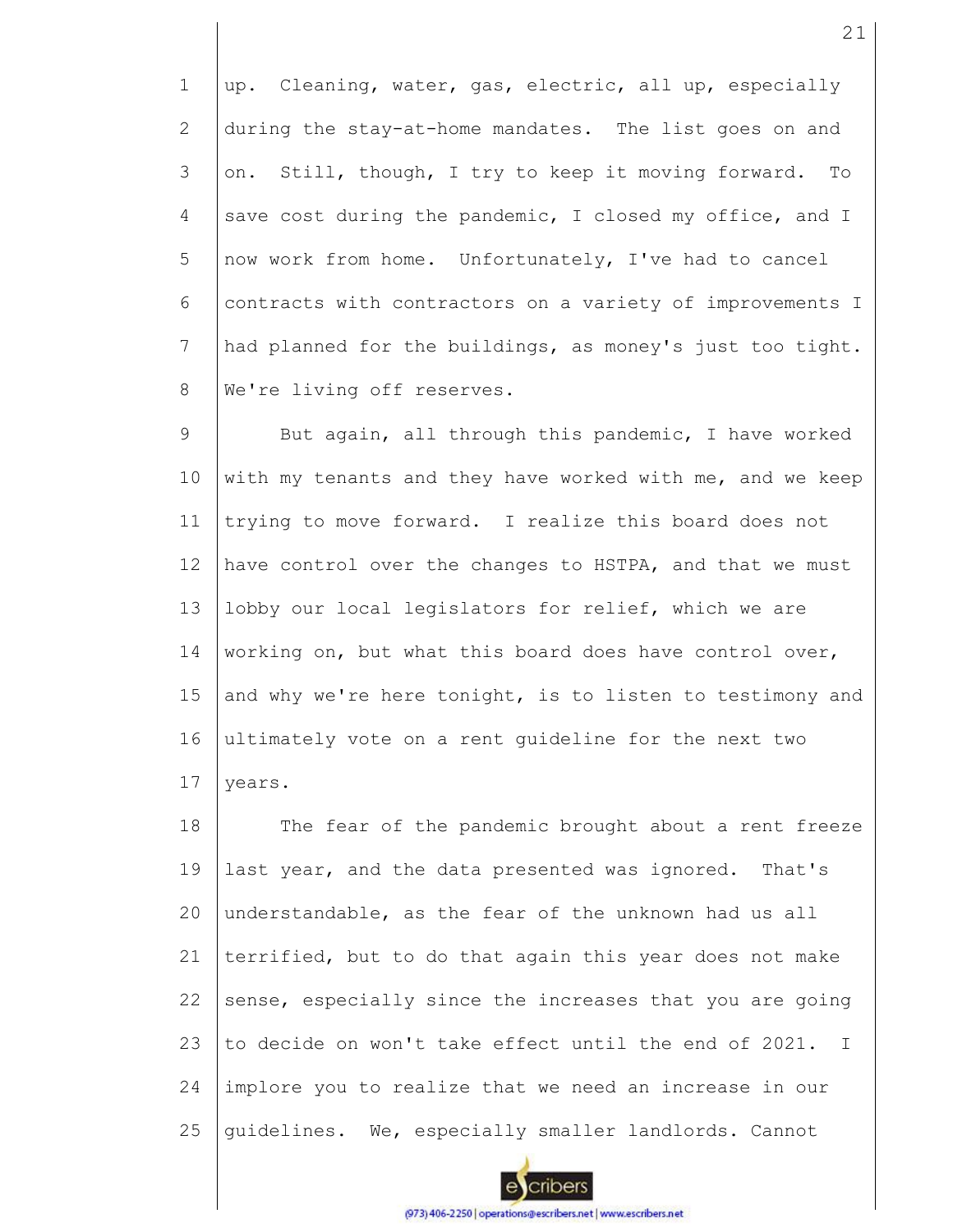1 2 3 4 5 sustain another rent freeze. We are hopefully seeing the light at the end of the tunnel. Governor Cuomo just announced today that once we reach a seventy percent vaccination level, most restrictions will be lifted, and I think we're at sixty-eight and a bit.

6 7 8 9 10 11 12 13 14 COVID rent relief programs have monies to help with tenants and arrears, also positives. Please realize an increase in our guidelines is needed for the benefit of both landlords and tenants. If this board fails to do so, that will result in me, as well as many of my landlords, not having money for improvements to our buildings, less money for repairs and maintenance, and not only will you hurt me, but in the end, ultimately my tenants.

15 16 17 18 19 I want to make sure I can maintain and protect my buildings for my tenants, and the only way, the absolutely only way I can do that is to know there's enough money. Kindly consider a fair guideline. I thank you for your time.

20 21 MS. RUBIN: Any questions from the board? No questions?

22 Thank you, Ms. Ciuffetelli.

23 MS. CIUFFETELLI: I thank you for your time.

24 MS. RUBIN: Thank you very much.

25 UNIDENTIFIED SPEAKER: Thank you.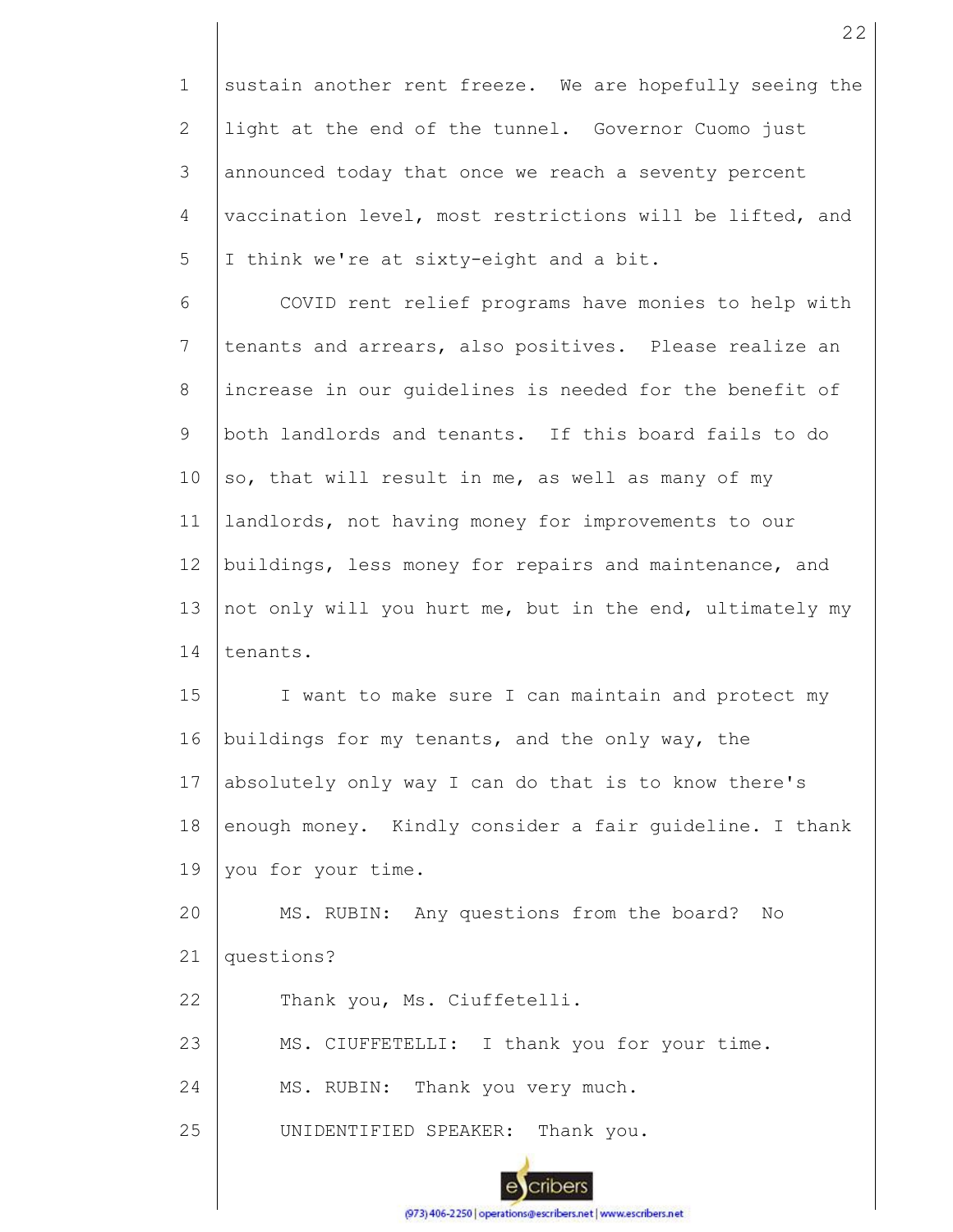1 2 3 4 5 6 7 8 9 10 11 12 13 14 15 16 17 18 19 20 21 22 23 24 25 MR. BADRU: Thank you. MR. STECKER: So Chair, I do see Chris is raising his hand for me. MS. RUBIN: Okay. MR. STECKER: He may be ready. MS. RUBIN: Let's promote him. MR. STECKER: Mr. DeFeo, can you hear us? MR. FINGER: He's on mute. Can you unmute him, Peter? MR. STECKER: Yeah, I can only ask him to unmute -oh, there he goes. MR. FINGER: Okay. MR. STECKER: Mr. DeFeo, can you hear us? I don't know. I guess maybe he's having trouble with his microphone. MS. RUBIN: He must be having technical problems. Can we move to the next person who is available, and then we'll come back to him. He will have first priority after anybody who comes. MR. STECKER: Okay. Okay, Chair. Who would you -you have the list. MS. RUBIN: I have here the Reverend (Indiscernible) Loftin-Woods and Franco Milio. MR. STECKER: Yeah, neither of them is in here, Chair.

23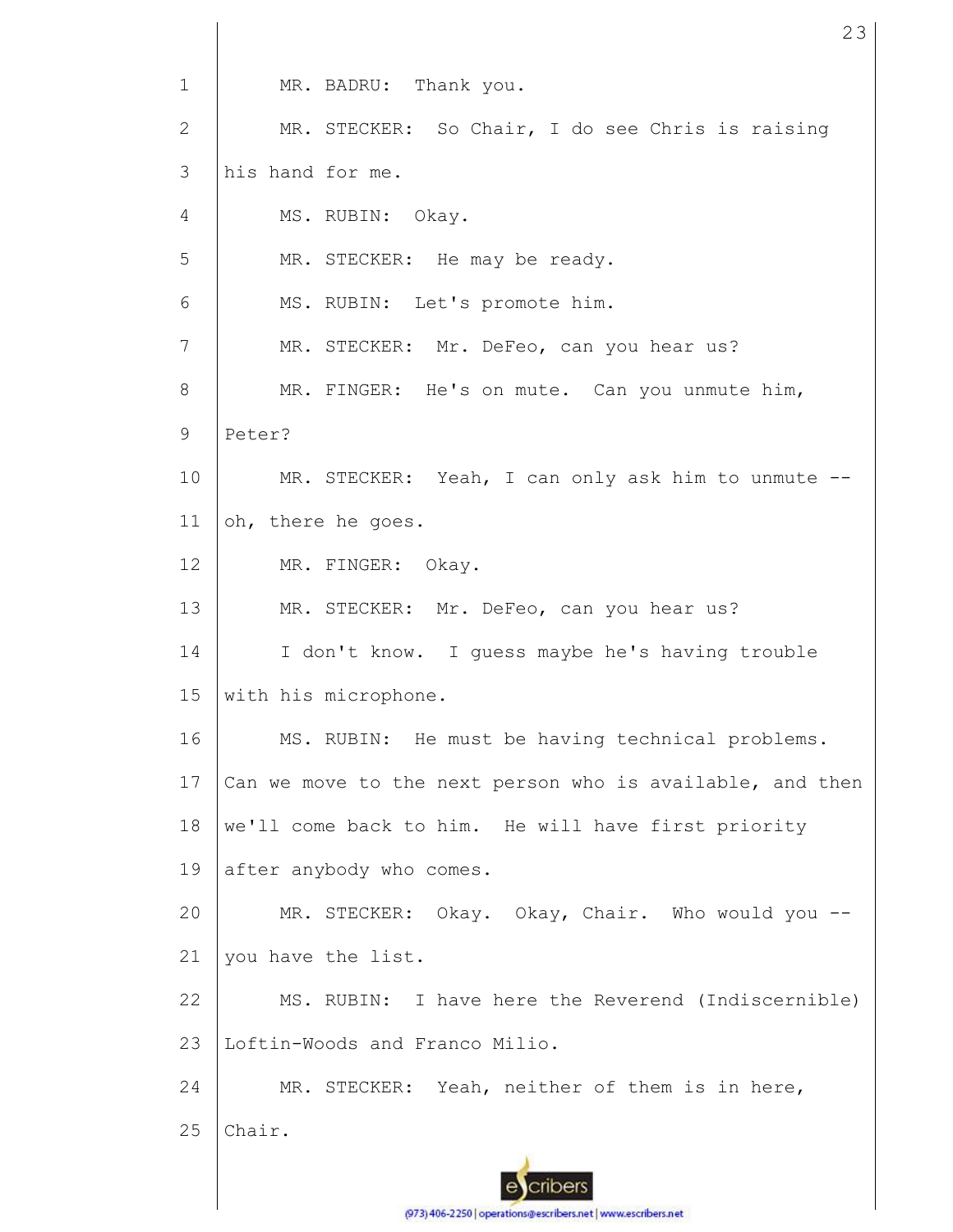| $\mathbf 1$ | MS. RUBIN: Then Ken Nilson?                               |
|-------------|-----------------------------------------------------------|
| 2           | MR. STECKER: Ken Nilson is in here. I'm promoting         |
| 3           | him to panelist right now.                                |
| 4           | MS. RUBIN: Okay.                                          |
| 5           | MR. STECKER: Mr. Nilson?                                  |
| 6           | MR. KEN NILSON: Yes.                                      |
| 7           | MS. RUBIN: Hello, Mr. Nilson.                             |
| 8           | MR. NILSON: Hello.                                        |
| 9           | MS. RUBIN: Welcome.                                       |
| 10          | MR. NILSON: Thank you.                                    |
| 11          | MS. RUBIN: Mr. Nilson, are you representing               |
| 12          | someone, some organization?                               |
| 13          | MR. NILSON: Yes. I'm a board member of the                |
| 14          | Apartment Owners Advisory Council.                        |
| 15          | MS. RUBIN: Thank you. You have five minutes.              |
| 16          | MR. NILSON: Okay. Thank you.                              |
| 17          | So I sent over three pages of my talk, and I don't        |
| 18          | know if Mr. Stecker, whether you got it or you're able to |
| 19          | distribute it to the members?                             |
| 20          | MR. STECKER: Yes, I received it, and I distributed        |
| 21          | it via email a few hours ago to all the board members.    |
| 22          | MR. NILSON: Okay, so they have it. All right. So          |
| 23          | what I'm going to do is to go through it. I'm not going   |
| 24          | to read every word. You can see what's there, but I want  |
| 25          | to cover five areas. Who are we, the quideline increases  |
|             |                                                           |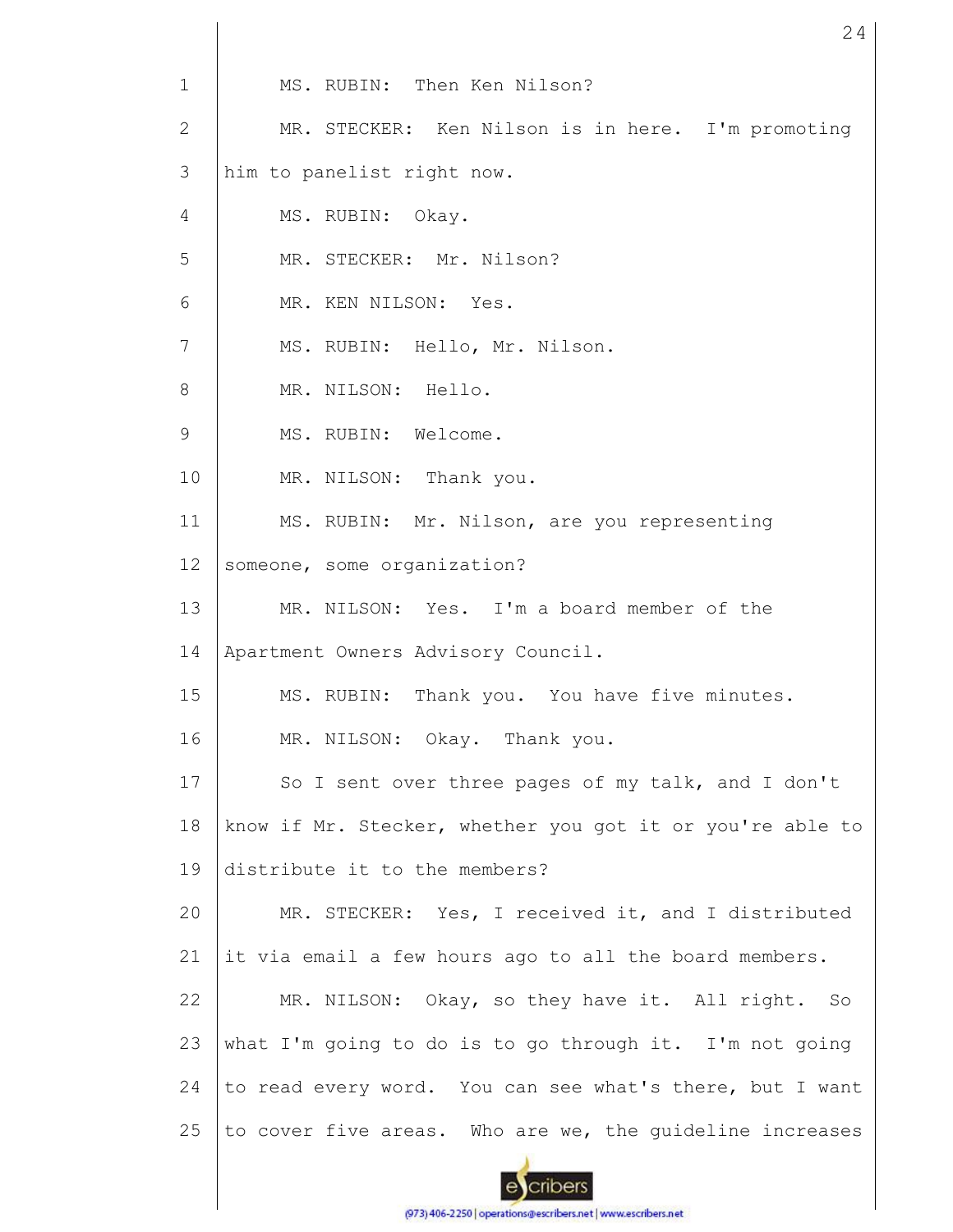1 2 3 4 5 6 7 8 have not kept up with inflation, cost increases that I've experienced, the tenant aid, and the guideline. So one of the other people said before is that we're not large corporate organizations. We're local family businesses. This is our livelihood. We provide affordable housing, and landlords need sufficient income to maintain the buildings in the way we want to do it and the tenants want.

9 10 11 12 13 14 15 16 The tenants would like to pay as low as possible, but they don't want to live in a dump, either. They want to have buildings that are maintained. Now, historically, I looked at the last ten, eleven years of the Westchester Rent Guidelines Board increases, and they have not kept up with inflation. Over the past eleven years, the increases for two-year leases are fifty-three percent less than the CPI. You can look in the chart.

17 18 We don't have to go through the details of it, but study it. The numbers are all there. There's no mystery to

19 this thing.

20 21 22 23 24 25 Basically, over time, this guidelines board has provided guidelines that have -- are lower than the consumer price index. The consumer price index is written into the law. That's one of the main things that the guideline -- that the board should be considering. The increases for one-year leases have lagged the CPI by

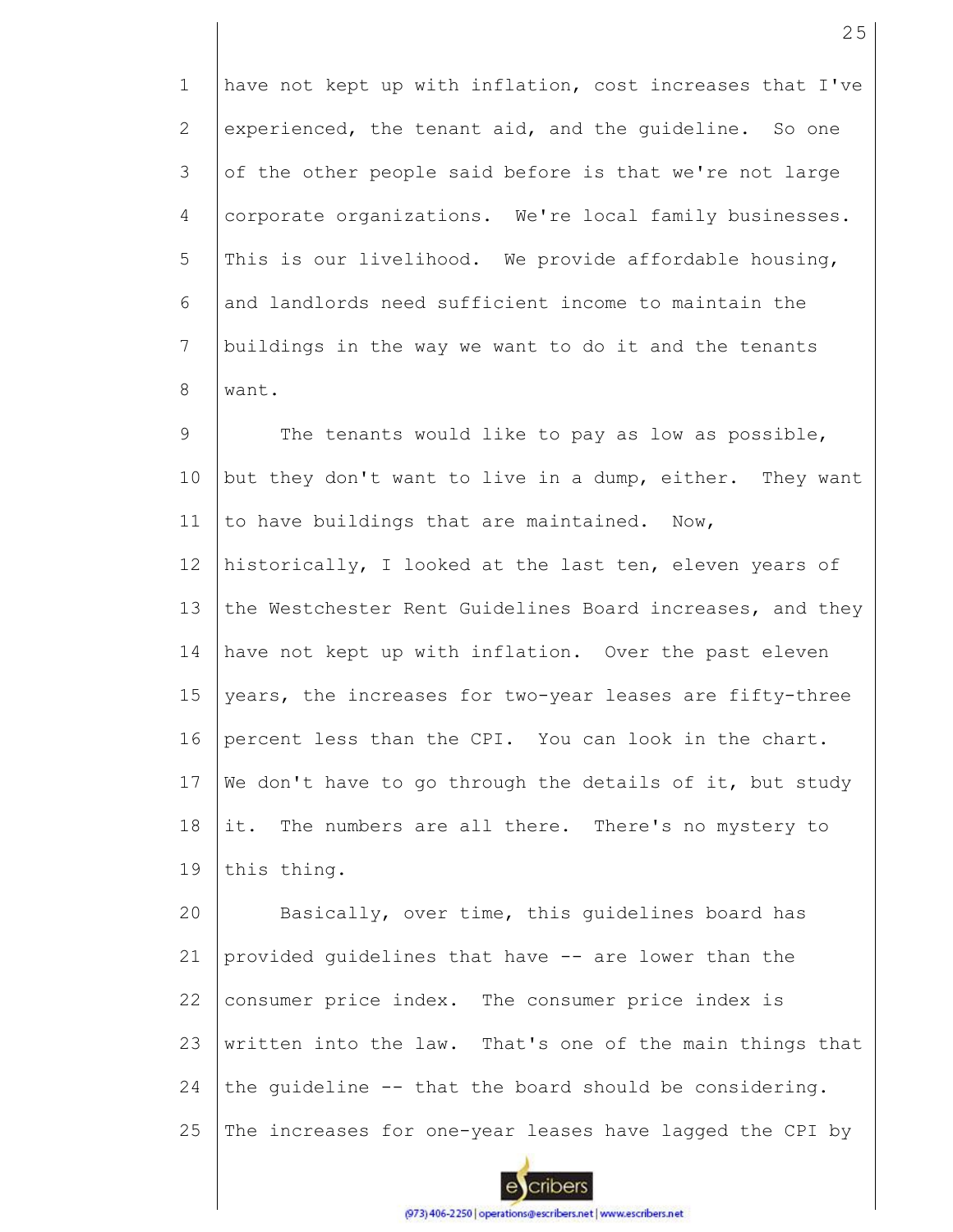1 2 3 4 5 twenty percent, so it's not as bad, but still most people who are in apartments for a long time take two-year leases, and so that's why we end up having 700 dollar apartments for people who have been in the building for, like, thirty years, forty years.

6 7 8 9 10 11 12 13 14 15 16 17 The zero-zero guideline for 2020 was especially damaging, and that's going to affect the rents in the long term after the pandemic, because it's also usually the -- the guidelines are based on a percentage. So in the past, sometimes the shortage was made up by the vacancy allowances in the law. That's all gone. So there's no way to increase the rent except through the guideline. The HSTPA law basically set guidelines that were -- basically discourage any kind of improvements. Other landlords have spoken about it, and it's clear to all of us that something needs to be done. Hopefully, the legislature will adjust to that.

18 19 20 21 22 23 24 So one of the things that's needed -- basically, what we're trying to do is to avoid what happened in New York City Housing Authority. Due to underinvestment over many, many years, boilers breakdowns, roofs and windows leak, elevators break down because infrastructure is not sexy. You can let it go, and then after a while, it catches up to you and bites you.

25 If you have any questions, you can study the detail



cribers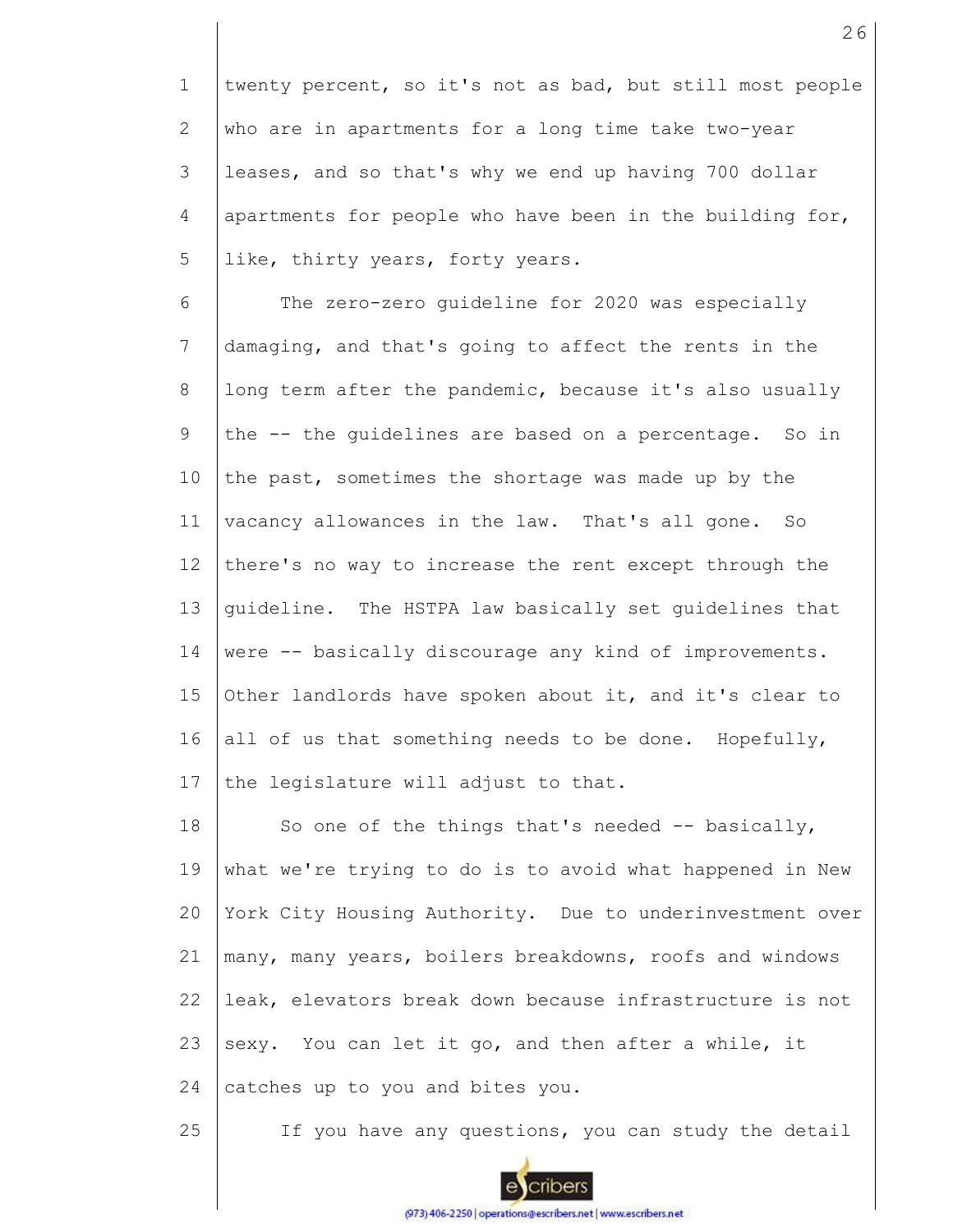1 2 3 4 5 6 7 8 9 10 11 12 13 14 15 16 17 18 19 20 21 22 23 24 25 on the graphs. So what's happened is that we've fallen further and further behind, and in the last year, it's gotten even worse, not only with the increases that were allowed by the guidelines board, but with the problems with the pandemic. A lot of the other landlords have talked about that. I don't have to say anything more except that we're working with our tenants. We've sent letters to all of the tenants who are behind significantly, explained to them how to apply for the rent assistance, and we're giving them guidance and told them we'll help them through the process. We had some calls today. So what's the cost increases, just to look after, like, a zero-zero guideline. Yonkers City tax -- mine went up by 2.6 percent. That was for last year. We haven't gotten the new one for this year. The county tax for Yonkers went up by 6.1 percent, and the insurance - my insurance premium, which is significant, went up by seventeen percent, which is a huge percentage, and is a fundamental change that's going on in the insurance industry, and -- MS. RUBIN: Mr. Nilson? MR. NILSON: Yes? MS. RUBIN: Whenever you can wrap up, because your five minutes are up.

27

(973) 406-2250 | operations@escribers.net | www.escribers.net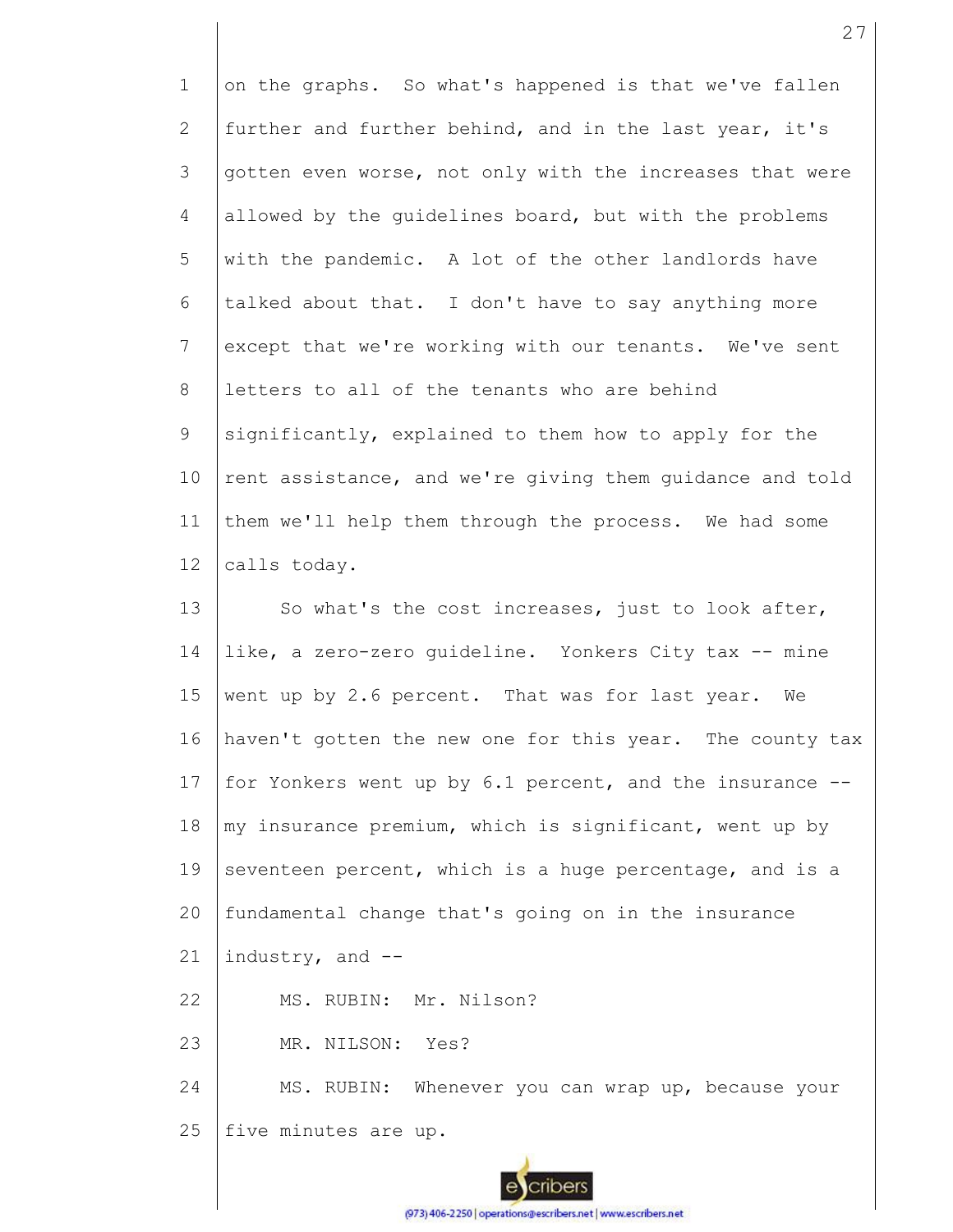1 2 3 4 5 6 7 8 9 10 11 12 13 14 15 16 17 18 19 20 21 22 23 24 25 MR. NILSON: Okay. And we talked about -- the bottom line is, the CPI for this year is 2.4 percent, and the federal reserve forecasts that next year, the CPI will go up by 2.1 percent. In order to maintain the buildings properly, the Rent Guidelines Board needs to pass a guideline that at least matches the CPI, because they're not going to take effect -- these leases is not going to take effect until after October, and for the next possibly two years. That's when -- by that time, the rent assistance to the tenants should be out there, and basically, the finances should be stabilized. So I think looking ahead, as we all are, is that it's reasonable and it's not going -- that to pass that kind of a guideline so that we can continue to provide the apartments -- the buildings with the kind of work and maintenance that's necessary to keep up buildings. I've got some buildings that are over a hundred years old -- MS. RUBIN: Thank you, Mr. Nilson. MR. NILSON: -- I need them constantly invested in. MS. RUBIN: Thank you. Any questions for Mr. Nilson? MR. NILSON: Thank you. I'm sorry I went over. MS. RUBIN: It's okay. Yes? Yes, Mr. Finger? MR. FINGER: Okay, thank you. I raised my hand but

28

(973) 406-2250 | operations@escribers.net | www.escribers.net

cribers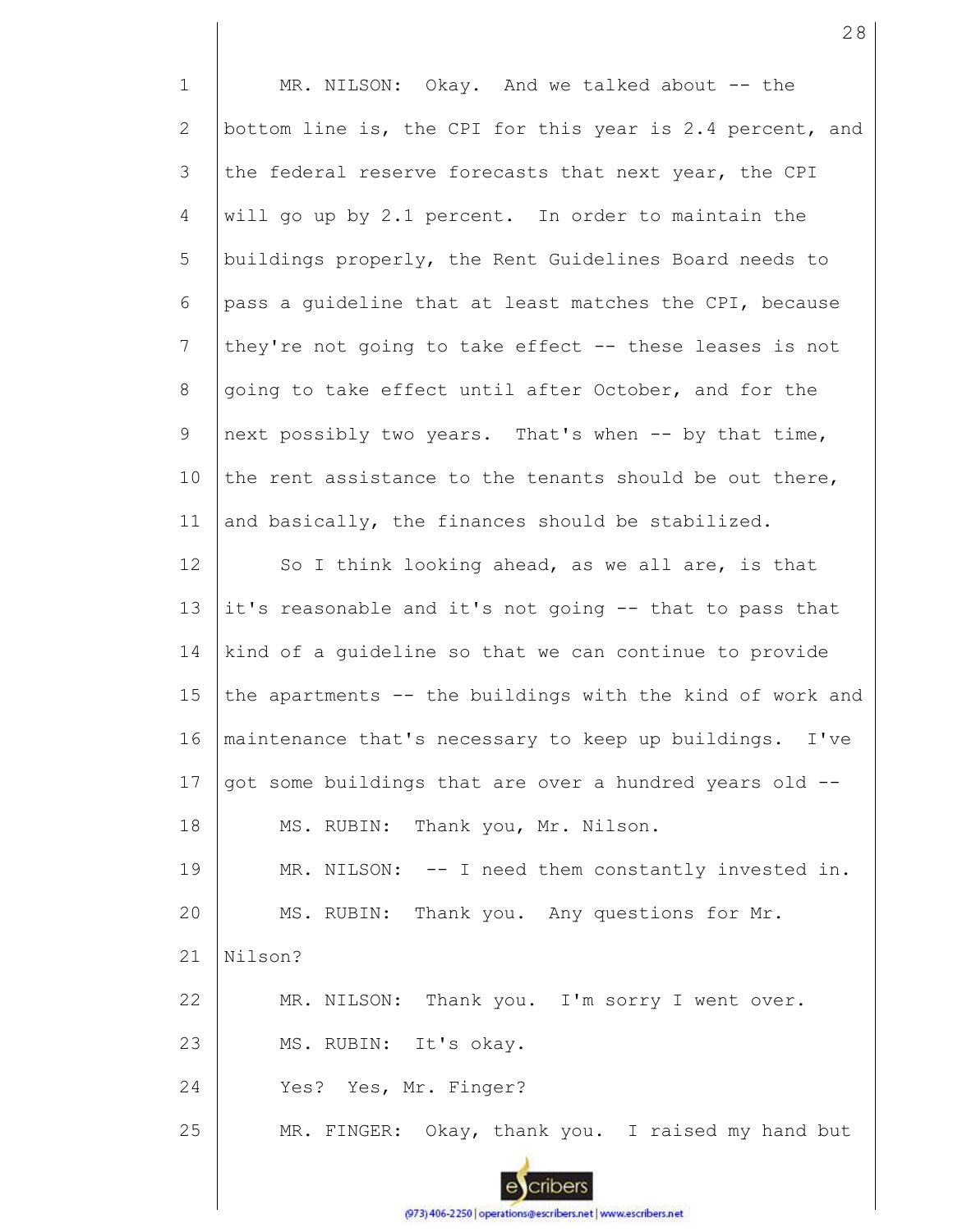1 I didn't know who you were calling on, so thank you.

2 3 4 5 6 7 8 Mr. Nilson, have you been able to get any increases over your low rent tenants in the past couple of years, and if not, why not, number one, and number two, have you been able to improve your apartments where tenants have been there for many years, and they're rather -- if you have hundred year old buildings, rather older kitchens, bathrooms, floors, lighting, et cetera?

9 10 11 12 13 14 15 16 17 18 19 MR. NILSON: Yeah, yeah, and that's one of the disturbing things. I'm an engineer by training, and I know what has to be done, what's needed to be done to be able to maintain these kinds of buildings over a long period of time is you need to replace fundamental systems, and we haven't been able to do that. The only thing I've done in the last couple years is an emergency boiler that we had no choice, we had to replace it, and I'm actually in basically almost -- I could end up in a legal thing between me and -- us and the DHCR about their formula for what they've approved.

20 21 22 23 24 25 Some tenants believe that, somehow, the DHCR kind of passes along MCI increases like nothing. Well, life is not that simple, but I don't want to get into that. The idea is that we have not been able to make the kind of improvements that we need. We're making compromises, now. Usually in the past, we see what has to be done.

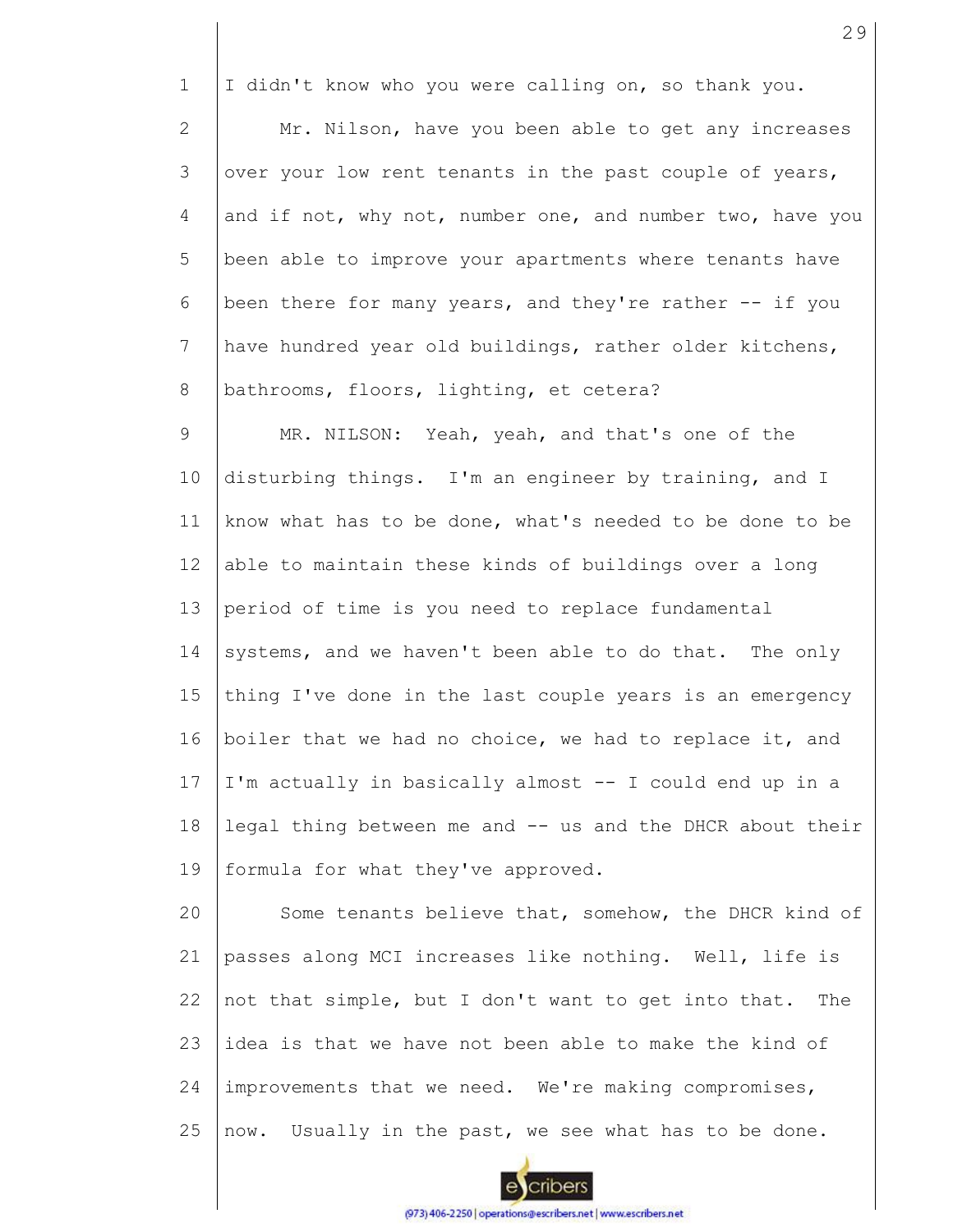1 2 3 4 5 6 7 8 9 10 11 12 13 14 15 16 17 18 19 20 21 22 23 24 25 If it needs electrical work or bathrooms or kitchens, I've got bathrooms that are a hundred years old with hundred year old tubs. There's no way I can do it under the existing HSTPA regulation, to make those kinds of improvements, because you can't just replace the tub. Once the tub's gone, you got to take everything, and you just can't do that. MS. RUBIN: Thank you. Anybody else? Thank you very much, Mr. Nilson, for your presentation. MR. NILSON: Okay, thank you. MS. RUBIN: Thank you. So Peter, can we call Mr. Chris DeFeo? MR. STECKER: So I was actually -- we can try to call -- actually, it looks like he's dropped -- MS. RUBIN: Is he still there? MR. STECKER: No, but Mr. Milio did contact me. He was in the waiting room under a different name, so we've clarified that -- MS. RUBIN: Okay. MR. STECKER: -- so you can call him, now that --MS. RUBIN: Yes, please. MR. STECKER: Okay. MR. CHERSON: A question, please, Elsa? MS. RUBIN: Yes? Yes, Mr. Cherson?

30

(973) 406-2250 | operations@escribers.net | www.escribers.net

cribers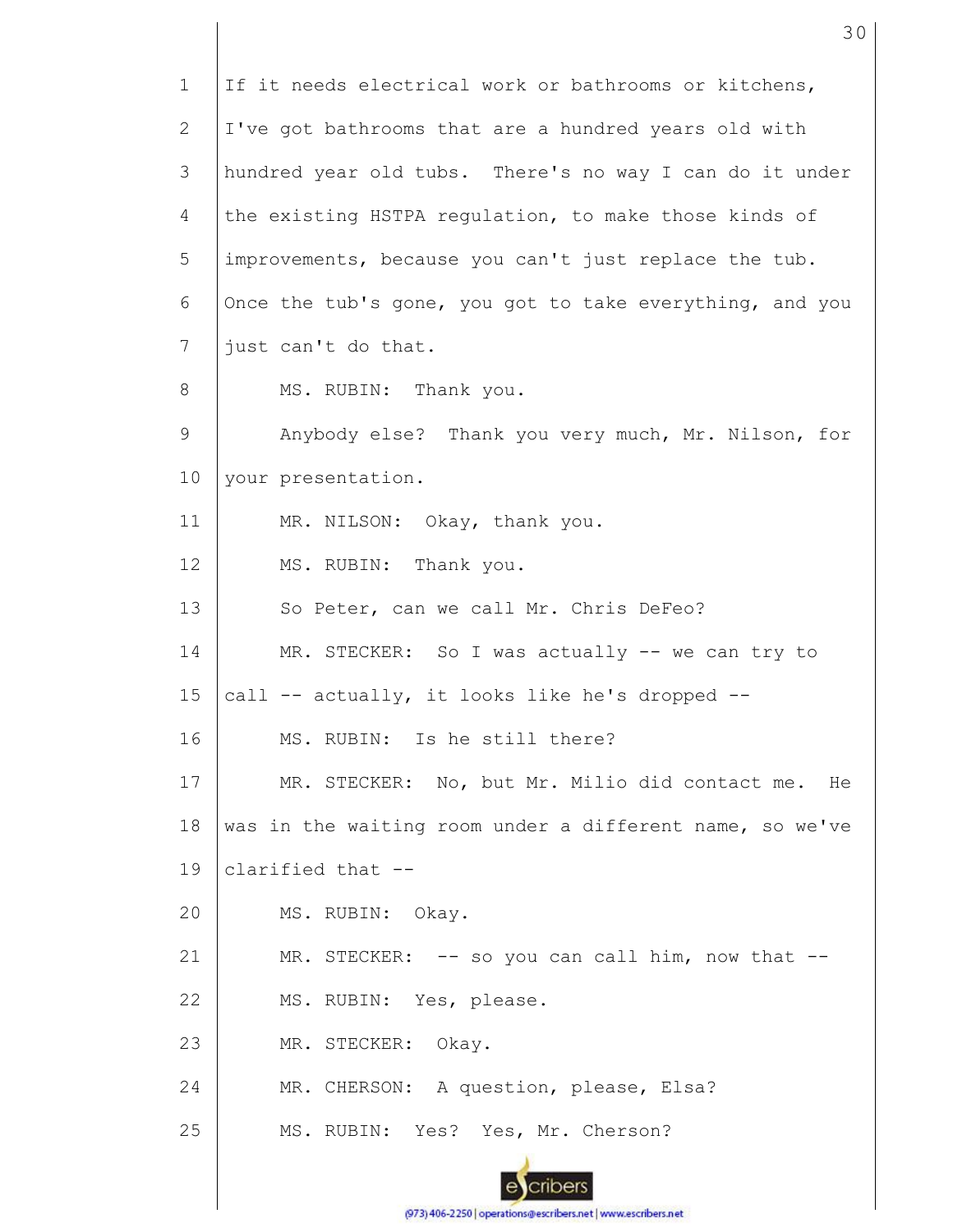1 2 3 4 5 6 7 8 9 10 11 12 13 14 15 16 17 18 19 20 21 22 23 24 25 MR. CHERSON: Okay, thank you. I think Mr. Nilson stated that he submitted some documents to Peter. MS. RUBIN: Yes. MR. CHERSON: And Peter said you distributed it --MS. RUBIN: Yes. MR. CHERSON: -- by email? MS. RUBIN: We've got it. We've got the email. MR. CHERSON: Well, I just looked through all my emails. I never got that. I never got it. MS. RUBIN: Must be a confusion with your email address. MR. CHERSON: That has happened a little bit with what do you call it, DHCR, but  $-$ -MS. RUBIN: Yes. MR. CHERSON: -- but Peter has had my email for a long time. MS. HAMER: UNIDENTIFIED SPEAKER: I received them. MS. RUBIN: I did, too. MR. CHERSON: Can you resend them, then, please? UNIDENTIFIED SPEAKER: (Indiscernible)? MR. STECKER: I'll send it to you right now, Eliot. MR. CHERSON: Okay. All right, thank you. MS. RUBIN: Okay. Thank you. MR. STECKER: Just to clarify, the EJC (phonetic)

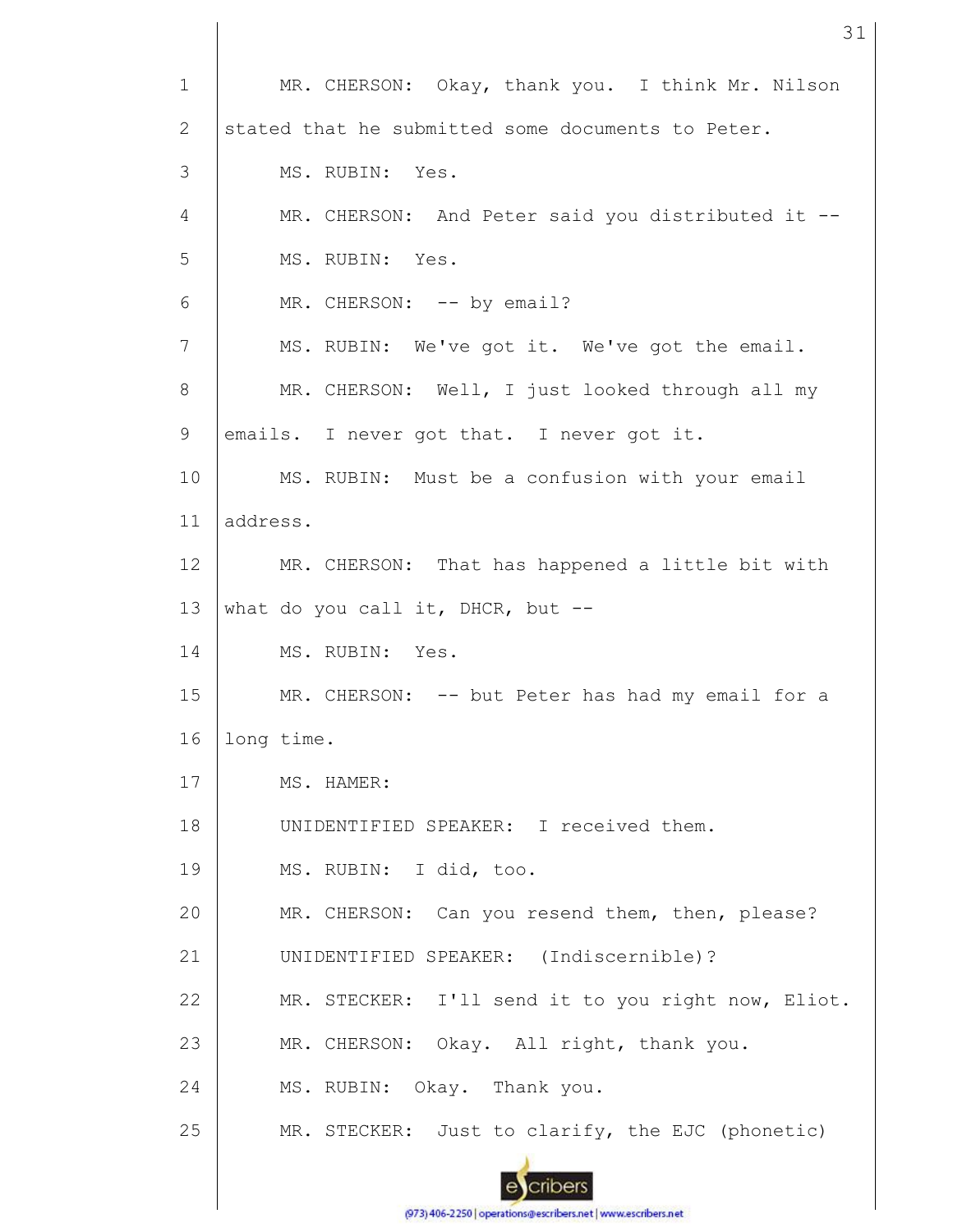1 2 3 4 5 6 7 8 9 10 11 12 13 14 15 16 17 18 19 20 21 22 23 24 25 email, Eliot? MR. CHERSON: Yeah, that's fine. MR. STECKER: Okay. All right. I'll resend that to you right now. Let me promote Mr. Milio first. Mr. Milio is promoted now, so -- MR. FINGER: That Franco Milio? MR. STECKER: I'm sorry, I'm sorry. Okay. MR. FINGER: There we go. MS. RUBIN: Welcome, Mr. Milio. MR. FRANCO MILIO: Hi. Hello, everyone. MS. RUBIN: Hi. MS. STEWART: Hi. MS. RUBIN: Are you representing yourself or an organization? MR. MILIO: Milio Management, LLC, which I guess is an organization. MS. RUBIN: Okay, so you have five minutes. MR. MILIO: Okay. Good evening, members of the board. My name is Franco Milio. My family has owned and operated buildings in Westchester County since the 1980s. I'm addressing the board tonight to urge you to do the right thing when it comes time to decide on the rent increase for the upcoming cycle. The increases that have been approved for the past ten years is not only unsustainable, but outright neglectful. A tenant to

32

cribers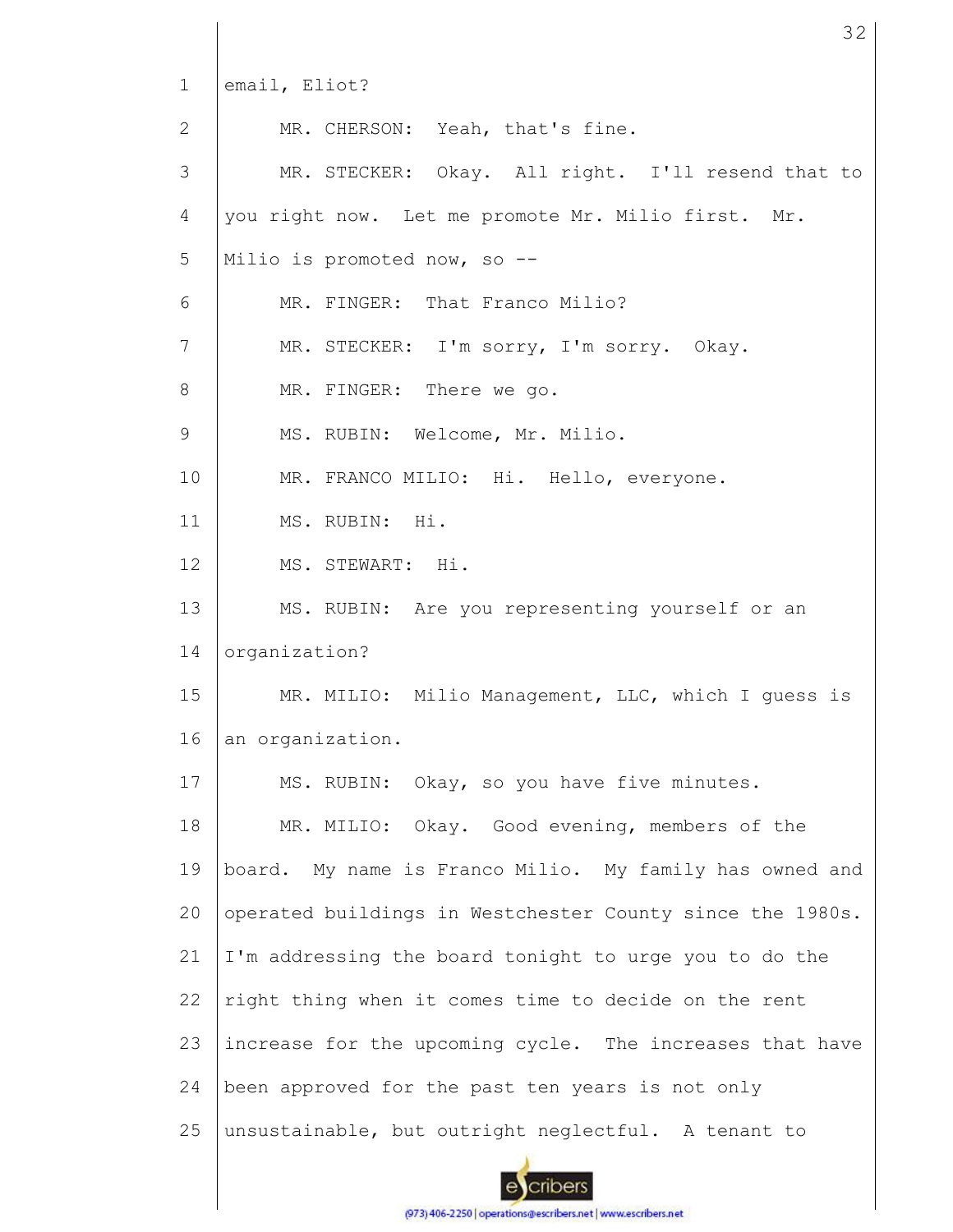1 2 3 4 5 renew their lease for one year terms over the past ten years averaged an increase of approximately one and a half percent. Someone at the two year cycle, ten plus years, averaged at about 1.8 percent from my calculations.

6 7 8 9 10 11 12 13 14 15 16 17 18 19 While I don't want to bore you with numbers, I do want to let you know, this really is not only unsustainable, but unfair. A tenant typically moves in paying the market rent, or at least used to move in, paying the market rent until the HSTPA was passed. Over time, the increases approved by the board have not kept up with the increases of -- in the course of adequately operating and aging multifamily apartment buildings. I've had many tenants who have raised their families in two and three bedroom apartments, who because of the historically low rent guidelines approved by this board, are now paying rents which not only are below market, but at this point are considered a handout. This is outright abusive and unfair to the landlords.

20 21 22 23 24 25 These tenants' children have long moved out and now are reluctant to leave their oversized apartment. Can you blame them? While we have all been impacted by the COVID pandemic, things had already taken a turn for the worse a year earlier when New York State legislature passed the Housing Stability Tenant Protection Act.

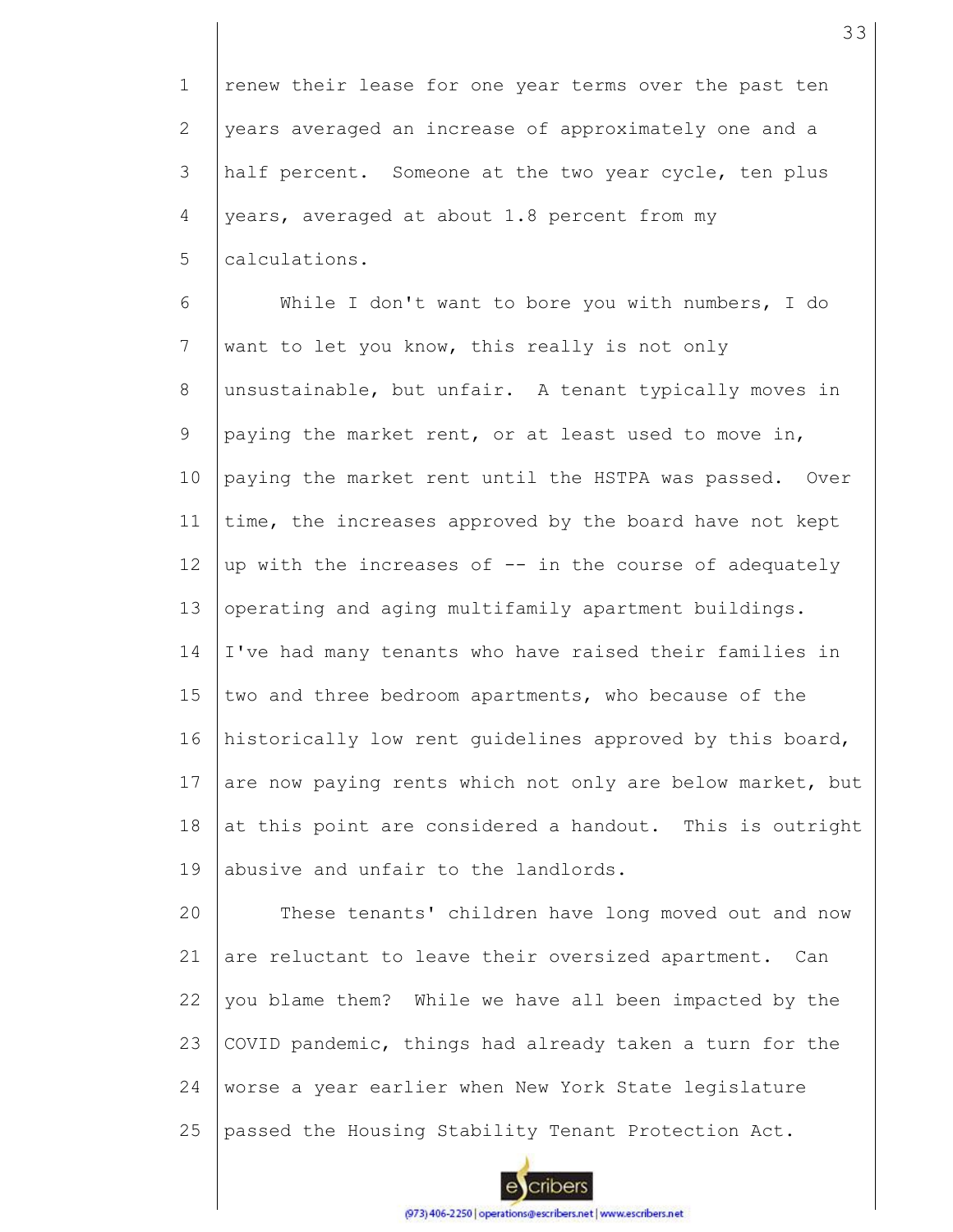1 2 3 4 5 6 7 8 9 10 11 12 13 14 15 16 17 18 19 20 21 22 23 24 Before the legislature passed this law, landlords had other means to help absorb the low rent guideline increases. There were parameters set forth for when a long term tenant would vacate and would also incentivize us to invest in our aging apartments, which would help us compete with all of the new apartment rental buildings being built throughout Westchester. These incentives were taken away. Why? Especially for our buildings, which are older and are in constant need of repairs. Our operating costs have continued to increase this past year, whether it's our property taxes, increased costs to COVID, cleaning, insurance, utilities, appliances, building material, the plumber, the electrician, furthermore everyone wants to get paid and paid on time with today's dollars, not those from ten or twenty years ago. While I can't speak for all of the other landlords, we have had our fair share of tenants owing several thousands of dollars skip out on us. As recently as last week, a tenant finally vacated after owing in excess of 20,000 dollars. In addition to approving the fair increase, it would be appreciated if the minimum increases and bonus could be considered. I trust the board will approve an appropriate rent increase given our plight. Thank you for your time.

25

cribers

MS. RUBIN: Thank you. You did perfectly with your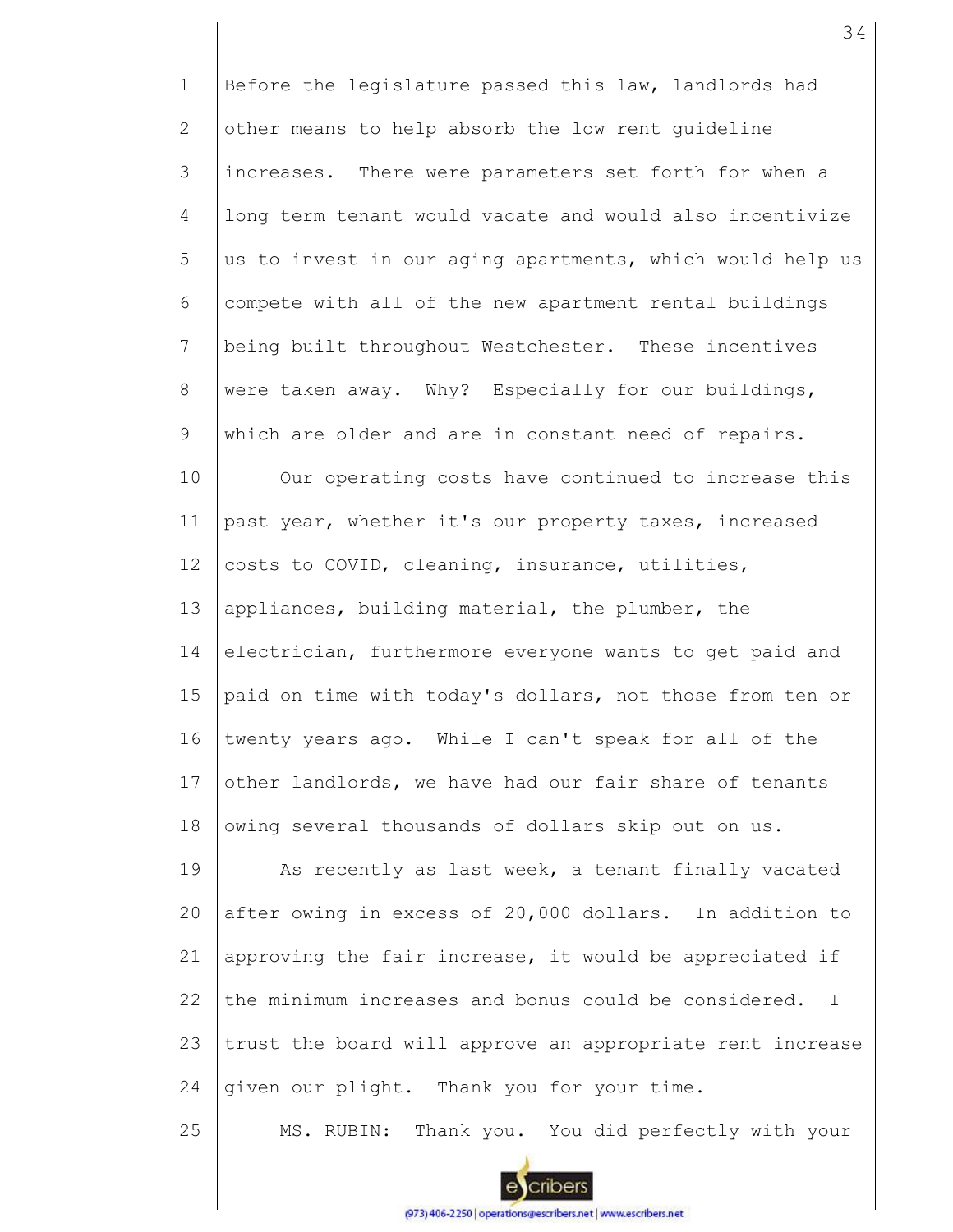1 timing.

2

MR. MILIO: Great.

3 4 5 6 7 8 9 10 11 12 13 14 15 16 17 18 19  $20$ 21 22 23 24 25 MS. RUBIN: Any questions for Mr. Milio? No questions? Oh, yes, Ms. Stewart? MS. STEWART: Mr. Milio, are you actively helping your tenants to apply for the ERAP funds that are available, the ones that are behind? MR. MILIO: What we did back in May, we started calling tenants and explaining to them that starting June 1st, it would come out, and we then also called them, like, I think it was on the 1st, giving them links, whatever links I had gotten. So yes, and we also prepared memos to go out as well, just to post in the public areas of the buildings. MS. STEWART: Okay. I don't know that -- MR. MILIO: We're trying -- MS. STEWART: Hm? MR. MILIO: We're trying. No, we are trying. It's foolish of us not to, like, here in the office to assist tenants. It's in our best interests. MS. STEWART: I'm glad to hear that. Some of the feedback that I'm receiving from many tenants that at least that I've spoken to, they're interested and I think in part because of the technology divide, there are tenants who may need the help, but may not have the

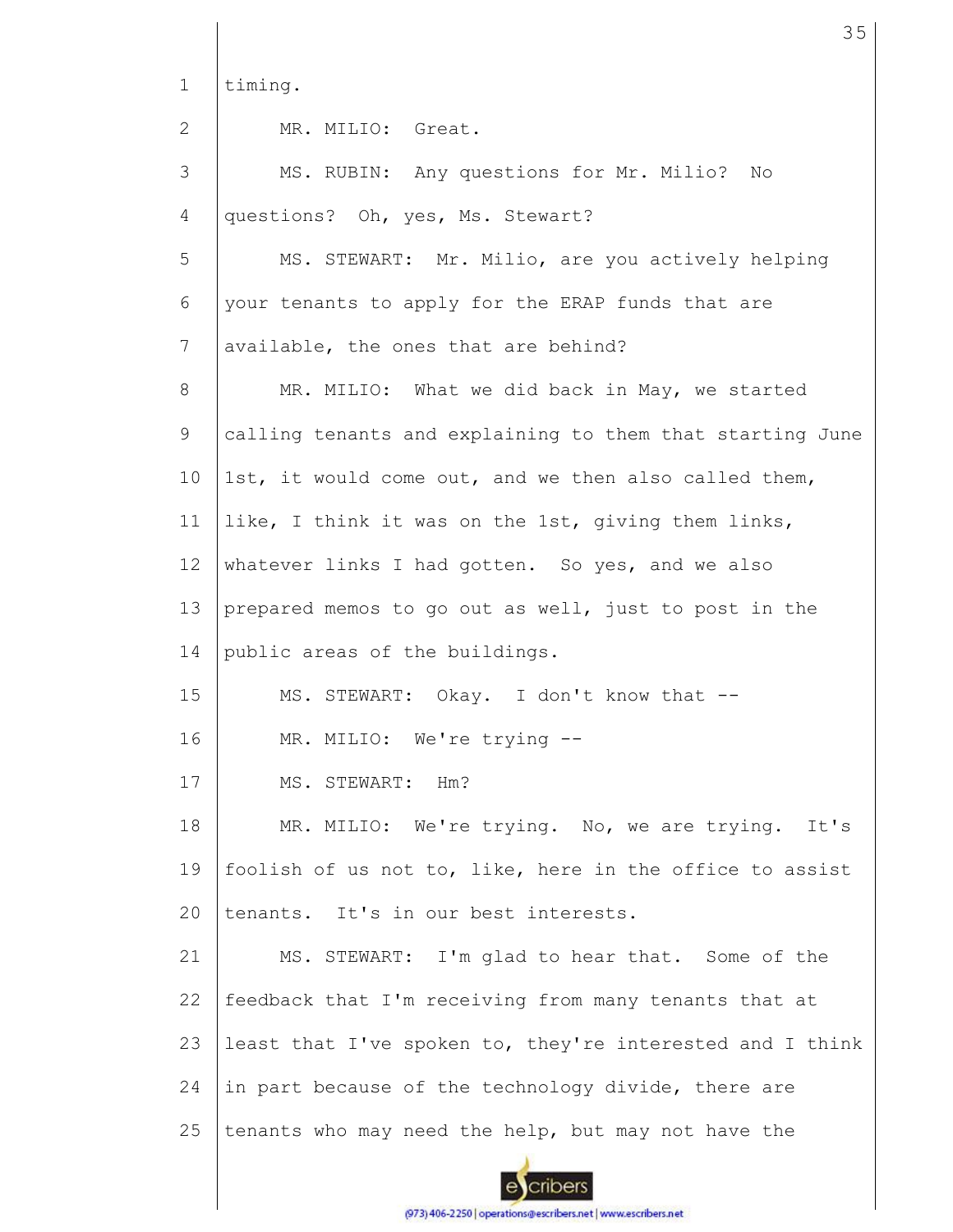1 2 3 4 ability to go online, so I don't know how many of your tenants you actually have email addresses, et cetera, or even once they get a physical piece of paper may have the ability to go ahead and pursue that.

5 6 7 8 9 10 11 12 13 14 15 16 17 18 So to the extent possible, I would urge you to be active in really trying to help tenants, because I know for some people, they need the help, they're entitled to the help, and there are not enough people like me who are out there to be able to hold their hands and guide them through the process, because there's just so many more tenants in need of the assistance than there are tenant advocates and representatives to help them, so we really need the landlords to work with us to help the tenants so that the landlords can get paid so that you get the money that you're entitled to. MR. MILIO: I understand and I agree. Thank you. MS. RUBIN: Thank you, Ms. Stewart. Mr. Finger?

19 20 MR. FINGER: Thank you. Mr. Milio, good evening. Thank you for appearing and taking your time.

21 MR. MILIO: Good evening and thank you.

22 23 24 MR. FINGER: Have you had any tenants that have left you leaving an arrears where you could not collect it? MR. MILIO: Yes. As a matter of fact, last week, we



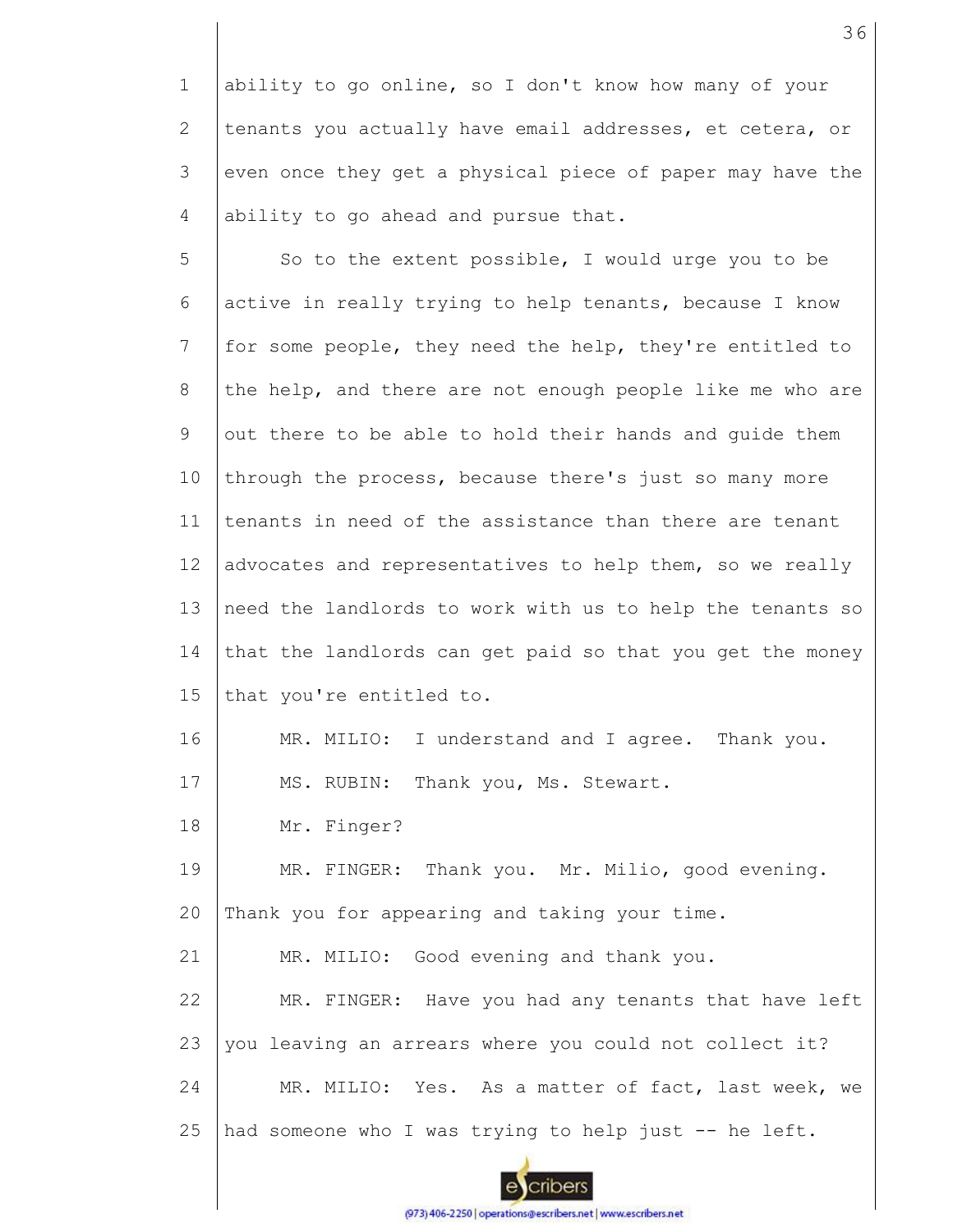| $\mathbf{1}$ | They owed -- they actually owed before the pandemic, and  |
|--------------|-----------------------------------------------------------|
| 2            | they were slated to get evicted, this particular tenant,  |
| 3            | and they left owing about 27,000 dollars, and that's just |
| 4            | one of maybe -- we had eight or nine that have left in    |
| 5            | the past year that owed in excess of 10,000 dollars, and  |
| 6            | honestly, me personally, I'm relieved because at least I  |
| 7            | could -- legally, I can't do anything. My hands are       |
| 8            | tied. I can't evict, empty threats, meaning, like, I can  |
| 9            | send a rent demand, I can send a dispossess, and when     |
| 10           | they leave, I'm actually relieved, even though it's a     |
| 11           | huge loss, but yes, to answer your question.              |
| 12           | MR. FINGER: Thank you.                                    |
| 13           | MS. RUBIN: Anybody else?                                  |
| 14           | MS. ACQUAH: Yeah.                                         |
| 15           | MS. RUBIN: Yes, Ms. Acquah?                               |
| 16           | MS. ACQUAH: Yes. I'm glad to add as far as                |
| 17           | resources, there are agencies - well, it's an             |
| 18           | overwhelming -- it's going to be an overwhelming process  |
| 19           | for everyone, landlord, tenants, agencies, everyone       |
| 20           | involved, so there are agencies that are in Westchester   |
| 21           | County that also assist with the -- will assist with the  |
| 22           | ERAP. You know, it's good to know about those agencies.   |
| 23           | There are local agencies like the (indiscernible) Tenants |
| 24           | Association. They're local. There's Westchester           |
| 25           | Residential Opportunities, so there's several agencies    |

ecribers (973) 406-2250 | operations@escribers.net | www.escribers.net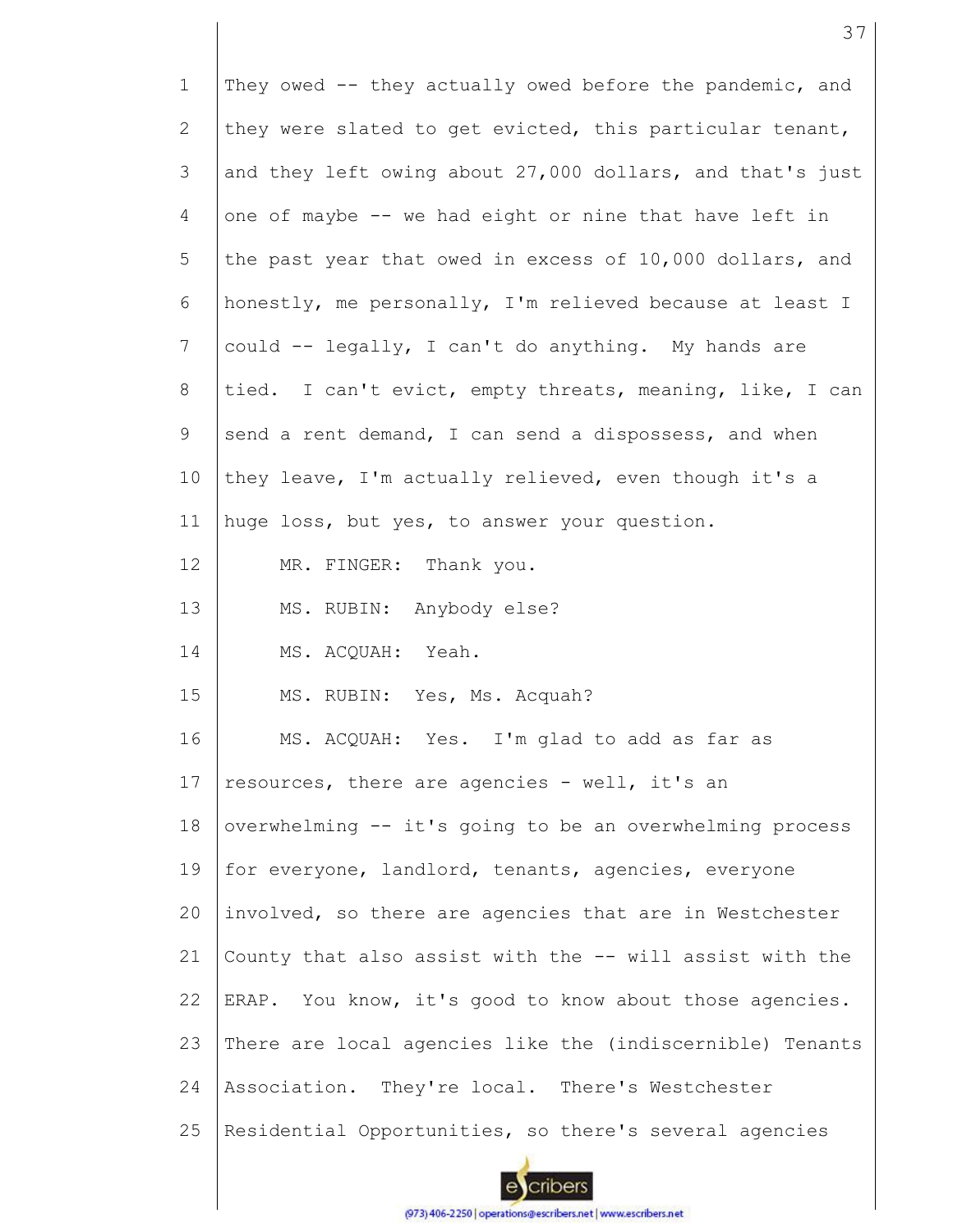1 2 3 4 5 6 7 8 9 10 11 12 13 14 15 16 17 18 19 20 21 22 23 24 25 that are actually partaking in the assistance -- the rental assistance program. So and they're there for the community, so anyone can pretty much call and request help. That's --MR. MILIO: Yes. I just want to add that Catholic Charities -- no, the Bridge Fund reached out to us and told us, look, send us tenants, and we are. MS. ACQUAH: Yes. MR. MILIO: They know who we are. They know that we will work with them, that we are cooperative. Like I was telling the other board member a minute ago, it's in my best interest to cooperate, so yes, we are cooperating, and thank you. MS. ACQUAH: That's very good. It's everyone's interests, actually. MR. MILIO: It is. MS. ACQUAH: It's a crisis. We're still in crisis mode, so -- MR. MILIO: Yes. MS. ACQUAH: -- great. Thank you. MR. MILIO: Thank you. MS. ACQUAH: You're welcome. MS. RUBIN: Anybody else? Well, thank you very much, Mr. Milio, for your presentation.

38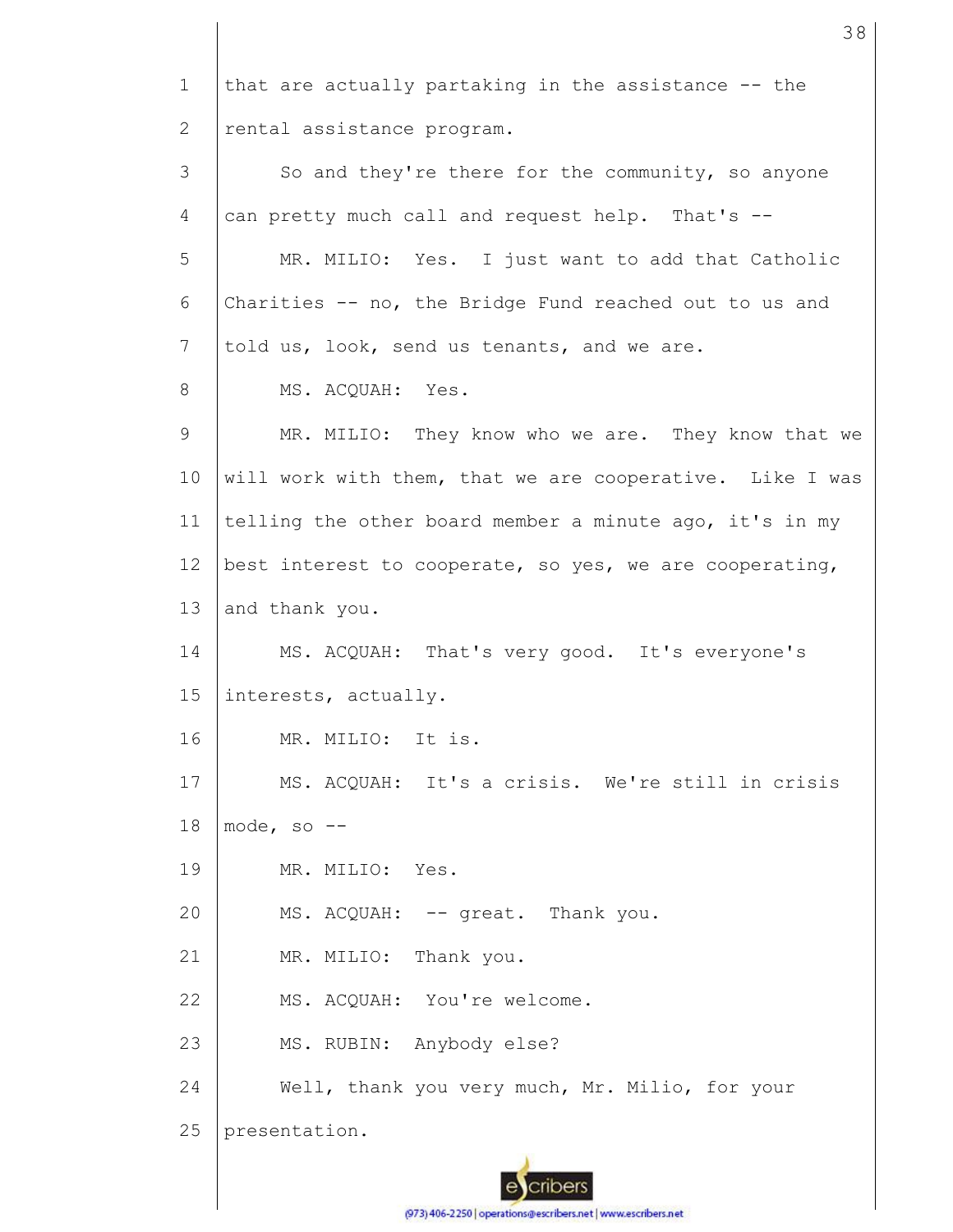1 2 3 4 5 6 7 8 9 10 11 12 13 14 15 16 17 18 19 20 21 22 23 24 25 MR. MILIO: Thank you, and thanks, everyone. Have a good night. MS. RUBIN: Have a good night. MS. STEWART: Good night. MS. RUBIN: Peter, as I said, we are giving priority to Mr. DeFeo, and the Reverend (Indiscernible) Loftin-Woods. MR. STECKER: Yes -- MS. RUBIN: But if they're not available right now, we will  $--$ MR. STECKER: It looks like Mr. DeFeo left and now he came back in, so hopefully, we have more success now. I'm going to promote him now. MS. RUBIN: Okay. MR. FINGER: He's on mute. MR. CHRIS DEFEO: Okay. Can you guys hear me? MS. RUBIN: Yes, we hear you. MR. DEFEO: Oh, all right. Good. I'm a little old school, so forgive me. MS. RUBIN: We can't see you, but we can hear you. MR. DEFEO: Okay. MS. RUBIN: Are you representing yourself or an organization? MR. DEFEO: I'll be representing an entity. MS. RUBIN: An entity. Okay.

39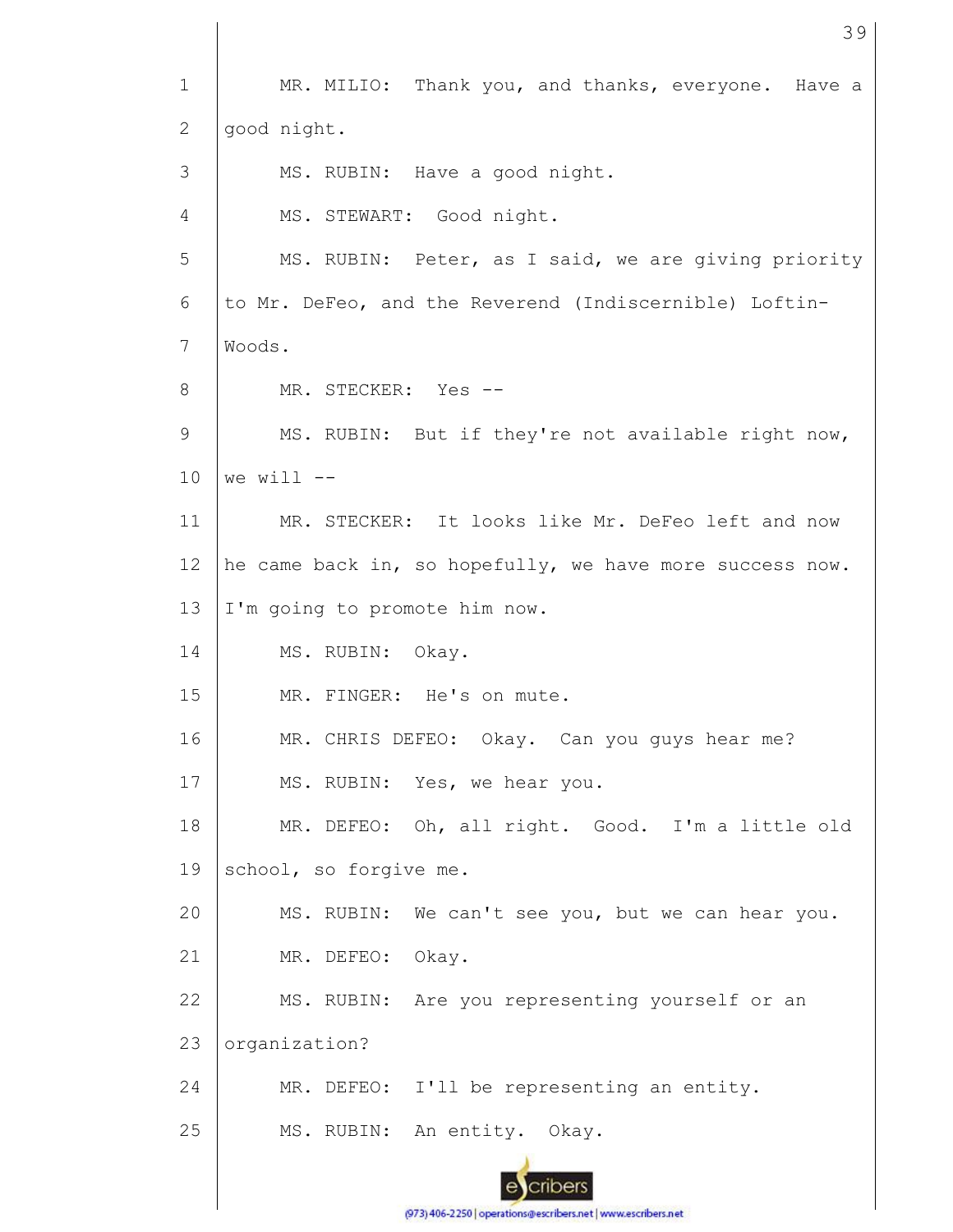1

2

MR. DEFEO: Yes.

MS. RUBIN: So you have five minutes.

3 4 5 6 7 8 9 10 MR. DEFEO: All right. So I just wanted to I guess bring up a couple of points. There was a young lady who went on first and she was talking about MCIs and boilers and stuff like that. I've been speaking on this panel - to this panel for years, and I think from what we've heard from the landlords, there seems to be this new rent guidelines that was passed in the recent years that's just been horrible to the landlords.

11 12 13 14 15 16 17 18 19 20 21 22 So all these roofs and boilers and elevators that need to be upgraded, there is nothing that landlords get as far as rent increases. They change the laws where you can apply for an MCI increase, and I think it's up to a fourteen year recoup rate, but then there's all kinds of provisions that the -- the increase can't be more than two percent of the tenants' rent. It's so complicated that we've pretty much given up on it, and the other problem that we had is with the DHCR itselves, the DHCR itselves. I have applications for MCI applications. Over eighteen months, I haven't heard a word from the DHCR.

23 24 25 Everything seems to have gone pro tenant these days, and we'll get onto the rest. I have to commend the other landlords that spoke earlier. They're all -- spoke nice

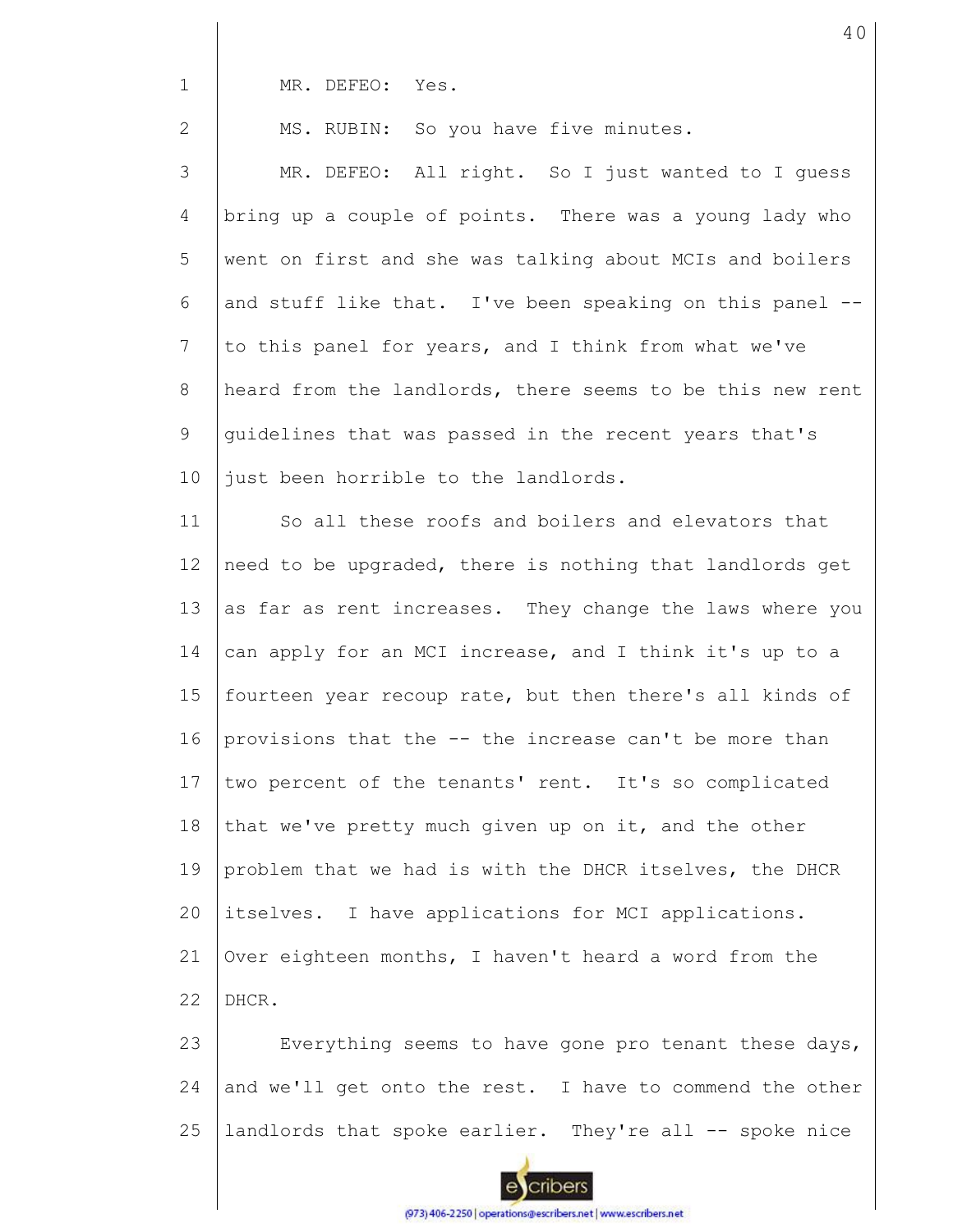1 2 3 4 5 6 7 8 and softly and everything, and I have to readjust myself because I feel like the only one who's really suffering during this pandemic. In our business, we have seventeen tenants who have not paid us rent since this COVID has started. Seven have not paid us a dime since October of 2019 because they were already in the eviction process, and by the time we got to the courts, they shut everything down and they're still not paying.

9 10 11 12 13 14 15 16 17 18 19  $20$ I had one tenant, just to give you an example of my frustration. She had the audacity to come back when the courts opened and we filed papers, to come to the office and say, I don't need these. She gave it to the girl in the office. Good thing I wasn't there, okay? She hasn't paid rent since March of 2020. So the only help that I get is that when I find the keys under the shop door or the apartment doors are left open over the weekend, and they find that they bought themselves a house or a co-op some place, or they moved down south, they become ghosts overnight, and I'm sure the other landlords can verify this.

21 22 23 24 25 You can't find them. We have collection agencies. I can't get a penny back once they vacate my apartments, so maybe I'm doing something wrong, but like I said, I totally had it with the system that's going on here. Even without COVID, the New York State courts have

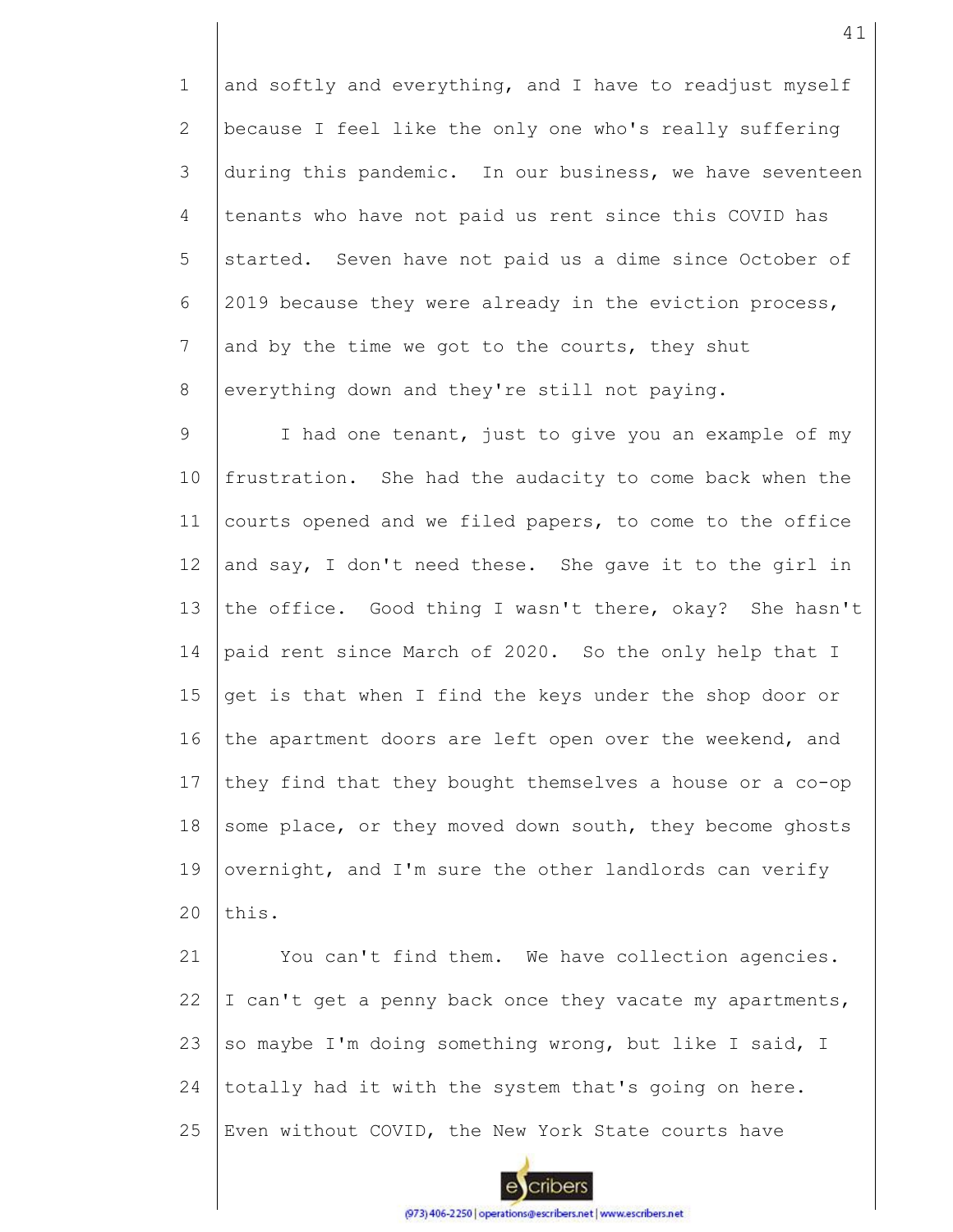1 2 3 4 5 6 7 8 really, really given us a dangerous situation. It takes a minimum of six months to get a tenant who's not paying their rent out. The numbers are staggering. There's been no direct aid for landlords. There are these applications that are going out. I put together packages to give to the supers to hand out to tenants. A lot of tenants, they won't even answer their doors. They know they got to speak.

9 10 11 12 13 14 15 16 17 18 19 20 21 22 23 24 25 The way that this should have been done, they should have had -- the courts should have had landlord-tenant cases. If you're COVID affected, you should be on line A. If you're not COVID affected, you should be on line B. The COVID affected tenants, they've been great, but the non COVID affected tenants that are doing this, they're out for a run to take as long as they can, and I imagine by August 31st, I'm going to have even more vacancies when they disappear in the middle of the night. I met with a senator, Senator Cousins, about a year ago, and she was honest with me, and she was blatant enough to tell me that New York State has a housing problem, and they ended up putting the burden on the landlords. Well, here's my next point. Why is it always the DHCR regulated landlords that are being burdened by this? Why isn't BLT, the Avalon, KKR, and all these new housing developers, why aren't they sharing the burden

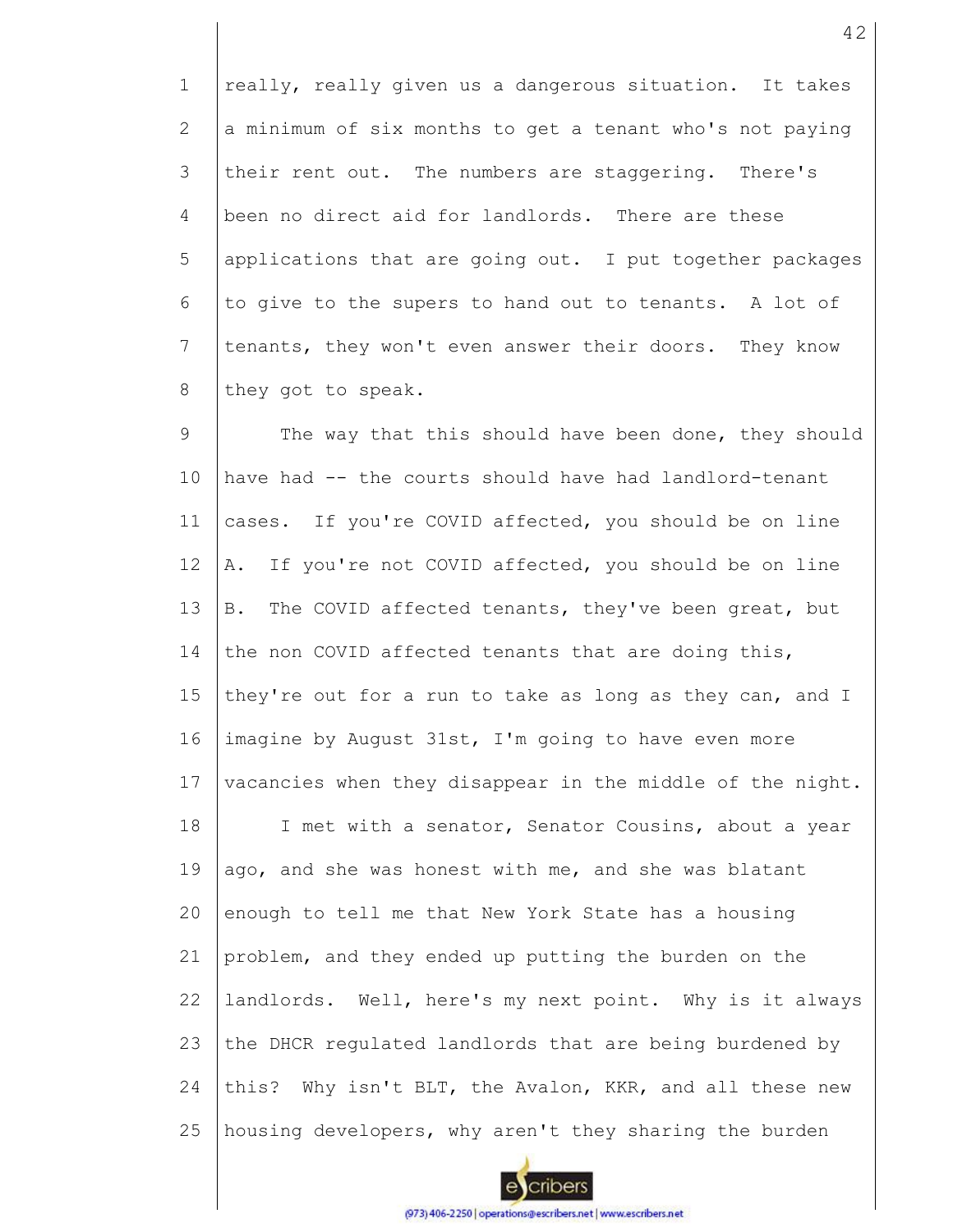1 2 3 4 that the DHCR landlords are? They're charging astronomical rents, and they complain that they have to attribute ten percent of their apartments to middle income housing.

5 6 7 8 9 10 11 12 13 14 15 16 17 18 19 20 21 22 23 24 Seventy to eighty percent of our apartments are below market value, and if you ask for a three percent increase, people say that's crazy, but that only equates to 24 dollars a month. That's less than a dollar a day. When you have health insurance going up 11 to 14 percent per year, taxes are astronomical. Just to give you an example, in the city of Mount Vernon, I know there's a couple landlords that have properties in Mount Vernon. It's 340 dollars per unit just to cover taxes, so when you have a tenant that's paying you 800 dollars a month in rent and you're already down to  $--$  what is that, 460, you have to pay healthcare, liability insurance, property insurance. You've got to pay union dues, you've got to pay employee salaries, heat, hot water, electric, ground maintenance, snow removal. There's just not enough meat on the bone. MS. RUBIN: Mr. DeFeo? MR. DEFEO: Yes? MS. RUBIN: Your time is up. I'm going to give you the courtesy of finishing your thought.

25 MR. DEFEO: Okay. The other problem that we have is

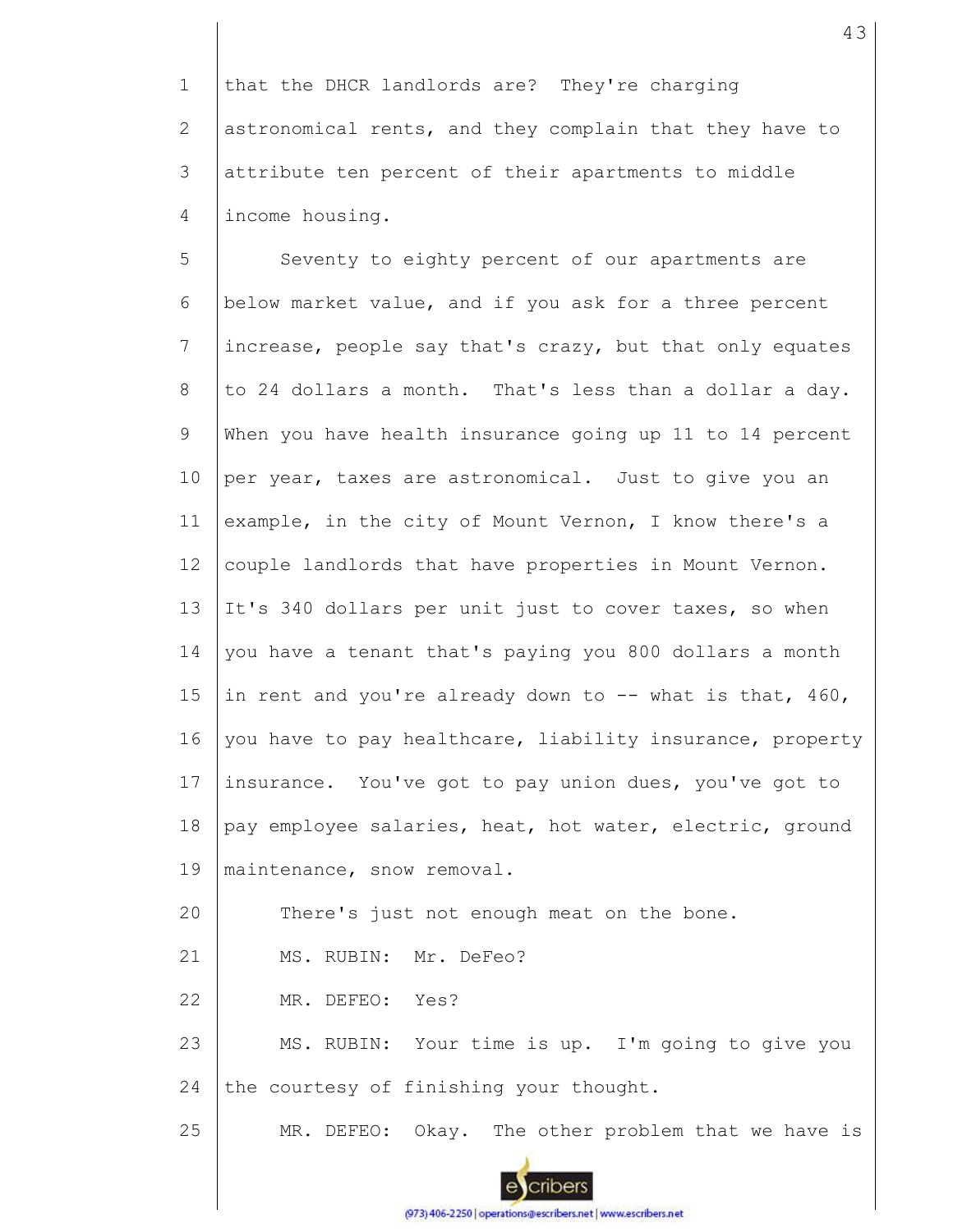| $\mathbf{1}$ | the vacant apartments, and I'll make this as quick as I  |
|--------------|----------------------------------------------------------|
| 2            | can. We used to have a vacancy factor to increase the    |
| 3            | rents up to market. They took that away now. There's     |
| 4            | all kinds of papers that you have to take pictures       |
| 5            | before, after, fill out the forms. Who has the time for  |
| 6            | it? We need to do things that are easier for everybody,  |
| 7            | tenants and landlords, and give the landlords some       |
| 8            | relief, here. New York State is at a crisis. Businesses  |
| 9            | are moving out of the state left and right, and there's  |
| 10           | not enough working people to keep this going. I mean,    |
| 11           | it's just -- there needs to be some major changes in the |
| 12           | way politics are run in the state.                       |
| 13           | MS. RUBIN: Thank you very much.                          |
| 14           | MR. DEFEO: (Indiscernible) much at stake.                |
| 15           | MS. RUBIN: Thank you.                                    |
| 16           | Any questions from the Board? Yes, Ms. Stewart?          |
| 17           | MS. STEWART: Mr. DeFeo, you were talking about MCIs      |
| 18           | and the challenges that you face in dealing with them. I |
| 19           | can tell you and the owner representatives on the Board  |
| 20           | that MCIs are indeed getting approved. There were        |
| 21           | recently three that were approved in my complex with     |
| 22           | another three that are pending. The ones that has been   |
| 23           | approved so far are two for elevators and one for roofs, |
| 24           | and then there's another two roofs and an elevator that  |
| 25           | are pending.                                             |

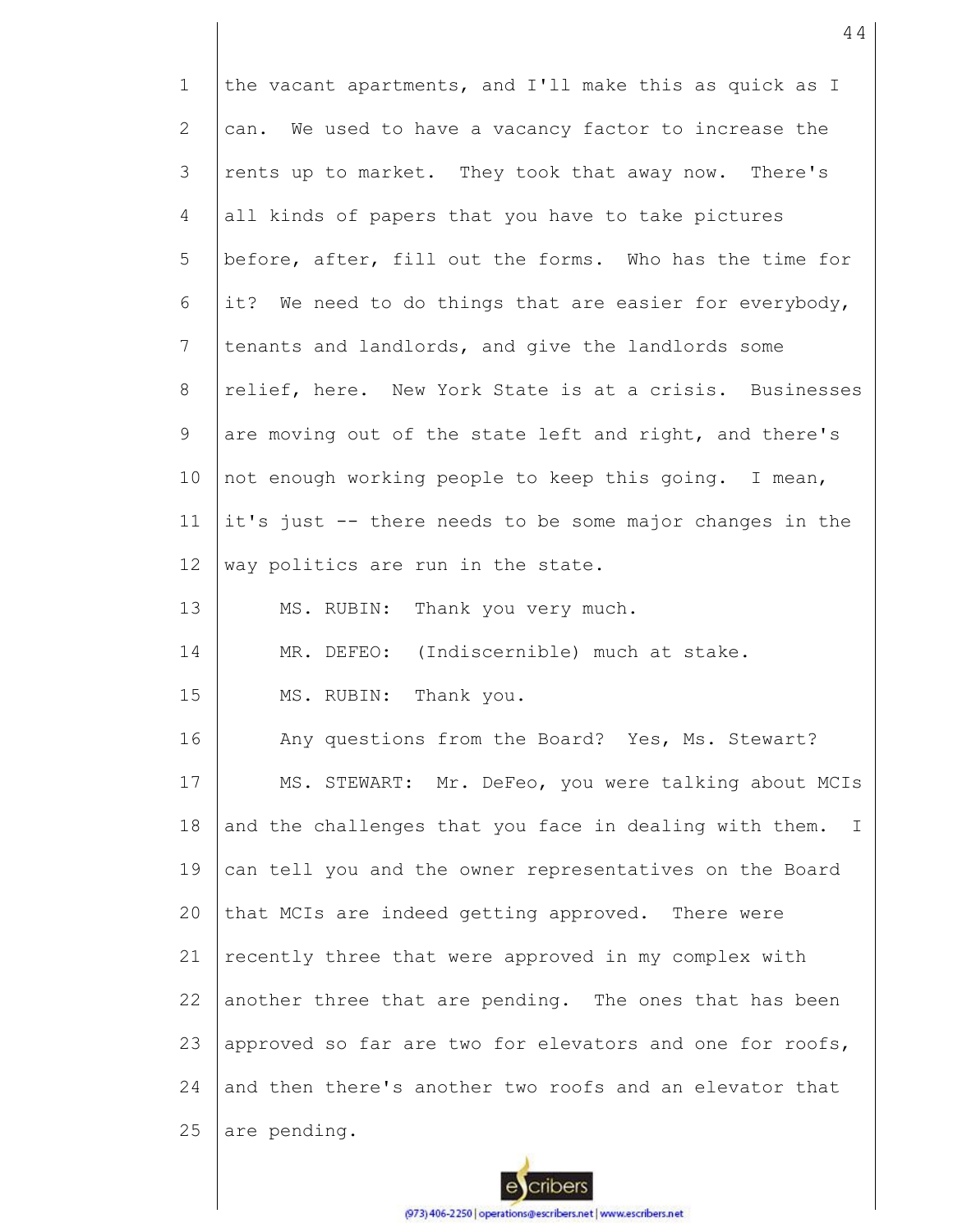1 2 3 4 5 6 7 8 9 10 11 12 13 14 15 16 17 18 So from the standpoint of what I can tell, personally, that I have personal knowledge of, the DHCR is moving things through. Granted, the paperwork does not move through quickly, and while I understand your discontent with the process, tenants are not content with the process either because oftentimes, in order to respond adequately to MCI applications, tenants need to go out and pay counsel in order to respond, because we don't have the legal acumen to be able to adequately deal with owners' attorneys and the assertions that they make. So that's money that tenants have to put out on top of whatever we end up -- and it -- from the perspective that I'm seeing it from, it looks like because of HSTPA, that owners are -- DHCR's far more likely to go ahead and grant MCIs even though some of them may not be warranted based on the facts of the case, and then tenants are stuck with going through the appeal process, et cetera, in order to try to get justice.

19 20 21 22 23 24 25 So on the one hand, we end up having to defend if we say that we're not getting the services we're supposed to get and we have to prove that, and then when it comes to MCIs, the owners are saying that they're entitled to money, but they don't include copies of permits, the math is wrong on them, and then we have to prove that what they submitted is wrong, so it  $-$ - from what I'm seeing

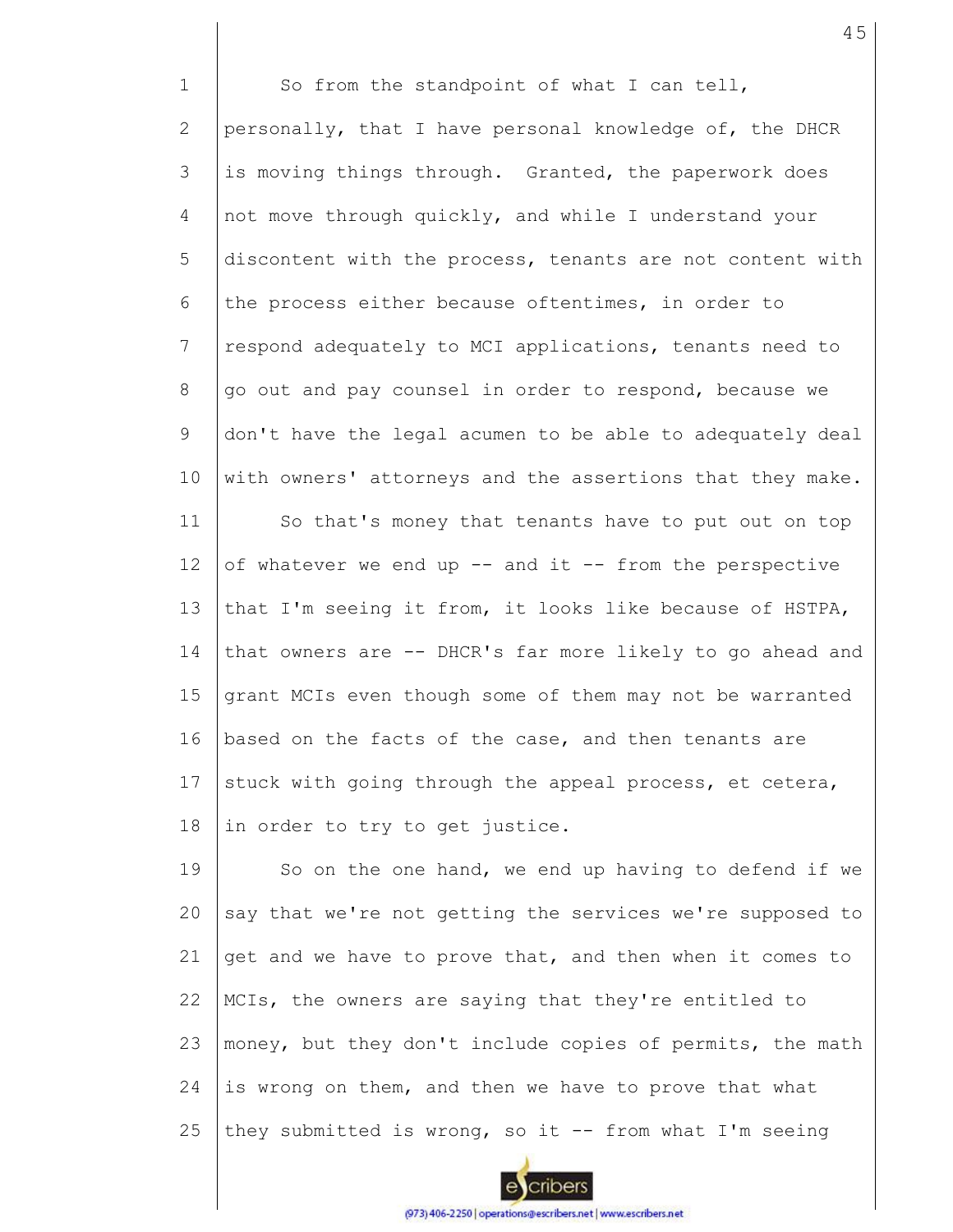| 1 and from what I'm experiencing, oftentimes, the proof   |
|-----------------------------------------------------------|
| 2 Seems to fall on tenants an undue amount of the time to |
| 3 $\parallel$ prove both for and against.                 |

4 MR. DEFEO: Well --

5 6 7 8 9 10 MS. STEWART: So while I understand your assertion that you feel like it's not worthwhile, I can tell you they're granting them because they granted some in my complex, and there are owners that are going ahead and doing individual apartment improvements, and they're getting those increases as well.

11 12 13 14 MR. DEFEO: All right. And I'm just telling you, I have four MCI applications that are almost over two years old, and I'm not even getting any response from the DHCR, but  $--$ 

15 MS. STEWART: They're (indiscernible) --

16 17 18 19  $20$ 21 22 23 24 MR. DEFEO: -- I don't know how long your MCI package in your housing development was going back and forth with the DHCR, but they'll send me a letter and they'll ask me for a copy of a check, and then I'll send it to them, and then four months later, they'll ask me for a copy of a different check, and I'll write to them, can you please surmise all your questions and provide them in one letter so I can get all this done, and it's just on deaf ears.

25

But this is my experience, and I manage quite a bit

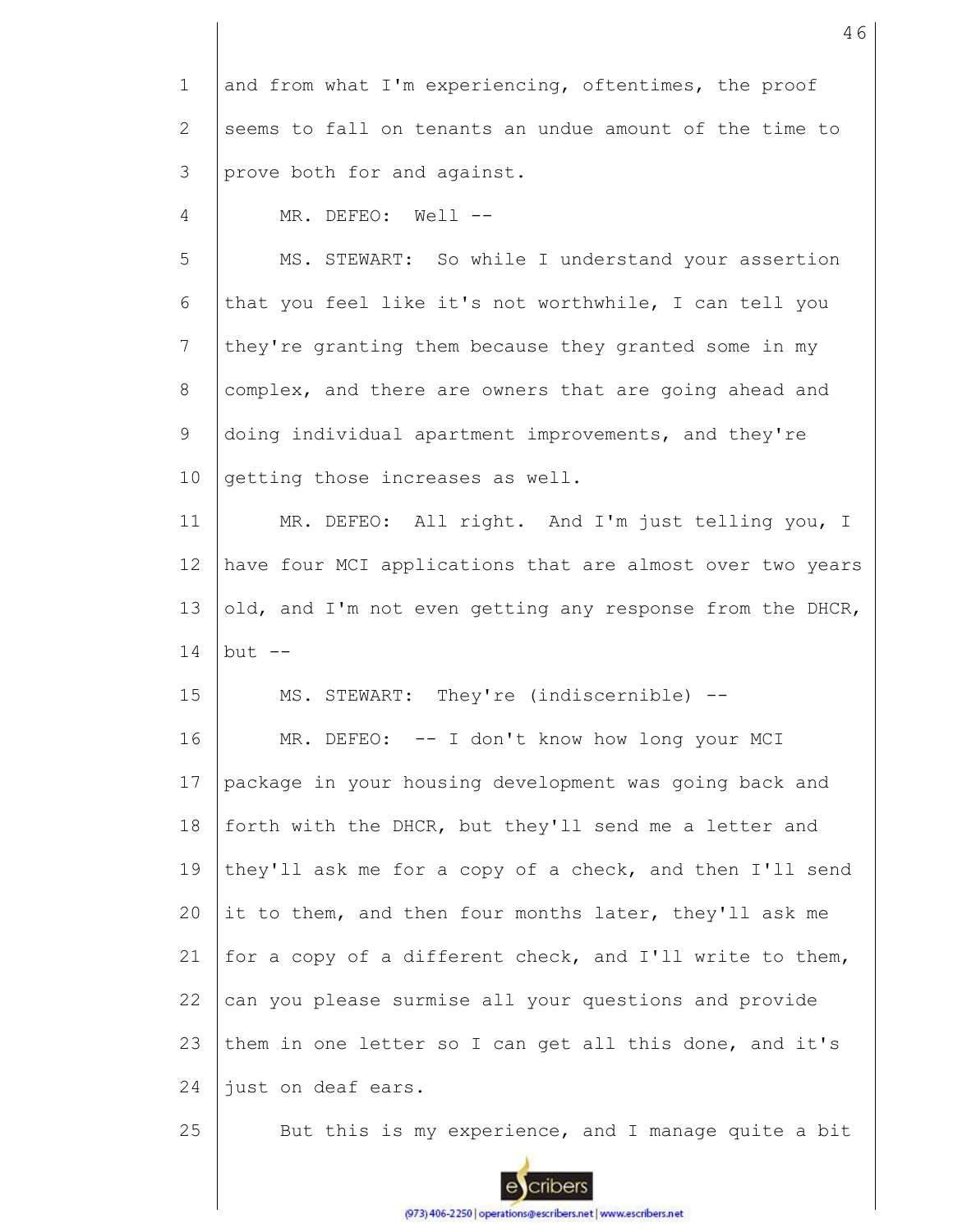| $\mathbf{1}$ | of buildings. It's frustrating for both sides, it's     |
|--------------|---------------------------------------------------------|
| $\mathbf{2}$ | confusing for all sides, and something needs to change. |
| 3            | MS. RUBIN: Anybody else?                                |
| 4            | MS. STEWART: I would agree.                             |
| 5            | MS. RUBIN: Anybody else?                                |
| 6            | Well, thank you very much for your presentation.        |
| 7            | MR. DEFEO: Thank you to everybody.                      |
| $8\,$        | MR. FINGER: Thank you, Mr. DeFeo.                       |
| 9            | MR. DEFEO: Yeah.                                        |
| 10           | MS. RUBIN: Peter, I still have the reverend             |
| 11           | pending, if $-$                                         |
| 12           | MR. STECKER: I still don't see her in here --           |
| 13           | MS. RUBIN: Okay.                                        |
| 14           | MR. STECKER: -- but the next person on the list,        |
| 15           | Mr. Nukho, is --                                        |
| 16           | MS. RUBIN: Yeah. You said George Nukho?                 |
| 17           | MR. STECKER: Yes.                                       |
| 18           |                                                         |
|              | MS. RUBIN: Is he available there?                       |
| 19           | MR. STECKER: Yes. I'm promoting him right now.          |
| 20           | MS. RUBIN: Okay, good.                                  |
| 21           | MR. FINGER: How do you spell his name?                  |
| 22           | MS. RUBIN: N-U-K-H-O.                                   |
| 23           | MR. FINGER: And his first name?                         |
| 24           | MS. RUBIN: George.                                      |
| 25           | MR. FINGER: George. Okay, that I can spell.             |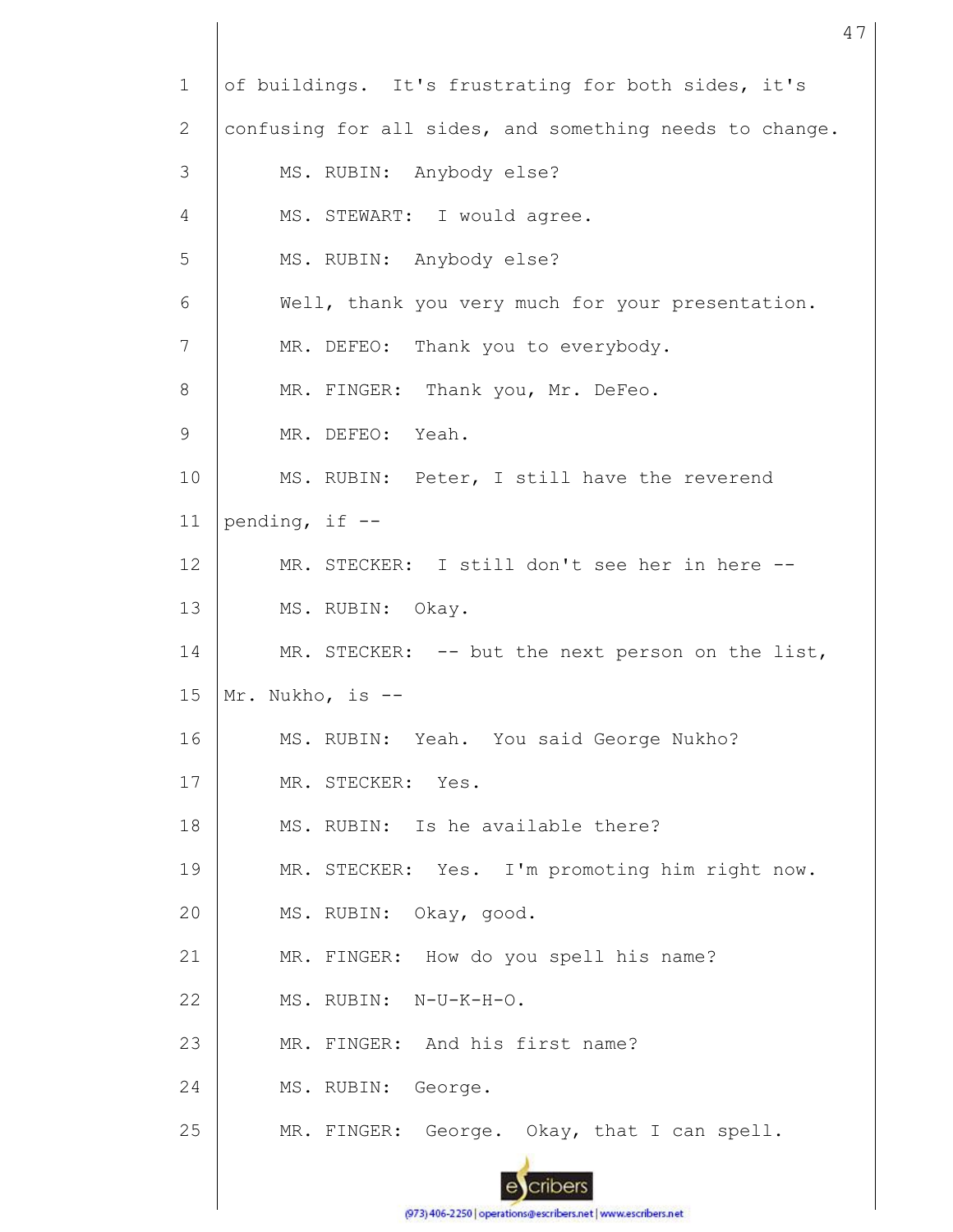| $\mathbf 1$     | MS. RUBIN: Representing the landlords.                    |
|-----------------|-----------------------------------------------------------|
| 2               | MR. STECKER: Mr. Nukho, can you hear us? You're           |
| 3               | muted right now and your video's off.                     |
| 4               | MR. GEORGE NUKHO: How about now? Can you hear me?         |
| 5               | MR. STECKER: Yes.                                         |
| 6               | MR. NUKHO: Can you hear me?                               |
| $7\phantom{.0}$ | MS. RUBIN: Yes, we can hear you.                          |
| 8               | MS. STEWART: Yes, yes.                                    |
| 9               | MR. NUKHO: Okay, great.                                   |
| 10              | MS. RUBIN: We can't see you.                              |
| 11              | MR. NUKHO: Oh. I was there a second ago and I did         |
| 12              | something. I'm sorry. I don't know what I did, but if     |
| 13              | you don't mind, if I could proceed and stop wasting time? |
| 14              | MS. RUBIN: Yes, yes. You may proceed.                     |
| 15              | MS. STEWART: That's fine.                                 |
| 16              | MR. NUKHO: Okay.                                          |
| 17              | MS. RUBIN: You just have to let me know if you're         |
| 18              | representing yourself or an organization?                 |
| 19              | MR. NUKHO: I'm representing myself.                       |
| 20              | MS. RUBIN: So you have three minutes for your             |
| 21              | presentation, Mr. Nukho.                                  |
| 22              | MR. NUKHO: Okay. Well, first of all, I want to            |
| 23              | thank everybody for giving me the time to speak, and the  |
| 24              | good thing about me going a little bit later in the       |
| 25              | process is that basically, all of the landlords that      |
|                 |                                                           |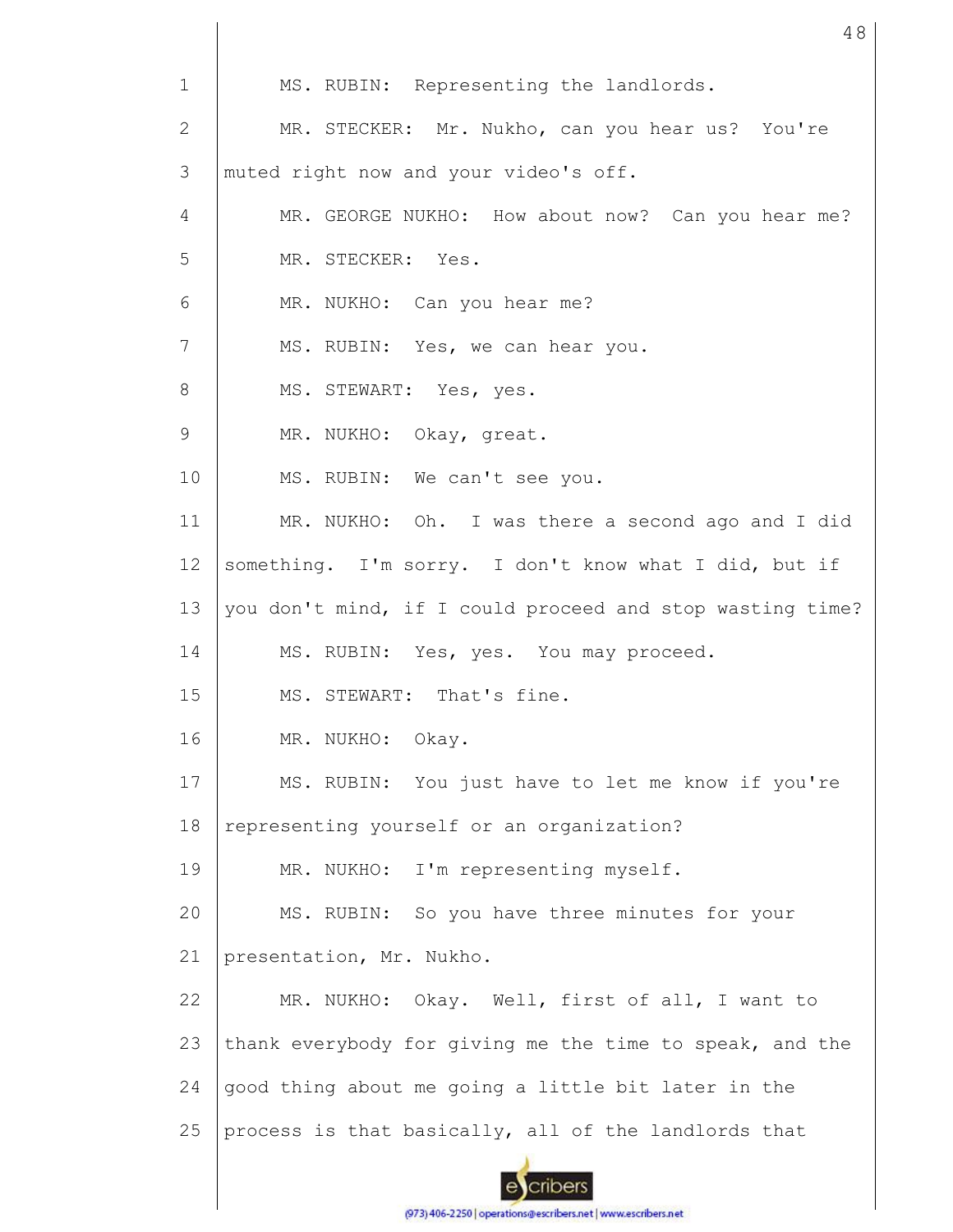1 2 3 4 5 6 7 8 spoke before me said everything that is accurate as far as costs going up, and our challenges collecting rent. What I can say is that we, as small landlords, we're proud property owners. We value our tenants. We value our properties. We're at the buildings virtually every day. We're picking up paper, we're making sure everything (audio interference) greet our tenants, and we do that because we have a passion for what we do.

9 10 11 12 13 14 15 16 17 18 We respect what we do. We respect the tenants that live in our buildings, and we want everybody to be happy, because when they're happy, we're happy, but the point is is that we're not big corporations, and although a lot of the people that have spoken are somewhat larger, the laws that apply to them also apply to people like myself, and we're people that haven't had buildings for generations. We're people that have purchased buildings in the recent past with the intentions of having this as a nest egg for our children, to pay for schooling, to raise a family.

19 20 21 22 23 24 25 I have five children. This building to me is very, very important as far as it being able to cover itself and trying to make some money, because it is a business. With everything going on, I met with city council a couple weeks ago, and I was talking to the mayor, and as I was talking to the mayor about general questions, and I asked him about our taxes and our water, he quickly tried

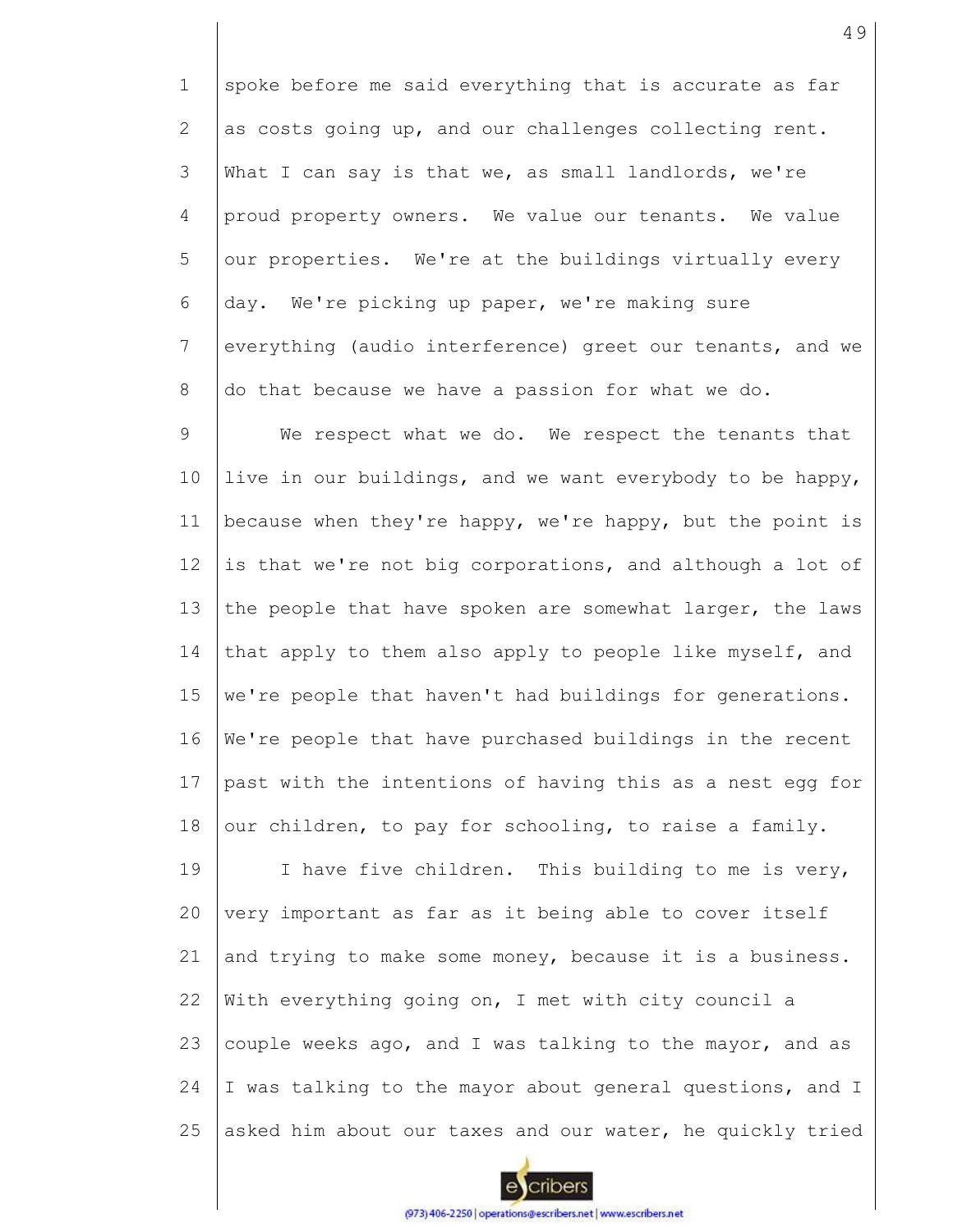1 2 3 4 5 6 7 8 9 10 11 12 13 14 15 16 17 18 19 20 21 22 23 24 to make a joke and say, well, we still have the cheapest water in the state, and it's going up again. And I told him, I said, mayor, I said, I'm also a mayor of a city, and my city is this apartment building that I own and manage, and in my city, I also have utilities, which are my lights. I also have transportation, which are the stairs. I also have people that work for me like they work for the city, but we accept the fact that our taxes go up. We accept the fact that utilities go up because you need it to be able to maintain the city. We understand that. I don't like it, but I understand it because I want the city to be maintained. But how does the formula that applies to the city differ for the formula for us running our own business? It does not. We need increases. I don't like the fact that I have to not call people that were family people that worked in my buildings. I don't like the fact that I had to stop buying from hardware stores and local locksmiths, and these people call me to say, George, whatever I did, I'm sorry, come and see me, I'll make it right, and I'm confused. And I'm, like, what are you talking about, and they're, like, well, you don't buy anymore, so I did something to upset you. No, you didn't



upset me. It's just the current times do not allow me to

25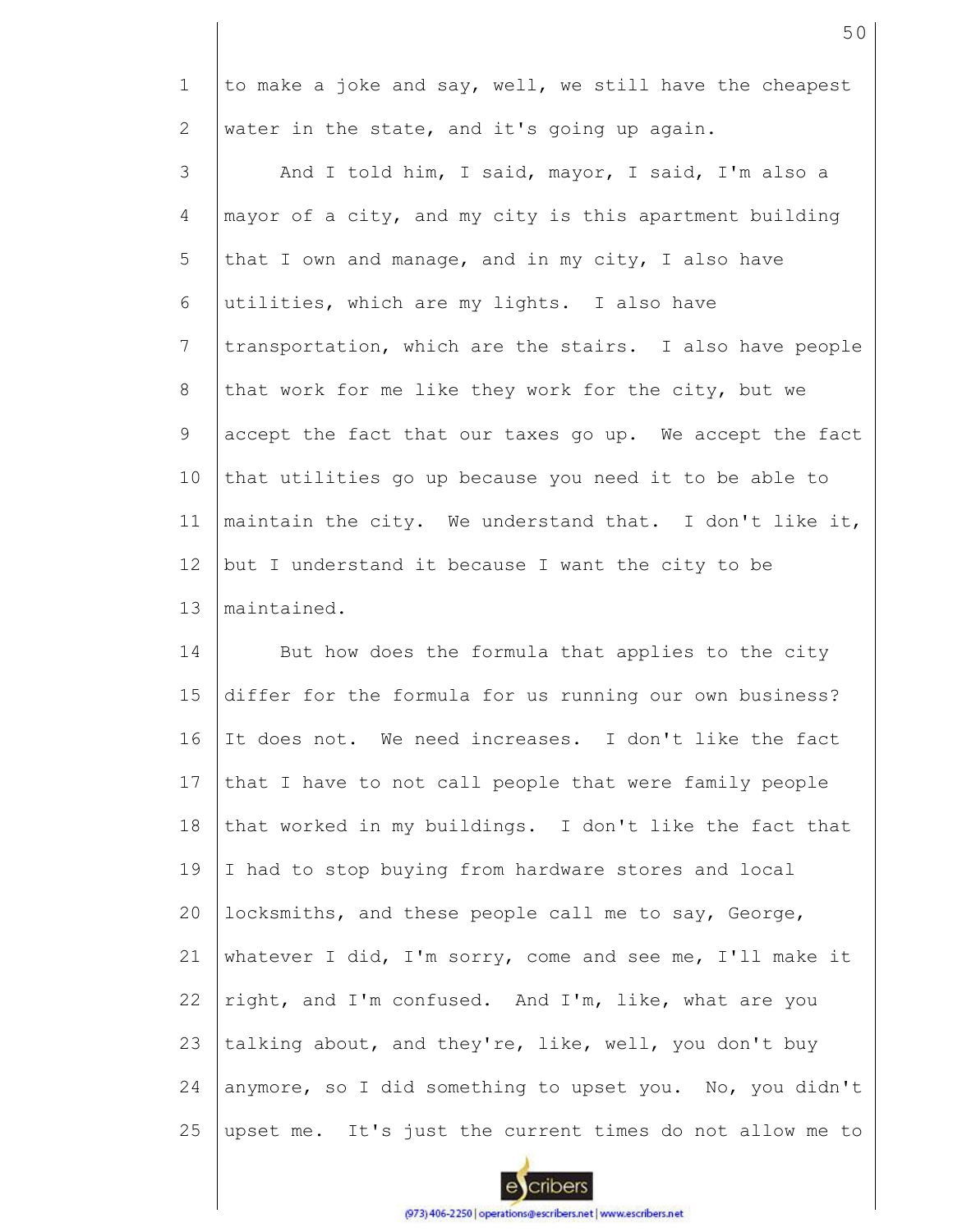1 2 3 4 5 6 7 8 9 10 11 12 13 14 15 16 17 18 19 20 21 22 23 24 25 spend the way I used to because when I'm faced with my mortgage, when I'm faced with my utilities, and I'm faced with all of these repairs, is my priority to renovate, replace doors, to power wash the awning, to plant flowers and put down mulch so that my tenants' children can enjoy the purple flowers? It doesn't matter anymore. All that matters is I got to keep my head above water, and -- MS. RUBIN: Mr. Nukho? MR. NUKHO: Yes? MS. RUBIN: Your presentation is very compelling, and I'm going to give you some time to wrap up because your time is up. MR. NUKHO: Well, thank you, and as far as the MCI point, the one thing that I have to comment on is that when we have to perform an MCI, we have to front that money up in advance. So we have to come up with a huge amount of money for our boilers, for our roof repair, and wait many, many, many years to get it back. So there's no -- it's not easy for us to come up with that kind of money when the rents are low, when we don't have increases, when we cannot get the increases we used to because we're dealing with the new rent laws, and I have to say one more thing. We don't want the apartments  $-$ - we don't want the

51

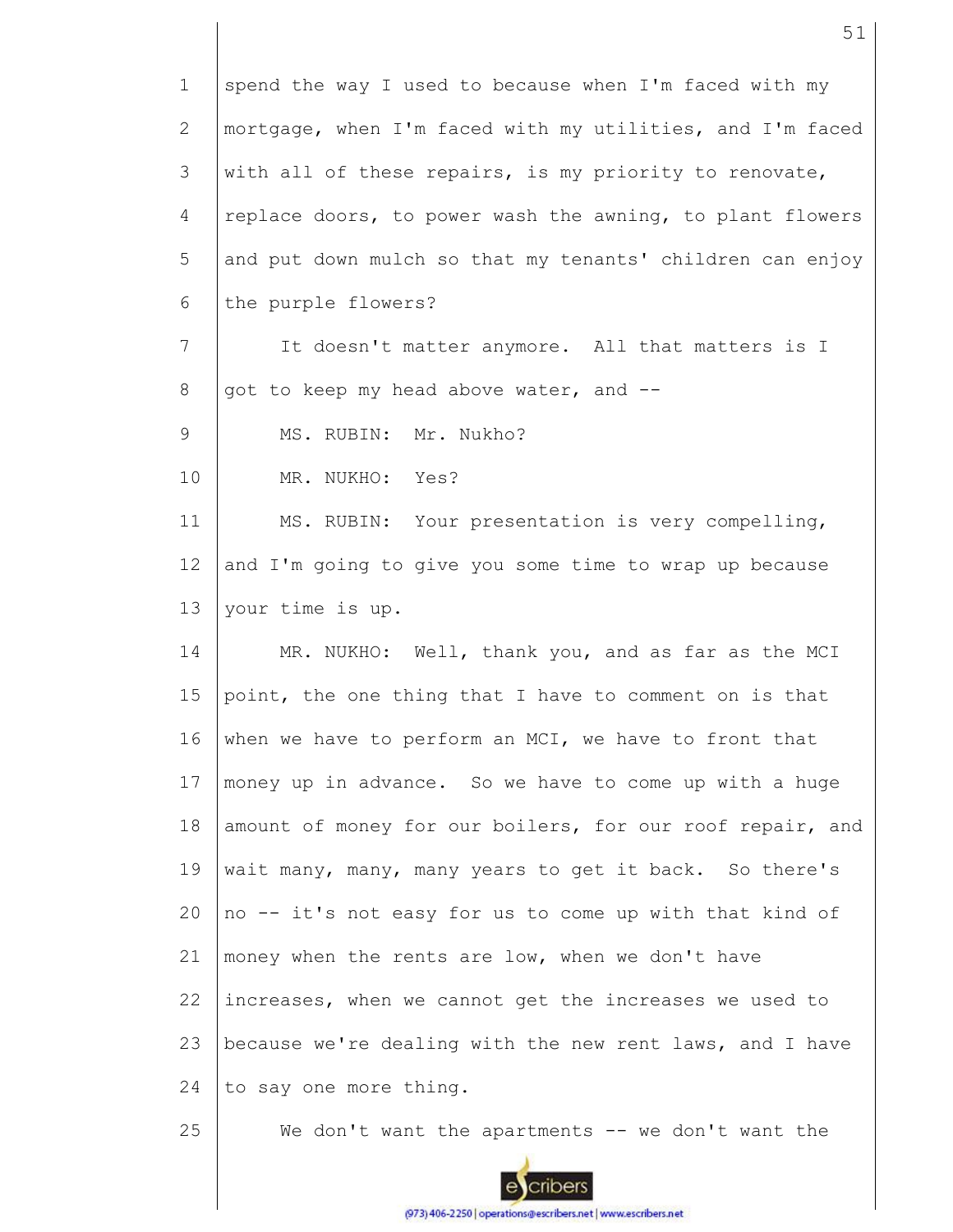1 2 3 4 5 6 7 8 9 10 11 12 13 14 15 16 17 18 19  $20$ 21 22 23 24 25 vacancies. We're okay with who we have and what we're getting, but we are -- we do need to pay for the repairs because although COVID came, the buildings didn't care about COVID. The boilers still ran, the roofs still got wear and tear. There's still many things that took place during COVID. As a matter of fact, it was even more because the people stayed home, and we had more wear and tear -- MS. RUBIN: Thank you, Mr. Nukho. MR. NUKHO: So (audio interference) --MS. RUBIN: Thank you. MR. NUKHO: -- we do need to have a reasonable increase. MS. RUBIN: Thank you. Anybody has some questions for Mr. Nukho? Yes. Ms. Stewart? MS. STEWART: Mr. Nukho, how many units are in your building? MR. NUKHO: I have three buildings and they're ten units each. MS. STEWART: Okay. So you have three buildings? MR. NUKHO: Yes. MS. STEWART: Not one building? MR. NUKHO: No. MS. STEWART: Okay. And approximately how many of

52

(973) 406-2250 | operations@escribers.net | www.escribers.net

cribers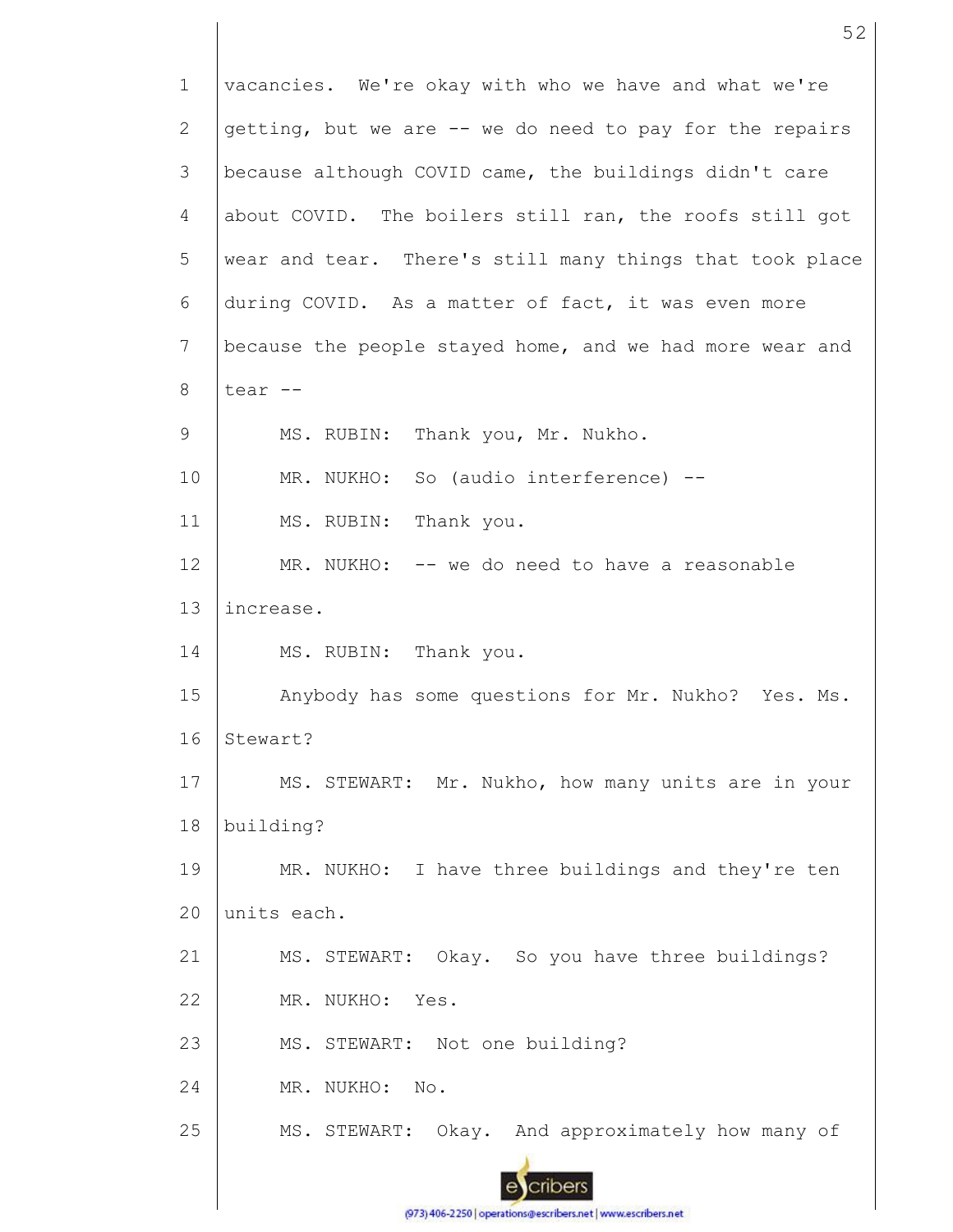1 2 3 4 5 6 7 8 9 10 11 12 13 14 15 16 17 18 19 20 21 22 23 24 25 your tenants are behind in their rent? MR. NUKHO: About sixty to seventy percent. MS. STEWART: All right. Are you actively -- MR. NUKHO: And can I --MS. STEWART: promoting the ERAP --  $MR. NUKHO: -- can I --$ MS. STEWART: -- program for those folks and helping them with the paperwork? MR. NUKHO: Yeah, I would like to expand on that. We have some tenants that are lovely people, that call us every month, call us every couple of weeks to explain their situation. They make payments, and we get it. We try to work with them, but again, we don't want the apartments. I mean, on top of everything that's going on, the last thing I want is a vacancy, and then I have to come up with money to renovate the apartment because I just don't find it to be fair to rent an apartment that is not in decent condition to a family. I respect where people live. I respect how I live. I couldn't do that to anybody, but I also have people that, like you were saying before, that just need help because they're not computer savvy, they don't know how to fill out paperwork, and we do everything we can as far as an outreach. We send them letters, we send them texts, we call them, but they just don't respond because

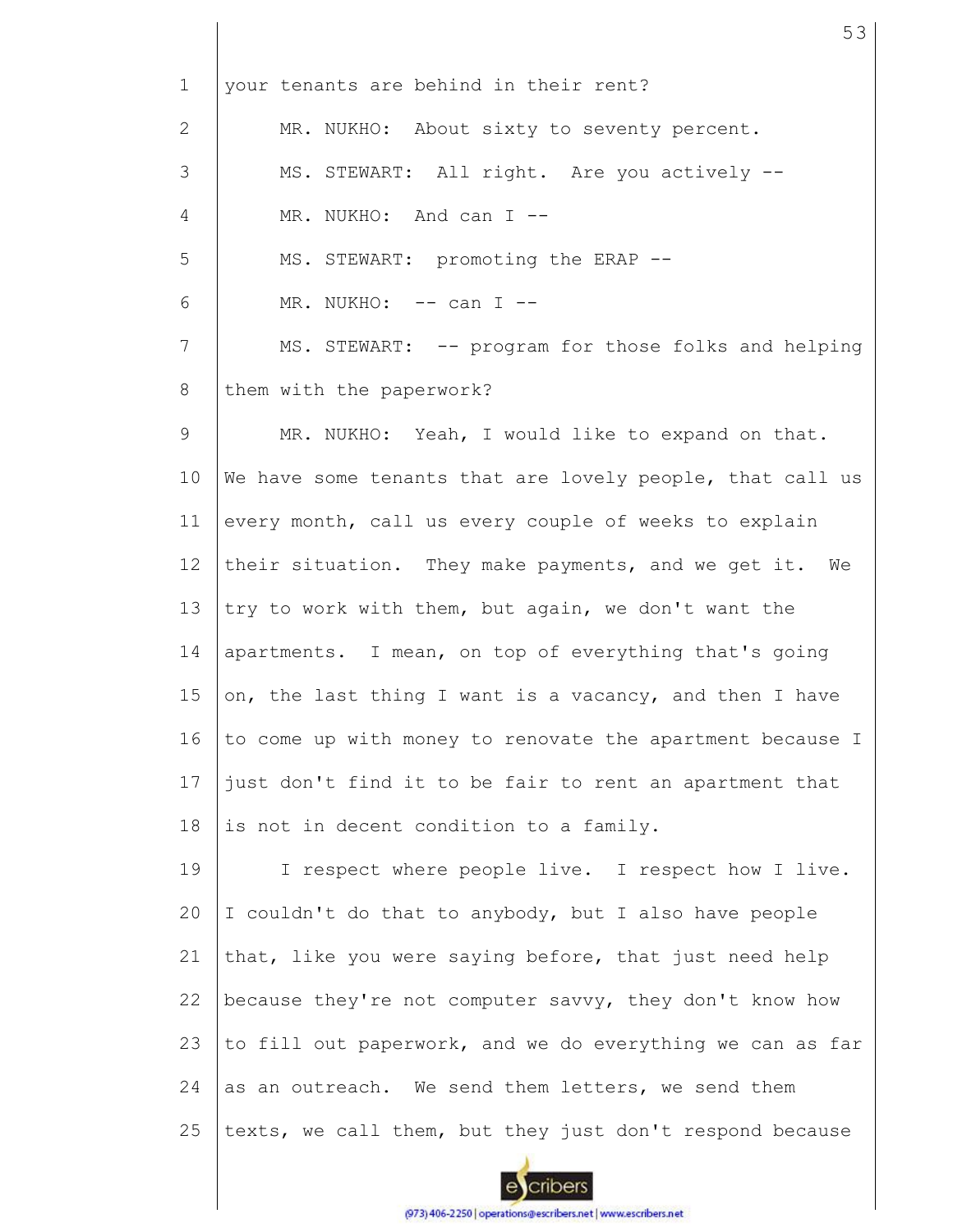1 2 3 they think somehow or another, that some kind of magical thing that's going to happen and this is going to get resolved.

| $\overline{4}$ | And then I had the tenants that are very, very            |
|----------------|-----------------------------------------------------------|
| 5              | disheartening, because they're the tenants that say,      |
| 6              | Cuomo said I don't have to pay the rent, the courts are   |
| 7              | closed, there's nothing you can do about it, so do what   |
| 8              | you got to do, and these people happen to be people that  |
| 9              | haven't paid me rent since 2019. They owe me so much      |
| 10             | money. They have a family that lives in the apartment.    |
| 11             | They have cars. They have iPhones newer than mine, but    |
| 12             | somehow or another, they just don't pay the rent. I       |
| 13             | haven't gotten a penny since 2019, and I'm not making     |
| 14             | that up.                                                  |
| 15             | MS. STEWART: All right.                                   |
| 16             | MS. RUBIN: Any other questions for Mr. Nukho?             |
| 17             | MR. NUKHO: I'm sorry?                                     |
| 18             | MS. STEWART: I just wanted to -- so to be clear,          |
| 19             | you are actively trying to help the people who are behind |
| 20             | so that you can get paid, correct?                        |
| 21             | MR. NUKHO: We are actively -- I'm sorry. My               |
| 22             | connection's a little choppy, but we are actively working |
| 23             | with all of our tenants to try to get them paid -- to get |
| 24             | them help so they can get paid, absolutely, but some      |
| 25             | people are receptive and other people just ignore us.     |

(973) 406-2250 | operations@escribers.net | www.escribers.net

eycribers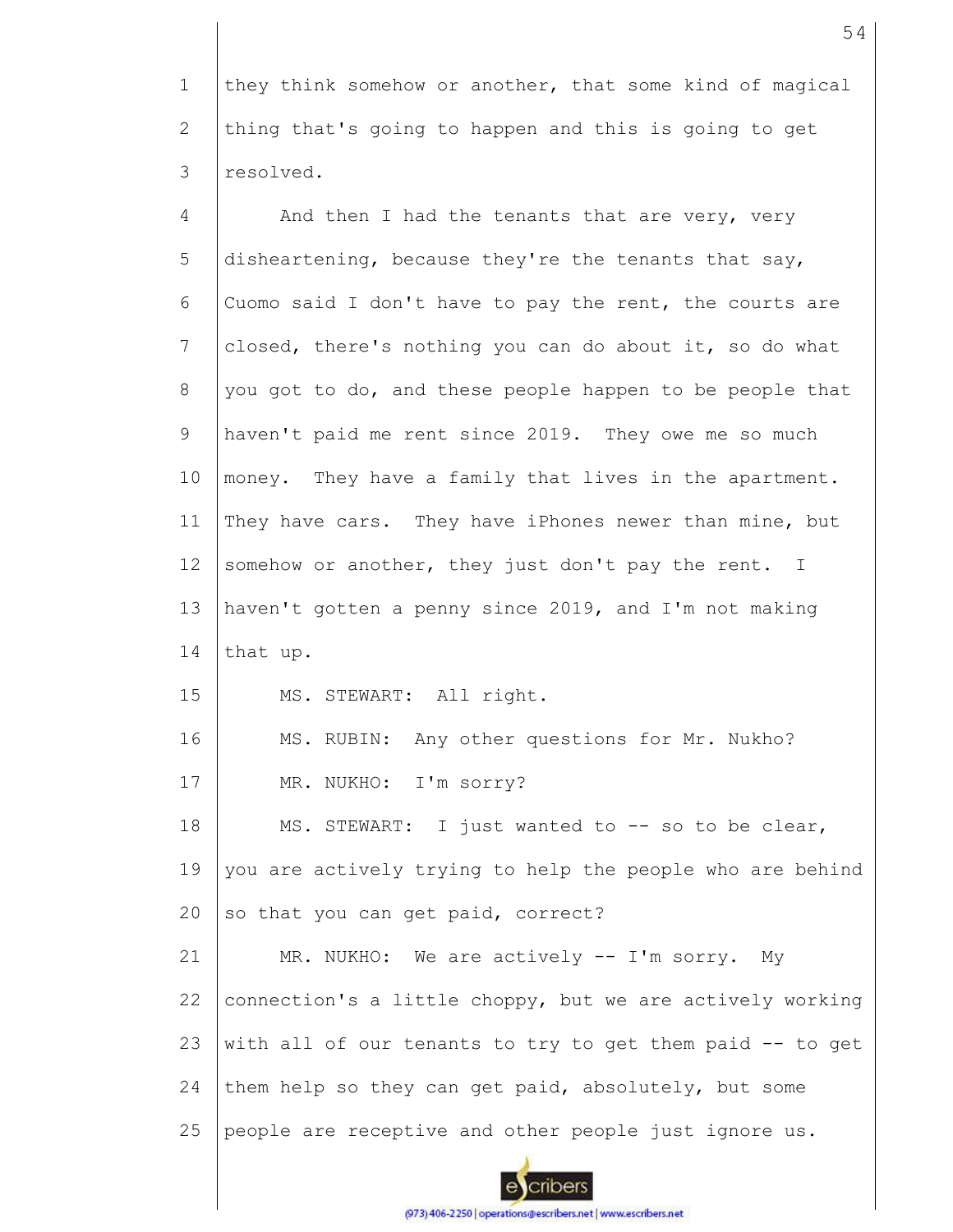1 2 3 4 5 6 7 8 9 MS. STEWART: Well, I know that there are times when there's a trust factor, and I would recommend if you haven't done it or tried it so far, you may want to try referring some of the people who may be more reluctant to some of the agencies, like the one Ms. Acquah was suggesting where they may have a better trust relationship and let somebody else explain to those tenants what's going on and how they can access the help that's available.

10 11 12 13 14 15 16 17 18 19 20 21 22 MR. NUKHO: Well, that's fine and dandy if these people are concerned to try to make things right versus thinking that the state or the government is going to bail them out just because they think that's what's going to happen, and again, we don't want vacancies. We don't want people to be evicted, but at the end of the day, everybody has to be honorable and they have to do the right thing, and if they're in the building, consuming our utilities, and again, like other landlords, I have apartments that are three bedrooms at 800 dollars a month, and I can't increase them, but I can't even get paid the 800 dollars that these people have owed me since 2019.

23 24 25 MS. STEWART: I'm not in favor of tenants who are not living up to their obligations, but I know that just based on talking to other people who advocate on behalf

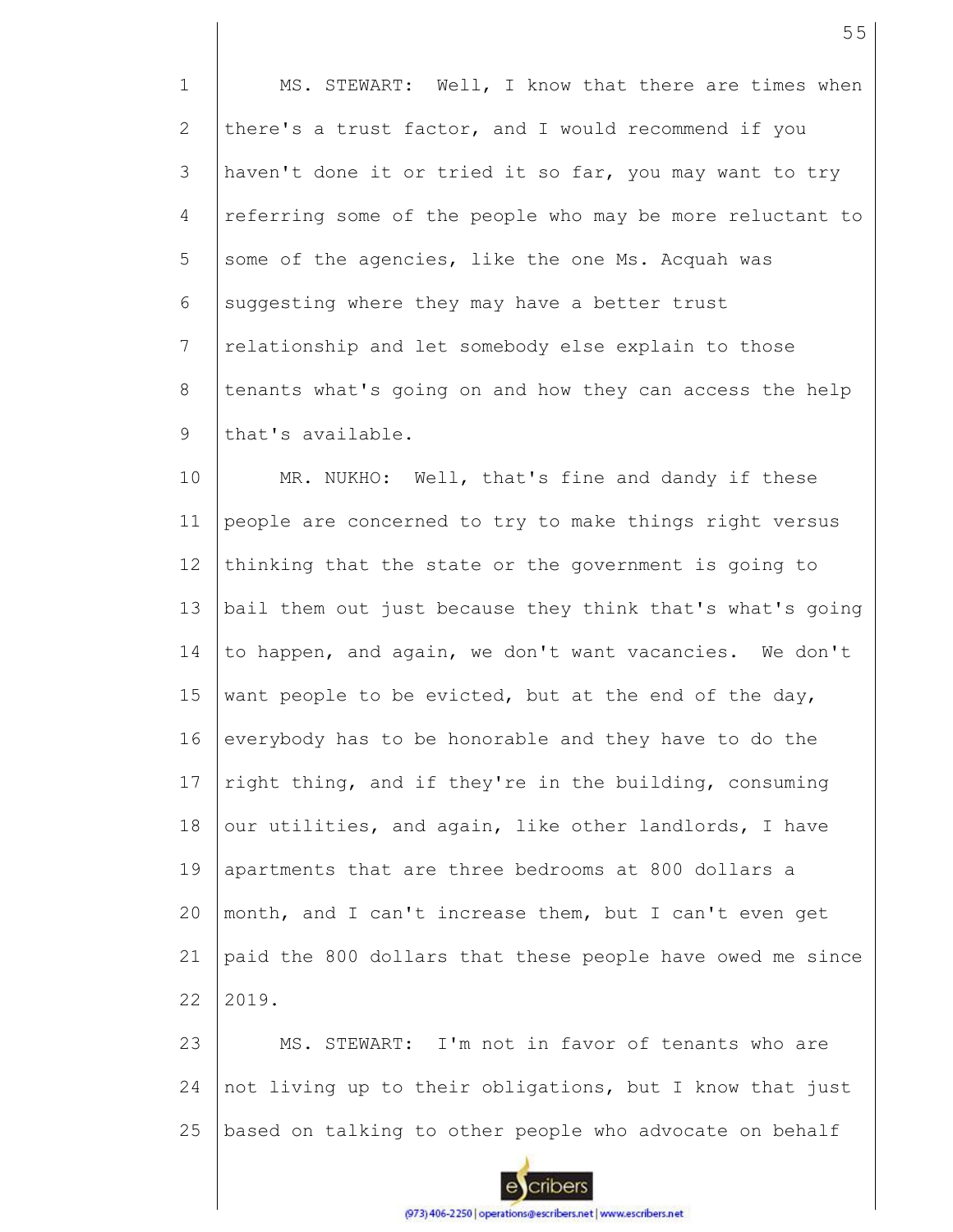1 2 3 4 5 6 7 8 9 of tenants, there's a lot of people who don't have good information. There's been a lot of confusion over the course of the pandemic, and so I would encourage you not to just assume that people are not seeking the assistance because they just don't want to or they don't care. My experience is that there's a lot more people who are really just confused and just not sure what's going on, and are not sure that -- about what they need to do in order to get the assistance.

10 11 12 13 14 15 16 17 So I would just encourage you to hopefully have a little bit of patience and do what you can, but you may want to really try to put out signage and notices, and point those people to some of the other resources that may be able to help them, because it may -- they may hear it better and feel more comfortable working with someone else to try to get things resolved, which will end up helping you to get your money that you are owed.

18 19 20 21 22 23 24 25 MR. NUKHO: Ms. Stewart, I appreciate everything that you said, and most of everything that you said is what I want to believe. I want to believe that people are good. I want to believe that a lot of tenants are good, but at the same token, you also need to believe that a lot of landlords are good. We're good people. Other people that I know are standup people. They are proud owners. They are the people that have a little

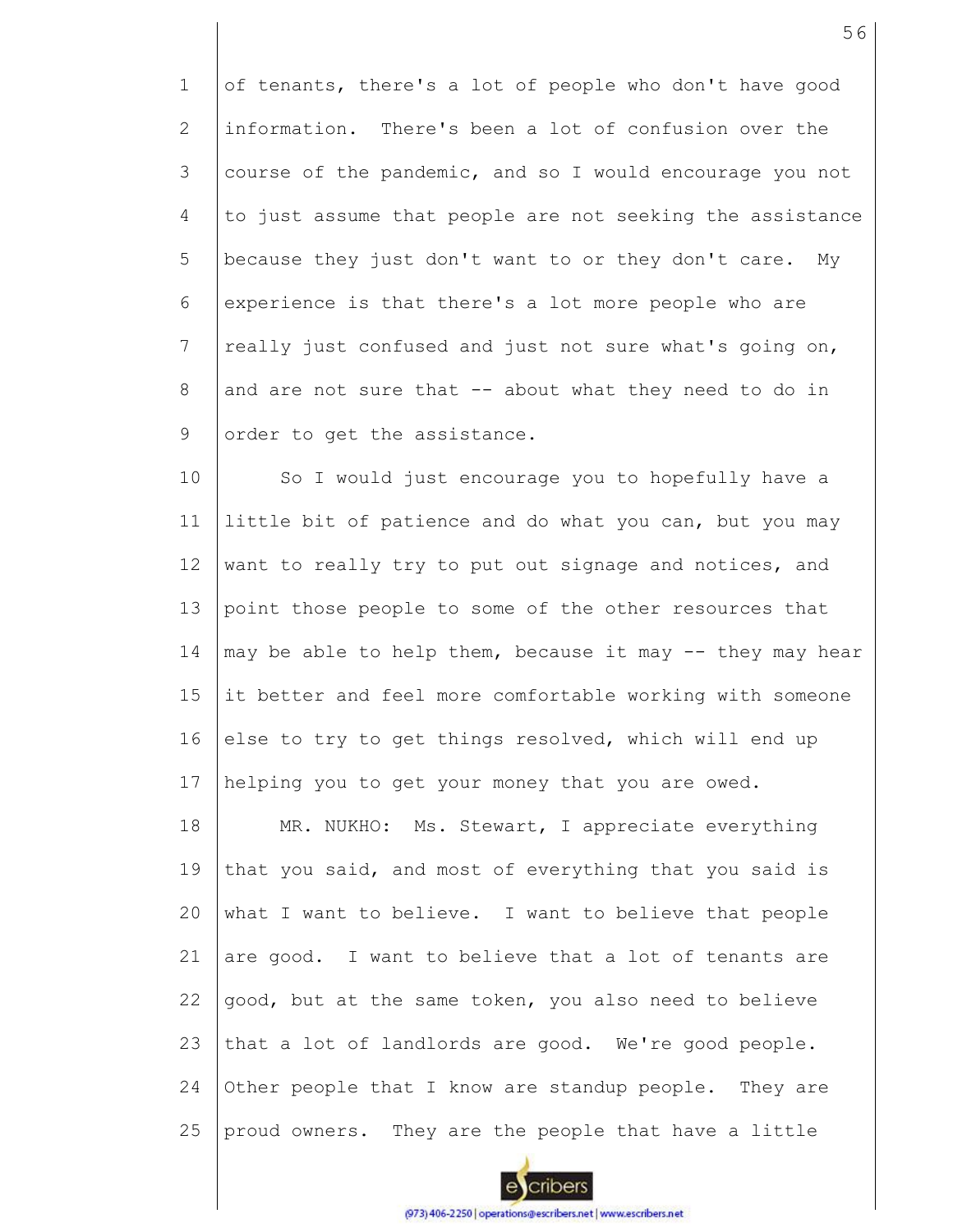1 garden in the back of their building.

2 3 4 5 6 7 8 9 10 11 12 13 14 15 16 17 18 19 20 21 22 23 24 25 They are the people, like I said, they'll sit in front of their building, and they'll pick up the paper that people throw out while they're walking by, but that's because we care about our building. So with the laws that you pass apply to both big landlords and small landlords, and the big landlords that have institutional money or big landlords that maybe have a lot of investors, they're not a majority of the property owners like the mom and pops, or the husbands and the wives, or the single moms that have these buildings because that's something that we're hedging our bets on that as we get older, as our health doesn't allow us to do what we could have done back when we were in our 30s and 40s, these are things that we rely on. But the change doesn't come overnight. The change is gradual, and we need -- MS. RUBIN: I believe Ms. Acquah has a question for you. MS. ACQUAH: Yes, right. MS. RUBIN: Go ahead. MS. ACQUAH: Right. So not so much a question, but Mr. Nukho, we're all feeling your -- what your concerns. We're all hearing it. I would like to reiterate what Ms. Stewart has said, and that is there are systems in place

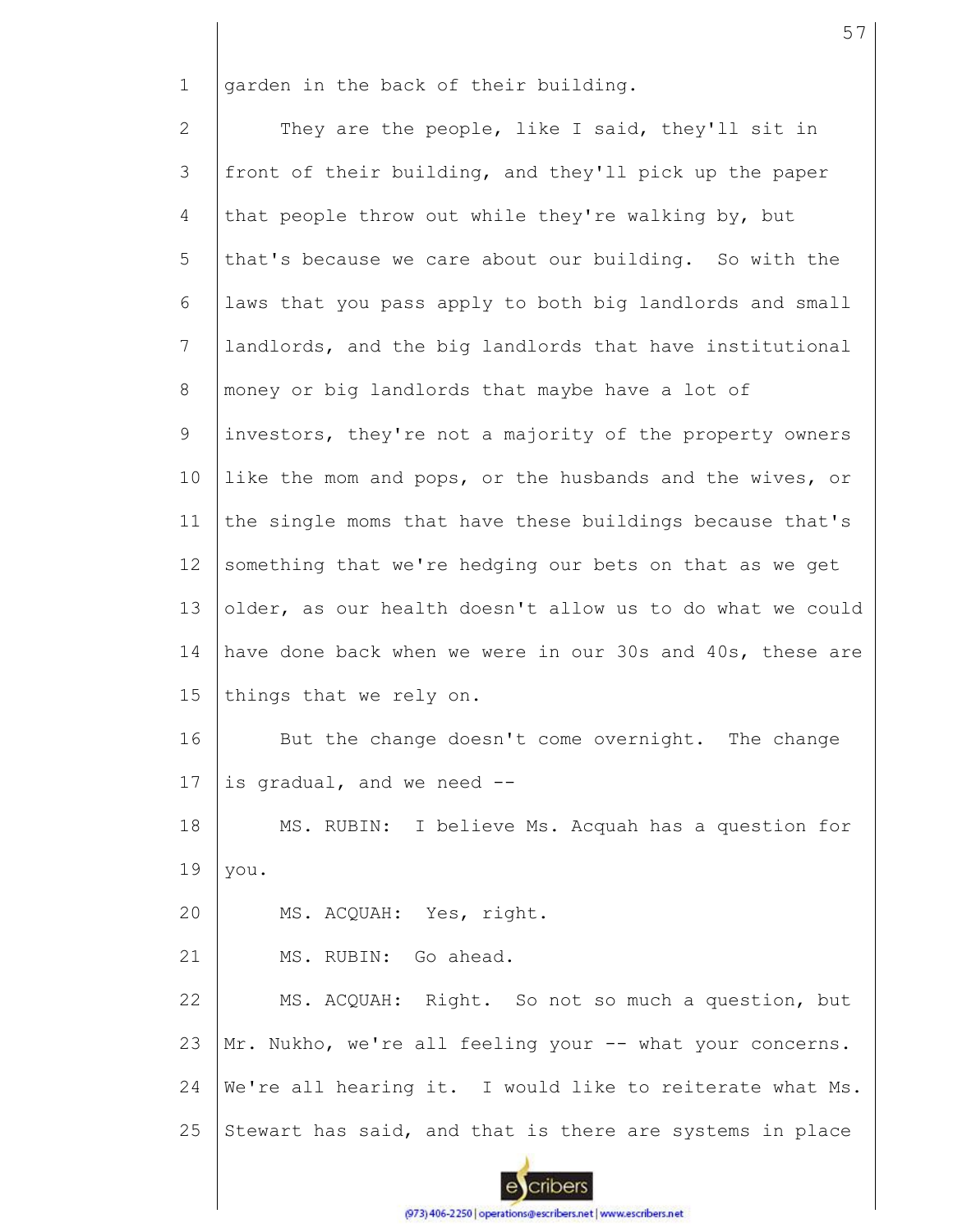1 2 3 4 5 6 7 8 9 10 11 12 13 14 15 16 for people that hold people responsible for not carrying out their responsibilities, and the responsibility of renting -- a part of that, a big part of that is to pay the rent. No one is opposed to that. I'm sure none of my colleagues here are opposed to responsibility, people being responsible, but it's very important, in order for everyone, especially in this -- while we're all - everyone is in crisis mode, and I can't say that enough, that bottom line, you need to get paid. Bottom line, the tenants need to be stabilized. They have families as well and they do need stabilization. MR. NUKHO: But ma'am, in all due respect, I mean, like other landlords have said, the tenants do deserve a good place to live. MS. ACQUAH: Yes. MR. NUKHO: The increases that have been allowed are

17 18 19 20 21 22 23 24 25 not proportional to the cost of living that -- and expenses. Like, for example, look at lumber. A piece of plywood now is up to 80 dollars a sheet. I mean, we have to absorb that. It's not that the increases are tiered where they're going to be higher during high lumber and consumables, and they're going to drop down when things come back to normal, which hopefully is going to happen and it's not a COVID upcharge. I mean, we have to absorb the losses, like back in the days when the price of oil

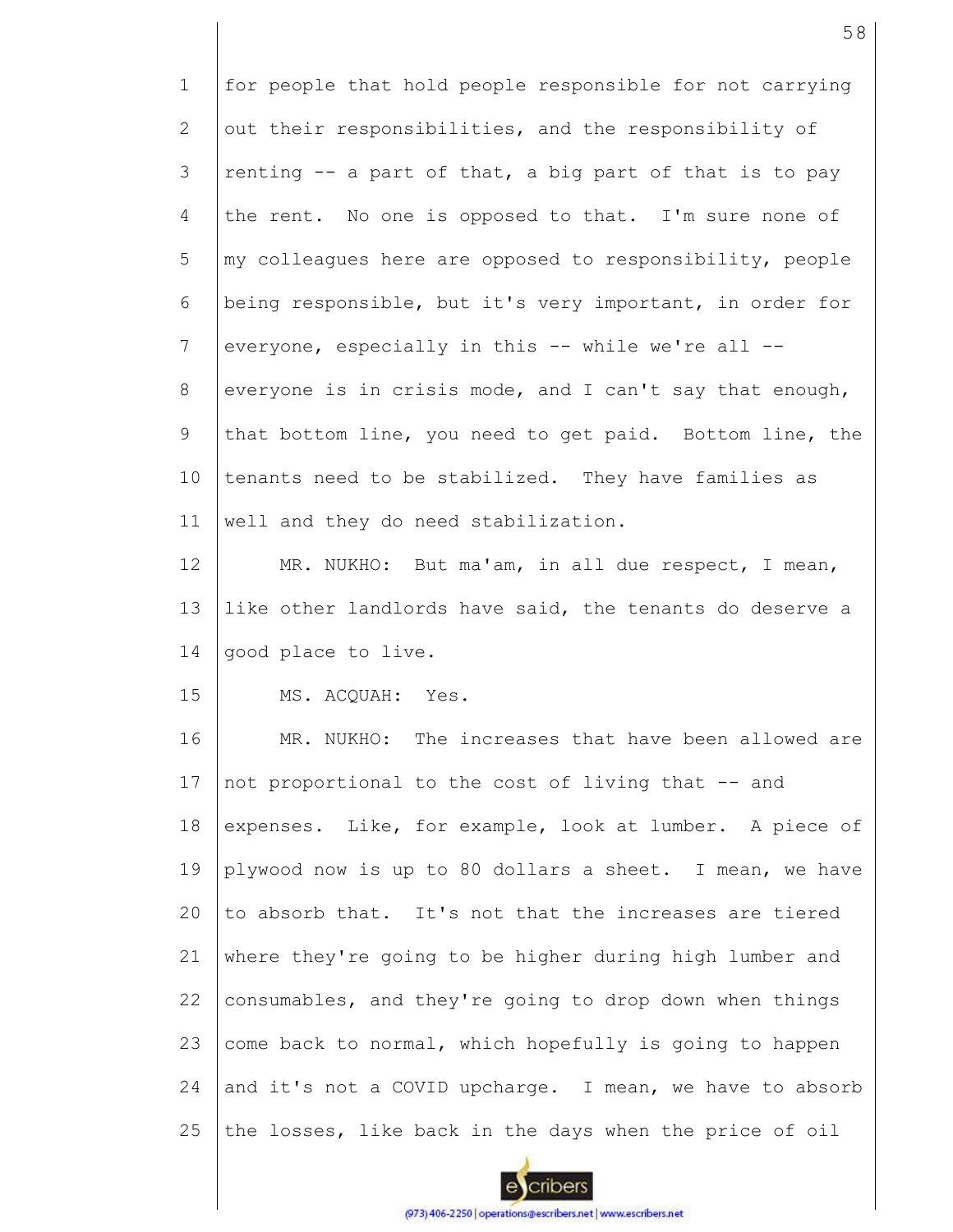| $\mathbf 1$ | was almost five dollars a gallon. It took years to        |
|-------------|-----------------------------------------------------------|
| 2           | recover from that, years, and we never got that through   |
| 3           | the increases, so again, I'm just imploring -- asking     |
| 4           | upon everybody, everybody needs a break, but our expenses |
| 5           | are massive.                                              |
| 6           | We try to do the best we can so that we provide good      |
| 7           | housing, we like our tenants, and we want them to live in |
| 8           | a good place, but it's not going to happen with zero-     |
| 9           | zero. It's not going to happen, and we've gotten zero-    |
| 10          | zero. We need something a lot more reasonable. I just     |
| 11          | hope that I've made my message clear.                     |
| 12          | MS. ACQUAH: Well, you have --                             |
| 13          | MS. RUBIN: Thank you very much, Mr. Nukho.                |
| 14          | MS. ACQUAH: -- yes.                                       |
| 15          | MS. RUBIN: Thank you.                                     |
| 16          | MR. NUKHO: I appreciate your time. Thank you very         |
| 17          | much.                                                     |
| 18          | MS. ACQUAH: Thank you.                                    |
| 19          | MS. RUBIN: Thank you.                                     |
| 20          | Peter, I have the next Lucas, and I'm going to            |
| 21          | apologize if I mispronounce any last names. Lucas         |
| 22          | Presvilik (phonetic)?                                     |
| 23          | MR. STECKER: Yeah, he actually sent me an email           |
| 24          | saying he wasn't going to be able to make it tonight, so  |
| 25          | I'm seeing if he can sign up for the next one.            |
|             |                                                           |

59

escribers (973) 406-2250 | operations@escribers.net | www.escribers.net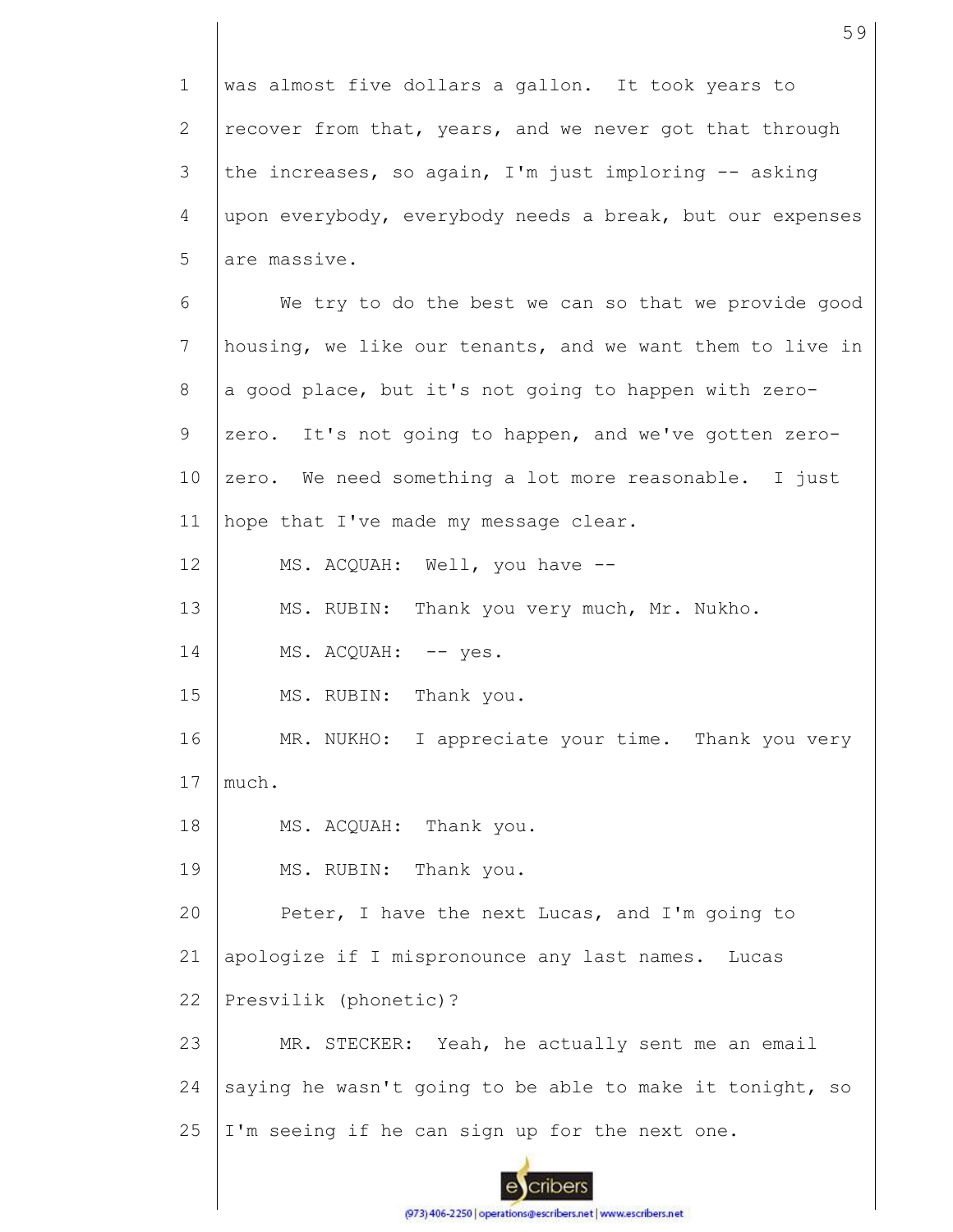| $\mathbf 1$ | MS. RUBIN: Okay. So next is Howie Ravinoff?              |
|-------------|----------------------------------------------------------|
| 2           | MR. STECKER: Mr. Ravikoff's here on the meeting --       |
| 3           | MR. FINGER: Ravikoff.                                    |
| 4           | MR. STECKER: -- I'm promoting him to a panelist          |
| 5           | right now.                                               |
| 6           | Mr. Ravikoff, can you hear us?                           |
| 7           | MR. HOWIE RAVIKOFF: I can hear you. Can you hear         |
| 8           | me?                                                      |
| 9           | MR. STECKER: Yes.                                        |
| 10          | MS. RUBIN: Yes, we can hear you. We can't see you.       |
| 11          | MR. RAVIKOFF: Yeah, I don't understand why not.          |
| 12          | MS. RUBIN: It's okay. We can continue just               |
| 13          | listening to you, if you don't mind.                     |
| 14          | MR. RAVIKOFF: Well, it seems the prudent thing to        |
| 15          | continue, so I will be happy to do that. Thank you for   |
| 16          | the opportunity to speak this evening.                   |
| 17          | MS. RUBIN: Thank you. Are you representing               |
| 18          | yourself or an organization?                             |
| 19          | MR. RAVIKOFF: I am the vice chair of the Apartment       |
| 20          | Owners Advisory Council.                                 |
| 21          | MS. RUBIN: So you have five minutes.                     |
| 22          | MR. RAVIKOFF: Thank you so much, and thank you to        |
| 23          | everyone who sits on the board for your continued good   |
| 24          | effort in making a difficult situation a little bit less |
| 25          | difficult and a little bit more tolerable. My name's     |
|             |                                                          |

60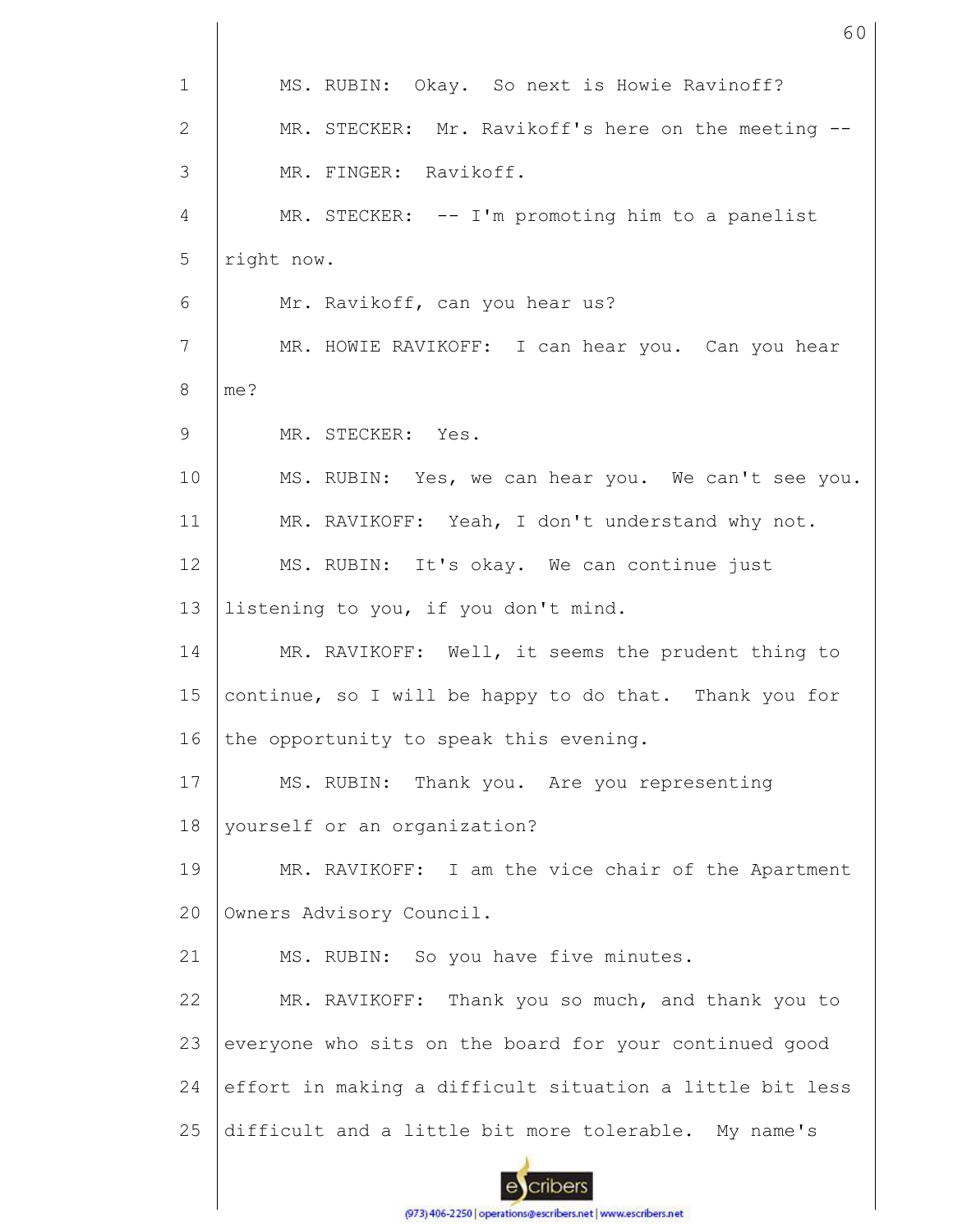1 2 3 4 5 6 7 Howie Ravikoff. My family owns a twenty-nine unit apartment building here in the village of Port Chester, now over forty years. We run a decent building, folks. We care about our tenants. We are not slumlords of New York City that you read about in the papers, nor are we a faceless investor group looking for the highest possible return.

8 9 10 11 12 13 14 15 16 17 18 19 20 It's been quite a year; I know you'll all agree. When I talk with some of the other owners at the advisory council, owners of ETPA rent regulated housing here in Westchester, I first thought I was doing pretty well. We generate a weekly newsletter to our tenants. We try to share reliable information. We post signs everywhere. We called all of our tenants every week to check in on them, see how they were doing. Some folks never left their apartment. They loved hearing our call. We held their hands when they were applying for unemployment benefits. Frankly, a lot of folks didn't even know what that was. We taught them. We taught them how to recertify.

21 22 23 24 25 We quided them to COVID testing centers, and when vaccines became available, we assisted making appointments for them, either through the internet or by calling in and figuring out scheduling that worked, and we continued to do all those kinds of things. All things

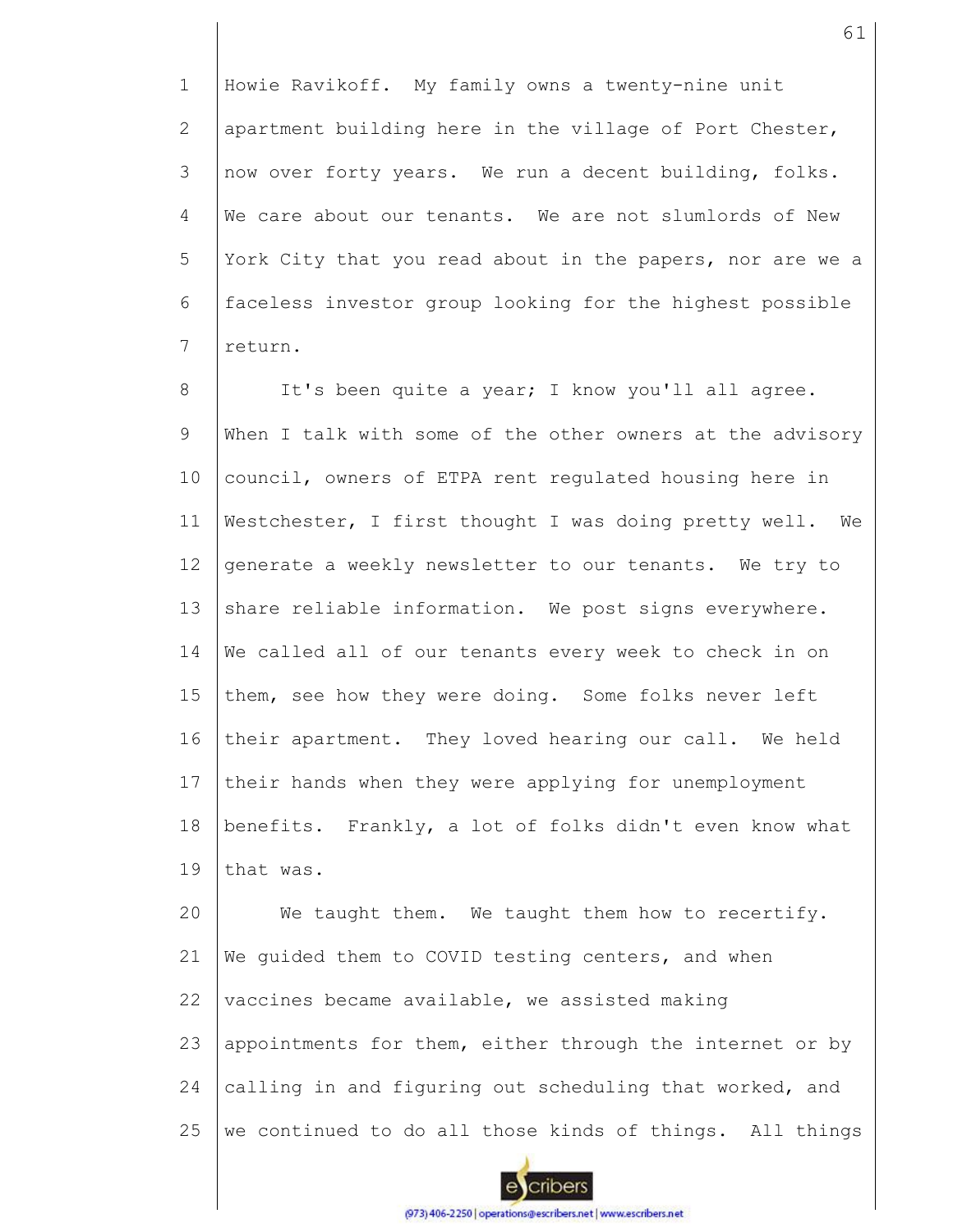1 2 considered, no kidding, like, our tenants made it through the storm, and I feel pretty darn good about it.

3 4 5 6 Actually, I felt so good about it, I didn't really think COVID was a big factor on this building. Then I took a closer look, and if you would, please, allow me to point out some of the things that didn't change this year.

7 8 9 10 11 12 13 14 15 Twenty-six out of our twenty-nine tenants are current with their rent. I think that's great. I think it's stellar. Those twenty-six have been current with their rent consistently over the years, and that includes this past year. We have five commercial tenants in this building. I know you guys don't like to talk about commercial tenants, but three of them are current with their rent. I will circle back to commercial tenancies later.

16 17 18 19 20 21 22 23 24 25 Those things are consistent, but if you'd allow me to point out some of the things that are different, we have three residential tenants that are behind in their rent, and they are really behind. Three is a lot for me, and if they were behind thirty days or maybe even fortyfive days, I mean, that would be bad, but it's nothing like now. Now, I have one tenant that's 15 months behind and another that's 6 months behind. The tenant who's 15 months behind we just got approved through the county for assistance. I sent the paperwork off today, and frankly,

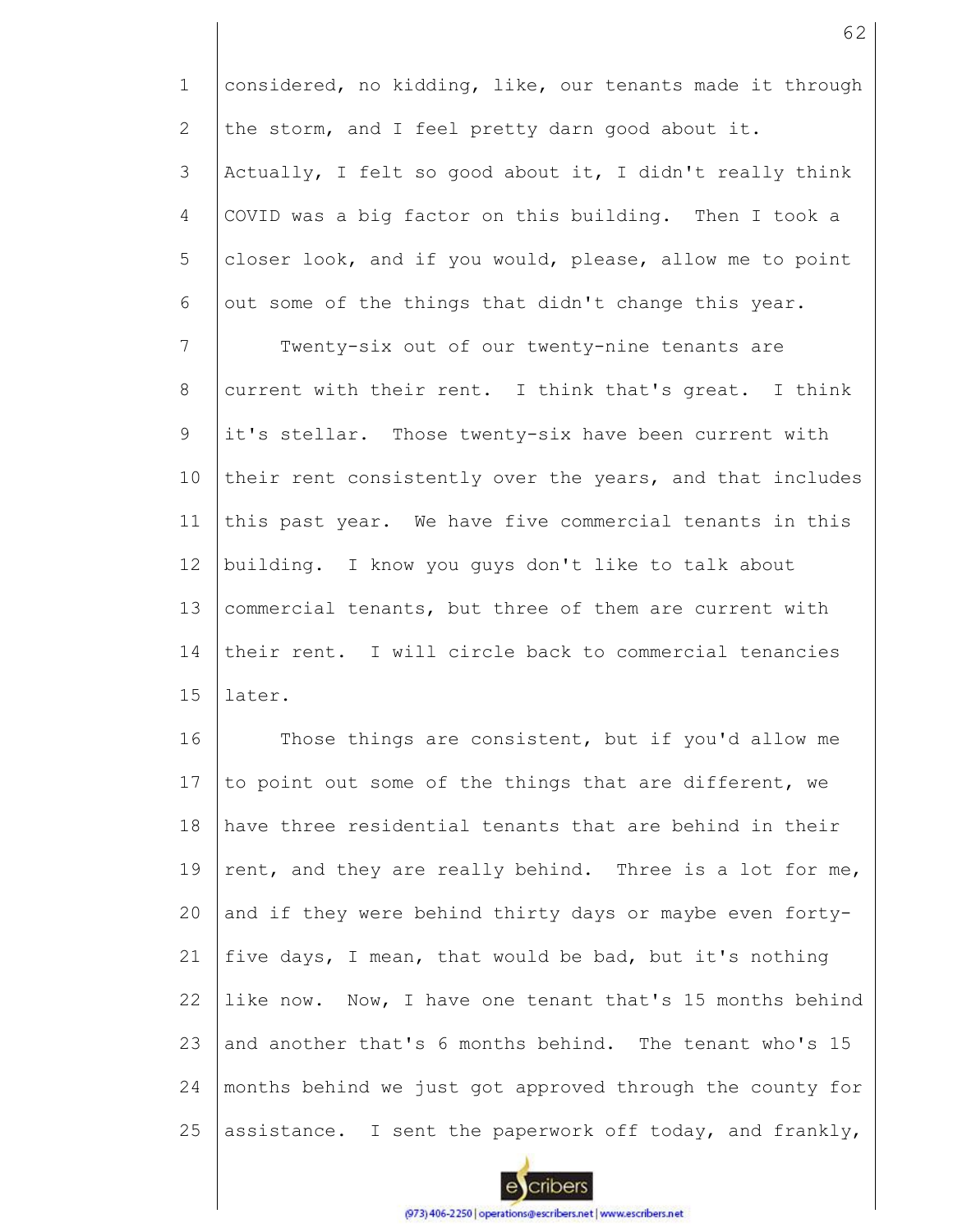1 2 I'm not sure when that money will ever arrive. 15 months has already passed.

3 4 5 6 7 8 9 10 The county's assistant will bring that tenancy up to be current with their rent, and they'll pay rent -- about 50 percent rent moving forward. The second tenant, who's six months behind tells me -- he communicates with me. There's something to be said for that, no joke. He tells me he has no work, but then he also says he refuses to apply to the county for assistance because he makes too much money.

11 12 13 14 15 16 17 18 19 20 21 22 23 24 25 So you tell me, what's going on there? When the governor states tenants can't be evicted, there's always a chance a tenant will decide not to pay rent, and frankly, I'm thankful there's only one in my building who may be taking advantage during this terrible situation. Allow me to continue with some other ways this year's different. We had two vacancies this year. Actually, that's not so much a difference, but this time, we couldn't rerent these units quickly. We couldn't renovate them quickly, and then they sat on the market because it was almost impossible to arrange showings. Together, we lost about six months of rent revenue, and that equates to about two percent of our rent roll. Here's a specific one. The cost to repair my elevator went up 64 percent this year. That's a huge percentage.

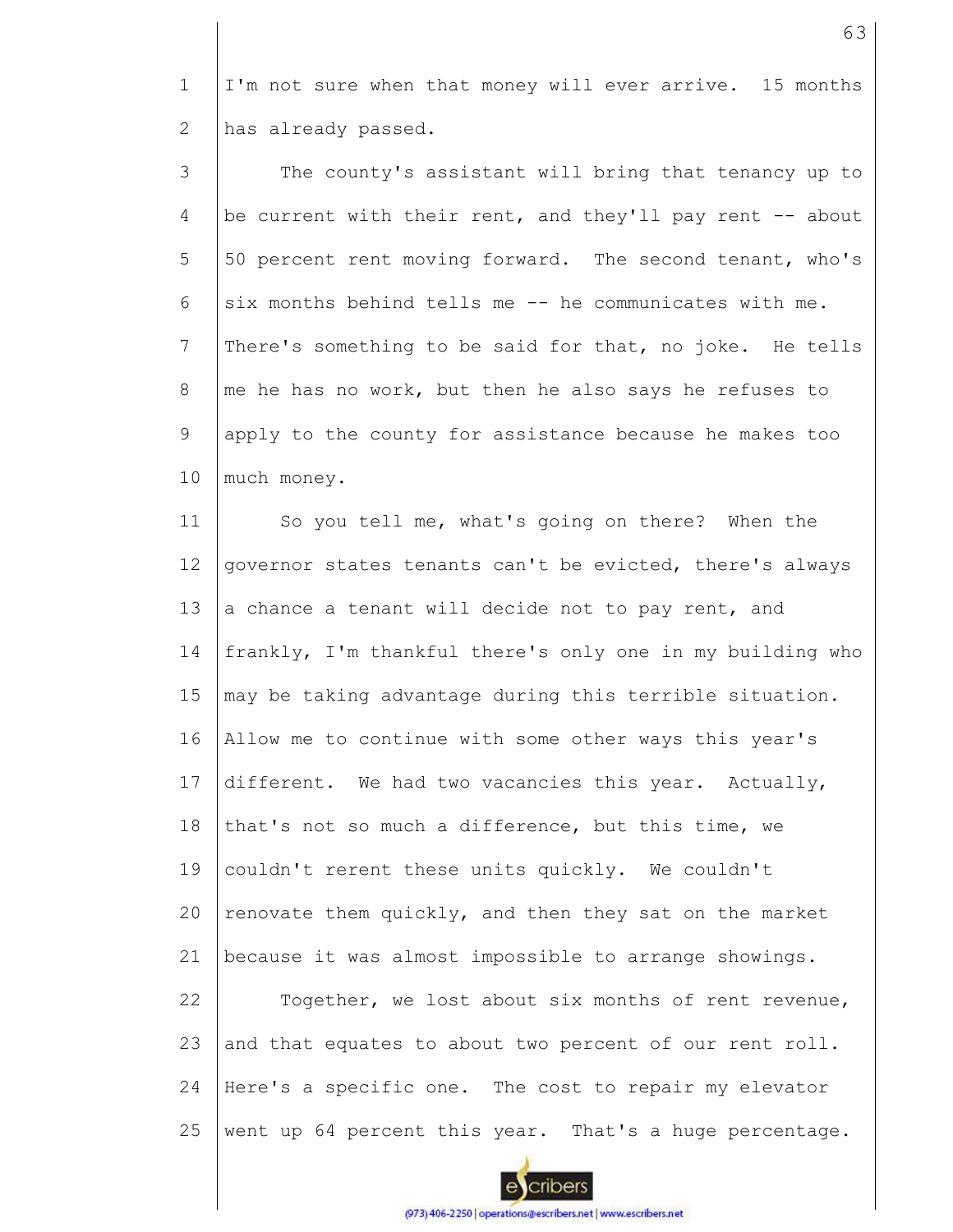1 2 3 4 It went up for two reasons. The elevator got used significantly more than normal as folks were home more, and second, the fear of the virus prevented people from sharing the elevator car as they rode up and down.

5 6 7 8 9 10 11 12 13 14 It's perfectly reasonable, I understand, but that extra heavy use for an older elevator equals more repairs, more costs. It's plain and simple. Our costs to heat the building went up five percent this year. I know it doesn't sound like a lot, but I think we'll all agree, every little bit counts. Our water bill went up 27.5 percent. That's a huge number, and yet, that line item isn't the worst. Insurance is the worst of all. Our insurance expenses went through the roof, year over year.

15 16 17 18 19 20 21 22 23 The cost to insure the same building went up 13.5 percent, and then 69 percent. If you don't know anything about the insurance industry, I've gotten a little education along the way. They're getting hammered. The insurance carriers are restricted further and further, many are exiting the market, leaving us fewer choices and little competition. Older multi-habitational properties like our 100-year-old 29 building, we're paying the price and we're paying it big time.

24 25 Finally, back to the five commercial tenants I mentioned earlier. If you think of my building as a pair



cribers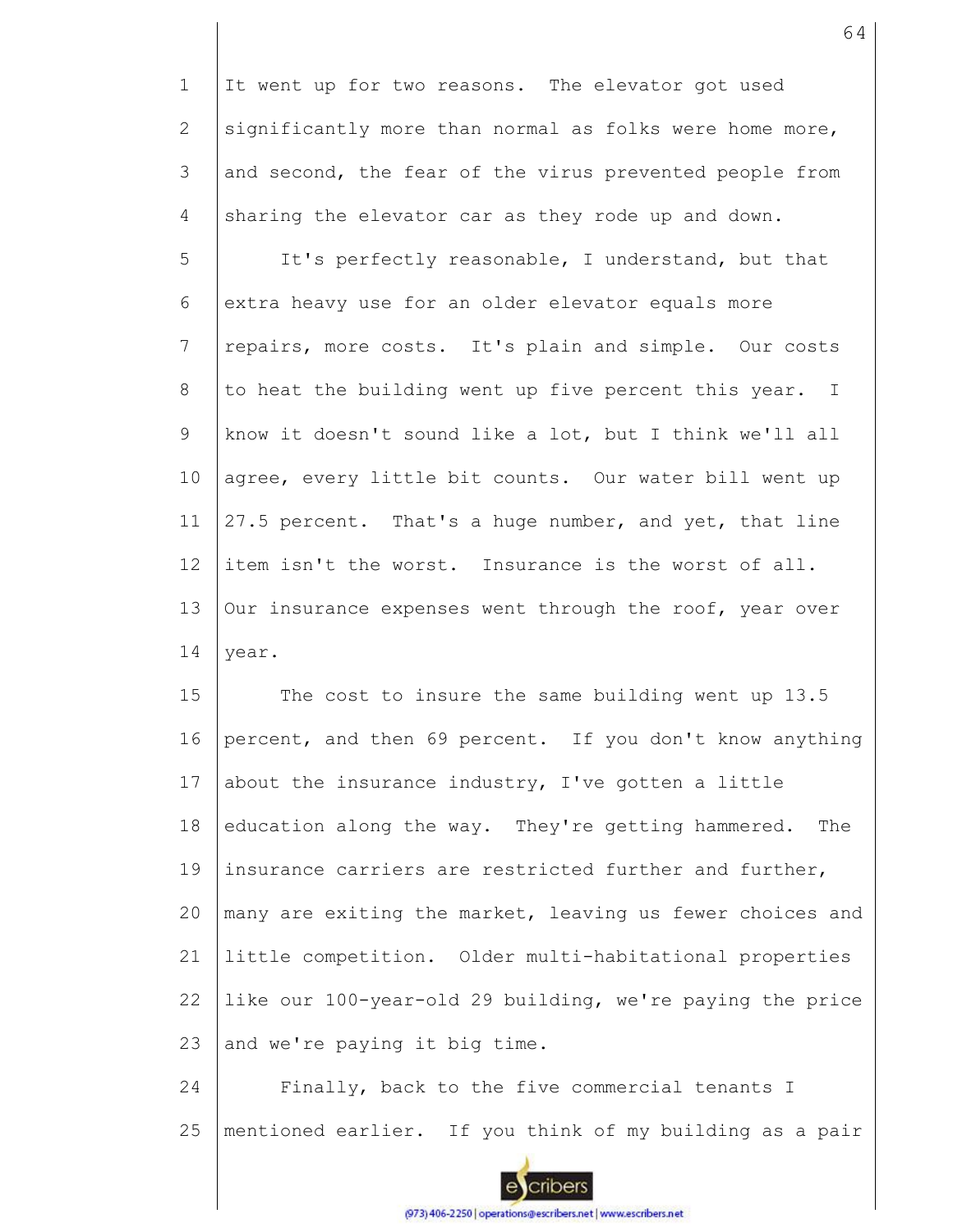1 2 3 4 5 6 7 8 9 10 11 12 13 of pants with two pockets, one pocket's a commercial tenant and the second pocket is the residential tenant. When the residential aspect of the building doesn't carry its own weight, I take money from one pocket and I put it in the other. That can't happen when the commercial side doesn't carry its own weight. I regularly move money from one pocket to the other, year over year. The guidelines have always been so small that it's the only way to make this building work. I've had one commercial vacancy for nine months and a second commercial tenant is now only paying half of what she owes. The result is lost revenue of about 25 percent on the commercial side of this building.

14 15 16 17 18 19 20 21 22 23 24 Let me sum it up. Revenue is off like never before. Key costs are through the roof. The building is getting used more and it's not getting any younger nor cheaper to repair. The 2019 rent laws have tied our hands. We only have this board to look to for help, so please, we need your help. Without a decent increase, there's no money for improvements, there's less money for repairs and maintenance, and ultimately, it's the tenants who will suffer. We want to protect our housing for the tenants, and the best way to do that is to ensure there's adequate money to do so.

25 MS. RUBIN: Thank you, Mr. Ravikoff.

cribers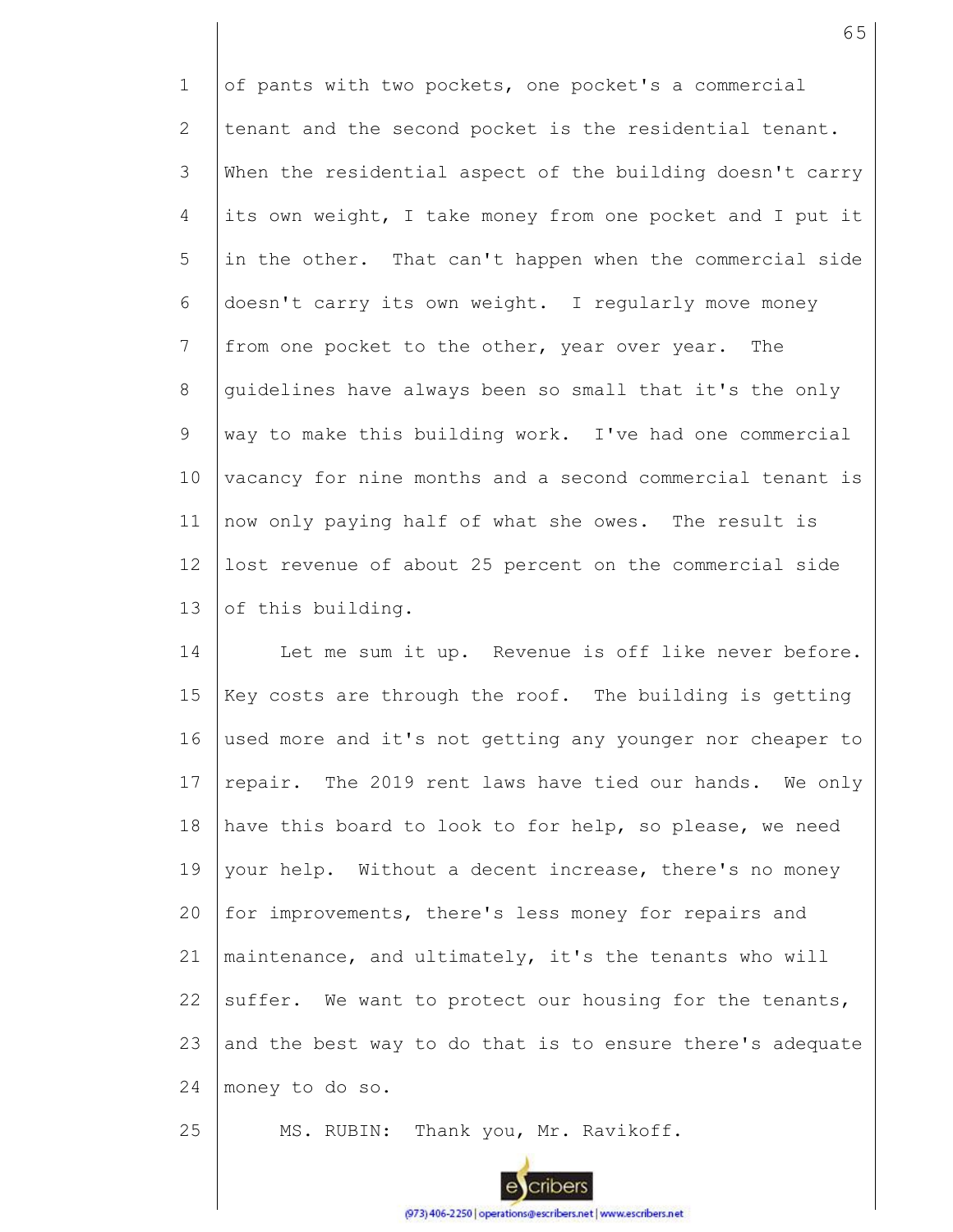| $\mathbf 1$               | MR. RAVIKOFF: I'm happy to wrap it up if you'd be        |
|---------------------------|----------------------------------------------------------|
| $\mathbf{2}^{\mathsf{I}}$ | kind enough to give me one moment.                       |
| 3                         | MS. RUBIN: I think you had the limit and a little        |
| 4                         | bit more, so I'm going to ask -- you can expand with the |
| 5                         | questions if somebody asks you a question.               |
| 6                         | MR. RAVIKOFF: Thank you so much.                         |
| 7                         | MS. RUBIN: Anybody has a question for Mr. Ravikoff?      |
| 8                         | Yes, Mr. Finger?                                         |
| 9                         | MR. FINGER: Mr. Ravikoff, what else did you have to      |
| 10                        | tell us that you were not able to put forth?             |
| 11                        | MS. RUBIN: Very good.                                    |
| 12                        | MR. RAVIKOFF: Thank you very much. Last year, a          |
| 13                        | zero percent guideline was set. It's understandable.     |
| 14                        | Everyone was afraid. It was okay for one year. A two     |
| 15                        | year guideline of zero percent is absolutely killing us. |
| 16                        | Usually, the renewals that we have in this building,     |
| 17                        | about 75 percent of them will take a one year renewal.   |
| 18                        | This past year, of all the renewals, 100 percent of them |
| 19                        | were for two years. Why not? It was zero percent.        |
| 20                        | It's an exponential problem which makes it               |
| 21                        | significantly more difficult for us to maintain the      |
| 22                        | standard of housing we've been maintaining year over     |
| 23                        | year.                                                    |
| 24                        | MR. FINGER: Thank you.                                   |
| 25                        | Thank you.<br>MS. RUBIN:                                 |
|                           |                                                          |

66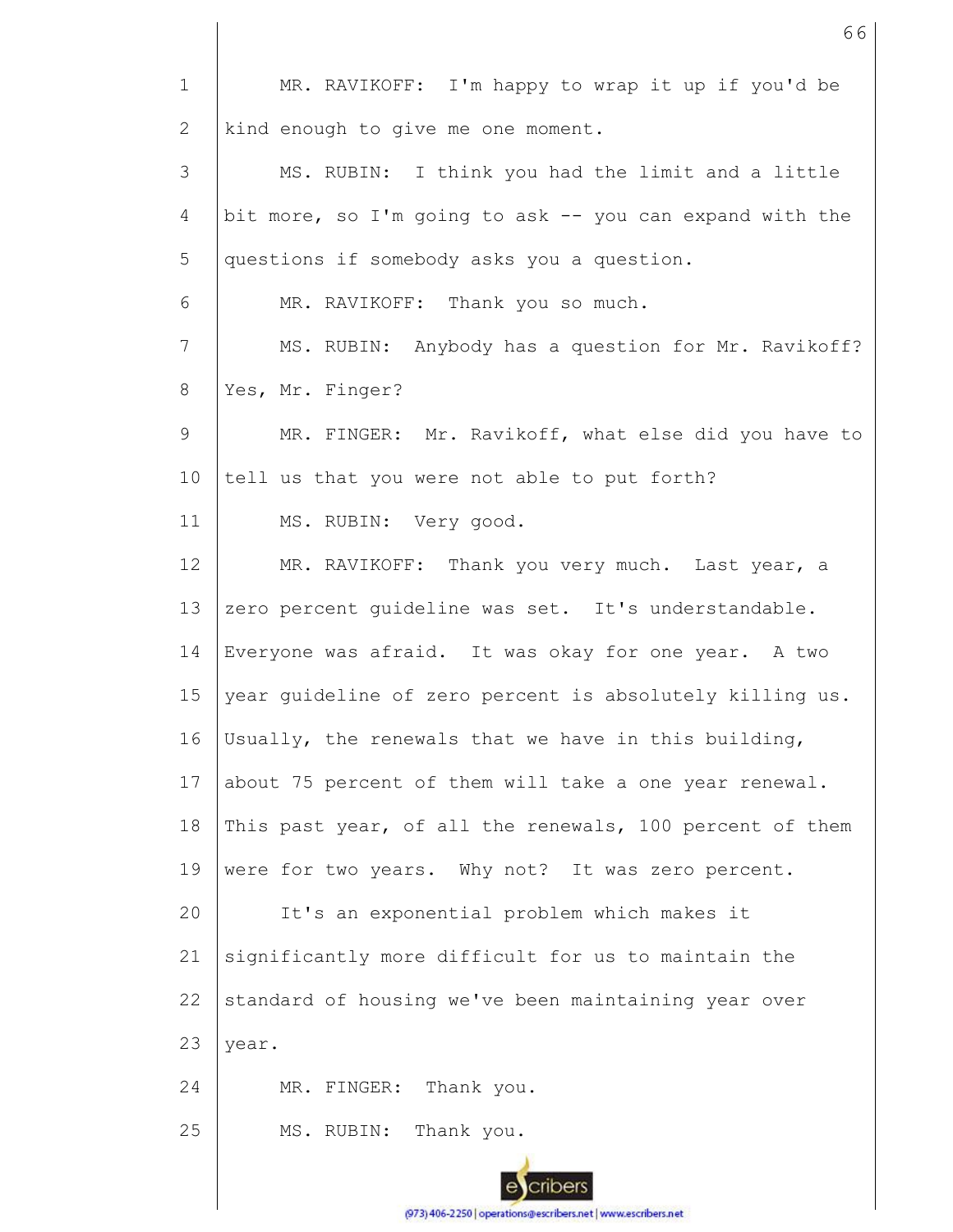| $\mathbf{1}$    | Anybody else has a question for Mr. Ravikoff?             |
|-----------------|-----------------------------------------------------------|
| 2               | MS. BARNES: I have a question.                            |
| 3               | MS. RUBIN: Yes?                                           |
| 4               | MS. BARNES: What do you consider a decent increase?       |
| 5               | MR. RAVIKOFF: That's an excellent question. I wish        |
| 6               | that I had the surveys that we could look at to review    |
| $\overline{7}$  | all the costs across the landlords in Westchester County. |
| 8               | With that information in hand, I'd be much better         |
| 9               | prepared to answer your question, and I think those       |
| 10              | numbers are coming soon, but I'm not quite sure when.     |
| 11              | MS. RUBIN: Thank you. Mr. Ravikoff, I apologize           |
| 12 <sup>°</sup> | for the time constraint, but we still have many people    |
| 13              | coming, and thank you for your presentation.              |
| 14              | MR. RAVIKOFF: Thank you so much for your efforts,         |
| 15              | everyone.                                                 |
| 16              | MS. RUBIN: Bye.                                           |
| 17              | Peter?                                                    |
| 18              | MR. STECKER: Okay. Moe Rieder is on. I can                |
| 19              | promote him to a panelist now.                            |
| 20              | MS. RUBIN: Yes, please.                                   |
| 21              | MR. FINGER: Who is this?                                  |
| 22              | MS. RUBIN: Moe Rieder.                                    |
| 23              | MR. FINGER: Moe --                                        |
| 24              | MS. RUBIN: Rieder. R-I-E-D-E-R.                           |
| 25              | MR. FINGER: Oh, okay. Thank you.                          |
|                 |                                                           |

ecribers (973) 406-2250 | operations@escribers.net | www.escribers.net 67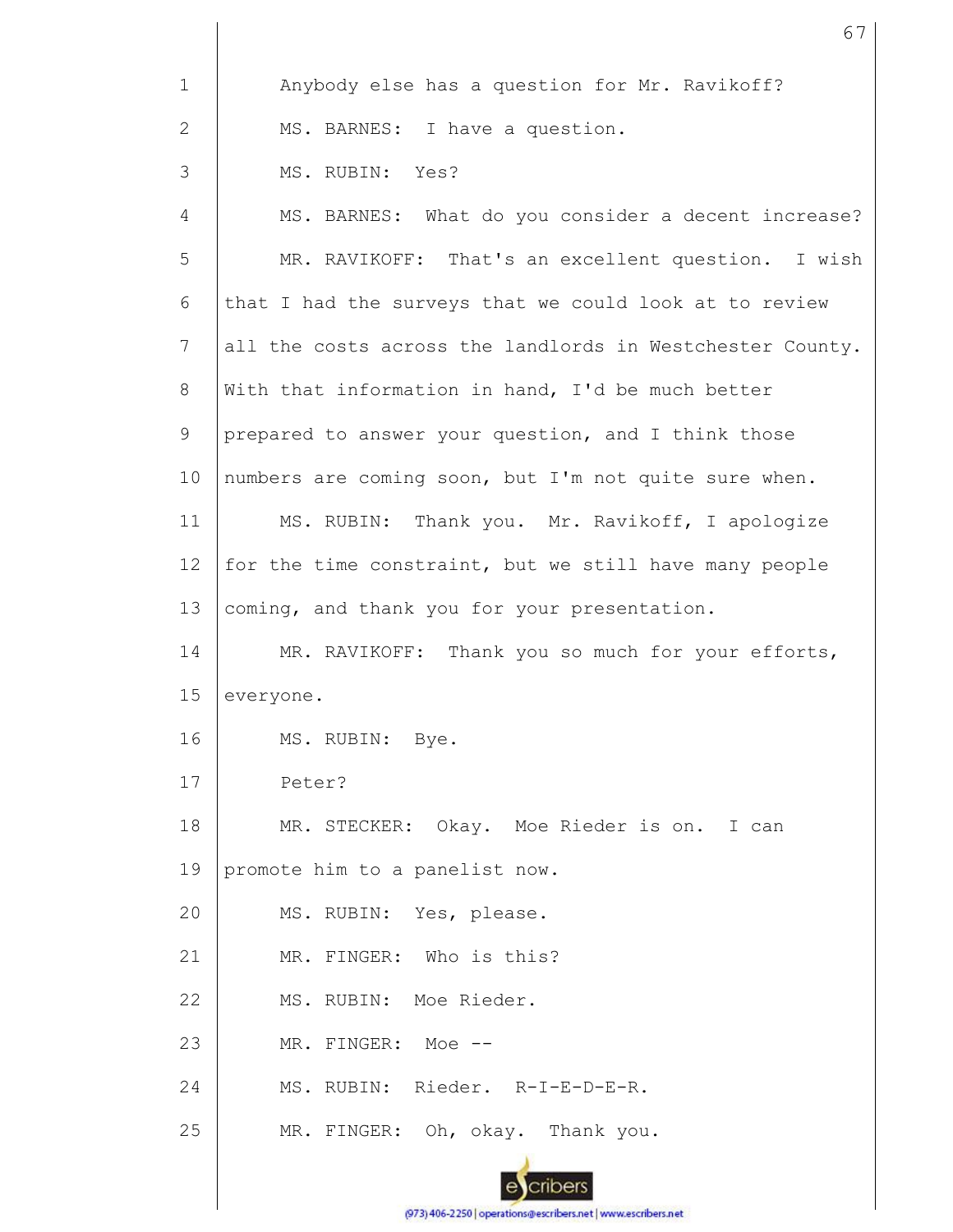| $\mathbf 1$  | MS. RUBIN: Hello, Mr. Rieder. We can't hear you.          |
|--------------|-----------------------------------------------------------|
| $\mathbf{2}$ | MR. FINGER: He's on mute.                                 |
| 3            | MS. RUBIN: Mute?                                          |
| 4            | MR. MOE RIEDER: How about now?                            |
| 5            | MR. FINGER: There you go.                                 |
| 6            | MS. RUBIN: Yes, perfect.                                  |
| 7            | MR. RIEDER: Sorry about that. Good evening,               |
| $8\,$        | everybody --                                              |
| 9            | MS. RUBIN: Are you representing yourself or an            |
| 10           | organization?                                             |
| 11           | MR. RIEDER: An organization.                              |
| 12           | MS. RUBIN: Thank you. You have five minutes and I         |
| 13           | will please ask you to stick to the five minutes, because |
| 14           | $we're --$                                                |
| 15           | MR. RIEDER: Sure.                                         |
|              |                                                           |
| 16           | MS. RUBIN: -- pressed for time.                           |
| 17           | MR. RIEDER: Sure. I know that it's late and I will        |
| 18           | try to be less than five minutes.                         |
| 19           | MS. RUBIN: Thank you.                                     |
| 20           | MR. RIEDER: Good evening --                               |
| 21           | MR. FINGER: Did we lose him?                              |
| 22           | MS. RUBIN: We lost him.                                   |
| 23           | MS. SANTIAGO: We lose him?                                |
| 24           | MS. RUBIN: He's here.                                     |
| 25           | MR. STECKER: Yeah, he dropped off for a second.           |

68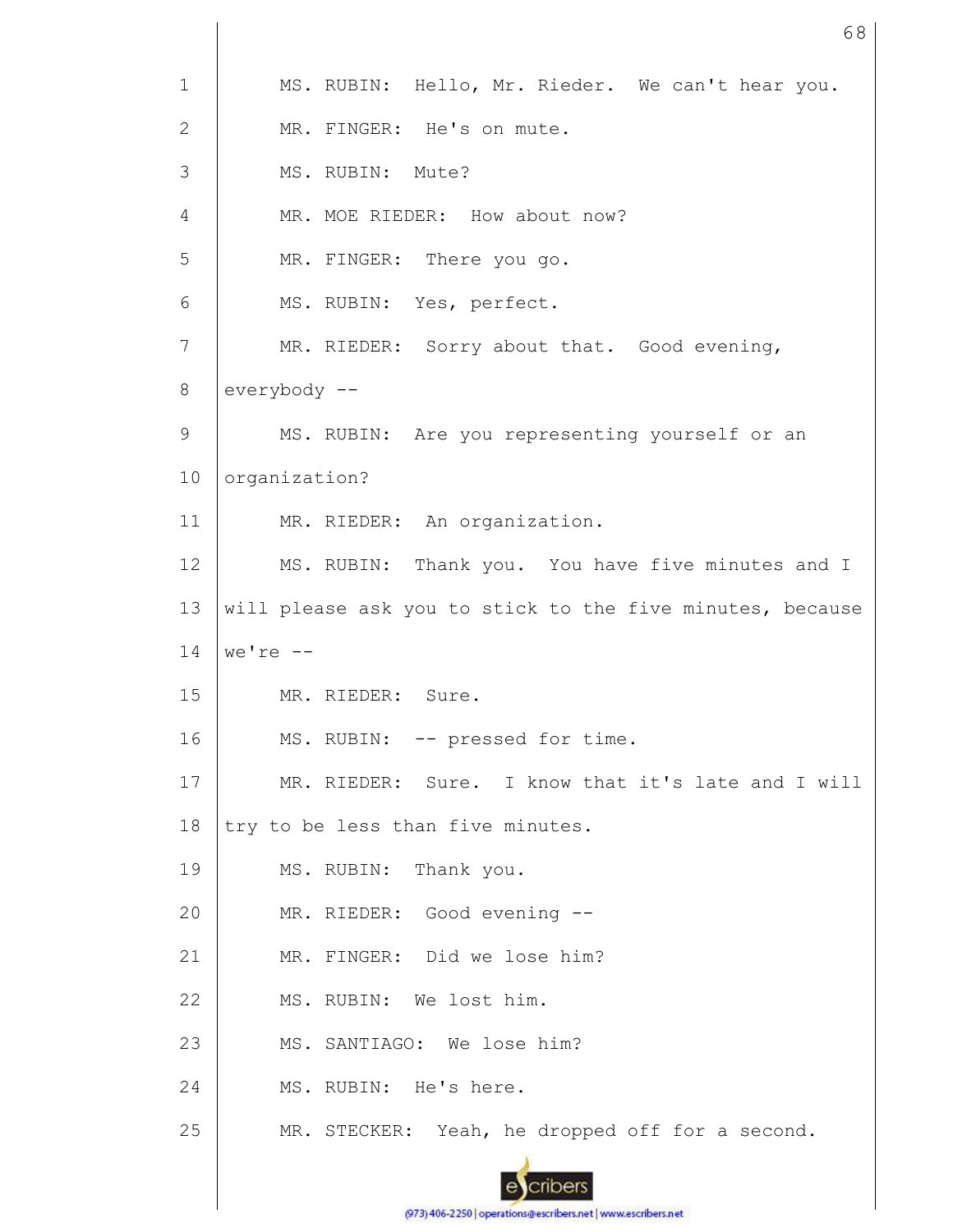1 2 3 4 5 6 7 8 MR. RIEDER: It keeps knocking me off and then just automatically joins. I joined back. Okay. Thank you and good evening, everybody. Thanks for hearing me. We all have had a very difficult and long year. Thank God in our building, we have been able to keep the level of services. We work with all our tenants, whether they are behind or current, and we take great pride in our property.

9 10 11 12 13 14 15 16 17 18 We have not decreased any hours from any employees over this last year. This was not -- something that's not sustainable without income growth while during the expense growth that we have done so. We obviously have heard many people discussing about the issue with rental arrears, which is a great issue. I know that the government has put out some ability -- the ability for us to try to recoup that. We are working with our tenants constantly to try to do that. However, as of yet, we have not received anything.

19 20 21 22 23 24 25 This is a big strain on us as we continue as a small organization and as a small property, to try to keep our employees on site, keep our services on site, and keep the maintenance and the level of service that we feel the tenants deserve and need. We are not able to update or enhance the property like we would like to do. Year over year, we have continuously focused on enhancing the

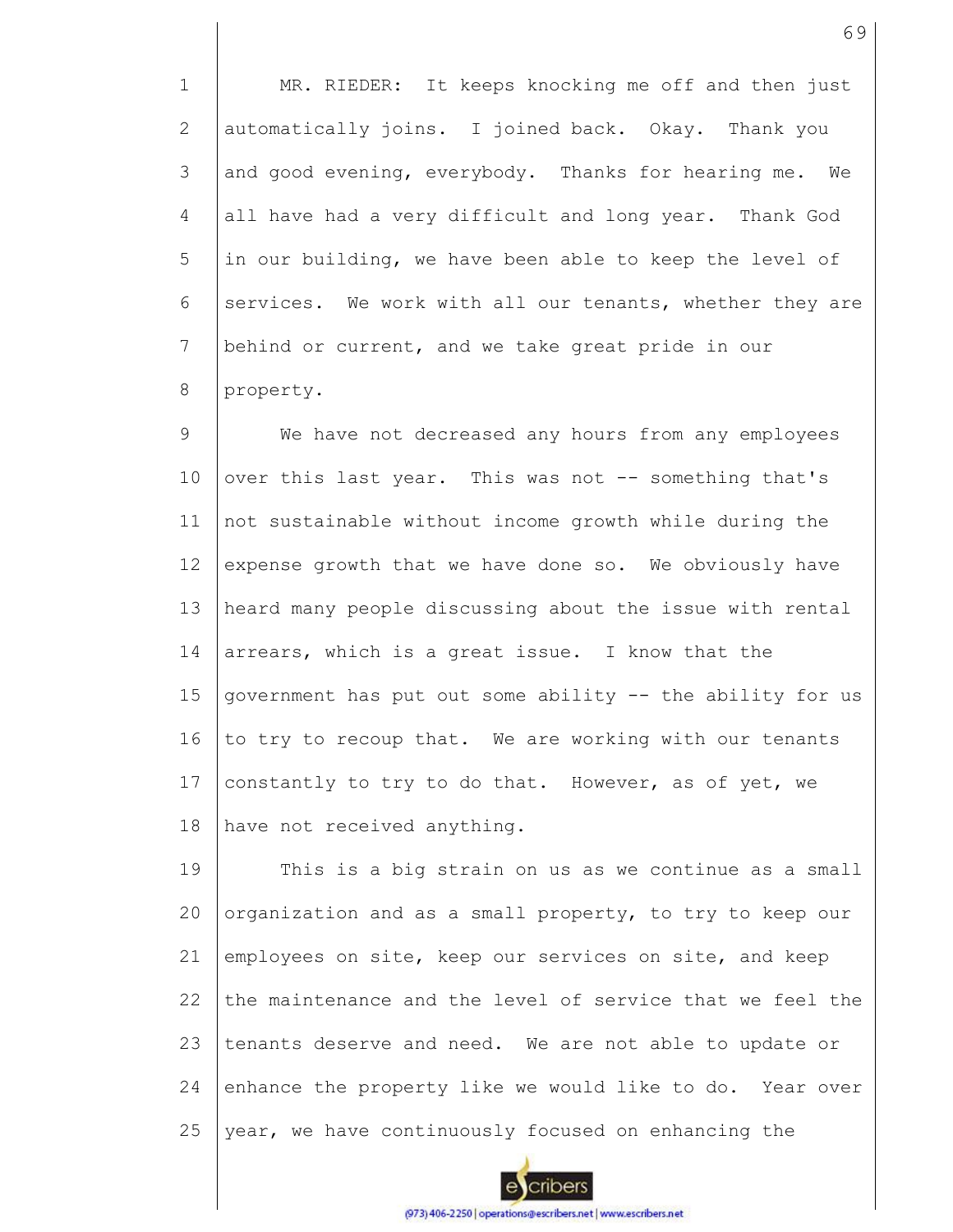1 2 3 4 5 6 property and putting capital into the property to make sure the systems, the boiler systems, the roofs, the sidewalks, the stairwells, the elevators, whatever may be in the property, the sewage lines, that everything is top notch and working well so that our tenants and the building is running smoothly.

7 8 9 10 11 12 13 14 15 16 These are old properties built in the late '60s, and they need a lot of focus on their upkeep. Our incomes from year over year has dropped 18 percent. Our insurance has grown, as you heard, 20 percent. Our taxes have gone on average seven percent. Our utilities and simple things like trash and sewages have all been used and had much more use this year because of everybody being home, people working from home, children not being able to be in school, and their buildings need to be repaired, and fixed, and kept at a high standard.

17 18 19 20 21 22 23 24 25 I think it's crucial that we understand that this - the rental increases and the growth of income that the properties require in order to put the money into the property so it can -- the property can be a home to many residents, to many families, to many individuals. We are unable to create that level of hospitality, of homeliness for anybody without an increase. This is not something that's just for owners. An increase is both for the owners and for the tenants.

70

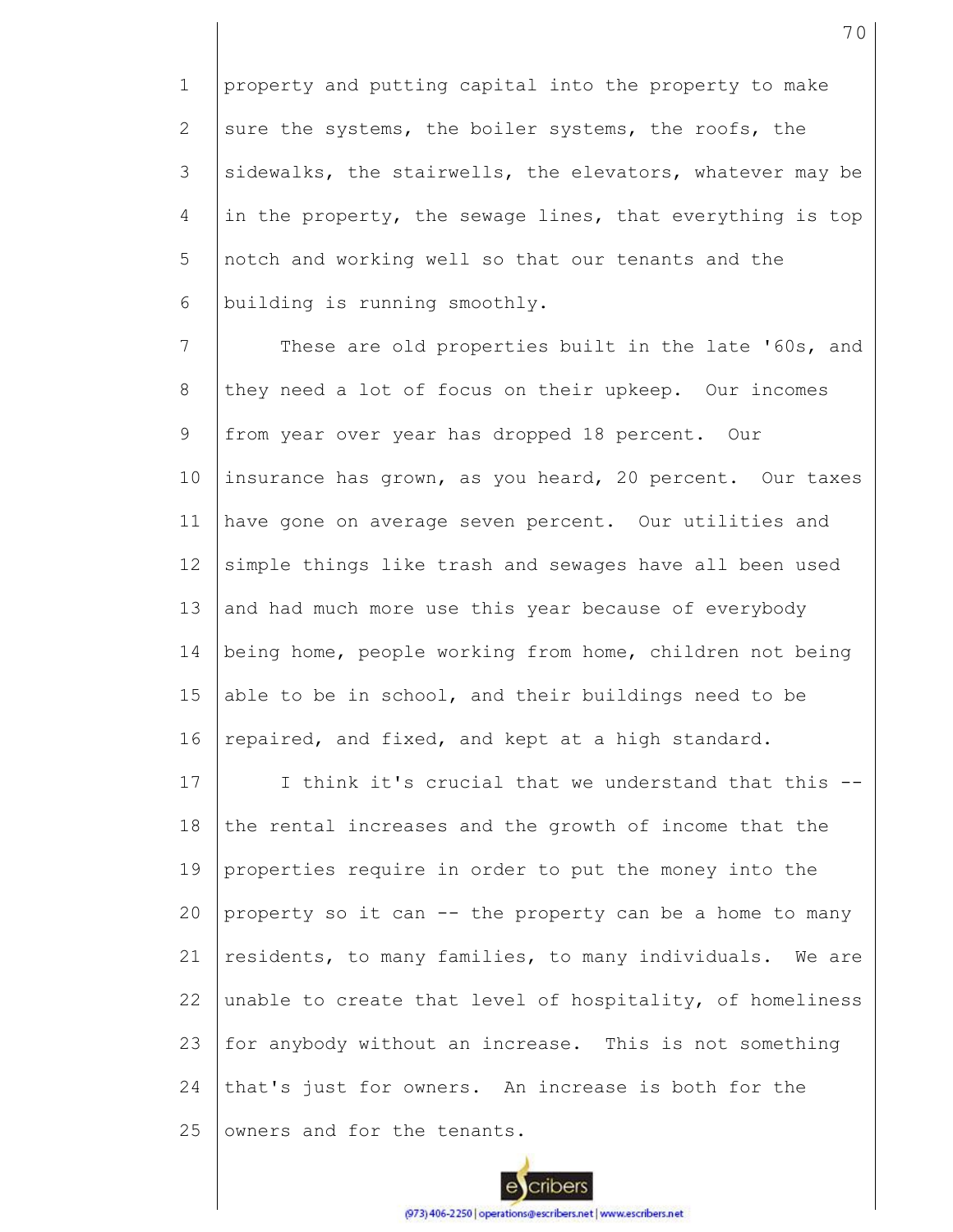1 2 3 4 5 6 7 8 9 10 11 12 13 14 15 16 17 18 19 20 21 22 23 24 25 I thank you very much, and I hope and wish and pray that you will be able to give us a rental increase that will allow us to continue the level of service and the focus that we have for this property and for our tenants that live there. MS. RUBIN: Thank you very much. Any questions from the board? Yes, Ms. Santiago? MS. STEWART: Unmute yourself, Evelyn. MS. RUBIN: Mute. MS. SANTIAGO: Mr. Rieder, you mentioned that you wished that we give an increase that is fair and enables you to keep up the residence for your tenants. What do you consider would be a fair increase? MR. RIEDER: I think that four percent would be a number that would allow us to put money into the property, to make it the level and the standard of living that our tenants will feel comfortable with, and we would be able to do so happily. MS. SANTIAGO: Thank you. MS. RUBIN: Anybody else? Yes, Ms. Stewart? MS. STEWART: Mr. Rieder, how many units are in your building? MR. RIEDER: 82. MS. STEWART: And you consider yourself to be a small landlord with 82 units?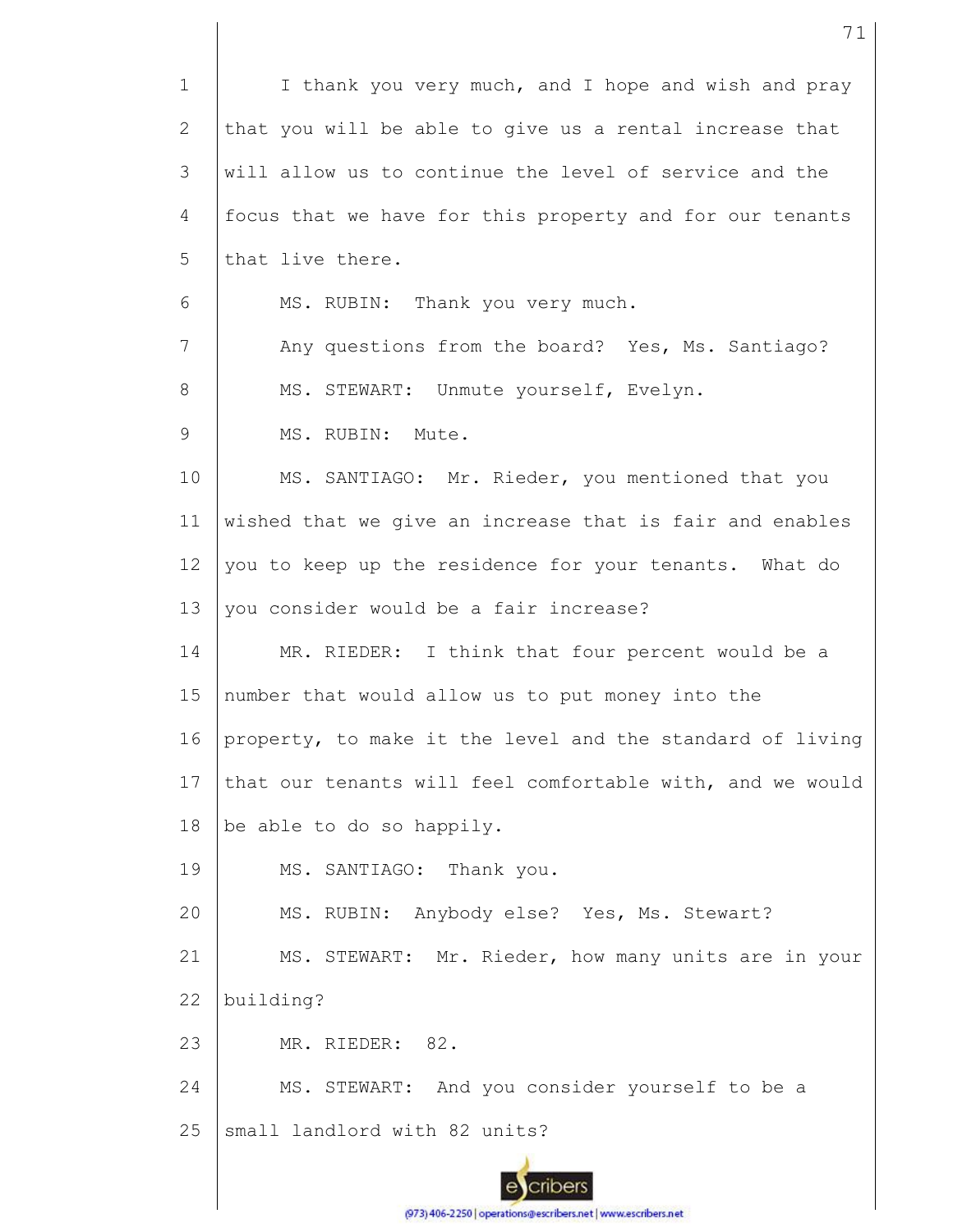| $\mathbf 1$  | MR. RIEDER: Yes, ma'am.                                   |
|--------------|-----------------------------------------------------------|
| $\mathbf{2}$ | MS. STEWART: Okay. Roughly what percentage --             |
| 3            | MR. RIEDER: I spend --                                    |
| 4            | MS. STEWART: -- of your tenants are behind on their       |
| 5            | rent, sir?                                                |
| 6            | MR. RIEDER: Probably 12 percent of the tenants.           |
| 7            | MS. STEWART: All right.                                   |
| 8            | MR. RIEDER: I spend three times a week at the             |
| 9            | property, like you've heard. That's a small owner,        |
| 10           | somebody that takes care of the property, someone that    |
| 11           | cares about the property, someone that's there daily,     |
| 12           | making sure that the tenants are getting taken care of    |
| 13           | and focusing on the fact that this property (audio        |
| 14           | interference), this is a property that I care about, this |
| 15           | is a property that they care about, and this is a         |
| 16           | property that we, together, can make a wonderful place    |
| 17           | for people to live, but without us having the ability to  |
| 18           | make enhancements to the property, to create -- to give   |
| 19           | the service that I know that they deserve, we can't do    |
| 20           | SO.                                                       |
| 21           | MS. STEWART: Are you actively promoting the ERAP          |
| 22           | program to your tenants?                                  |
| 23           | MR. RIEDER: Yes. We've made calls, we sent                |
| 24           | emails -- we made calls, we invite people to the office,  |
| 25           | show them how to do everything --                         |
|              |                                                           |

72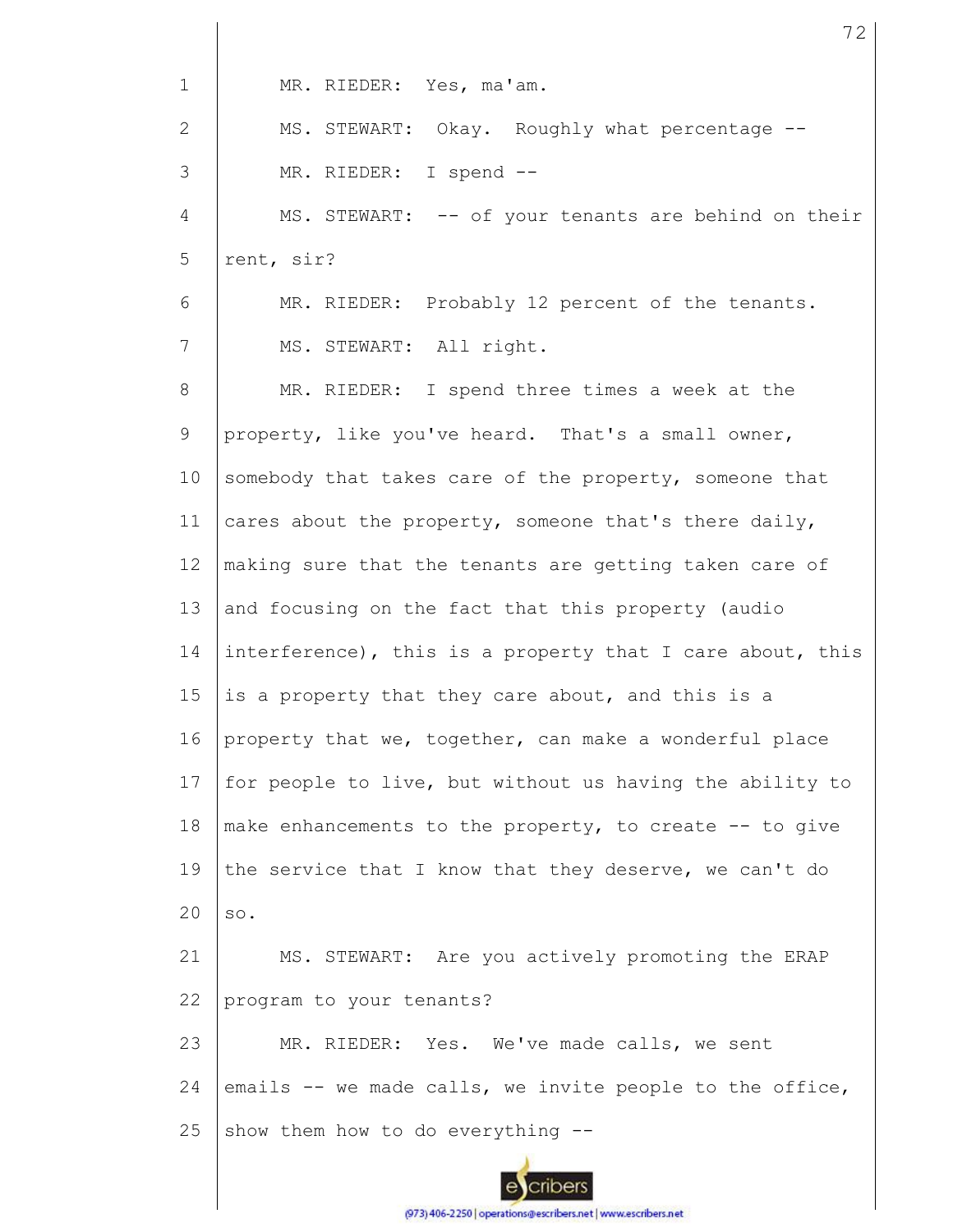| $\mathbf{1}$    |      | MS. STEWART: Right, thank you.                    |
|-----------------|------|---------------------------------------------------|
| 2               |      | MR. RIEDER: -- and anything that we can.          |
| 3               |      | MS. RUBIN: Thank you.                             |
| 4               |      | Anybody else? Thank you, Mr. Rieder.              |
| 5               |      | MR. RIEDER: Thank you and have a great evening.   |
| 6               |      | MS. RUBIN: You too.                               |
| $7\phantom{.0}$ |      | MS. BARNES: You too.                              |
| 8               |      | MS. RUBIN: Bye.                                   |
| 9               |      | UNIDENTIFIED SPEAKER: Thank you.                  |
| 10              |      | MS. RUBIN: Peter, I have a Harry Singh?           |
| 11              |      | MR. STECKER: He's not in here.                    |
| 12              |      | MS. RUBIN: He's not in. And Ron Tesla (phonetic)? |
| 13              |      | MR. STECKER: Also not in here.                    |
| 14              |      | MS. RUBIN: Carol Danziger?                        |
| 15              |      | MR. STECKER: Yes, she is here. I'll promote her   |
| 16              | now. |                                                   |
| 17              |      | MS. CAROL DANZIGER: Good evening.                 |
| 18              |      | MS. RUBIN: Good evening, Ms. Danziger. How are    |
| 19              | you? |                                                   |
| 20              |      | MS. DANZIGER: I'm good. How are you?              |
| 21              |      | MS. RUBIN: I'm fine, thank you.                   |
| 22              |      | MS. STEWART: Hi, Carol.                           |
| 23              |      | MS. DANZIGER: Hi. How are you?                    |
| 24              |      | MS. DANZIGER: (Indiscernible).                    |
| 25              |      | MS. RUBIN: Are you representing yourself or an    |

73

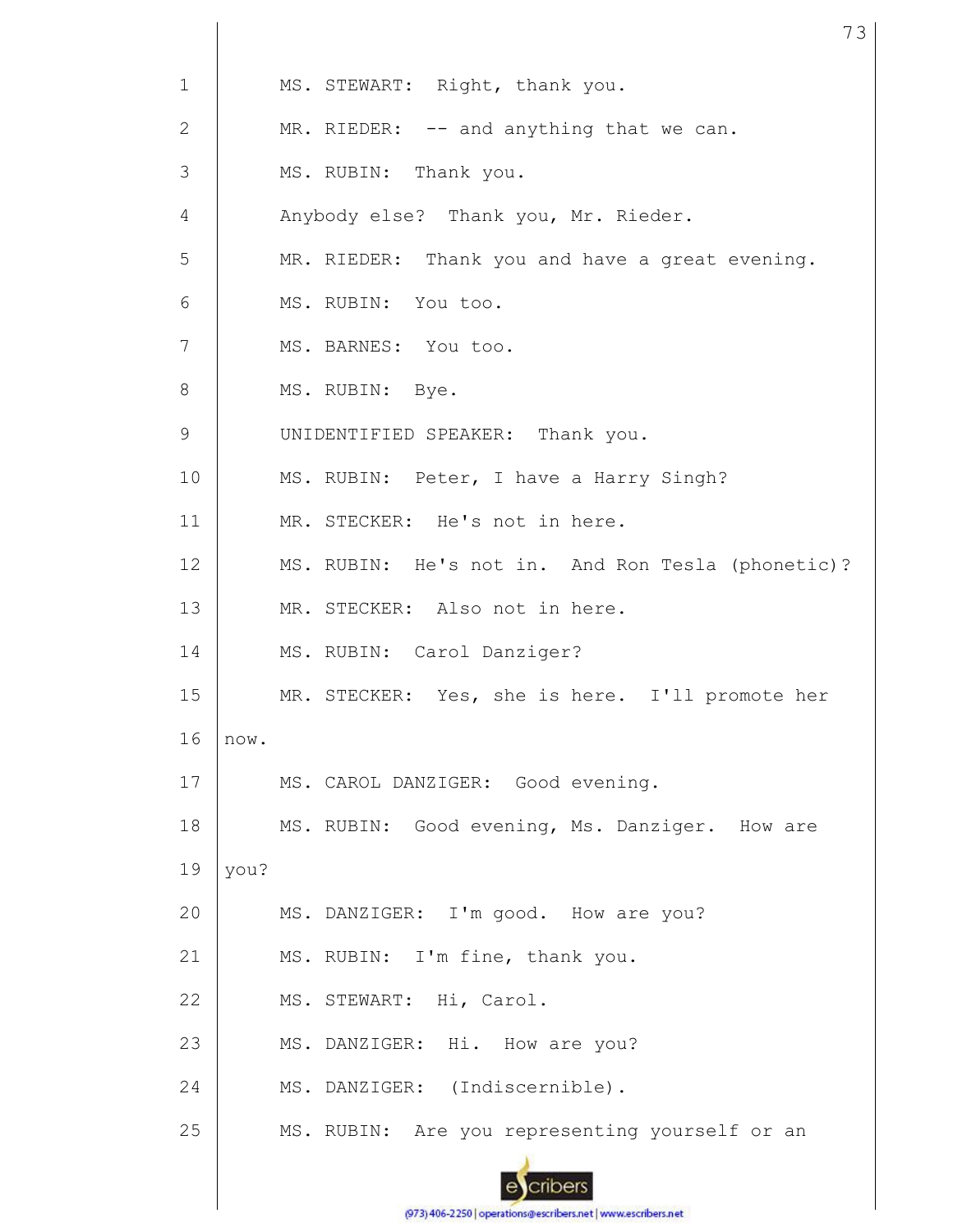1 organization?

2 3 4 5 6 MS. DANZIGER: You know, it's both. I'm on the board of the Apartment Owners Advisory, but also myself, so I don't think I'm going to take more than four minutes. We'll split the difference. MS. RUBIN: Great. We got a deal.

7 8 9 10 11 12 13 14 15 16 17 18 MS. DANZIGER: Okay. Now, I've just got to open up -- here we go. Hi, I'm Carol Danziger. I'm a small apartment building owner in (indiscernible). Every year, I speak at these hearings, and unfortunately, every year, I feel as though the words go unheard. In the past, I had spoken about my concerns of not being able to keep pace with increasing costs and what that would mean for my family as business owners and our tenants who we provide housing for. Tonight I want to share the reality of what's happening to many small apartment owners as a result of not being able to charge rental increases at a pace that's competitive with the market and inflation.

19 20 21 22 23 24 25 Last year, a tenant of over 60 years went into a nursing home. His rent was extremely low. It was only 603 dollars per month. When he moved out, the apartment was in need of almost a complete gut. With a lot of the older tenants, they tend to not want you to do too much while they're in there, so you do the bare minimums, so when they go, it's not good.

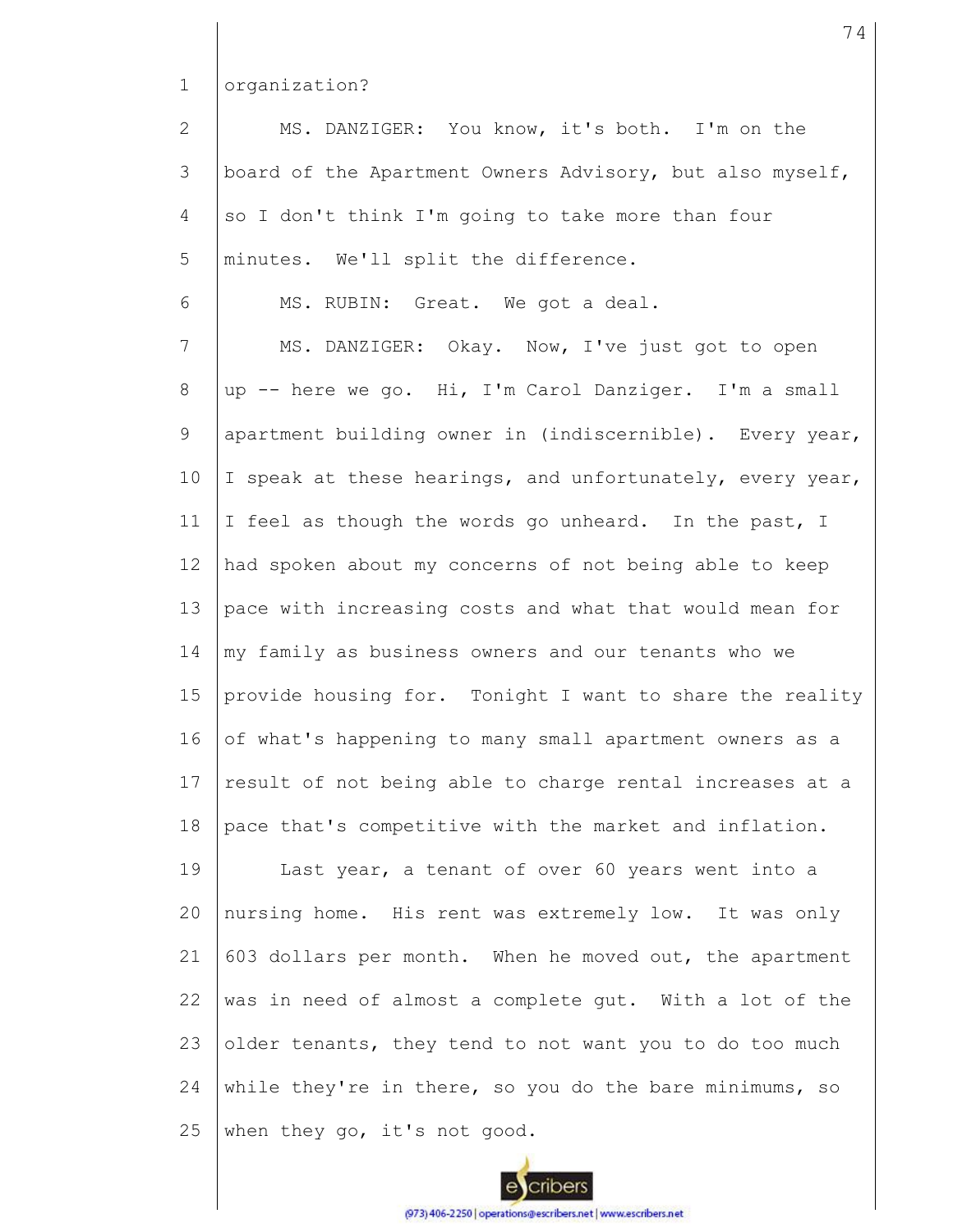1 2 3 4 5 6 7 8 9 10 11 12 13 14 15 16 17 18 Conservative estimates on doing the repair were around 50,000 dollars. So for the first time, we made the very difficult decision not to proceed and not rerent the apartment. Since our building generated just over 30,000 in revenue last year, it was simply not enough to cover the costs, and similar to most small buildings with poor cash flow, due to the low rents, we don't have the resources to fund any capital reserve for major repairs. With the current cap on the IAIs, which only allow -- I believe it's a maximum of 150 dollars per month increase in rent when you have a vacancy and a repair, regardless of the repair costs, it would take over 27 years for us to recoup the renovation costs based on that increase, and since we're no longer allowed a vacancy increase, on the legal rent of 603 dollars a month, it would take over five years to recoup the renovation costs while renting the apartment for 753 dollars a month.

19 20 21 22 23 24 25 It is more cost effective for owners, especially in small buildings, to not do the repairs, to wait and hope that something in the legislation changes over the next few years, than to keep those apartments in circulation. Our ability to provide safe and comfortable living space is entirely dependent on rental income. The current stabilization laws, coupled with the lack of yearly

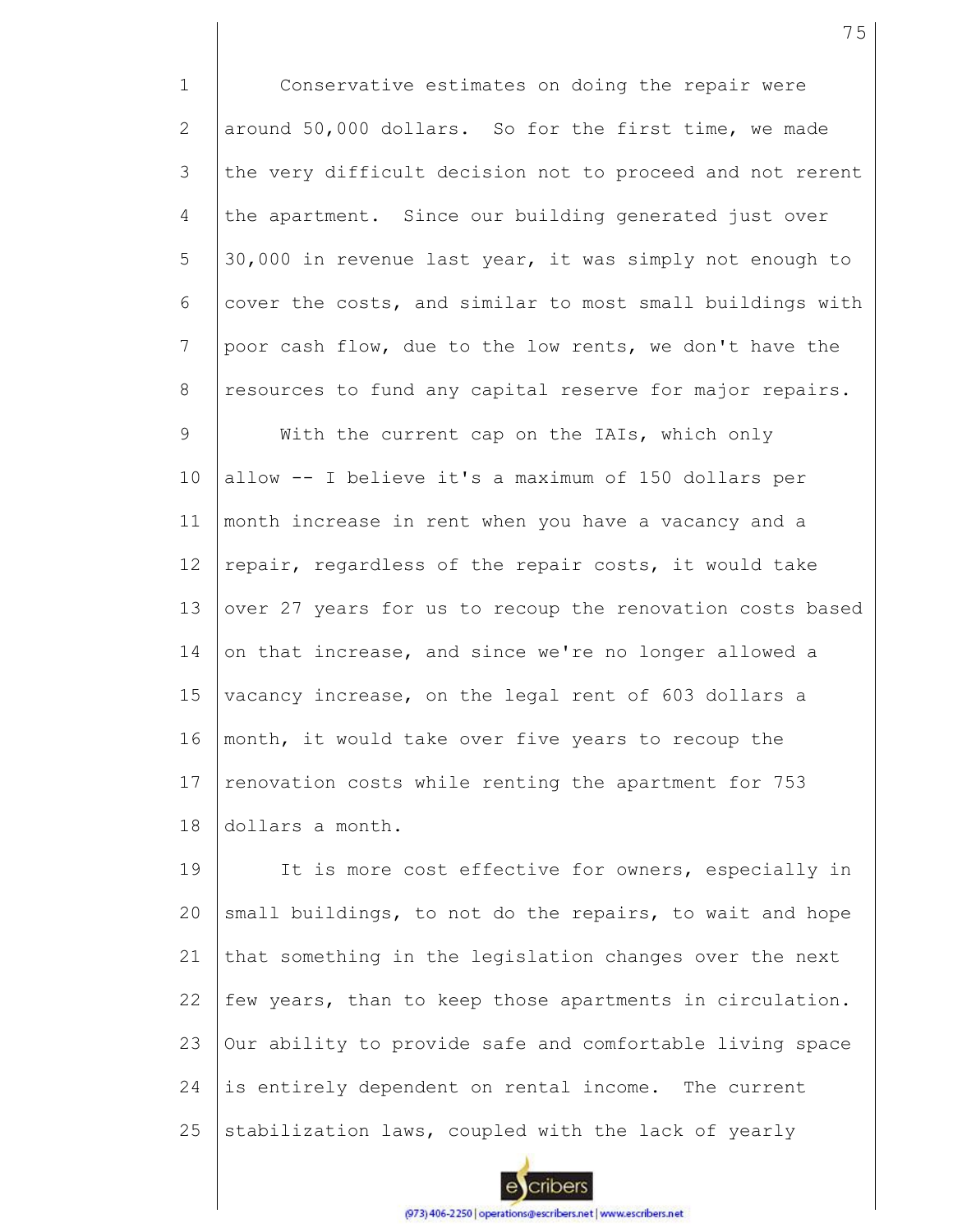1 2 3 4 increases provided by this board are not allowing us to do that. We foresee more apartments being left empty in the coming years without the opportunity to earn the income needed for the repairs on those units.

5 6 7 8 9 10 11 12 13 14 15 This board may believe that they're doing what's best by not increasing rents, but the small relief they provide to a fraction of tenants across the county, which are never asked to demonstrate any economic need, causes major financial stress to owners, which negatively impacts those owners, their tenants, and their potential tenants. We also understand the difficult time everyone's been facing since the pandemic began, and how relief in rental costs for tenants is a priority in the current climate, but even before the pandemic began, and relief and rental costs for -- sorry.

16 17 18 19 20 21 22 23 24 25 However, continuing to deny any annual increases is not the solution. While the pandemic persists, there have been various resources, including rental assistance provided by state and federal governments to families negatively affected, and that need -- that -- for those that need it and qualify for it. Owners, however, have never seen release from rising expense costs. Even before the pandemic, our expenses continued to increase each and every year. For example, our county and village taxes have increased 18 and 13 percent respectively just

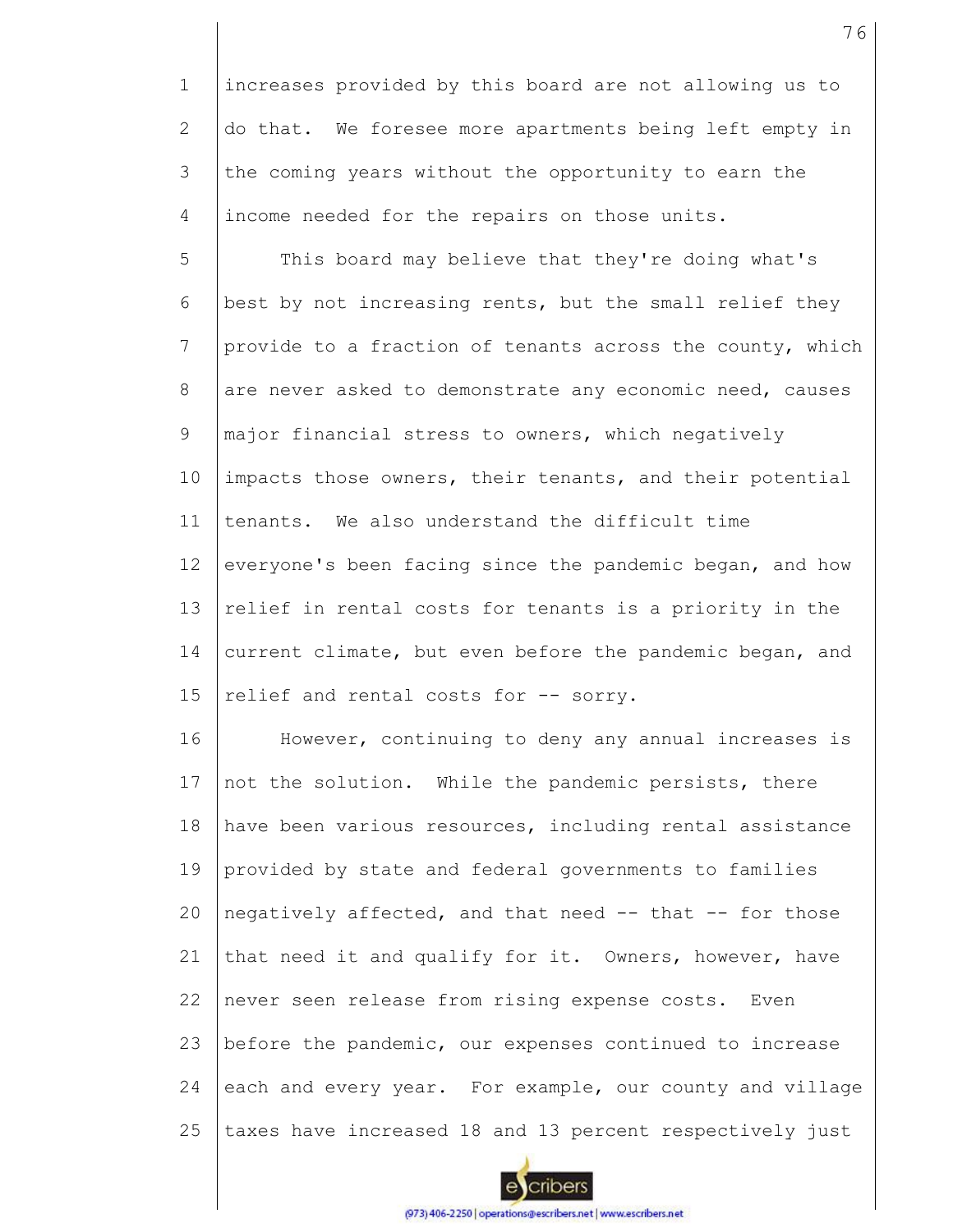1 2 3 4 5 6 7 8 9 10 11 12 13 14 15 16 17 18 19 20 21 22 23 24 25 since last year, and we also expect the school taxes to follow suit. We just cannot keep pace with increases in costs that normally accrue year after year without a corresponding increase in rental income to cover them. We now more than ever need you to do your part and do what's right by providing a reasonable increase. Thank you. MS. RUBIN: Thank you. Any questions for Ms. Danziger? Yes, Ms. Stewart? MS. STEWART: Now, remind us. How many units are in your building? MS. DANZIGER: We have 18 units and they're 100 percent stabilized. MS. STEWART: Okay. And -- MS. DANZIGER: We got no --MS. STEWART: -- and do you have tenants who are behind on their rent? MS. DANZIGER: No, we don't. I mean, we know all our tenants. We keep in contact with them. They've applied when they weren't working. They were on unemployment, so I mean for us, I mean, they're all paying. This is not a matter of it being the pandemic or an issue with that. It's an issue that year over year over year, nothing changes, and now, because we don't have vacancy allowances so we can't raise up the ones

77

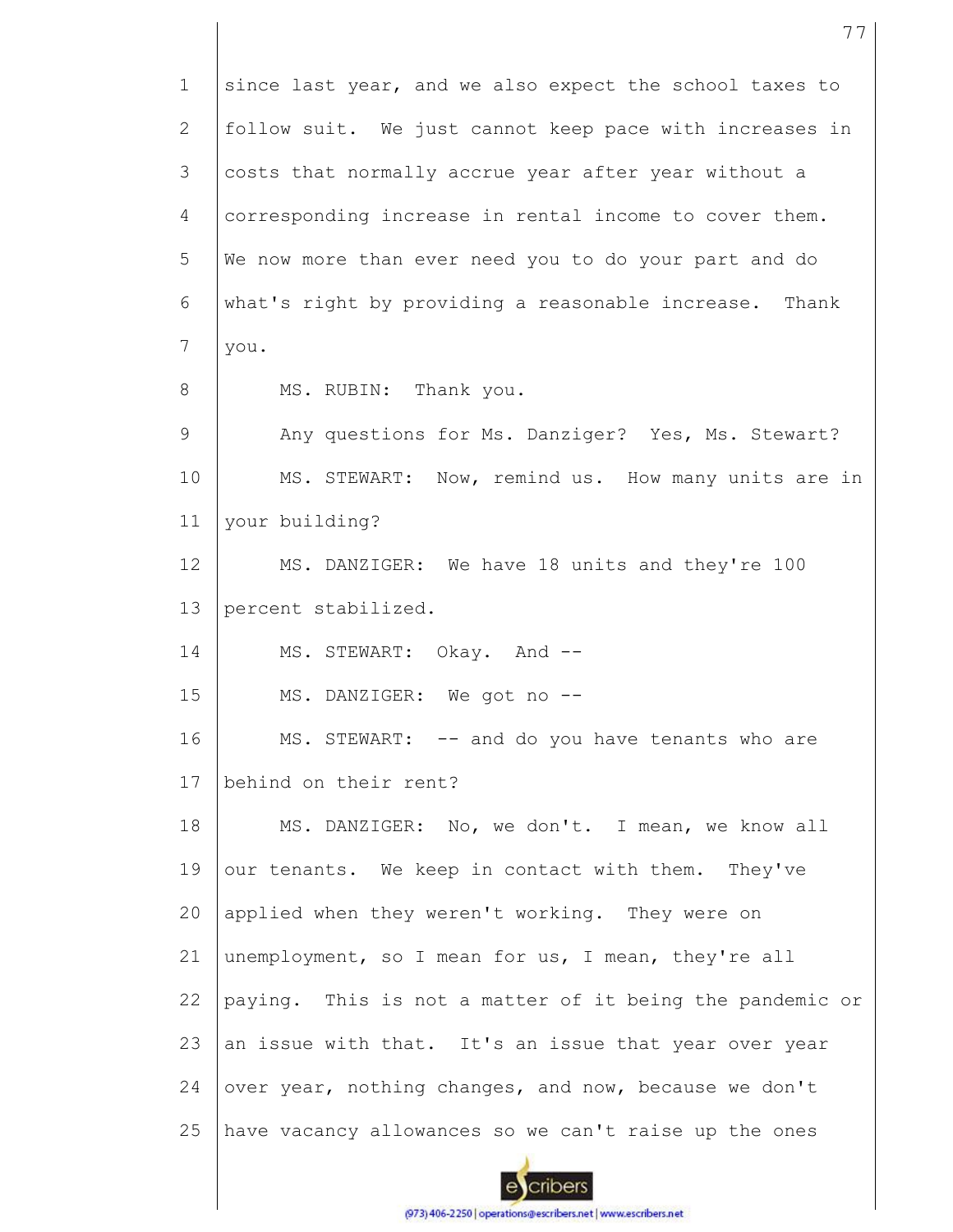1 2 that are horribly low to even something reasonable, we got nowhere to go.

3 4 5 6 7 8 9 10 11 So basically, we're just losing ground every year and for years, we've been sort of coming to a header, and I think we've hit it. So I'm just not even sure where we're going to go. I mean, every time a repair comes up and we're not doing anything that isn't just absolutely necessary, we've got a building that was built in 1930. I mean, the plumbing scares me -- scares the heck out of me on a regular basis, and we've had some issues with it over the past year.

12 13 14 15 16 17 18 19 20 21 22 23 24 So it's like anything that would have been put into apartments when they come open, we have to try to hold on to what we can for the ones that we are able to renovate and rerent at this point, so I'm not quite sure where we're going to go. I mean, if the increases were at least consistent, you could try to plan for something, but when we get hit with a zero, and most of our tenants renewed this year for two years. So we're looking at two years of knowing -- no increases with our expenses increasing, so I don't know if anyone can give me advice other than selling, which is not something we want to do. MS. STEWART: And you -- MS. DANZIGER: I'd be more than happy to hear it.

25 MS. STEWART: And you really think it's better under

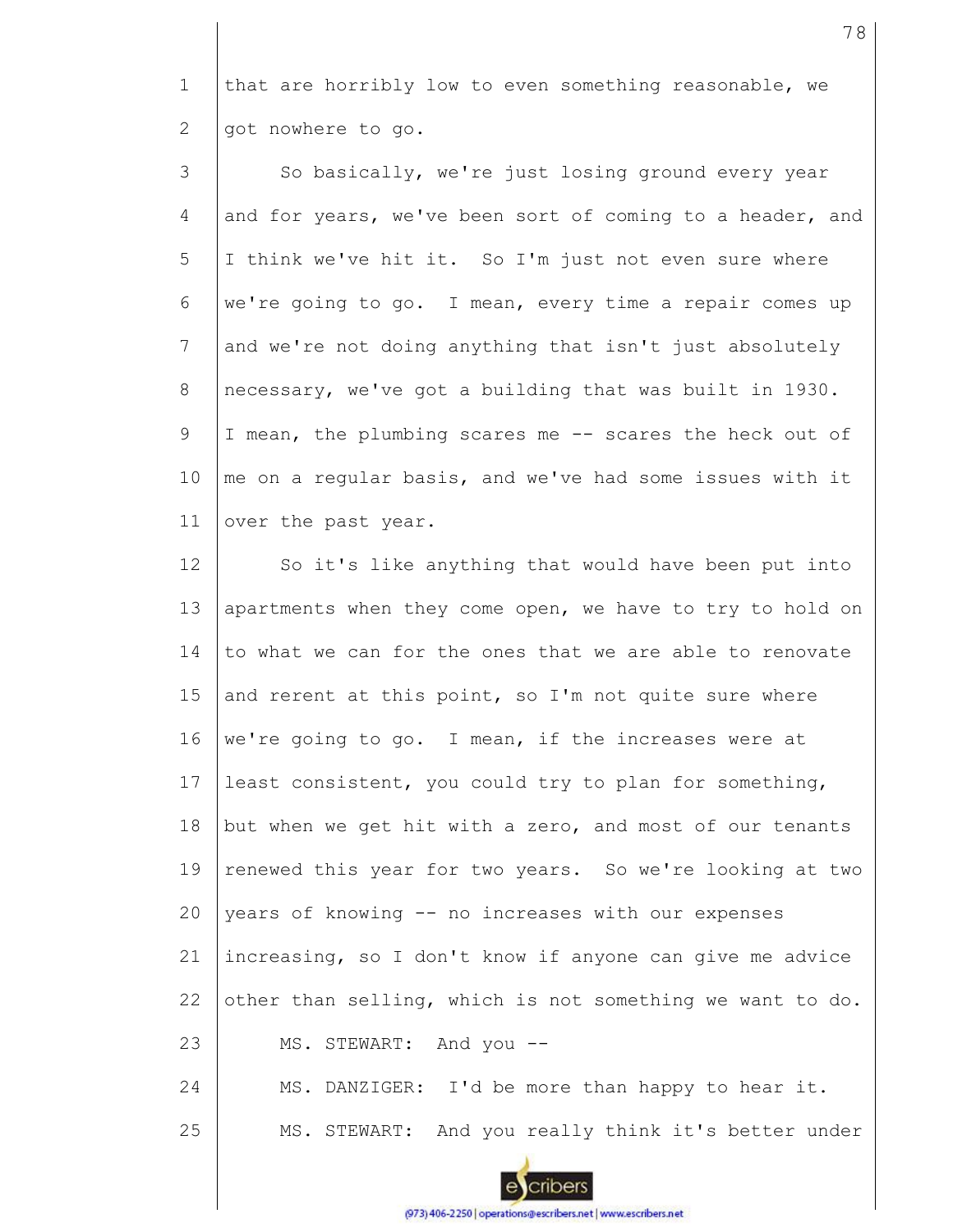1 2 3 4 5 6 7 8 9 10 11 12 13 14 15 16 17 18 19  $20$ 21 22 23 24 25 the circumstances to have no income coming from the apartment that was vacated? MS. DANZIGER: You got 50 grand I could borrow to renovate it, because I don't have the money to do it, and if I borrow it, how am I going to repay it? I'm not getting any more than I had before. If it was just -- I can't make us cash flow when I was getting the 600 dollars a month. How am I supposed to renovate and still cash flow if I'm not making more than the 600 dollars a month? I don't know how to do that. MS. STEWART: So to be clear, it is uninhabitable? MS. DANZIGER: No, it -- MS. STEWART: But there was somebody living there, so it seems like it must have been at least somewhat habitable because somebody had been living there. MS. DANZIGER: It was, but remember, he was extremely elderly. He barely used the kitchen. He barely used -- he used the toilet, he used the sink. He hardly used any resources in the apartment. I mean, it needs a renovation. I wouldn't live there at the moment without doing renovation to it, and then if I rent for 600 dollars a month and don't do anything to it, then I never -- I mean, what am I supposed to do at 600 dollars a month permanently? I can't do that. It's just -- for the repairs and everything, it's

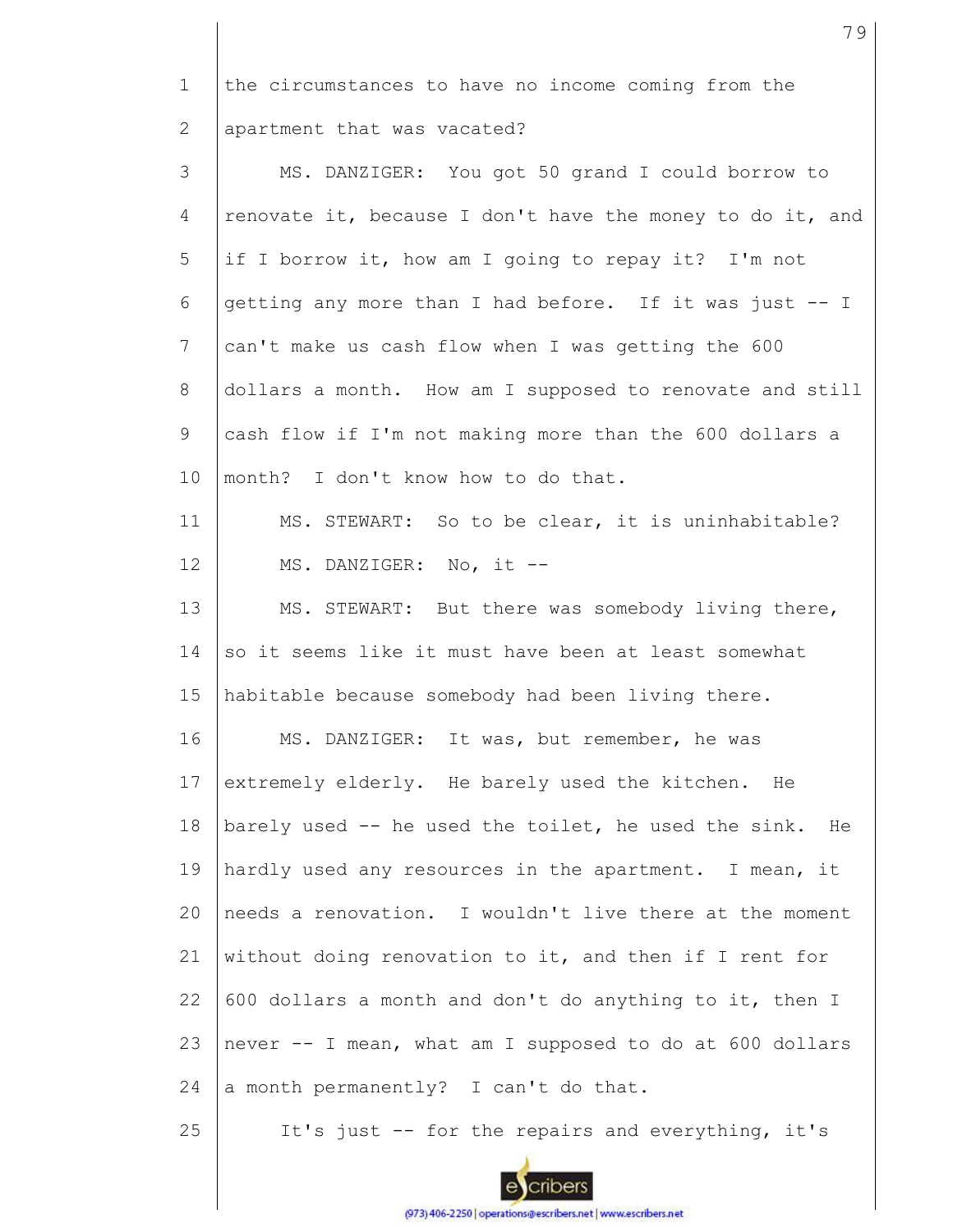| $\mathbf 1$    | just not worth it. It's just not. I'm sorry, but it      |
|----------------|----------------------------------------------------------|
| $\overline{2}$ | just isn't.                                              |
| 3              | MS. STEWART: Well, thank you for your honesty.           |
| 4              | MS. DANZIGER: Thank you.                                 |
| 5              | MS. STEWART: You know I appreciate your situation        |
| 6              | and I do understand that there are landlords that        |
| 7              | legitimately have issues, and that I really do recognize |
| 8              | that. I don't know that that's necessarily the majority  |
| 9              | of them, but given your testimony over the years, your   |
| 10             | case certainly seems like one of those.                  |
| 11             | MS. DANZIGER: I think you guys have got to do            |
| 12             | something to break off the small owners. You do. I       |
| 13             | $mean$ $--$                                              |
| 14             | MS. STEWART: Our board doesn't have the authority.       |
| 15             | It's got to come from the legislative branch, Carol.     |
| 16             | MS. DANZIGER: I know, but you have the -- you do         |
| 17             | have the authority to give increases that are at least   |
| 18             | consistent. At least give us something.                  |
| 19             | MS. STEWART: I wish -- here, I'll make you a deal.       |
| 20             | If you come and talk to my employer because I haven't    |
| 21             | seen a raise at my job for the last two years because    |
| 22             | things were tough there, I will come and I will advocate |
| 23             | for you with the legislature so that you could maybe get |
| 24             | them to do something to break off the small landlords.   |
| 25             | How's about it?                                          |

80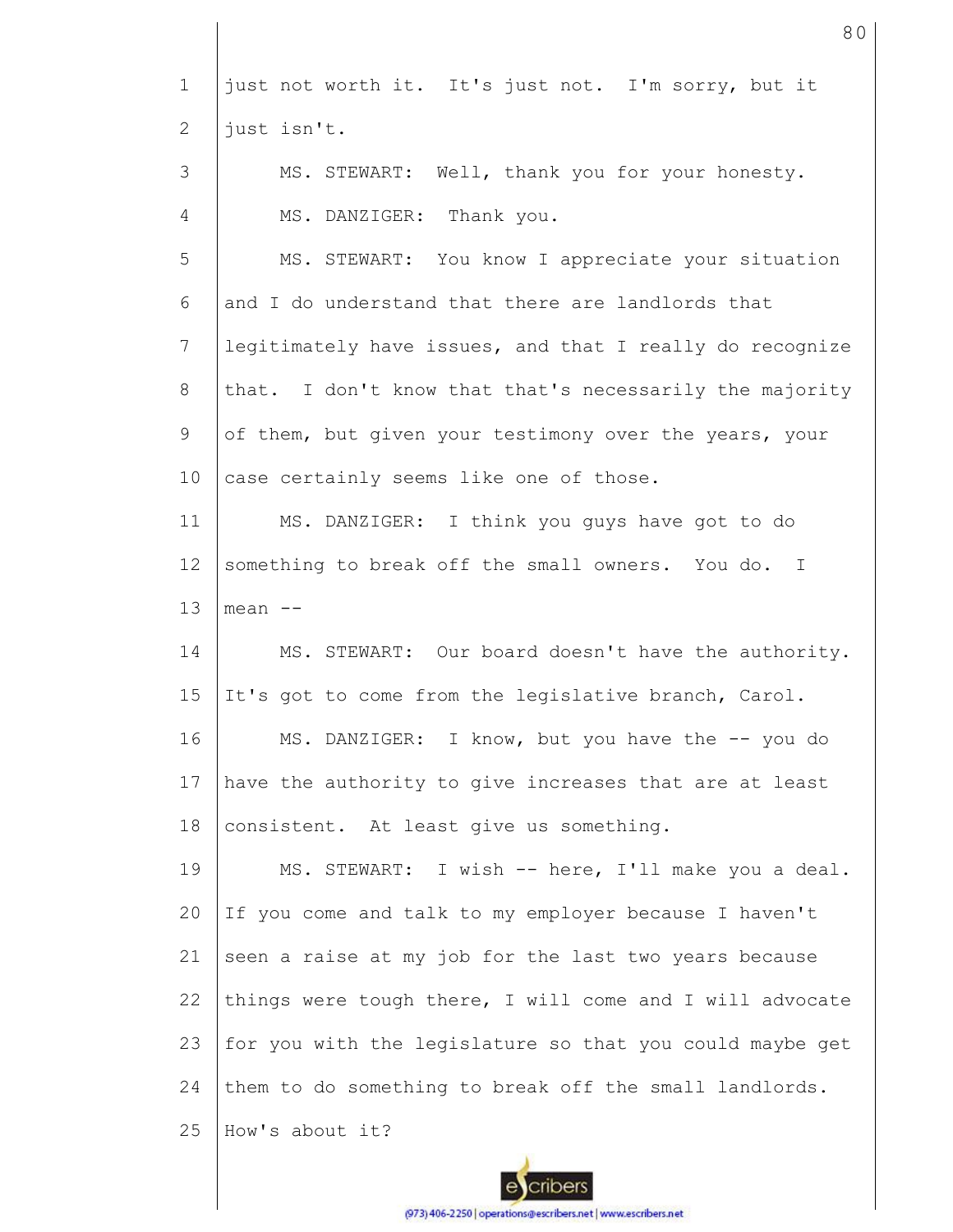| $\mathbf{1}$ | MS. DANZIGER: If Your Honor will talk to me during        |
|--------------|-----------------------------------------------------------|
| 2            | the day, because I also work a full-time job that has     |
| 3            | nothing to do with this building, so I --                 |
| 4            | MS. RUBIN: I think --                                     |
| 5            | MS. DANZIGER: -- (indiscernible) have the time to         |
| 6            | come and talk to your employer --                         |
| 7            | MS. RUBIN: I think Ms. Santiago has a question or a       |
| 8            | comment.                                                  |
| 9            | MS. STEWART: Sorry about that, Evelyn. Go ahead.          |
| 10           | MS. SANTIAGO: That's okay. No worries.                    |
| 11           | MS. RUBIN: Ms. Santiago?                                  |
| 12           | MS. SANTIAGO: Ms. Danziger, I really appreciate           |
| 13           | your --                                                   |
| 14           | MS. DANZIGER: Carol is fine.                              |
| 15           | MS. SANTIAGO: Carol, I appreciate your testimony          |
| 16           | today and I wanted to ask you, I mean, a number of us     |
| 17           | already asked of people who have testified already. What  |
| 18           | would you consider a fair increase?                       |
| 19           | MS. DANZIGER: I mean, I would be -- I would be            |
| 20           | ecstatic with three and four percent, quite honestly, and |
| 21           | I think if it was consistent, year over year, I would     |
| 22           | even live with two and three, but it's just -- it's going |
| 23           | from one and two to zero and zero, and .5, and one and a  |
| 24           | half. It's just not enough to do anything with it, and    |
| 25           | just like I said, please talk to the legislators. At      |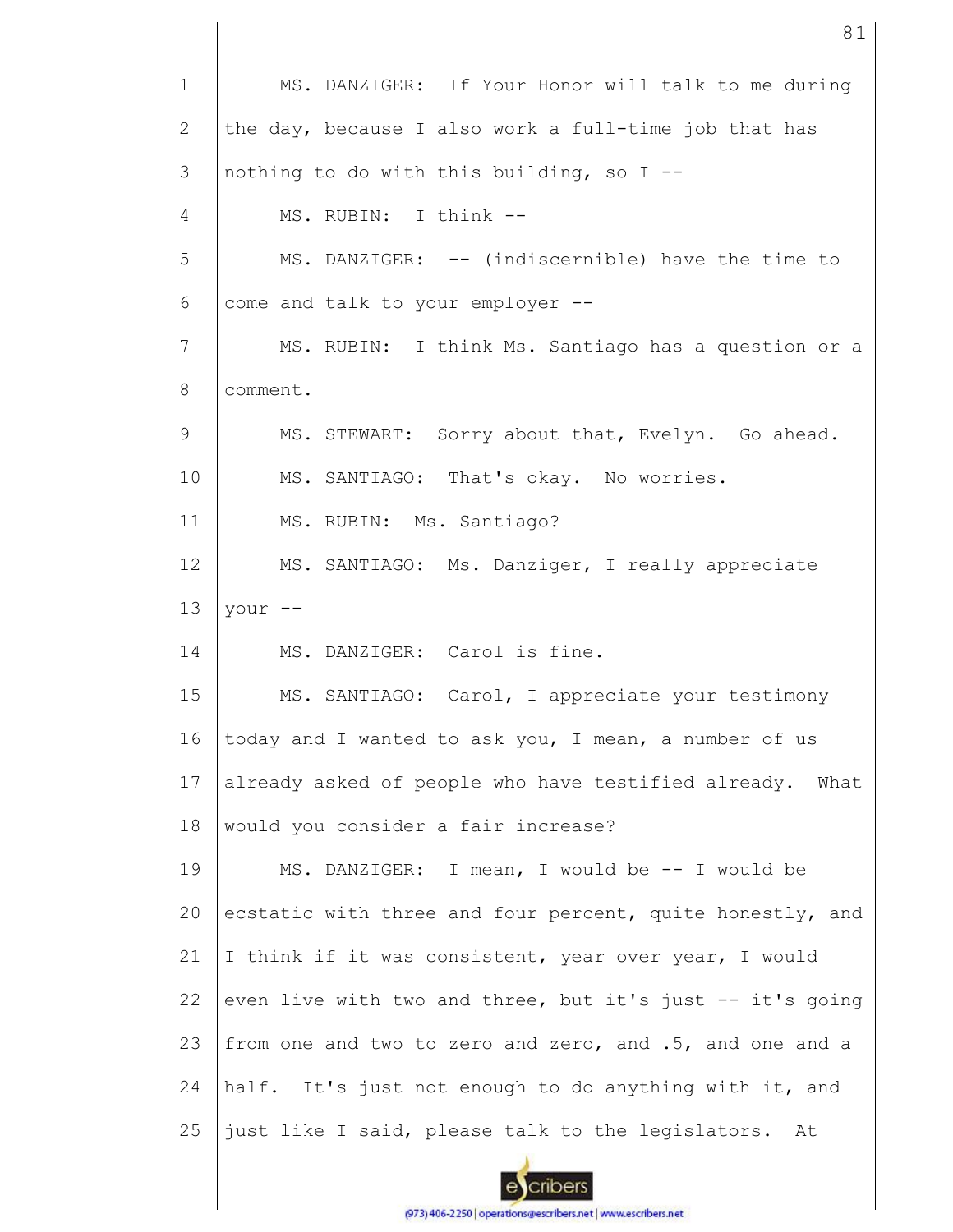1 least give us a vacancy allowance. We're not trying to damage someone who's already here, but at least let us I 2 3 mean raise it to something reasonable. 4 Even public housing gets probably six or six times 5 more than I get for a unit on some of these units. I 6 mean, something, just anything at this point. 7 MS. SANTIAGO: Thank you. MS. DANZIGER: Thank you. I hope to be here next 8 9 year, too. I really do. 10 MS. RUBIN: Thank you, Carol. 11 MS. DANZIGER: Thanks. Good night, everybody. 12 MS. RUBIN: Good night, everybody. 13 MS. STEWART: Good night. 14 MS. BARNES: Thank you. Good night. 15 MS. RUBIN: Peter, the next person I have is Ed 16 Reyman? Is he -- MR. STECKER: Yes, I'm promoting him right now. 17 18 MS. RUBIN: Okay. Thank you. 19 MR. ED REYMAN: Can you guys hear me? MS. RUBIN: Yes, we can hear you -- 20 21 MS. ACQUAH: Yes. 22 MS. RUBIN: -- and we can hear you, we can see you 23 sideways. 24 MR. REYMAN: Let me do it this way. Is this better? 25 MS. RUBIN: Great. Okay, welcome. Are you cribers

(973) 406-2250 | operations@escribers.net | www.escribers.net

82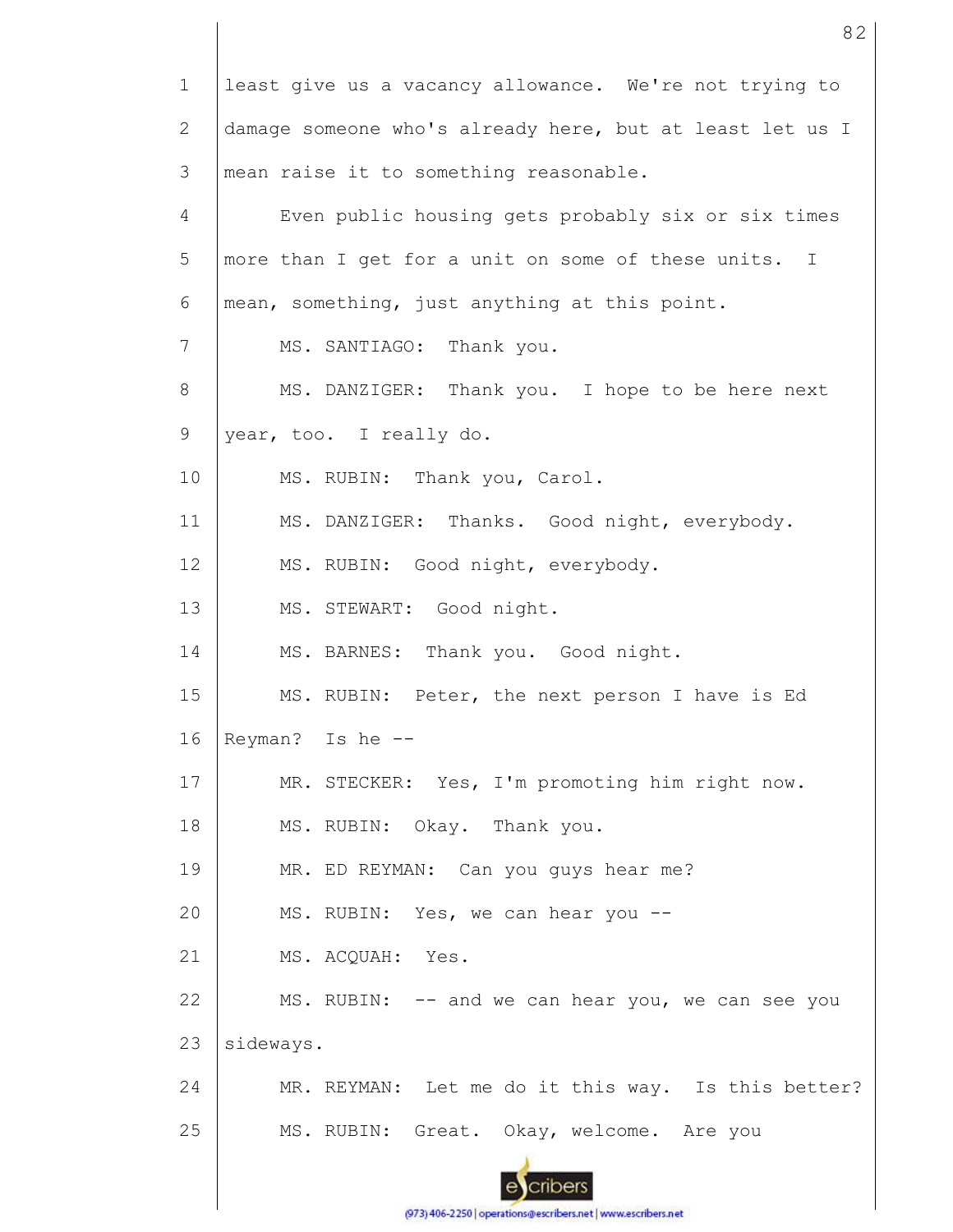1 representing yourself or an organization?

2 3 4 5 6 7 8 9 MR. REYMAN: So I represent -- I work for York International, which is an insurance brokerage firm, and we focus on habitational clients in the New York and the tristate area, so I thought it would be good if you hear from the insurance side of it, and I know I've heard a lot of owners talk about how they're getting hurt with the rising insurance costs, and I could  $--$  I could vouch and verify that this is --

10 11 MS. RUBIN: Okay. Let me give you five minutes starting now.

12 13 14 15 16 17 18 19 20 21 22 23 MR. REYMAN: Okay. So again, I work for -- I'm a senior vice president for York International. We've been around for about 37, 38 years, and our main focus is habitational real estate in the area, and the insurance costs over the last four years, I would say three and a half to four years, have been on the rise, double digits. And over the last two years, it's in the -- I've seen increases of 80 percent. I've seen increases of over 100 percent for a property casualty insurance for these landlords and these owners, and I can attest that there are -- the legal environment for these landlords and for the insurance carriers has never been worse.

24 25 In certain areas in Yonkers or Port Chester or the Bronx, and certain areas of Northern Manhattan, the



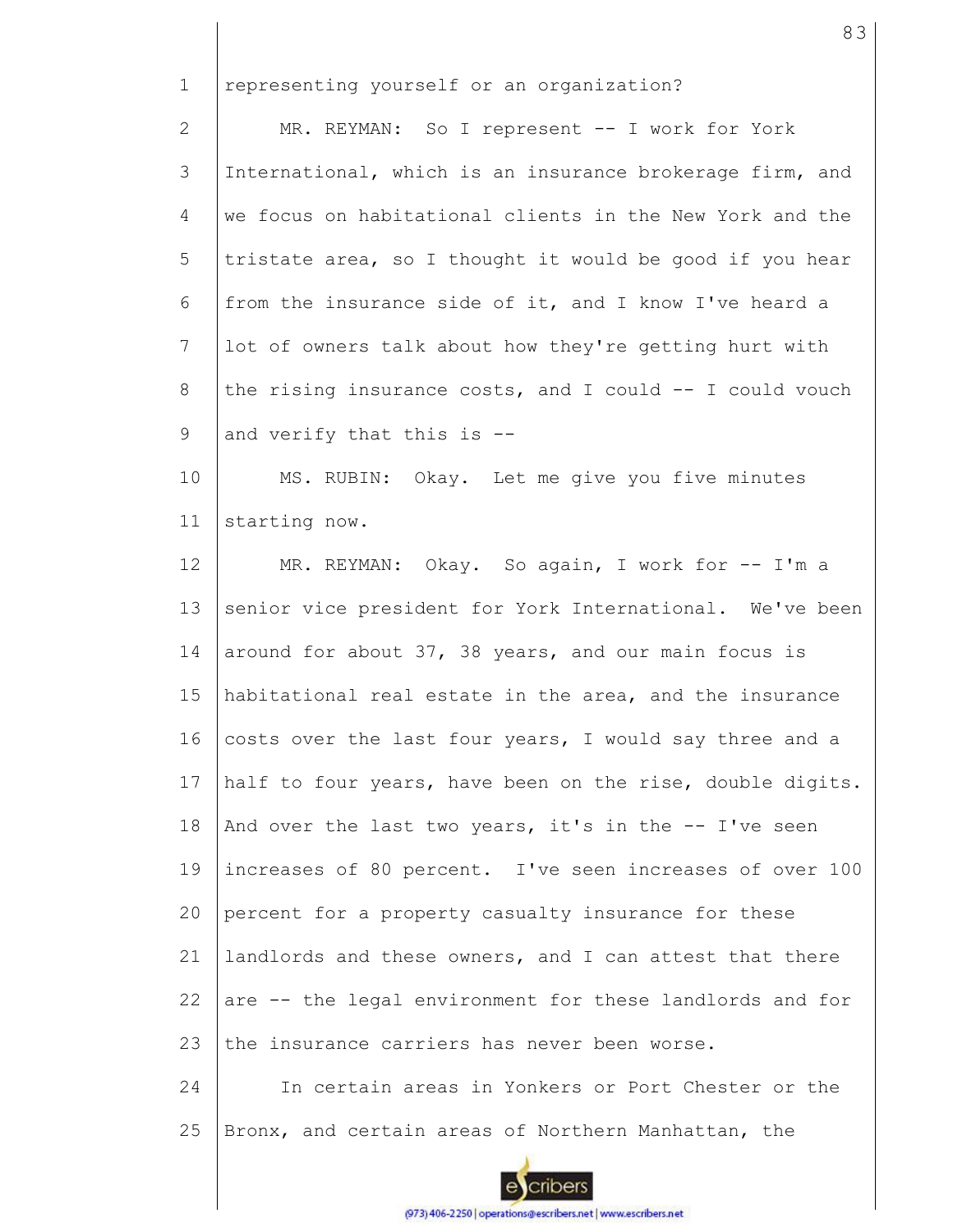1 2 3 4 5 6 7 8 9 10 11 insurance carriers won't even go to court, and they'll just settle claims, and I've seen 3-, 400,000 dollar twisted ankle claims, broken wrist claims from people that are just walking down the stairs and just slipping and falling. No fault of the landlord, and these claims are being paid to the injured, and the environment for insurance has never been worse, and it's also never been worse for the umbrella or the excess insurance market, where landlords over the last two or three years, have -the increase in premiums have literally been 3- to 500 percent for some of these landlords.

12 13 14 15 16 17 18 19 20 21 22 23 And these landlords have to comply with bank requirements, and they don't really have a lot of leeway. If they're borrowing money from a bank and the bank wants to them to carry a 10 million dollar umbrella or a 25 million dollar umbrella, they have no choice, and carriers are leaving the market, and they're getting much more finnickier with what they want to underwrite, and with -- and they also make these landlords comply with their recommendations. And as the landlords have stated, they're not getting any rental increase, and this is the cost of repairing everything is going up exponentially, and it's to no fault of their own.

24 25 I have clients that don't have any claims or very low claims, and their costs are still going up also. It



cribers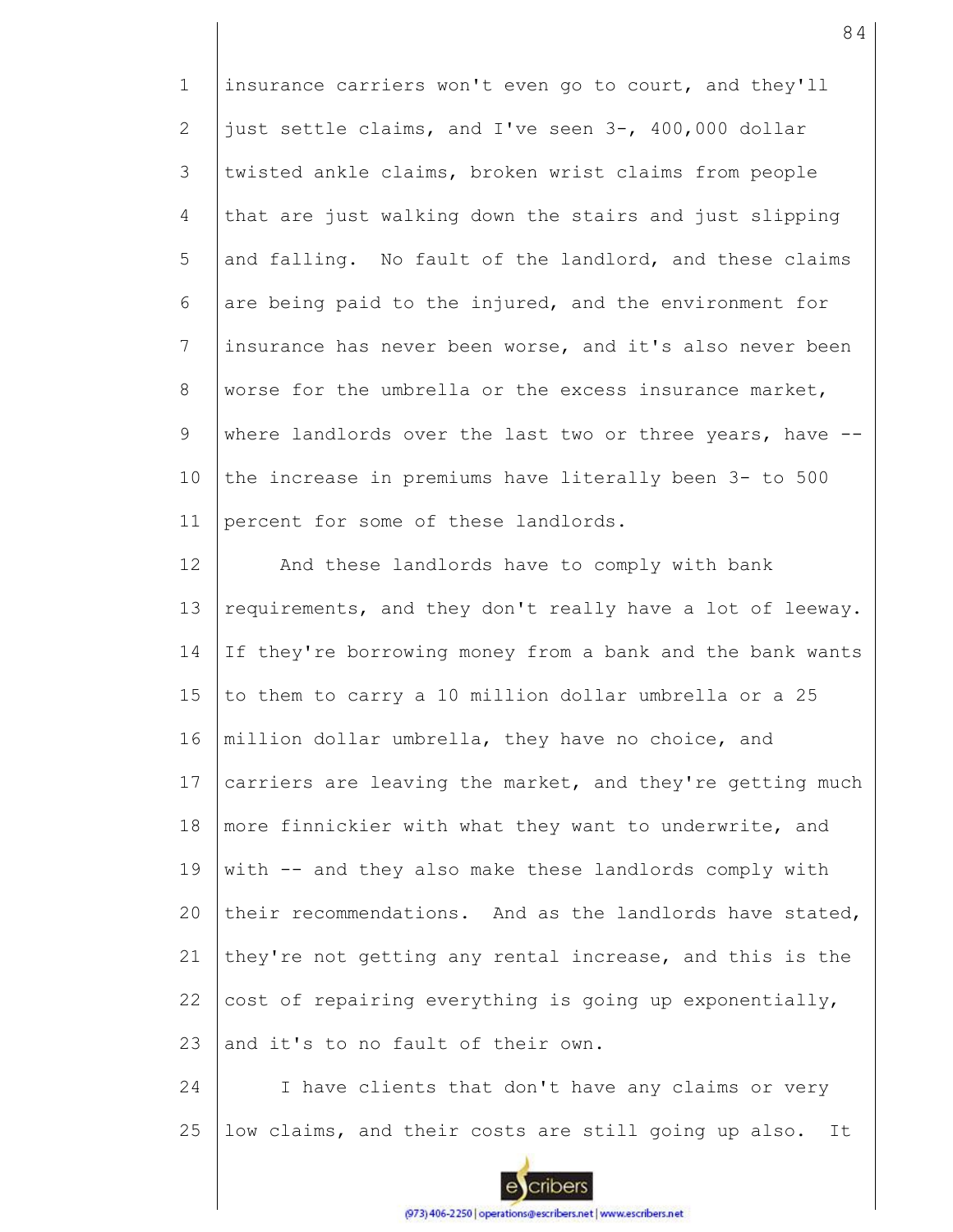1 2 3 4 5 6 7 has nothing to do with losses. This is an across the board substantial rate increase that has yet to show signs of slowing down, and I could speak from experience in talking to many, many clients who represent building owners that have 10 units, and we represent owners that have 3,000 units, and everyone is getting hit with substantial increases.

8 9 10 11 12 13 14 15 16 17 18 19 20 21 22 23 24 25 So I just wanted to -- I feel everyone's pain, and it's substantial, and the landlords and the banks are trying to comply, and it's becoming more and more difficult, so I can only imagine if you have to contend with 50, 60, 100 percent increases in your insurance over the last few years, couple that with your oil, and your utilities, and any repairs of materials and what have you. So it's a pretty bad environment. It's almost like a perfect storm for these people. So I just wanted to share that, and hopefully it's being heard. MS. RUBIN: Thank you. Perfect timing. Anybody has a question from the board? Yes, Ms. Santiago? MS. SANTIAGO: I'm just curious as to what the reason is for the substantial increase in these insurance rates. Is it because of fraudulent claims, or what is the reason? Is there a reason? MR. REYMAN: No, there is a reason. It's not

85

(973) 406-2250 | operations@escribers.net | www.escribers.net

cribers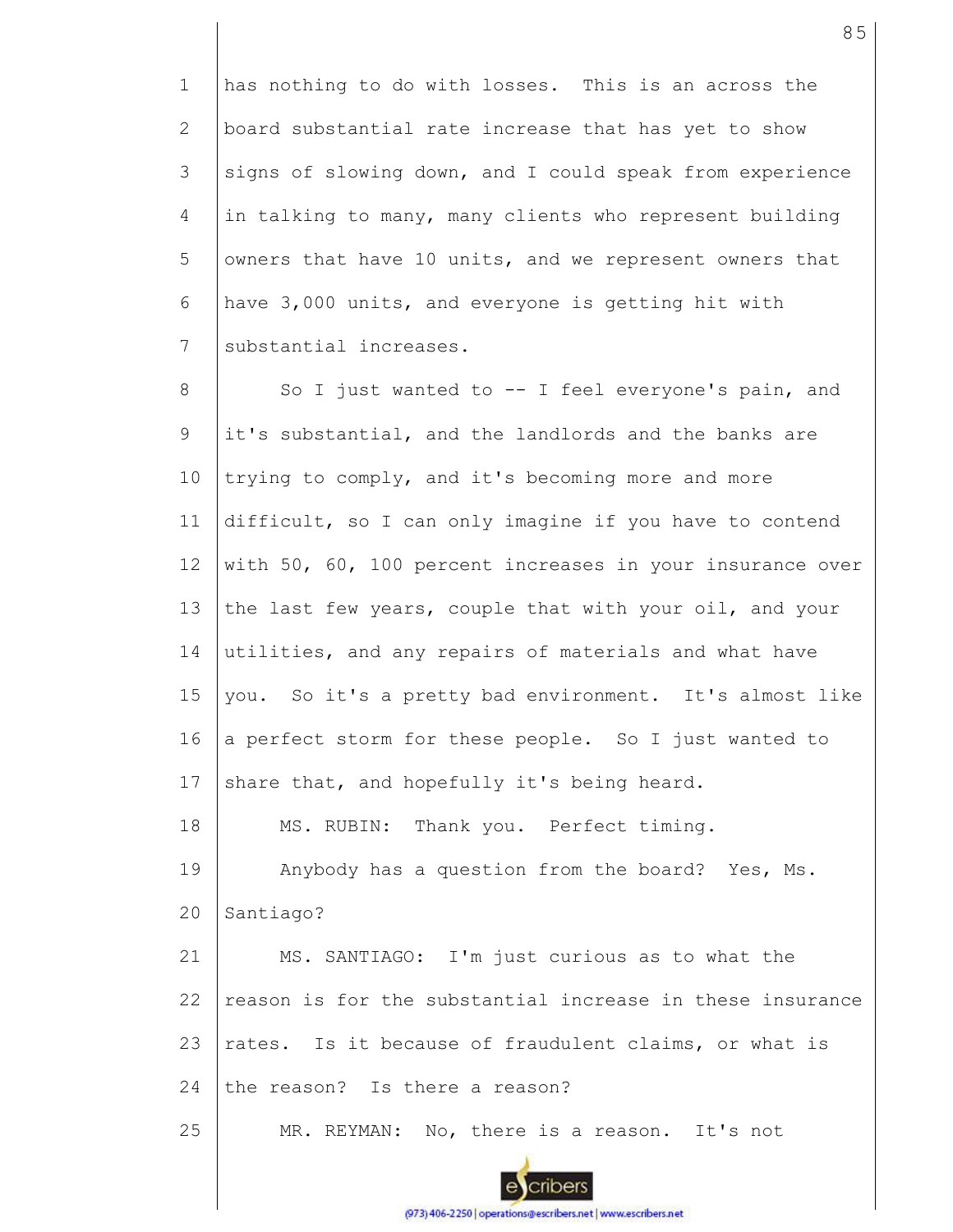1 2 3 4 5 6 7 8 9 10 11 12 13 14 15 because of fraudulent claims at all. It's because the legal environment for the landlords and the insurance carriers has never been more adversarial. The landlords get brought into all these lawsuits that they have nothing to do with. If somebody gets injured on their - near their property or on their property, and they could bring -- the lawyers could bring the lawsuits to the landlord. If somebody gets hurt or killed on the property or near the property, even if they don't live in the building, they will get brought into the lawsuit. It's just an awful legal environment for them, and it's -- the insurance carriers have been paying out substantial claims, and they just are leaving the market, and there's very few carriers left to cover these buildings.

16 17 18 19 20 21 22 23 24 25 And a lot of them need lead coverage, and the lead market has been incredibly difficult. There's only a few carriers that offer lead coverage, and the ones that write it just on standalone are absurdly expensive, and it's just a perfect storm of low interest rates where the insurance carriers can't make any money on their intake or premium, so they have to make all their money on their underwriting, and because of the changing weather and the awful legal environment, they're having a difficult time in making money.



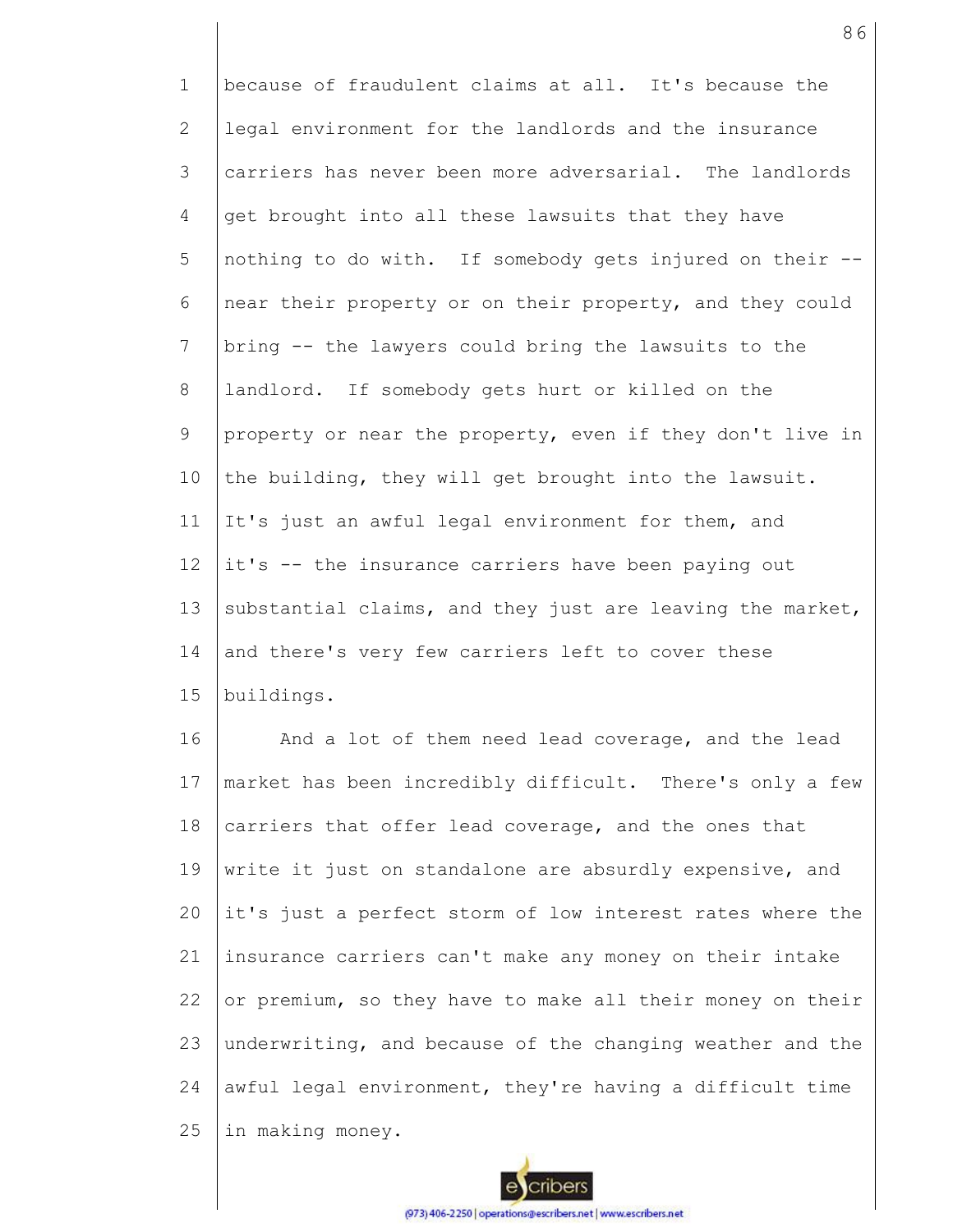1 2 3 4 5 6 7 8 9 10 11 12 13 14 15 16 17 18 19 20 21 22 23 24 25 MS. SANTIAGO: Thank you. MS. RUBIN: Any other questions for Mr. Reyman? No? Thank you very much, Mr. Reyman. MR. REYMAN: Thank you. Have a good evening. MS. RUBIN: Good evening to you. Peter, I have -- again, I'm going to apologize for mispronouncing any last names. Joe Kazarnovsky? MR. STECKER: Yes, he's here. I'm promoting him right now. MS. RUBIN: Hello, Mr. Kazarnovsky. MR. JOE KAZARNOVSKY: Hello. MS. RUBIN: Did I mispronounce your last name? MR. KAZARNOVSKY: No, you did an excellent job. I think -- MS. RUBIN: Thank you. MR. KAZARNOVSKY: -- you did a better job than I could with my name. Thank you. MS. RUBIN: Are you representing yourself or an organization? MR. KAZARNOVSKY: I'm representing a property in Scarsdale, called Scarsdale Fairway. MS. RUBIN: Great. So we'll give you five minutes. MR. KAZARNOVSKY: Okay. Hopefully I won't need all five minutes. I don't want to sound redundant and I'm not going to

87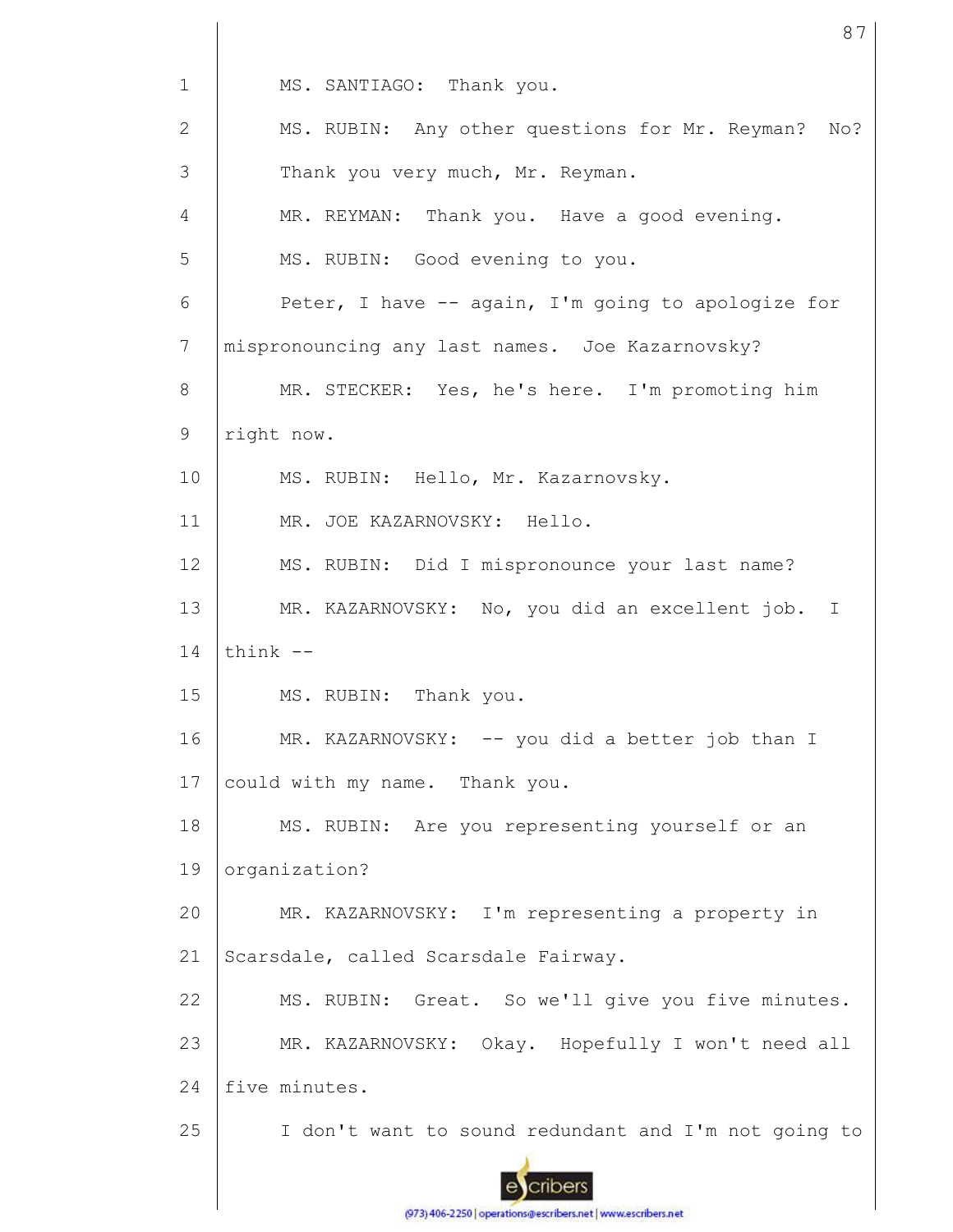1 2 3 4 5 6 7 8 9 10 11 12 13 14 15 16 17 18 19 20 repeat of some excellent points that were made until now, but I'm just making a general observation about the - how we go about this regulatory scheme, and it seems to me that we're using an axe when a scalpel is necessary. One of the key things is that when we make these increases, we're trying to protect -- there's a class of tenants that we're trying to protect, and we do agree, there are many tenants that should be protected. But I'll give an example. COVID is not the -- is an issue -- is the current issue, but a year from now, hopefully, people will barely remember COVID, but COVID is a good example of how this issue comes into play. I think the tenants' representatives, you know, bring up the ERAP program. The ERAP program is designed so those people are at 80 percent of AMI. There are many, many, many tenants who are not paying their rent, who are making far more than 80 percent AMI, who do not qualify for the programs, simply because they're taking advantage of this scheme. Now, yes, I know we have to have a relationship of

21 22 23 24 25 trust and so on, but it's a two-way street. When you have zero percent increases and you have increases that go substantially below the CPI, then who's really being protected? There are many, many tenants who have substantial increases in their pay, who make more than

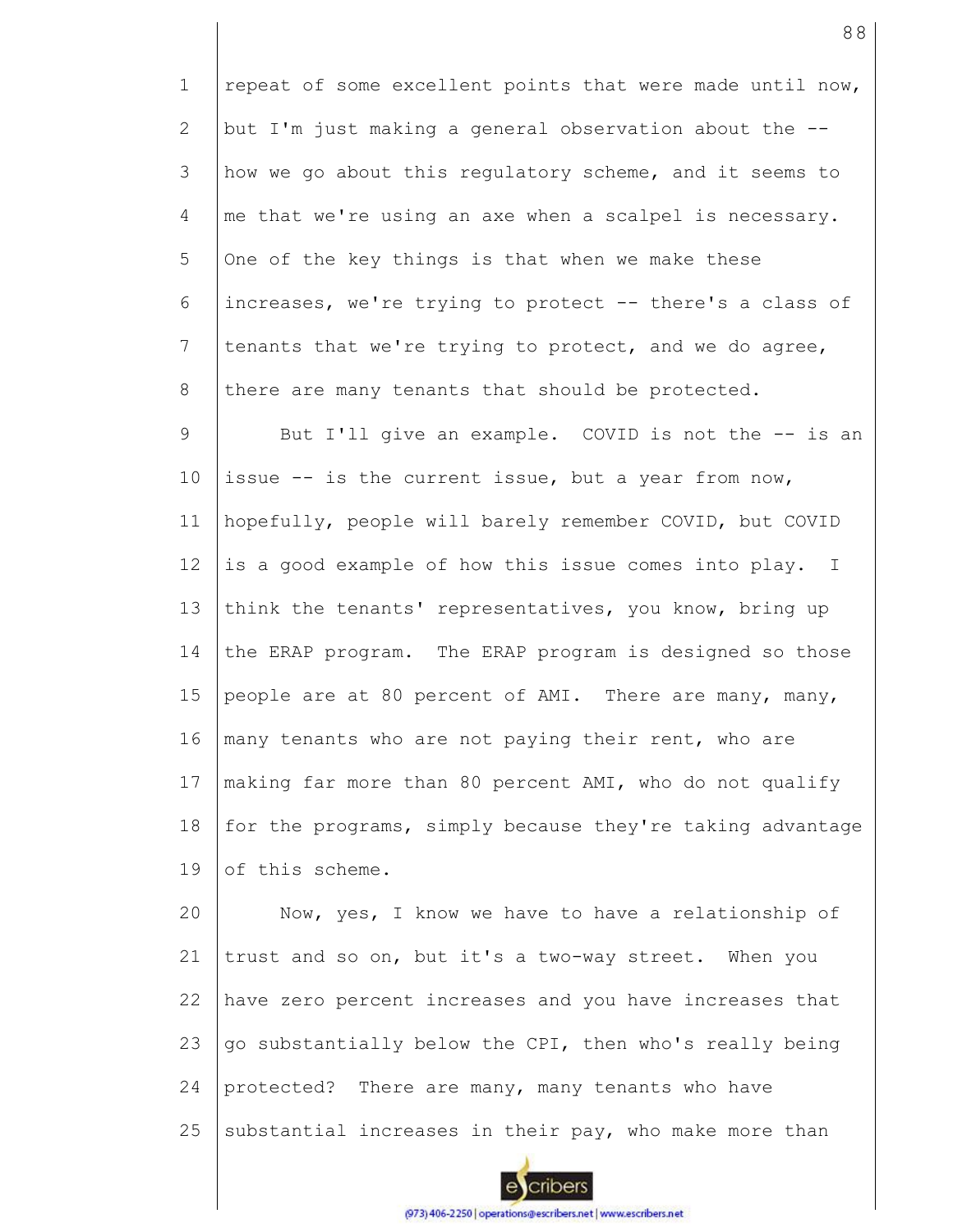1 2 3 five percent, maybe increases from year to year, who do not need protection from any agency, and there are tenants that do.

4 5 6 7 8 9 10 11 12 It seems to me that if we would have a relationship where a tenant  $--$  and we know we have tenants who can't pay. We work with them, every tenant that can't pay, we sit down with them, and we work out all kinds of different arrangements, enable them to pay, understanding when they get back on their feet, when they're going to get their jobs back, when they're going to get money from the government so they'll be able to repay at that time, and we work with every tenant that way.

13 14 15 16 17 18 19 20 21 22 23 24 But there are people who just know they can take advantage, but that's just in the COVID period. I'm talking about year after year after year, people who are making substantial money, substantially well over AMI, who could easily afford paying three or four percent a year increases because they themselves are getting increases in their rent -- in their salaries and their income. They could readily afford to make those payments, and that will enable all the landlords to be able to pay increased expenses and to be able to make timely repairs, and to do everything that they can to maintain the buildings.

25

So here we are, taking this scheme, and we're trying

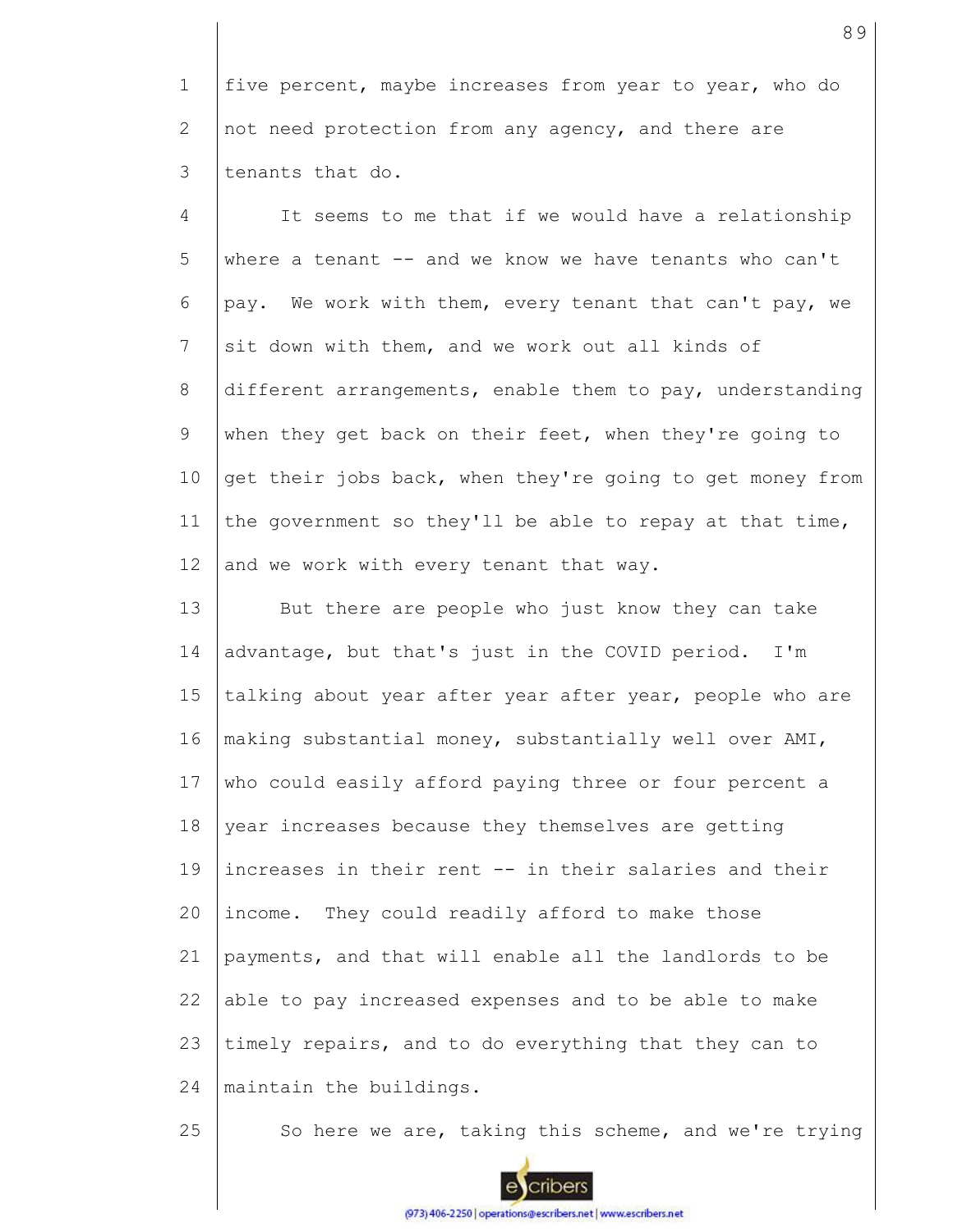1 2 3 4 5 6 7 8 9 to protect a certain number of tenants that need protection, and they should get protection, and if they could demonstrate the need, we will be there to help them, but then across the board, give that same benefit to people who have no economic right to it. I mean, there is a concept of social justice and economic justice. I mean, doing the just thing and doing the right thing, something that should apply to everybody, including tenants.

10 11 12 13 14 15 16 17 18 19 20 21 Tenants that can afford to pay should be able to pay. We shouldn't give a gift to a tenant that is not entitled to it. It shouldn't -- money come out of the landlord's pocket to give it to somebody else who does not need that type of help, in the same way Amazon or Walmart does not give gifts to anybody who walks into the store. There are different government programs that helps people -- help people who can't afford to pay for their food, who can't afford to pay for various things, but we never asked Amazon or Walmart to freeze their prices, or lower their prices in order to subsidize people who make -- who have a need.

22 23 24 25 If there is a need, that need should be met. The landlords should participate in helping the tenants meet that need, but the tenants who do not need that help, why are they getting that? Why are they entitled to zero

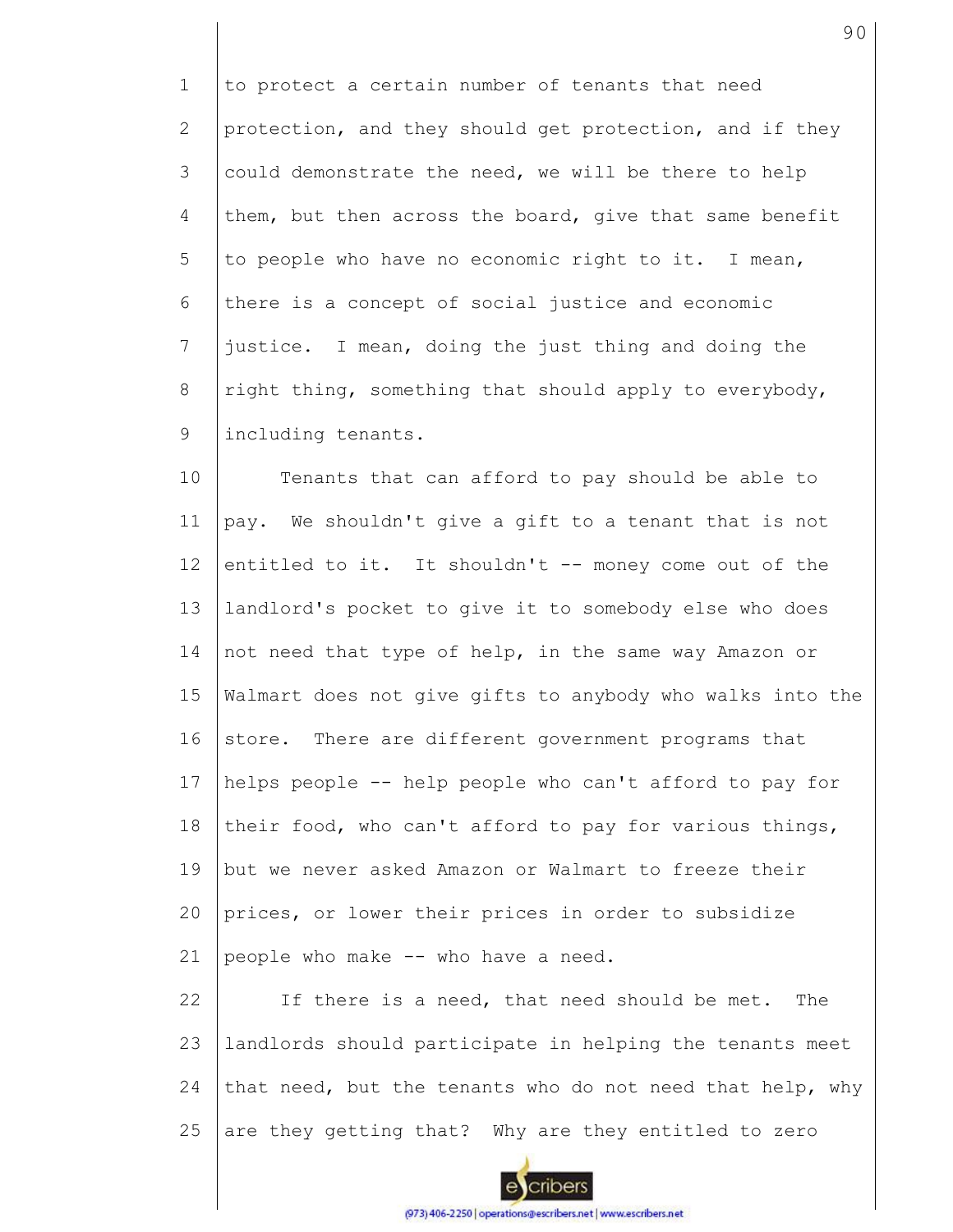1 2 3 4 5 6 7 8 9 10 11 12 13 14 15 16 17 18 19  $20$ 21 22 23 24 25 percent when they themselves are getting increases in their pay and have substantial net worth, and in many case, even wealthier than the landlord. Why should they get help by getting zero, or one percent, or any increase that's under CPI? I think by just simply -- because it's easier to come up with a number that goes across the board is, like, the proverbial (indiscernible) bed. If the leg is too short, we cut it off -- I mean, if the leg is too long, we cut it off. If it's too short, we stretch it out. We shouldn't come out with one size fits all schemes. It's too important. The industry is too important. Housing is too important to come up with simplistic solutions. A simplistic solution of applying one rate to everybody makes no sense. If we're going to do it -- MS. RUBIN: Thank you, sir. MR. KAZARNOVSKY: Okay. MS. RUBIN: Anybody has a question from the board? Yes. Ms. Stewart? MS. STEWART: Mr. Kazarnovsky, how many units are in your building? MR. KAZARNOVSKY: 154 units. MS. STEWART: Do you have any tenants who are behind on their rent, sir?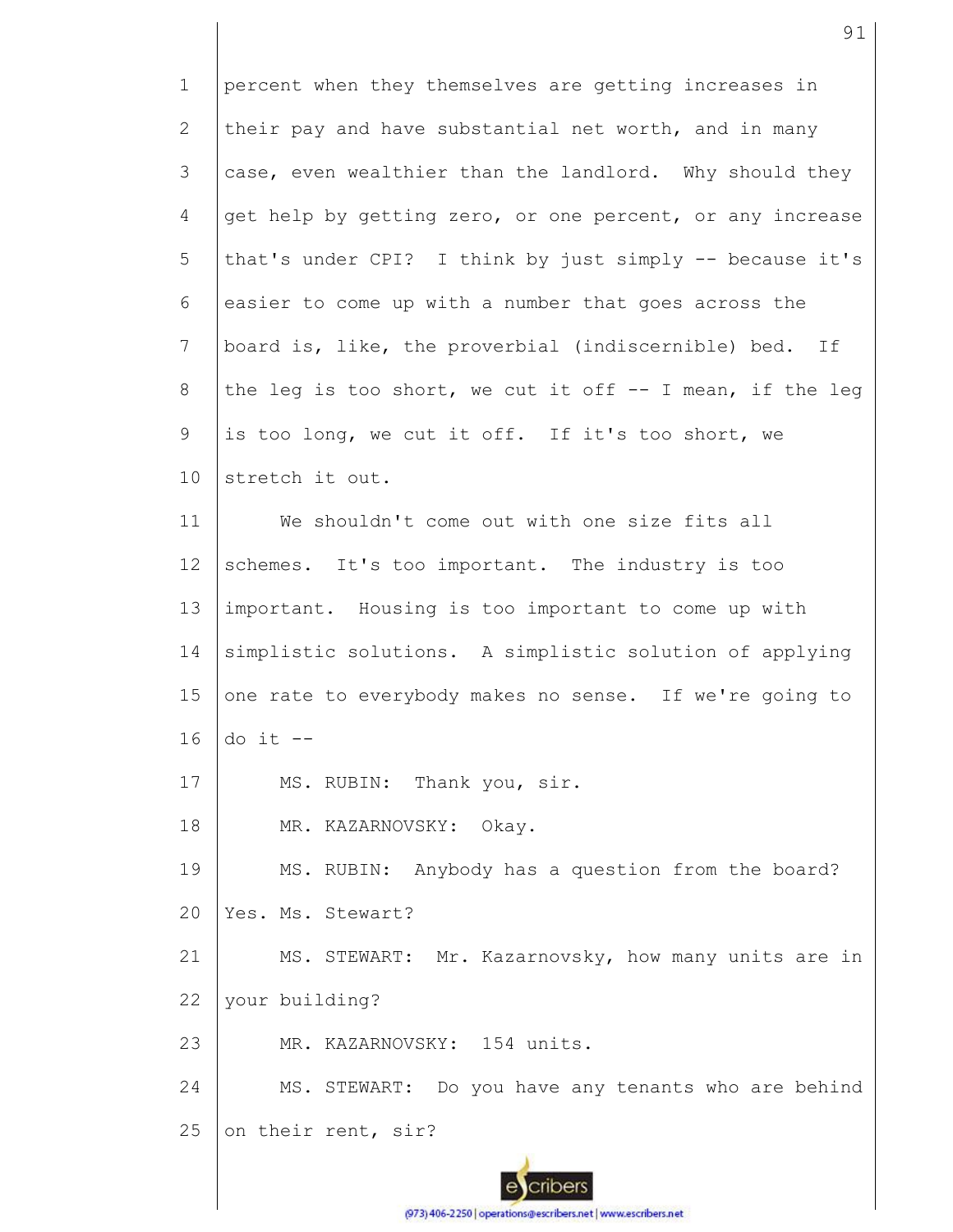1 2 3 4 5 6 7 8 9 10 11 12 13 14 15 16 17 18 19 20 21 22 23 24 MR. KAZARNOVSKY: Yes, we do, and those tenants -we have two classes of tenants, and that's exactly my point. There's a class of tenants that is struggling during COVID, that have demonstrated that they can't pay because they lost their job or for whatever legitimate reason, and we work with them. And that's universally true, not just in the properties here in Westchester County. Wherever we have properties, we work with the tenants, we work closely with them, and we understand that COVID is a societal problem. It's not a tenant problem. It's not a landlord problem. It's a problem that we all have, and therefore, we have to chip in and help people get through. That's our concept of social justice. But when you have somebody who has not been impacted by COVID, there's some people who've done much better during COVID, economically. Those people should not take advantage of a system where the courts are shut down, you can't do evictions and have not paid in over a year, and then when they get close to the point when the courts may open up, they just skip and walk off, owing us tens of thousands of dollars. We have cases where people owed us more than 50,000. Not in this particular property, but it's just not right

25 when somebody is making money and they're basically

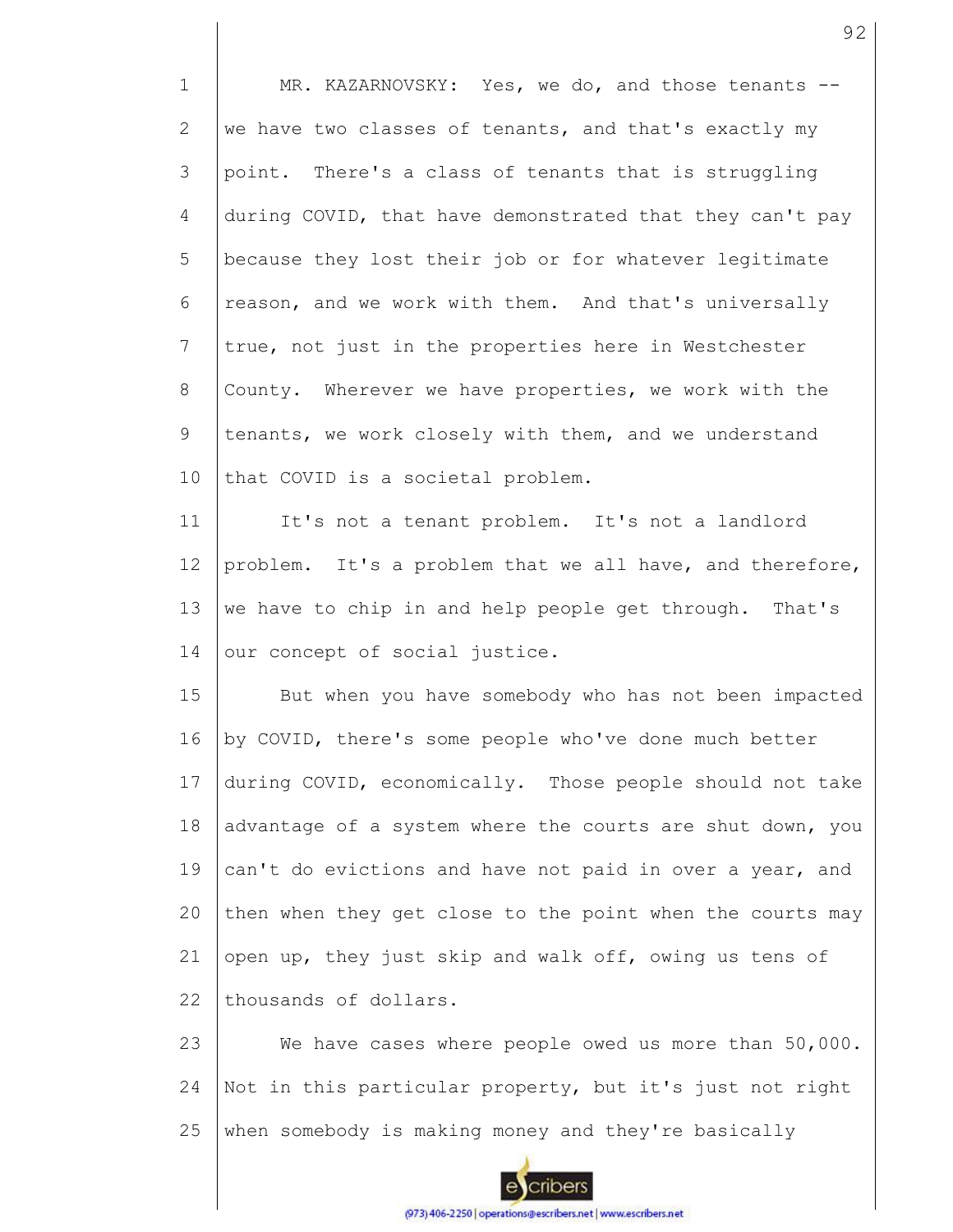1 2 thumbing their nose at us, so -- and the system cannot support that kind of behavior.

3 4 MS. STEWART: Approximately how many of your units are behind, sir?

5 6 7 8 9 10 MR. KAZARNOVSKY: I would say that there's about ten units that are behind, and I would say that six or seven of them, we're working with them, and there are three who just -- they walk by and they whistle as they walk by with a smile on their face, knowing that there's nothing we can do about it.

11 12 13 14 15 16 17 18 19 20 21 22 23 24 But I want to address really the point on the percentage increase. I know we're trying to protect tenants that struggle to pay the rent. We will work with those tenants. I don't think those tenants that are struggling -- we can work with them, but the people who are not struggling, the people who are doing well, who pocket a lot of money, buy fancy cars, go on fancy vacations, we -- they are not entitled to zero percent increases. There are tenants who do as well or better than landlords, and they don't deserve protection. MS. RUBIN: Mr. Cherson, did you raise your hand? Mr. Finger, did you raise your hand, or you just made a movement?

25 MS. STEWART: You're on mute, Ken. 93

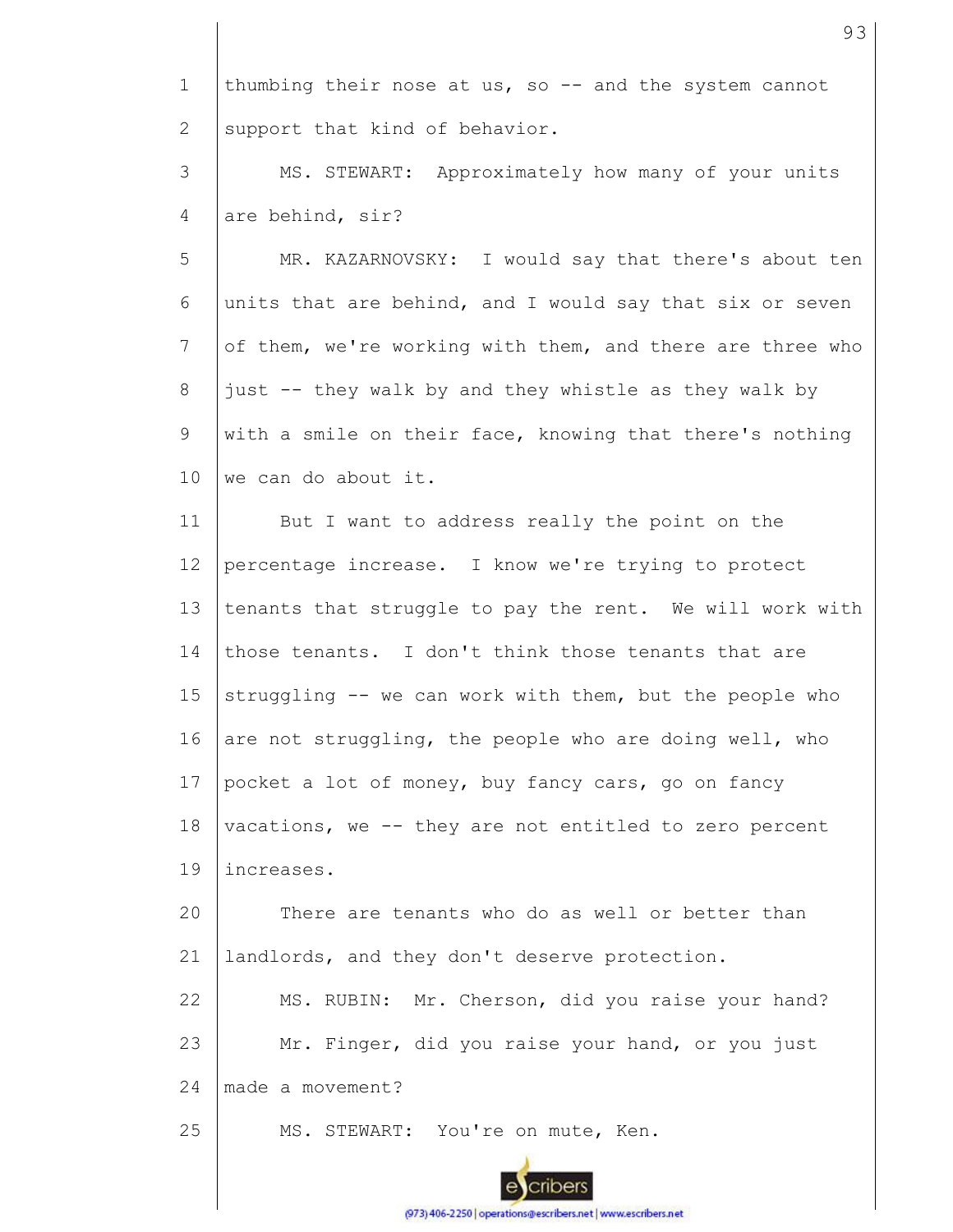1 MS. RUBIN: You're on mute. Okay. Anybody else has a question? No? 2 3 Thank you very much, sir. Thank you for your 4 presentation, and thank you for your time. 5 MR. CHERSON: (Indiscernible) --6 MR. KAZARNOVSKY: Thank you for your time and for 7 your service. MS. RUBIN: You have a question? 8 9 MS. ACQUAH: I think Eliot -- 10 MR. CHERSON: Yeah, it's a general question, not for 11 the -- 12 MS. RUBIN: Okay. 13 MR. CHERSON: -- for Mr. Kazarnovsky. MS. RUBIN: Okay. So a general question for him? 14 15 MR. CHERSON: No, for you. 16 MS. RUBIN: Oh, okay. So let's move -- Peter, 17 maybe, is there anybody else waiting? 18 MR. STECKER: Nobody else who's signed up is 19 waiting. 20 MS. RUBIN: No? Okay. 21 MR. STECKER: I think we've reached the end of the 22 line. 23 MR. CHERSON: That was my question. 24 MS. RUBIN: Now I will open -- I will open the -- 25 MR. CHERSON: My question was, how many more people cribers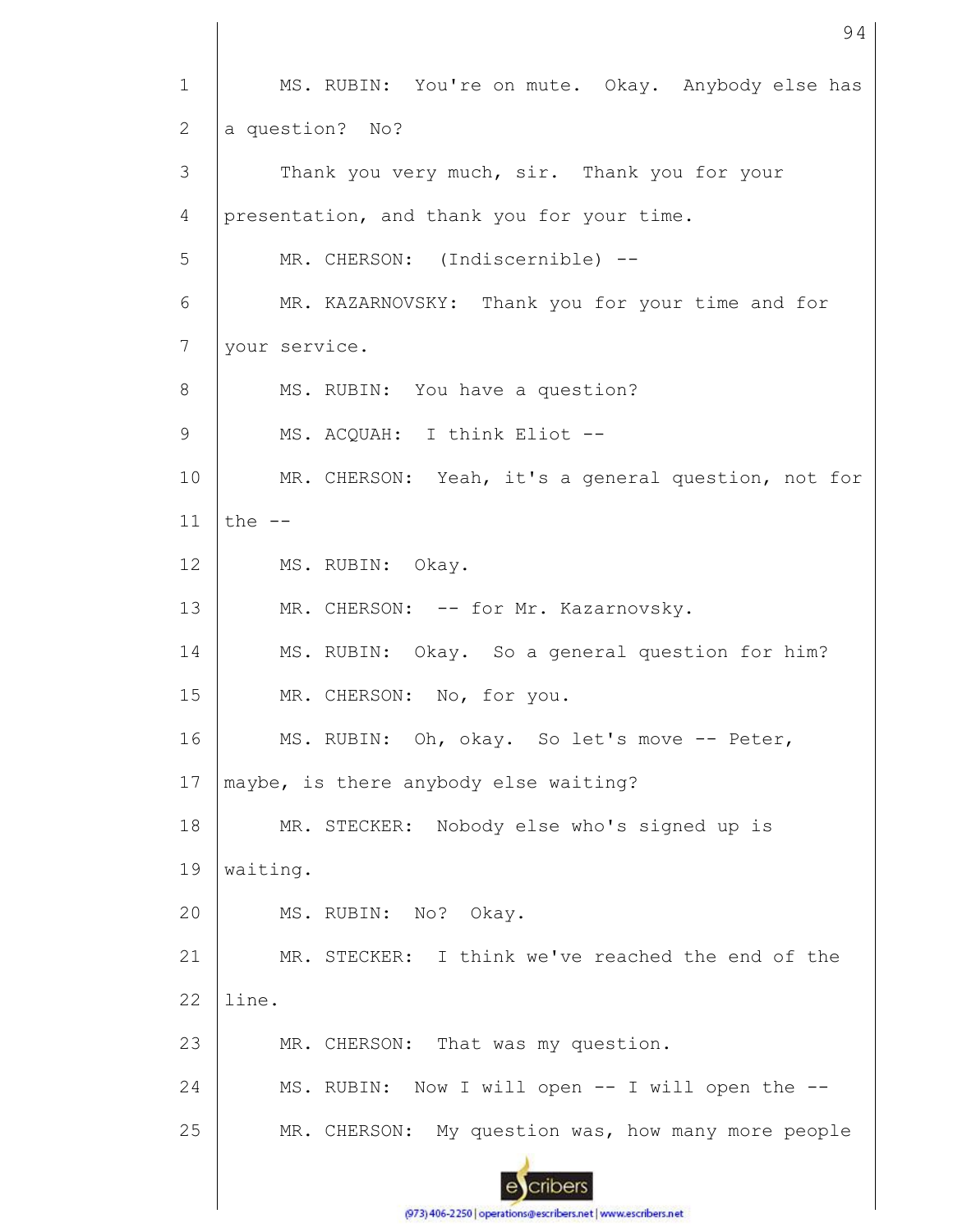1 2 3 4 5 6 7 8 9 10 11 12 13 14 15 16 17 18 19 20 21 22 23 24 25 are there? MS. RUBIN: See, I answered your question. MR. FINGER: I actually -- can I ask one question to Mr. Kazarnovsky? MS. RUBIN: Sure, sure. MR. FINGER: Mr. Kazarnovsky, do you have buildings in Greenburgh, or where? MR. KAZARNOVSKY: The property is on South Central Avenue, right  $-$  in fact, I'm glad that you mentioned that. There's a building that was built right next door to us. It's right next to the golf course on South Central Avenue. The new property that gets built charges a fortune. They charge all they can, and whatever they can get away with. We're taking a property that was built in the '60s. We invest a lot of money. We've owned it for many, many years, and we're very proud of it. We're very proud of what we've done with the property in terms of maintaining it, and enhancing its appearance, and so on. But we're now hamstrung in terms of raising rents because the law that was passed last year on vacancy, but all we're asking is for a simple -- get a simple shake on this thing, and even with the whatever increase, even if it'll be three percent or four percent, it doesn't come close to what the building next door is charging. The

95

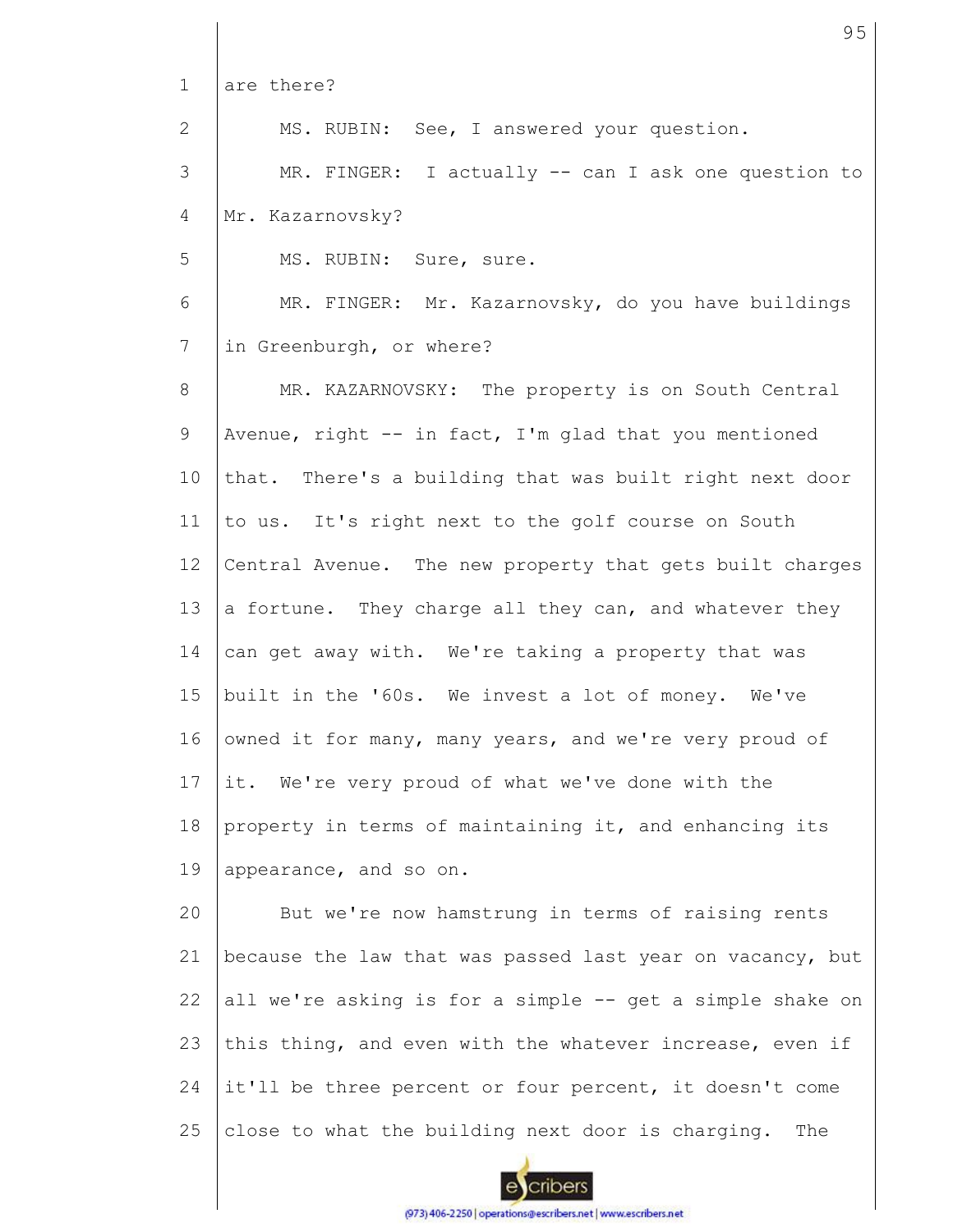| $\mathbf 1$    | building next door is charging 50 or 100 percent more    |
|----------------|----------------------------------------------------------|
| $\overline{2}$ | than the rents that we're charging, and you can't have   |
| 3              | that. It makes no sense to have two buildings side by    |
| 4              | side, one is, like, the best -- the tale of two cities.  |
| 5              | That is not economic justice. That's not social justice. |
| 6              | That's just poor business.                               |
| 7              | MR. FINGER: Are you in Greenburgh or Yonkers?            |
| 8              | MR. KAZARNOVSKY: No, Greenburgh.                         |
| 9              | MS. STEWART: Greenburgh, yeah.                           |
| 10             | MR. FINGER: That's what I thought. Okay.<br>Look,        |
| 11             | the point you make is of course a valid one, but it's a  |
| 12             | legislative point. The ETPA that applies to buildings    |
| 13             | built before 1974 of six units or more. If you were      |
| 14             | built in 1975 and you were built in 1972, you're right.  |
| 15             | You $--$                                                 |
| 16             | MR. KAZARNOVSKY: I recognize that. That's the way        |
| 17             | things work. When we bought the building, we know that   |
| 18             | going in, but we never bargain for a zero percent.<br>We |
| 19             | never bargain for an average of one or a one and a half  |
| 20             | percent increase. We at least thought we would be able   |
| 21             | to keep up with inflation. That's where the bargain goes |
| 22             | bad, and who are we protecting? People that don't need   |
| 23             | protection. That's the problem.                          |
| 24             | MR. FINGER: Thank you, Mr. Kazarnovsky.                  |
| 25             | Thank you, Mr. Kazarnovsky.<br>MS. RUBIN:                |

ecribers (973) 406-2250 | operations@escribers.net | www.escribers.net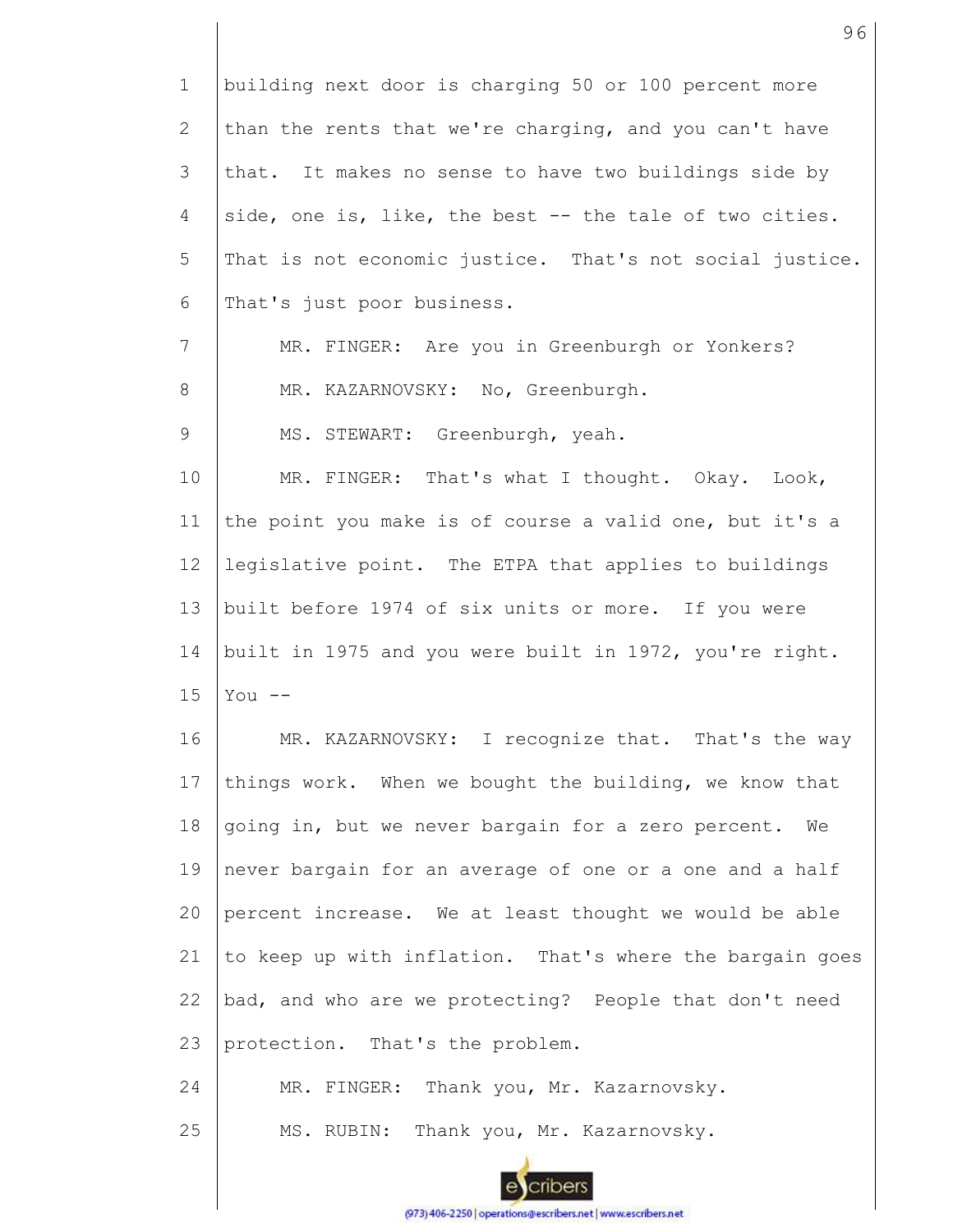1 2 3 4 5 6 7 8 9 10 11 12 13 14 15 16 17 18 19 20 21 22 23 24 25 Peter, I understand that we don't have anybody else -- MR. STECKER: That's right. MS. RUBIN: -- waiting? MR. STECKER: That's right. Yep. MS. RUBIN: If that's the case, then I will open the discussion for the board if somebody has any comments to make. Yes. Ms. Stewart? I'll go with you after that. Yes, Ms. Stewart? MS. STEWART: It's just a question. Did we have the rest of the stats from Jeff (phonetic) yet that are for Wednesday's meeting? MS. RUBIN: Yes, they emailed them. MS. STEWART: For the second half? MR. STECKER: It was a two part mailing. The second part hasn't been mailed out yet. MS. STEWART: Okay. MR. STECKER: I sent it a little early this week,  $SO = -$ MS. RUBIN: Oh. MS. STEWART: I wanted to make sure I hadn't missed it because I had been looking for it and I hadn't seen it yet. MR. STECKER: I'll send an email and see when we can expect that.

97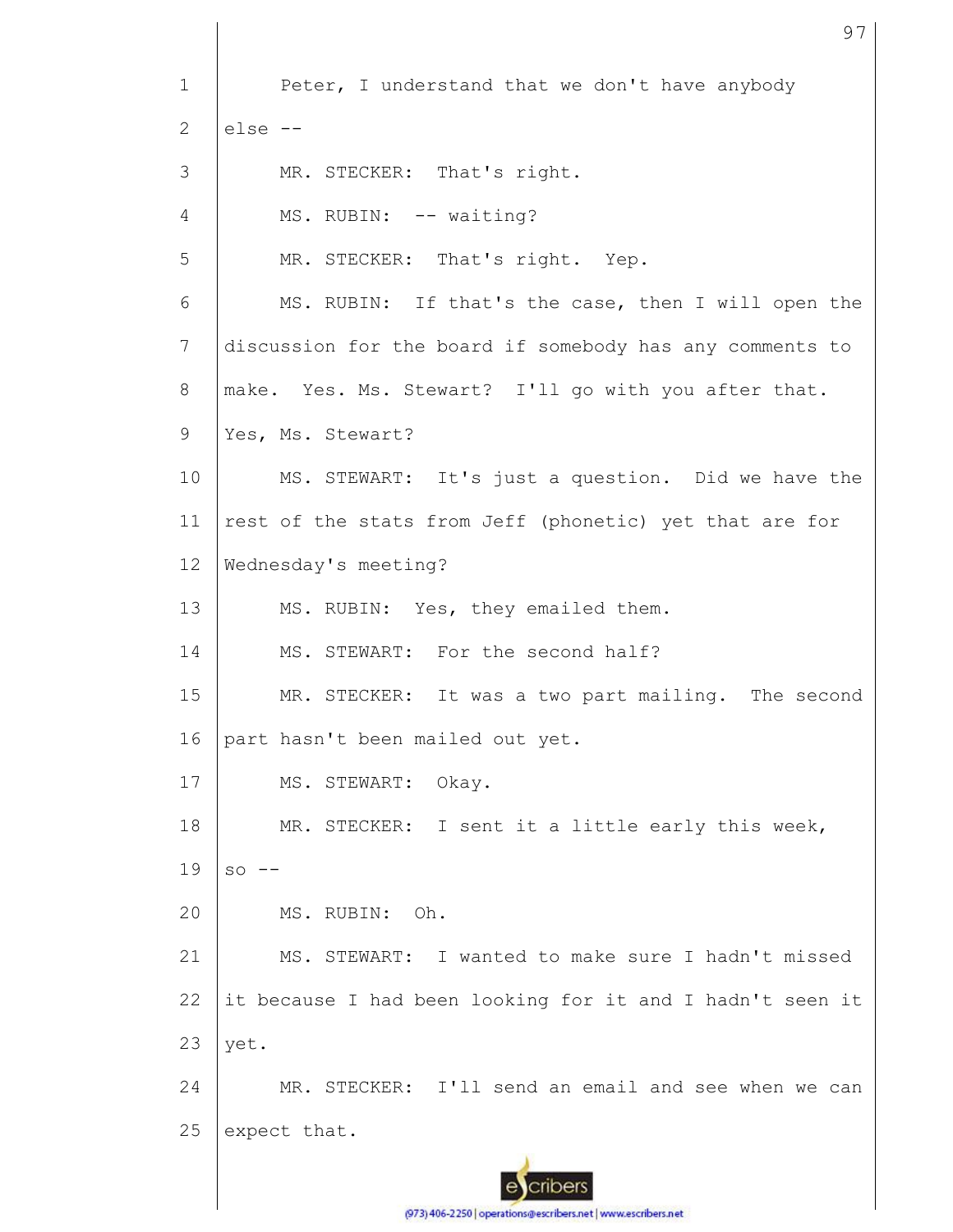1 2 3 4 5 6 7 8 9 10 11 12 13 14 15 16 17 18 19 20 21 22 23 24 25 MS. STEWART: Okay. MR. STECKER: I'm assuming they'll come tomorrow, but  $--$ MS. RUBIN: I hope it's not 100 pages. MR. FINGER: Well, I hope it's --MS. RUBIN: Mr. Finger, you had a comment? Mr. Finger? MS. ACQUAH: I have a question. MS. RUBIN: No, no, Mr. Finger was -- had raised his hand. Hold on, please. MR. FINGER: I was just -- I was just saying, I presume what was coming in will now be the survey from the Westchester numbers; is that correct? MR. STECKER: Yes. MS. RUBIN: I believe so, yeah. MR. FINGER: Okay, thank you. MS. BARNES: I have a question. MS. RUBIN: Eddie Mae, do you have a question or comment? MS. BARNES: Yes, yes. Did anybody receive --MS. RUBIN: Go ahead. MS. BARNES: -- this information? I haven't received it. MS. ACQUAH: I have to go back and check myself as well.

98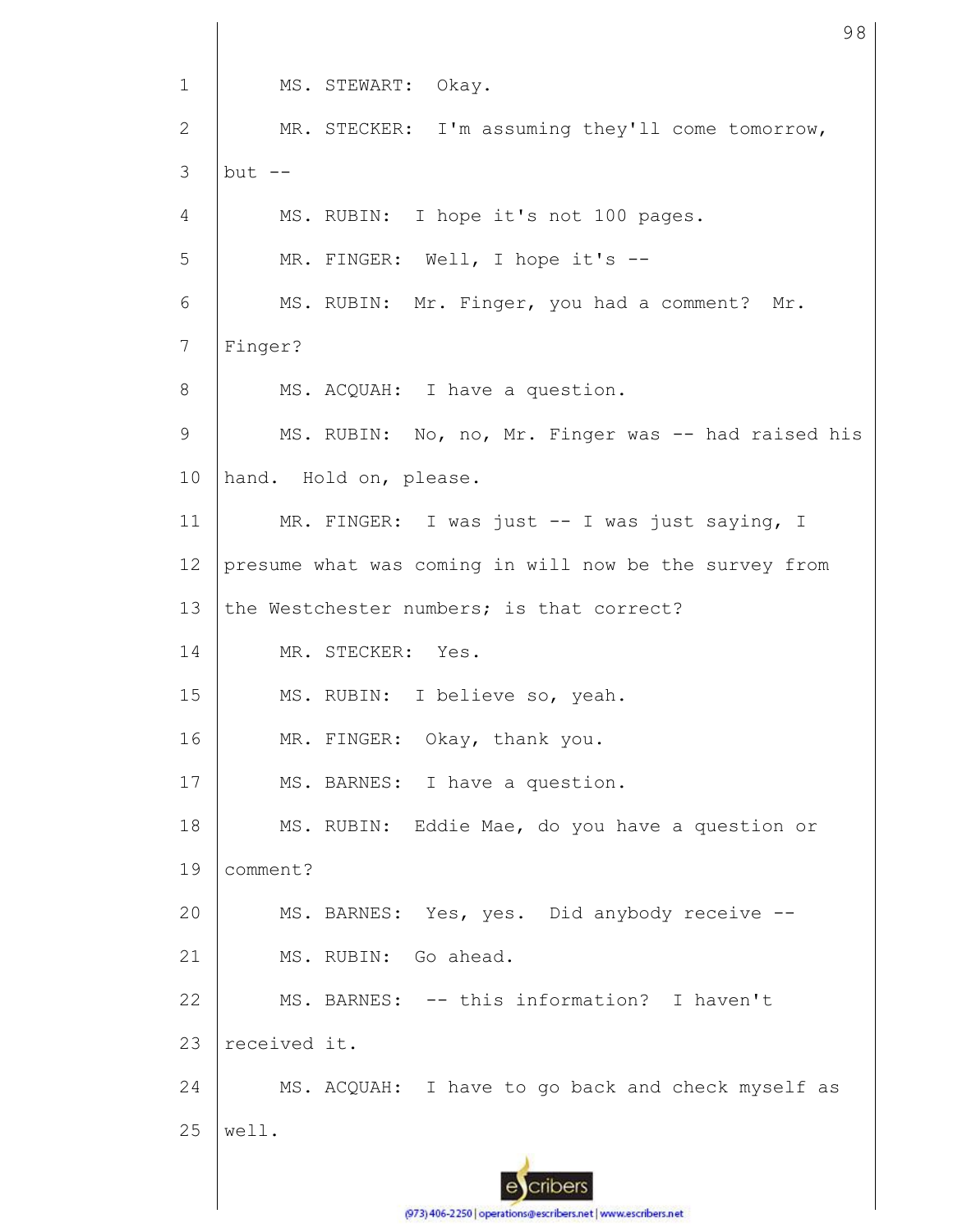| $\mathbf{1}$   | MS. RUBIN: I got their first part.                      |
|----------------|---------------------------------------------------------|
| 2              | MS. BARNES: I didn't get any part.                      |
| 3              | MS. STEWART: I got the first part as well --            |
| 4              | MS. RUBIN: It was a long --                             |
| 5              | MS. STEWART: -- from Jeff.                              |
| 6              | MS. RUBIN: Yeah. There was --                           |
| $\overline{7}$ | MS. BARNES: Yeah.                                       |
| 8              | MS. RUBIN: -- lots of material.                         |
| $\mathsf 9$    | MR. FINGER: The first part is the New York City         |
| 10             | stuff, the --                                           |
| 11             | MS. RUBIN: Right.                                       |
| 12             | MR. FINGER: -- mortgage and the other stuff.            |
| 13             | MS. ACQUAH: Yes. I haven't yet seen -- I guess --       |
| 14             | no, I do -- we did get an email from Jeff, right?       |
| 15             | MS. RUBIN: Yes.                                         |
| 16             | MS. ACQUAH: Okay.                                       |
| 17             | MS. BARNES: I got the email but I didn't get the        |
| 18             | info, but $--$                                          |
| 19             | MR. STECKER: Chair Rubin, there is one more             |
| 20             | individual in here that I don't see signed up. They're  |
| 21             | raising their hand. Do you want me to allow them to     |
| 22             | speak, see if they want to address the board? Actually, |
| 23             | They just left, so --<br>no.                            |
| 24             | MS. ACQUAH: Oh, okay.                                   |
| 25             | MR. STECKER: -- if you're watching --                   |
|                |                                                         |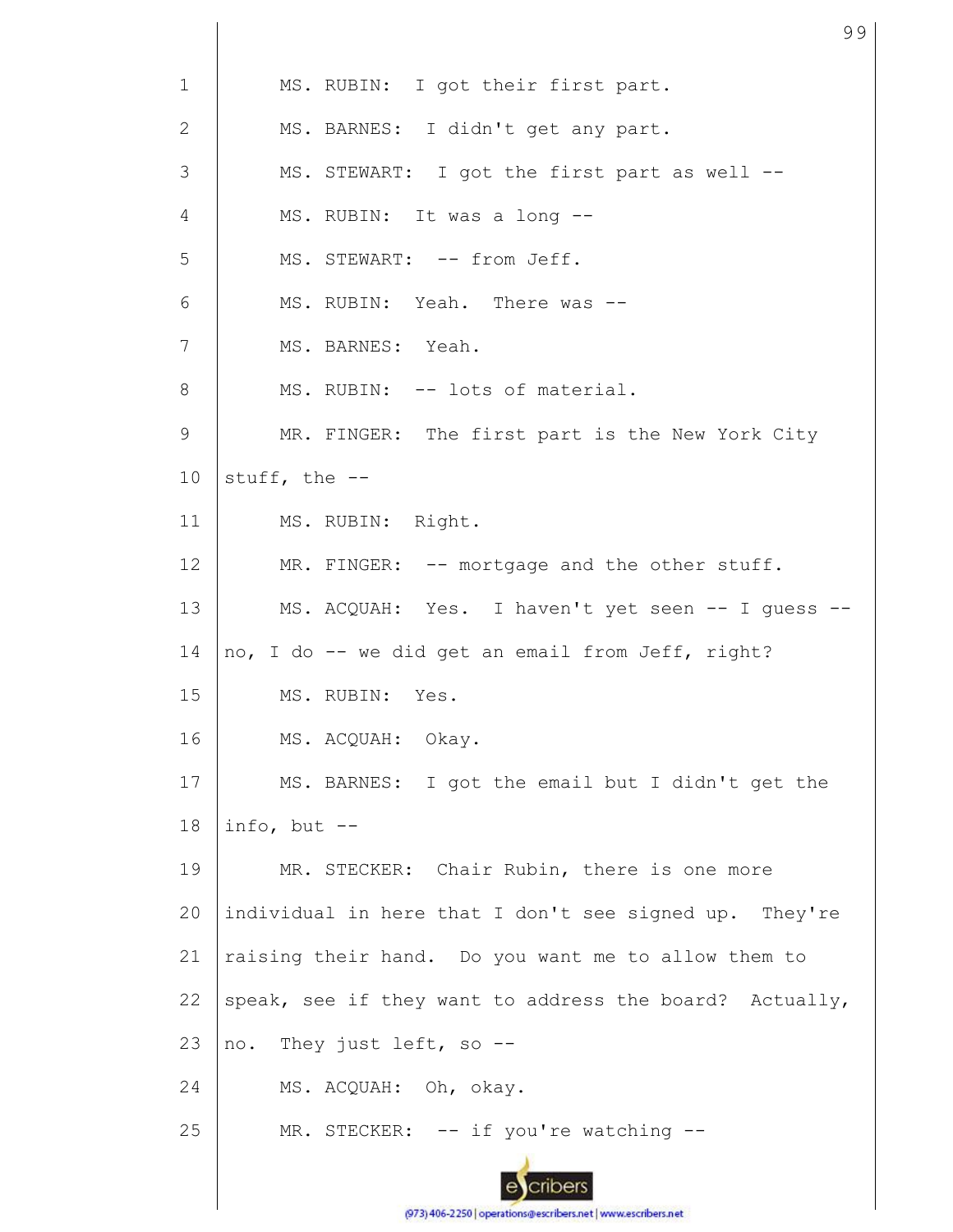1 2 3 4 5 6 7 8 9 10 11 12 13 14 15 16 17 18 19 20 21 22 23 24 25 MS. RUBIN: I was going to say, if anybody came late, we can always give them the chance first place next time. MR. STECKER: Right. I guess I would just reiterate what I said at the top, that if someone wants to speak at the next one, they can contact me at that westchestercountyrgb@nyshcr.org email address. MS. RUBIN: Great, yeah. Any other comments? Well, if -- yes, Mr. Cherson? MR. CHERSON: I move to adjourn. MS. RUBIN: I was going to ask. Before doing that, I would like to welcome our new member, Ms. Hamer. You're welcome and I hope we didn't scare you tonight. I hope you come back to the next meeting, and with that said, I'm open to hear a motion to adjourn. MS. STEWART: Motion to adjourn. MR. FINGER: Second. MS. RUBIN: Second? MR. FINGER: Second. MS. RUBIN: Great. Meeting is adjourned. Thank you very much, everybody. [END RECORDING]

100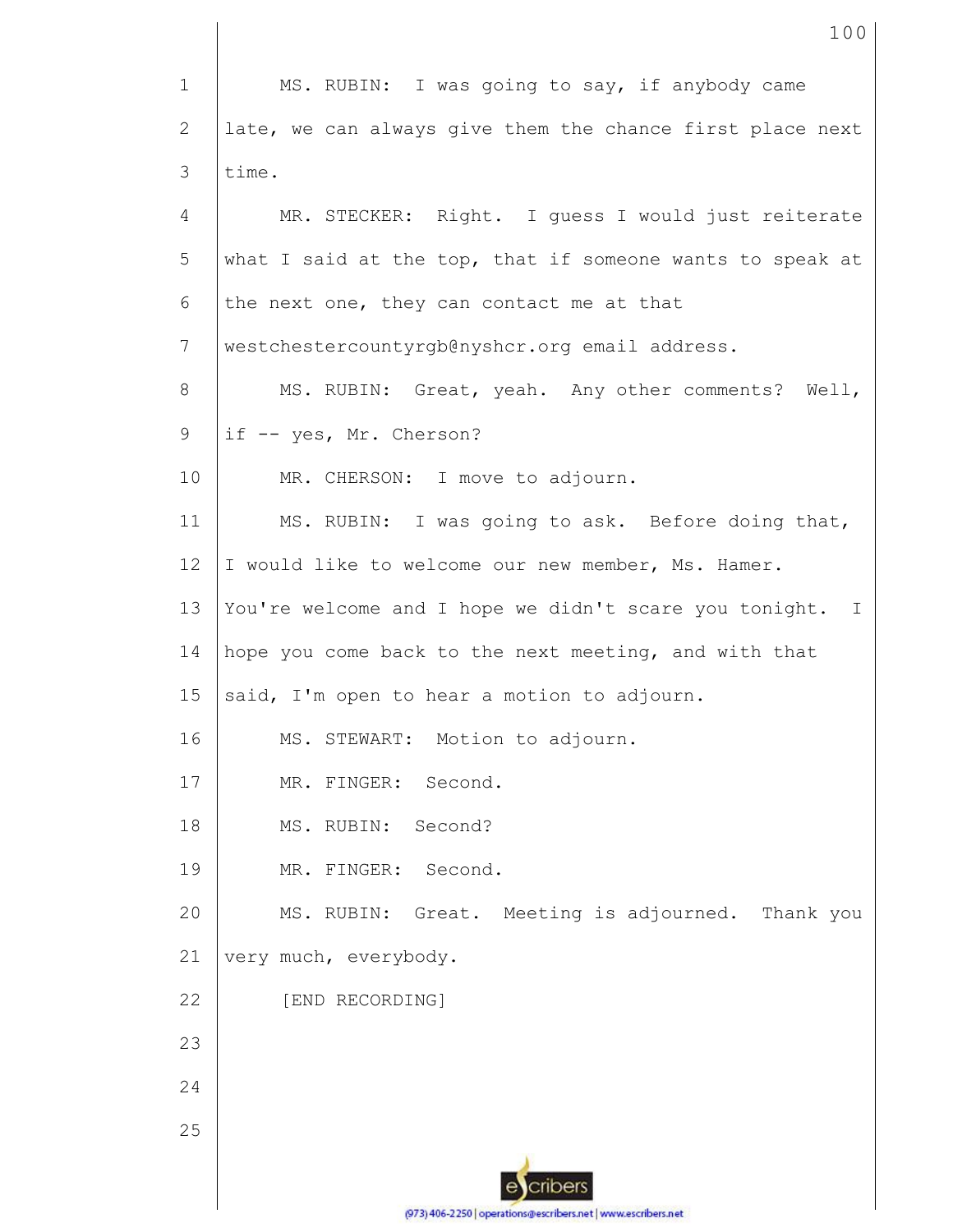| $\mathbf 1$     | CERTIFICATION                                                 |
|-----------------|---------------------------------------------------------------|
| $\mathbf{2}$    | The prior proceedings were transcribed from audio             |
| 3               | files and have been transcribed to the best of my             |
| $\overline{4}$  | ability. I further certify that I am not connected by         |
| 5               | blood, marriage or employment with any of the parties         |
| 6               | herein nor interested directly or indirectly in the           |
| $7\phantom{.0}$ | matter transcribed.                                           |
| 8               |                                                               |
| 9               | Signature                                                     |
| 10              | Alixandé                                                      |
| 11              |                                                               |
| 12              | Date June 14, 2021                                            |
| 13              |                                                               |
| 14              |                                                               |
| 15              |                                                               |
| 16              |                                                               |
| 17              |                                                               |
| 18              |                                                               |
| 19              |                                                               |
| 20              |                                                               |
| 21              |                                                               |
| 22              |                                                               |
| 23              |                                                               |
| 24              |                                                               |
| 25              |                                                               |
|                 | cribers<br>$\epsilon$                                         |
|                 | (973) 406-2250   operations@escribers.net   www.escribers.net |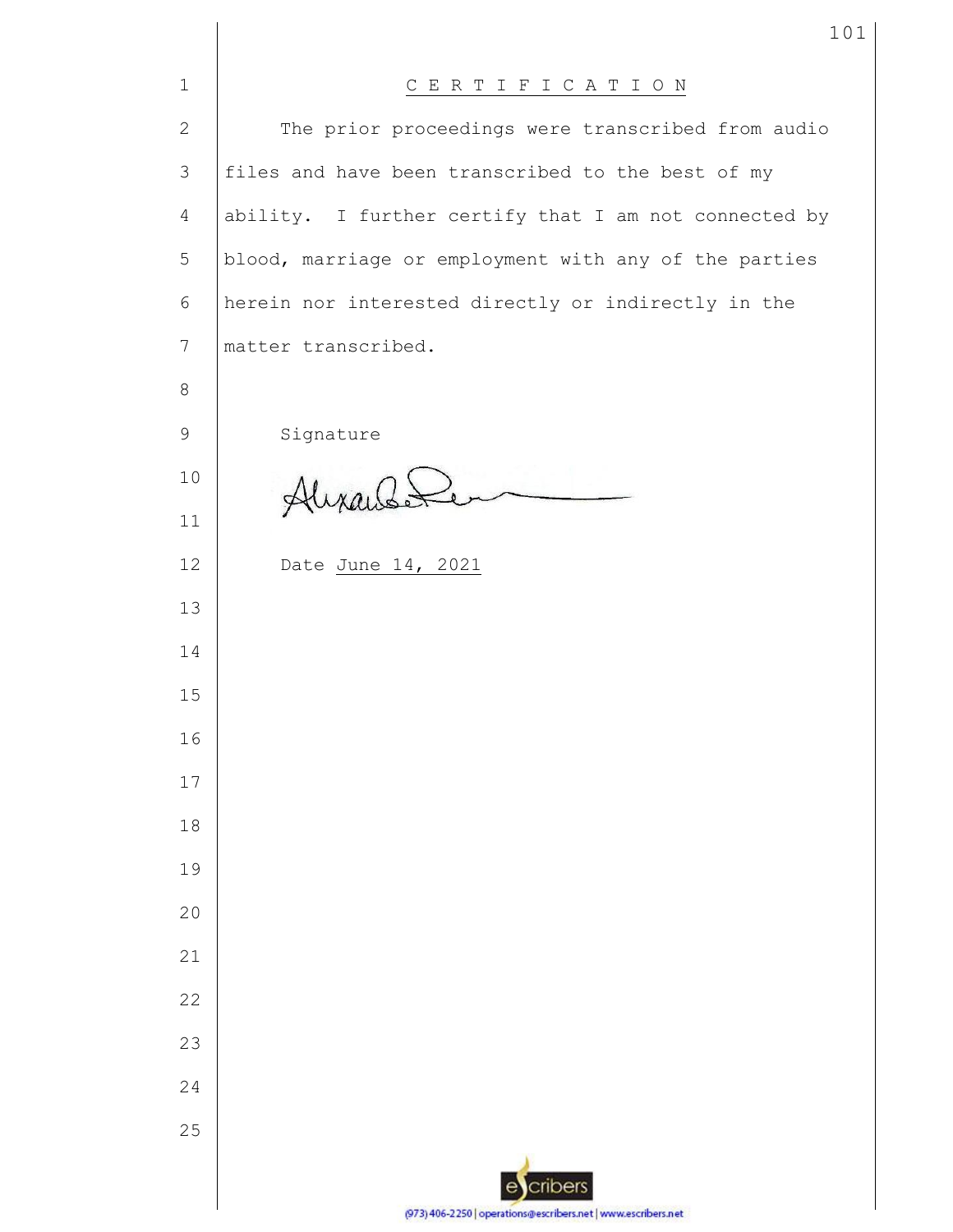#### **NYS Homes and Community Renewal Board Meeting Westchester County RGB Public Meeting June 7, 2021**

|                         | Act(4)                         | 25:5                           | 84:3                                 | appreciated (1)        |
|-------------------------|--------------------------------|--------------------------------|--------------------------------------|------------------------|
| \$                      | 2:1;8:5;19:1;33:2              | $a$ fraid $(1)$                | announce $(1)$                       | 34:2                   |
|                         | active(1)                      | 66:1                           | 5:2                                  | appropriate (1)        |
| \$230,000,000 (1)       | 36:6                           | again (11)                     | announced (1)                        | 34:2                   |
| 14:1                    | actively (6)                   | 5:2;17:1;21:2,9;               | 22:3                                 | approve $(1)$          |
| \$250,000(1)            | 35:5;53:3;54:1,2,2;            | 50:2;53:1;55:1,1;59:3;         | announcements (1)                    | 34:2                   |
| 10:9                    | 72:2                           | 83:1;87:6                      | 5:2                                  | approved (9)           |
|                         | actually (17)                  | against $(1)$                  | annual(1)                            | 5:1;29:1;32:2;33:1,    |
|                         | 15:2;16:2;17:1,2;              | 46:3                           | 76:1                                 | 1;44:2,2,2;62:2        |
|                         | 29:1;30:1,1;36:2;37:1,         | agencies (8)                   | answered (1)                         | approving $(1)$        |
| [END (1)]               | 1;38:1,1;59:2;62:3;            | 37:1,1,2,2,2,2;41:2;           | 95:2                                 | 34:2                   |
| 100:2                   | 63:1;95:3;99:2                 | 55:5                           | anymore $(3)$                        | approximately (3)      |
| [START(1)]              | acumen(1)                      | agency $(1)$                   | 8:7:50:2:51:7                        | 33:2;52:2;93:3         |
| 2:1                     | 45:9                           | 89:2                           | AOAC(1)                              | area(2)                |
|                         | add(2)                         | agent $(2)$                    | 18:7                                 | 83:1,5                 |
| $\mathbf{A}$            | 37:1;38:5                      | 16:3,4                         | <b>Apartment</b> (24)                | area <sub>4</sub>      |
|                         | addition (1)                   | agents $(1)$                   | 18:1,1;19:1;24:1;                    | 24:2;35:1;83:2,2       |
| ability $(7)$           | 34:2                           | 7:2                            | 33:1,2;34:6;41:1;46:9;               | around (4)             |
| 2:2;36:1,4;69:1,1;      | address(6)                     | aging $(3)$<br>8:2;33:1;34:5   | 50:4;53:1,1;54:1;60:1;               | 18:2;20:5;75:2;83:1    |
| 72:1;75:2               | 6:1,4;31:1;93:1;<br>99:2;100:7 |                                | 61:1,2;74:1,2,3,9;75:1,<br>4:79:1,2  | arrange(1)<br>63:2     |
| able (32)               |                                | ago(6)<br>24:2;34:1;38:1;42:1; |                                      | arrangements (1)       |
| 10:1,5;13:1,1;15:1,2;   | addresses $(1)$<br>36:2        | 48:1;49:2                      | apartments (20)<br>7:2;8:1;9:1;13:2; | 89:8                   |
| 24:1;29:1,1,2,2,5;36:9; | addressing $(3)$               | agree $(6)$                    | 26:2,4;28:1;29:5;33:1;               | $\arrears(3)$          |
| 45:9;49:2;50:1;56:1;    | 6:1,1;32:2                     | 7:1:36:1:47:4:61:8:            | 34:5;41:2;43:3,5;44:1;               | 22:7;36:2;69:1         |
| 59:2;66:1;69:2,5;70:1;  | adequate $(1)$                 | 64:1;88:7                      | 51:2;53:1;55:1;75:2;                 | arrive(1)              |
| 71:1,2;74:1,1;78:1;     | 65:2                           | ahead $(8)$                    | 76:2;78:1                            | 63:1                   |
| 89:1,2,2;90:1;96:2      | adequately $(3)$               | 16:3;28:1;36:4;45:1;           | apologize (3)                        | aspect $(1)$           |
| above $(1)$             | 33:1;45:7,9                    | 46:8;57:2;81:9;98:2            | 59:2;67:1;87:6                       | 65:3                   |
| 51:8                    | adjourn $(3)$                  | aid $(3)$                      | appeal $(1)$                         | assertion $(1)$        |
| Absolutely (5)          | 100:1,1,1                      | 20:1;25:2;42:4                 | 45:1                                 | 46:5                   |
| 12:1;22:1;54:2;66:1;    | adjourned $(1)$                | Alana $(5)$                    | appear $(1)$                         | assertions (1)         |
| 78:7                    | 100:2                          | 17:1,2,2;18:1,2                | 6:3                                  | 45:1                   |
| absorb $(3)$            | adjust $(1)$                   | allocated (2)                  | appearance $(1)$                     | assessments $(1)$      |
| 34:2;58:2,2             | 26:1                           | 15:1;20:1                      | 95:1                                 | 19:1                   |
| absurdly $(1)$          | adjustments (3)                | allow $(9)$                    | appearing $(2)$                      | assist $(5)$           |
| 86:1                    | 2:1;3:1;7:5                    | 50:2;57:1;62:1,5;              | 10:4;36:2                            | 15:1,2;35:1;37:2,2     |
| abusing $(1)$<br>19:1   | <b>Administration (1)</b>      | 63:1;71:1,3;75:1;99:2          | appliances (4)                       | assistance (12)        |
| abusive $(1)$           | 2:1                            | allowance (1)                  | 9:1;20:2,2;34:1                      | 14:1;20:7;27:1;28:1;   |
| 33:1                    | advance $(1)$                  | 82:1                           | application $(5)$                    | 36:1;38:1,2;56:4,9;    |
| accept(2)               | 51:1                           | allowances (2)                 | 14:1,7;15:9;19:1,2                   | 62:2;63:9;76:1         |
| 50:9,9                  | advantage $(4)$                | 26:1;77:2                      | applications $(6)$                   | assistant $(1)$        |
| accepting(1)            | 63:1;88:1;89:1;92:1            | allowed (3)                    | 15:2;40:2,2;42:5;                    | 63:3                   |
| 6:5                     | advent $(1)$                   | 27:4;58:1;75:1                 | 45:7:46:1                            | assisted $(1)$         |
| access(1)               | 10:6                           | allowing $(3)$                 | applied $(3)$                        | 61:2                   |
| 55:8                    | adversarial (1)                | 8:1;12:6;76:1                  | 8:2;20:9;77:2                        | Associates (1)         |
| accommodate (1)         | 86:3                           | almost $(6)$                   | applies $(2)$                        | 7:9                    |
| 3:1                     | advice (1)                     | 29:1;46:1;59:1;63:2;           | 50:1;96:1                            | <b>Association (3)</b> |
| accommodations (1)      | 78:2                           | 74:2;85:1                      | apply $(11)$                         | 18:1,8;37:2            |
| 2:1                     | <b>Advisory</b> (5)            | along $(2)$                    | 14:2;19:2;20:1;27:9;                 | assume $(1)$           |
| accrue(1)               | 18:1;24:1;60:2;61:9;           | 29:2;64:1                      | 35:6;40:1;49:1,1;57:6;               | 56:4                   |
| 77:3                    | 74:3                           | although $(2)$                 | 63:9;90:8                            | assuming $(1)$         |
| accurate(1)             | advocate (2)                   | 49:1;52:3                      | applying $(3)$                       | 98:2                   |
| 49:1                    | 55:2;80:2                      | always $(6)$                   | 15:1;61:1;91:1                       | astronomical (2)       |
| <b>ACQUAH (30)</b>      | advocates $(1)$                | 12:2;17:9;42:2;63:1;           | appointed $(3)$                      | 43:1,2                 |
| 3:2,2;11:1,1,1,2;       | 36:1                           | 65:8;100:2                     | 5:1,1,3                              | attest $(1)$           |
| 12:7;37:1,1,1;38:1,1,2, | affect $(1)$                   | Amazon $(2)$                   | appointment $(1)$                    | 83:2                   |
| 2,8;55:5;57:1,2,2;58:1; | 26:7                           | 90:1,1                         | 5:1                                  | attorneys (1)          |
| 59:1,1,1;82:2;94:9;     | affected $(5)$                 | AMI(3)                         | appointments $(1)$                   | 45:1                   |
| 98:2,8;99:1,1,2         | 42:1,1,1,1;76:2                | 88:1,1;89:1                    | 61:2                                 | attribute(1)           |
| $\arccos(5)$            | afford $(6)$                   | amount $(3)$                   | appreciate $(6)$                     | 43:3                   |
| 67:7;76:7;85:1;90:4;    | 9:1;89:1,2;90:1,1,1            | 11:2;46:2;51:1                 | 18:1;56:1;59:1;80:5;                 | audacity $(1)$         |
| 91:6                    | affordable $(1)$               | ankle $(1)$                    | 81:1,1                               | 41:1                   |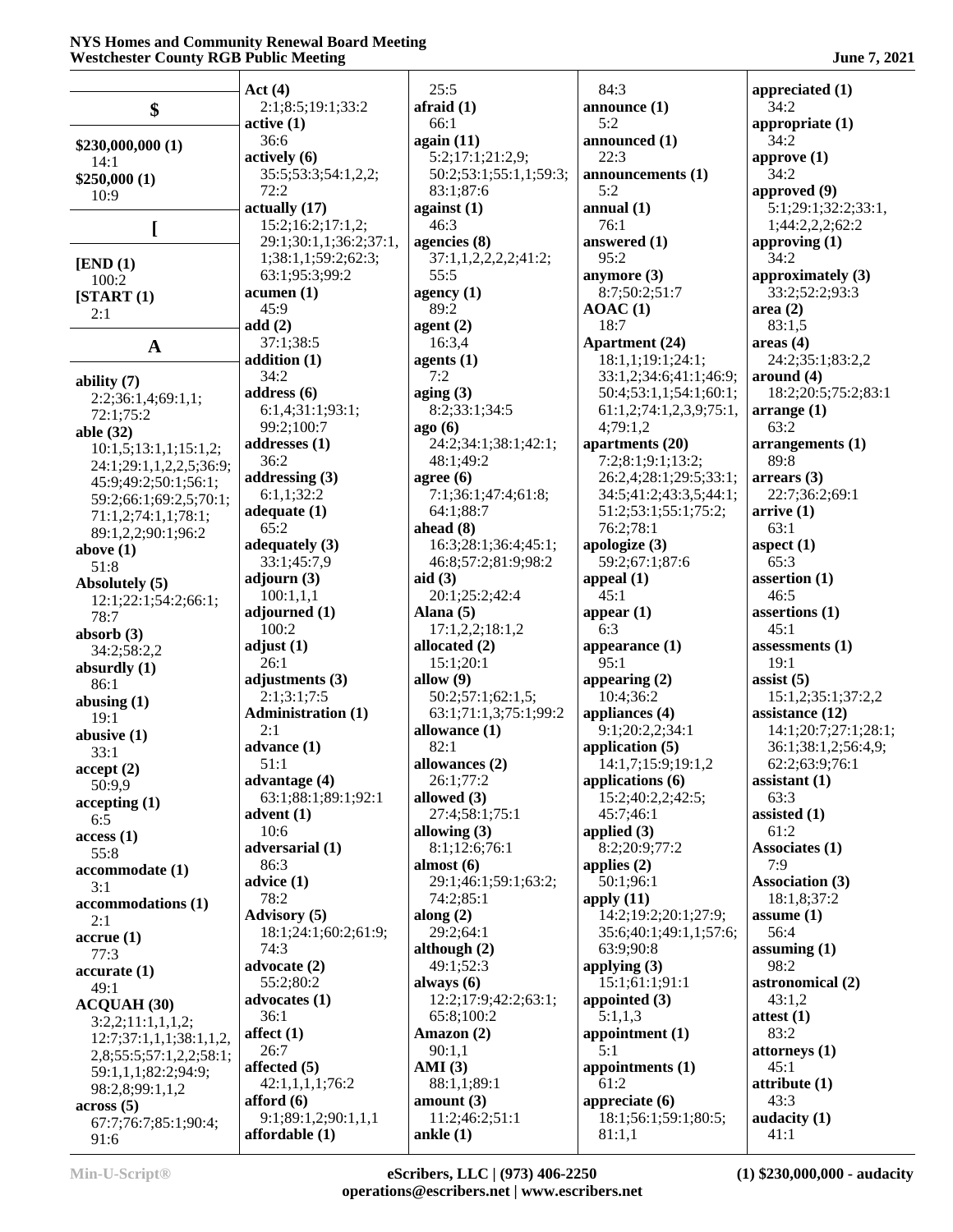## **NYS Homes and Community Renewal Board Meeting Westchester County RGB Public Meeting 3 and 3 and 3 and 3 and 3 June 7, 2021**

| audio $(3)$            | 75:1                          | 26:2                     | 55:1;57:1,3,5;61:2,3;   | 33:2;36:1;37:8,9;38:4;  |
|------------------------|-------------------------------|--------------------------|-------------------------|-------------------------|
| 49:7;52:1;72:1         | <b>Basically</b> (9)          | blame $(1)$              | 62:1,4;63:1;64:1,2,2,8; | 39:1,2;40:1;41:1;42:1;  |
| August $(1)$           | 25:2;26:1,1,1;28:1;           | 33:2                     | 65:1,1,3,9;66:1;69:5;   | 44:1,2;45:1;46:2,2,6;   |
| 42:1                   | 29:1;48:2;78:3;92:2           | blatant $(1)$            | 70:6;71:2;74:9;75:4;    | 47:2;48:2,4,6,7;49:3;   |
| authority (4)          | basis $(1)$                   | 42:1                     | 77:1;78:8;81:3;85:4;    | 51:5;53:2,4,6;54:2,2,7; |
|                        |                               |                          |                         |                         |
| 8:6;26:2;80:1,1        | 78:1                          | BLT(1)                   | 86:1;91:2;95:1,2;96:1,  | 55:8;56:1;59:2,6;60:1,  |
| automatically (1)      | bathrooms (4)                 | 42:2                     |                         | 1,6,7,7;66:4;67:1;70:2, |
| 69:2                   | 9:1;29:8;30:1,2               | <b>Board</b> (49)        | buildings (44)          | 2;72:1;73:2;78:1,2;     |
| available (6)          | became $(1)$                  | 2:1,4;4:1,2,2;5:1;6:1,   | 7:2;8:2,2;9:2;10:2;     | 82:1,2,2,2;83:2;85:1;   |
| 23:1;35:7;39:9;47:1;   | 61:2                          | 1,1,4,4;7:3;11:2;18:1,1, | 14:2;18:2;19:1,5;20:3;  | 89:1,2;90:1;93:1,1;     |
| 55:9;61:2              | become $(2)$                  | 7;21:1,1;22:2,9;24:1,2;  | 21:7;22:1,1;25:1,7;     | 95:1,1,3;97:2;100:2,6   |
| Avalon (1)             | 12:2;41:1                     | 25:1,2,2;27:4;28:5;      | 28:1,1,1,5;29:1,7;32:2; | cancel (1)              |
| 42:2                   | becoming $(1)$                | 32:1,2;33:1,1;34:2;      | 33:1;34:6,8;35:1;47:1;  | 21:5                    |
| Avenue (2)             | 85:1                          | 38:1;44:1,1;60:2;65:1;   | 49:1,1,1,5;50:1;52:1,2, | cap(1)                  |
| 95:1,9                 | bed(1)                        | 71:7;74:3;76:1,5;80:1;   | 3;57:1;70:1;75:2,6;     | 75:9                    |
|                        | 91:7                          |                          |                         |                         |
| average $(4)$          |                               | 85:1,2;90:4;91:1,7;      | 86:1;89:2;95:6;96:1,3   | capital (4)             |
| 8:1;18:2;70:1;96:1     | bedroom (1)                   | 97:7;99:2                | built $(10)$            | 10:6;19:1;70:1;75:8     |
| averaged $(2)$         | 33:1                          | boiler (4)               | 18:2;34:7;70:7;78:8;    | car(1)                  |
| 33:2,4                 | bedrooms (1)                  | 8:2;12:1;29:1;70:2       | 95:1,1,1;96:1,1,1       | 64:4                    |
| avoid(1)               | 55:1                          | boilers (8)              | burden $(3)$            | carbon(1)               |
| 26:1                   | began $(2)$                   | 12:1,1,2;26:2;40:1,5;    | 9:2;42:2,2              | 20:2                    |
| away $(3)$             | 76:1,1                        | 51:1;52:4                | burdened (1)            | care $(8)$              |
| 34:8;44:3;95:1         | behalf $(2)$                  | bone $(1)$               | 42:2                    | 52:3;56:5;57:5;61:4;    |
| awful $(2)$            | 20:9;55:2                     | 43:2                     | burner $(1)$            | 72:1,1,1,1              |
| 86:1,2                 | behavior $(1)$                | bonus $(1)$              | 9:1                     | cares $(1)$             |
|                        |                               |                          |                         |                         |
| $a$ wning $(1)$        | 93:2                          | 34:2                     | business $(6)$          | 72:1                    |
| 51:4                   | behind $(23)$                 | bore $(1)$               | 18:1;41:3;49:2;50:1;    | Carol $(8)$             |
| axe(1)                 | 8:1;9:3;13:2;15:1,2;          | 33:6                     | 74:1;96:6               | 73:1,1,2;74:8;80:1;     |
| 88:4                   | 27:2,8;35:7;53:1;54:1;        | borrow $(2)$             | businesses (2)          | 81:1,1;82:1             |
|                        | 62:1, 1, 2, 2, 2, 2, 2, 63:6; | 79:3,5                   | 25:4;44:8               | carriers (9)            |
| B                      | 69:7;72:4;77:1;91:2;          | borrowing $(1)$          | buy $(2)$               | 64:1;83:2;84:1,1;       |
|                        | 93:4,6                        | 84:1                     | 50:2;93:1               | 86:1,1,1,2,3            |
|                        |                               |                          |                         |                         |
|                        |                               |                          |                         |                         |
| back $(23)$            | below $(3)$                   | both $(8)$               | buying $(1)$            | carry $(3)$             |
| 9:1;10:1;13:1;15:2;    | 33:1;43:6;88:2                | 10:2;11:2;22:9;46:3;     | 50:1                    | 65:3,6;84:1             |
| 17:9;23:1;35:8;39:1;   | benefit $(2)$                 | 47:1;57:6;70:2;74:2      | Bye $(2)$               | carrying $(1)$          |
| 41:1,2;46:1;51:1;57:1, | 22:8;90:4                     | bottom $(3)$             | 67:1;73:8               | 58:1                    |
| 1;58:2,2;62:1;64:2;    | benefits (2)                  | 28:2;58:9,9              |                         | cars (2)                |
| 69:2;89:1,9;98:2;100:1 | 9:8;61:1                      | bought $(2)$             | $\mathbf C$             | 54:1;93:1               |
| bad(4)                 | besides $(1)$                 | 41:1;96:1                |                         | case $(4)$              |
| 26:1;62:2;85:1;96:2    | 12:2                          | branch (1)               | calculations (1)        | 45:1;80:1;91:3;97:6     |
|                        |                               | 80:1                     | 33:5                    |                         |
| <b>BADRU</b> (3)       | best $(6)$                    |                          |                         | cases $(3)$             |
| 3:2,2;23:1             | 35:2;38:1;59:6;65:2;          | break $(4)$              | call $(19)$             | 12:6;42:1;92:2          |
| bail $(1)$             | 76:6:96:4                     | 26:2;59:4;80:1,2         | 3:2;6:1,1,1;16:1;       | $\cosh(3)$              |
| 55:1                   | bets $(1)$                    | breakdowns (1)           | 17:1,1,2;30:1,1,2;31:1; | 75:7;79:7,9             |
| balconies (3)          | 57:1                          | 26:2                     | 38:4;50:1,2;53:1,1,2;   | casualty $(1)$          |
| 10:9;12:2,2            | better $(8)$                  | Bridge $(1)$             | 61:1                    | 83:2                    |
| balcony $(1)$          | 55:6;56:1;67:8;78:2;          | 38:6                     | called (3)              | catch (1)               |
| 10:7                   | 82:2;87:1;92:1;93:2           | bring $(6)$              | 35:1;61:1;87:2          | 15:1                    |
| bank $(3)$             | beyond $(2)$                  | 20:2;40:4;63:3;86:7,     | calling $(3)$           | catches(1)              |
| 84:1,1,1               | 19:1;20:4                     | 7;88:1                   | 29:1;35:9;61:2          | 26:2                    |
| banks $(1)$            | big $(9)$                     | broken(1)                | calls $(4)$             | Catholic (2)            |
| 85:9                   | 12:2;49:1;57:6,7,8;           | 84:3                     | 15:5;27:1;72:2,2        | 13:1;38:5               |
| bare(1)                | 58:3;62:4;64:2;69:1           |                          | calm(1)                 | caught $(1)$            |
|                        |                               | brokerage (1)            |                         |                         |
| 74:2                   | bill $(1)$                    | 83:3                     | 7:2                     | 19:1                    |
| barely $(3)$           | 64:1                          | $Bronx (1)$              | came $(3)$              | causes $(1)$            |
| 79:1,1;88:1            | billion $(1)$                 | 83:2                     | 39:1;52:3;100:1         | 76:8                    |
| bargain $(3)$          | 20:1                          | brought $(4)$            | can $(98)$              | cell(1)                 |
| 96:1,1,2               | bills $(1)$                   | 19:1;21:1;86:1,4         | 3:1;5:6;6:1,1,2,2,6;    | 19:8                    |
| Barnes $(13)$          | 9:8                           | budget $(1)$             | 7:1;11:1;12:1;15:2;     | centers $(1)$           |
| 4:1,3,5;67:2,4;73:7;   | bit $(9)$                     | 9:1                      | 16:5;17:3,4,6,9;20:2;   | 61:2                    |
| 82:1;98:1,2,2;99:1,2,7 | 22:5;31:1;46:2;48:2;          | building $(44)$          | 22:1,1;23:1,1,1,7,8;    | Central (2)             |
| based $(5)$            | 56:1;60:2,2;64:1;66:4         | 13:2,9;18:1,2,6;26:4;    | 24:2;25:1;26:2,2;27:2;  | 95:1,8                  |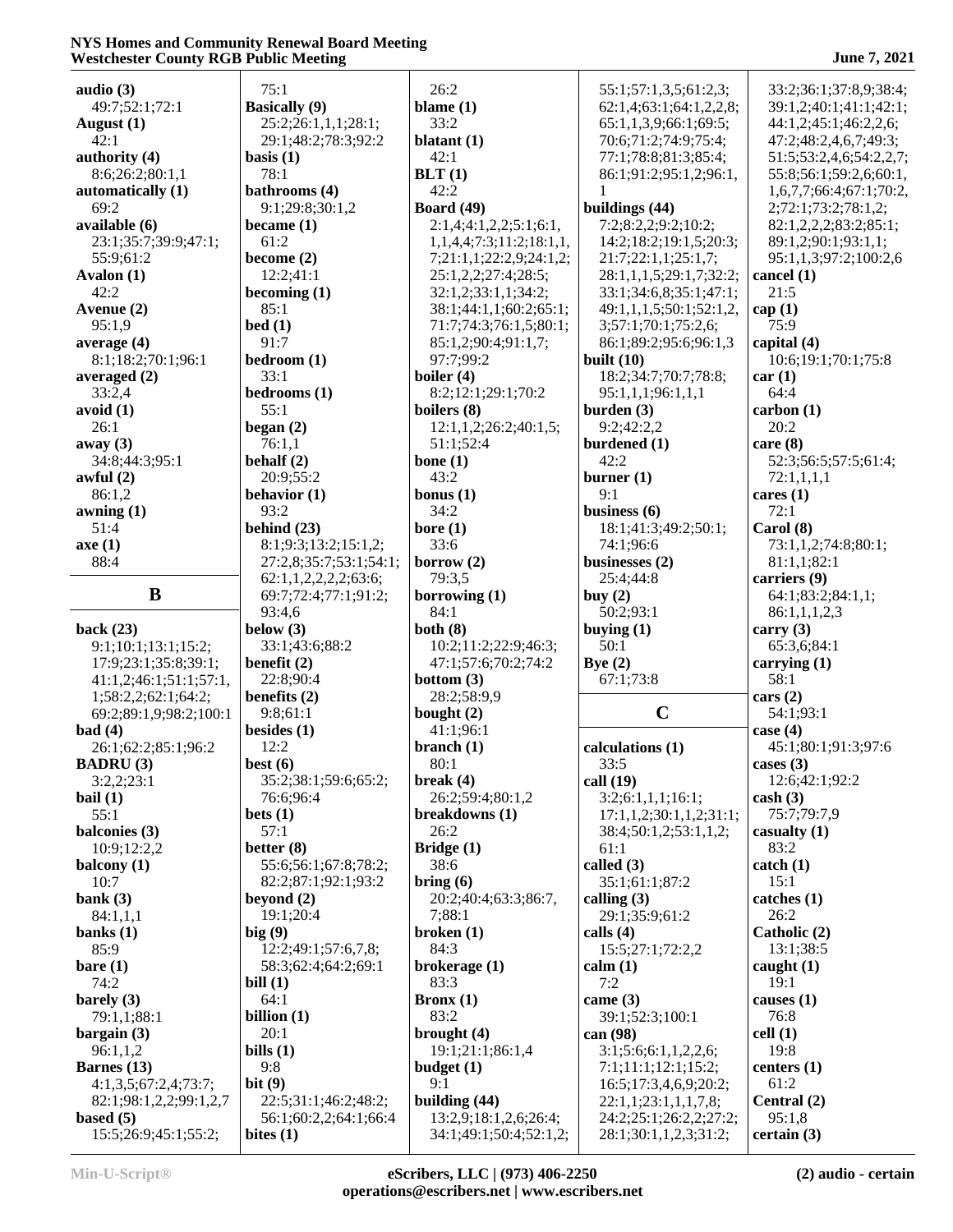## **NYS Homes and Community Renewal Board Meeting Westchester County RGB Public Meeting 3 and 3 and 3 and 3 and 3 June 7, 2021**

| 83:2,2;90:1              | 79:1                                   | <b>Commissioner</b> (1)     | considering (1)               | costs(21)                           |
|--------------------------|----------------------------------------|-----------------------------|-------------------------------|-------------------------------------|
| certainly (2)            | cities (2)                             | 5:1                         | 25:2                          | 9:1;20:2;34:1,1;                    |
| 15:1;80:1                | 3:4;96:4                               | communicates (1)            | consistent (4)                | 49:2;64:7,7;65:1;67:7;              |
| cetera $(4)$             | City(14)                               | 63:6                        | 62:1;78:1;80:1;81:2           | 74:1;75:1,1,1,6;76:1,1,             |
| 15:1;29:8;36:2;45:1      | 19:1;26:2;27:1;43:1;                   | communication (1)           | consistently (1)              | 2;77:3;83:1,8;84:2                  |
| chair $(8)$              |                                        | 19:7                        | 62:1                          | Council (5)                         |
| 4:1;7:2;17:1;23:2,2,     | 49:2;50:1,1,1,4,4,5,8;<br>61:5;99:9    | community $(2)$             | constant(1)                   | 18:1;24:1;49:2;60:2;                |
| 2;60:1;99:1              | <b>CIUFFETELLI (13)</b>                | 7:3;38:3                    | 34:9                          | 61:1                                |
| challenges $(2)$         |                                        | Compared (1)                |                               | counsel (2)                         |
| 44:1;49:2                | 17:2,2,2,2,2;18:1,1,1,<br>2,3,6;22:2,2 | 8:9                         | constantly $(2)$<br>28:1;69:1 | 3:9;45:8                            |
| chance (2)               | claims $(9)$                           | compelling $(1)$            | constraint (1)                | counts $(1)$                        |
| 63:1;100:2               | 84:2,2,2,3,3,5;85:2;                   | 51:1                        | 67:1                          | 64:1                                |
| change $(7)$             | 86:1,1                                 | compete $(1)$               | consumables (1)               | County $(14)$                       |
| 19:2;27:2;40:1;47:2;     | clarified $(1)$                        | 34:6                        | 58:2                          | 2:1,4;18:2;19:2;                    |
| 57:1,1;62:6              | 30:1                                   | competition (1)             | consumer $(2)$                | 20:1;27:1;32:2;37:2;                |
| changes $(6)$            | clarify $(1)$                          | 64:2                        | 25:2,2                        | 62:2;63:9;67:7;76:2,7;              |
| 19:1,1;21:1;44:1;        | 31:2                                   | competitive (1)             | consuming $(1)$               | 92:8                                |
| 75:2;77:2                | class $(2)$                            | 74:1                        | 55:1                          | county's $(1)$                      |
| changing $(1)$           | 88:6;92:3                              | complain $(1)$              | contact (4)                   | 63:3                                |
| 86:2                     | classes $(1)$                          | 43:2                        | 3:1;30:1;77:1;100:6           |                                     |
|                          | 92:2                                   |                             | contend (1)                   | couple(7)<br>29:1,3;40:4;43:1;      |
| charge $(2)$             |                                        | complete $(1)$<br>74:2      | 85:1                          | 49:2;53:1;85:1                      |
| 74:1;95:1                | Cleaning (2)<br>21:1;34:1              |                             | content $(1)$                 | coupled $(1)$                       |
| charges (1)              |                                        | completing $(1)$            |                               |                                     |
| 95:1<br>charging $(4)$   | clear $(4)$<br>26:1;54:1;59:1;79:1     | 15:9                        | 45:5                          | 75:2                                |
|                          |                                        | complex $(2)$<br>44:2;46:8  | continue (7)                  | course $(4)$<br>33:1;56:3;95:1;96:1 |
| 43:1;95:2;96:1,2         | clients $(3)$                          |                             | 9:1;28:1;60:1,1;              |                                     |
| <b>Charities (2)</b>     | 83:4;84:2;85:4                         | complicated (2)<br>7:2;40:1 | 63:1;69:1;71:3                | court (3)                           |
| 13:1;38:6                | climate $(1)$                          |                             | continued (4)                 | 8:1,1;84:1                          |
| chart(1)                 | 76:1                                   | comply $(3)$                | 34:1;60:2;61:2;76:2           | courtesy $(1)$                      |
| 25:1                     | close $(2)$                            | 84:1,1;85:1                 | continuing $(1)$<br>76:1      | 43:2                                |
| cheaper $(1)$<br>65:1    | 92:2;95:2                              | compromises (1)<br>29:2     |                               | courts $(10)$                       |
|                          | closed $(4)$                           |                             | continuously (1)<br>69:2      | 7:2;8:1;12:5;41:1,2,                |
| cheapest $(1)$           | 7:2;8:1;21:4;54:7                      | computer $(1)$              |                               | 7;42:1;54:6;92:1,2                  |
| 50:1                     | closely $(1)$                          | 53:2                        | contractors (1)               | Cousins $(1)$                       |
| check $(4)$              | 92:9                                   | concept $(2)$               | 21:6                          | 42:1                                |
| 46:1,2;61:1;98:2         | closer $(1)$                           | 90:6;92:1                   | contracts (1)                 | cover(6)                            |
| Cherson (37)             | 62:5                                   | concerned (1)               | 21:6                          | 24:2;43:1;49:2;75:6;                |
| 4:6,7;5:1,7,9;10:1,1,    | $\operatorname{cochair}(2)$            | 55:1                        | control (4)                   | 77:4;86:1                           |
| 2;11:1,1,5,7;12:2,8,9;   | 18:1,6                                 | concerns $(2)$              | 19:1;20:4;21:1,1              | coverage $(2)$                      |
| 16:2;17:2;30:2,2;31:1,   | colleagues (2)                         | 57:2;74:1                   | $co-op(1)$                    | 86:1,1                              |
| 1,1,2,2,4,6,8;32:2;93:2; | 19:2;58:5                              | condition (1)               | 41:1                          | COVID(27)                           |
| 94:1,1,1,2,2,5;100:1,9   | collect $(4)$                          | 53:1                        | cooperate(1)                  | 8:1;9:3;20:1,5;22:6;                |
| Chester $(2)$            | 8:7;9:2;13:1;36:2                      | conducting $(1)$            | 38:1                          | 33:2;34:1;41:2,4;42:1,              |
| 61:2;83:2                | collecting $(2)$                       | 2:1                         | cooperating $(1)$             | 1,1,1;52:3,4,6;58:2;                |
| children $(5)$           | 8:1;49:2                               | confused (2)                | 38:1                          | 61:2;62:4;88:1,1,9;                 |
| 33:2;49:1,1;51:5;        | collection (2)                         | 50:2;56:7                   | cooperative (1)               | 89:1;92:1,1,1,4                     |
| 70:1                     | 7:2;41:2                               | confusing $(1)$             | 38:1                          | <b>COVID-19(1)</b>                  |
| chip(1)                  | comfortable (3)                        | 47:2                        | copies $(1)$                  | 2:9                                 |
| 92:1                     | 56:1;71:1;75:2                         | confusion $(2)$             | 45:2                          | CPI(7)                              |
| choice $(2)$             | coming $(8)$                           | 31:1;56:2                   | copy(2)                       | 25:1,2;28:2,3,6;88:2;               |
| 29:1;84:1                | 12:2;16:1;67:1,1;                      | Connecticut (3)             | 46:1,2                        | 91:5                                |
| choices (1)              | 76:3;78:4;79:1;98:1                    | 14:1,1,2                    | corporate(1)                  | crazy $(1)$                         |
| 64:2                     | commencing $(2)$                       | connection's (1)            | 25:4                          | 43:7                                |
| choppy $(1)$             | 2:1;3:1                                | 54:2                        | corporations (1)              | create $(2)$                        |
| 54:2                     | commend (1)                            | Conservative (1)            | 49:1                          | 70:2;72:1                           |
| Chris $(6)$              | 40:2                                   | 75:1                        | corresponding (1)             | crisis $(4)$                        |
| 16:1,2,2;23:2;30:1;      | comment (4)                            | consider (6)                | 77:4                          | 38:1,1;44:8;58:8                    |
| 39:1                     | 51:1;81:8;98:1,6                       | 19:1;22:1;67:4;71:1,        | cosmetic $(1)$                | crucial $(1)$                       |
| circle(1)                | comments $(2)$                         | 2;81:1                      | 9:1                           | 70:1                                |
| 62:1                     | 97:7;100:8                             | consideration (1)           | cost(13)                      | CT(1)                               |
| circulation (1)          | commercial (9)                         | 9:2                         | 9:4;10:8;12:1;20:2,           | 14:1                                |
| 75:2                     | 62:1,1,1;64:2;65:1,1,                  | considered (3)              | 2;21:4;25:1;27:1;58:1;        | Cuomo $(2)$                         |
| circumstances (1)        | 1,5,9                                  | 33:1;34:2;62:1              | 63:2;64:1;75:1;84:2           | 22:2;54:6                           |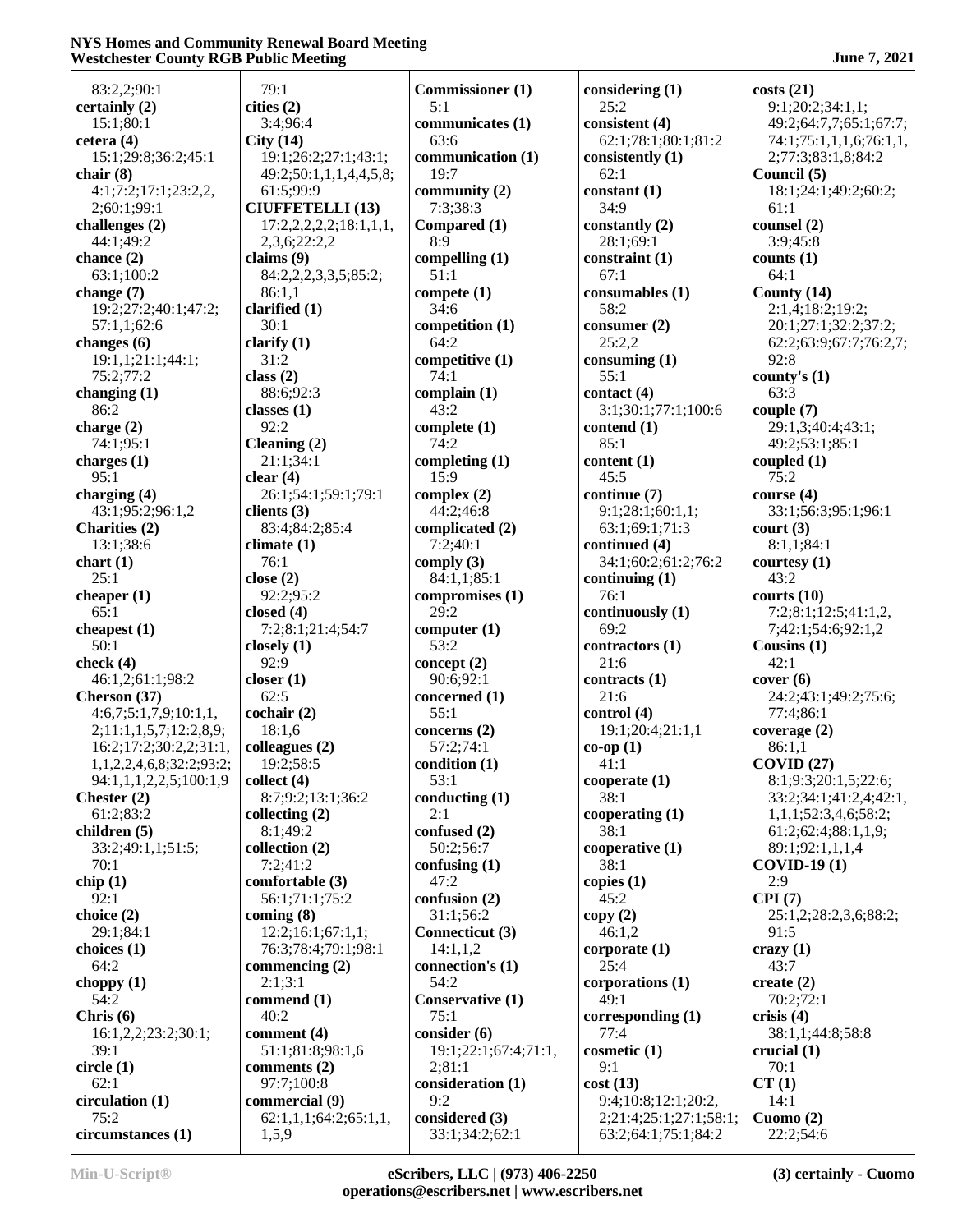## **NYS Homes and Community Renewal Board Meeting Westchester County RGB Public Meeting 3021** June 7, 2021

| Cuomo's $(1)$              | 9                      | 18:1,8                  | 25:1                 | electrician $(1)$      |
|----------------------------|------------------------|-------------------------|----------------------|------------------------|
| 8:5                        | $D-E-F-E-O(2)$         | disappear(1)            | during $(11)$        | 34:1                   |
| curious (1)                | 16:2;17:1              | 42:1                    | 6:6;21:2,4;41:3;     | electricity $(1)$      |
| 85:2                       | definitely (1)         | discontent (1)          | 52:6;58:2;63:1;69:1; | 11:1                   |
| current (10)               | 11:2                   | 45:5                    | 81:1;92:1,4          | elevator $(7)$         |
| 50:2;62:1,8,9;63:4;        | demand $(1)$           | discourage(1)           |                      | 8:2;12:1;44:2;63:2;    |
| 69:7;75:2,9;76:1;88:1      | 37:9                   | 26:1                    | $\bf{E}$             | 64:1,4,6               |
|                            |                        |                         |                      |                        |
| cut(2)                     | demonstrate (2)        | discussing $(1)$        |                      | elevators $(5)$        |
| 91:8,9                     | 76:8;90:3              | 69:1                    | earlier $(3)$        | 13:1;26:2;40:1;44:2;   |
| cycle (2)                  | demonstrated (1)       | discussion (1)          | 33:2;40:2;64:2       | 70:3                   |
| 32:2:33:3                  | 92:4                   | 97:7                    | early $(2)$          | eleven $(3)$           |
|                            | deny $(1)$             | disheartening $(1)$     | 14:1;97:1            | 9:9;25:1,1             |
| D                          | 76:1                   | 54:5                    | earn $(1)$           | eligibility (1)        |
|                            | dependent (1)          | dispossess $(1)$        | 76:3                 | 15:1                   |
| dad $(1)$                  | 75:2                   | 37:9                    | ears $(1)$           | eligible $(2)$         |
| 18:2                       | depending (1)          | disputed $(1)$          | 46:2                 | 14:5:15:1              |
| daily (1)                  | 13:2                   | 9:1                     | easier $(2)$         | Eliot $(6)$            |
| 72:1                       | deserve $(4)$          | distribute (1)          | 44:6;91:6            | 4:6,7;5:1;31:2;32:1;   |
| damage (1)                 | 58:1;69:2;72:1;93:2    | 24:1                    | easily $(1)$         | 94:9                   |
| 82:2                       |                        | distributed (2)         | 89:1                 | Elsa $(4)$             |
|                            | designed $(1)$         |                         |                      |                        |
| damaging (1)               | 88:1                   | 24:2;31:4               | easy $(1)$           | 2:2,2;4:1;30:2         |
| 26:7                       | delta(1)               | disturbing $(1)$        | 51:2                 | else (17)              |
| dandy (1)                  | 26:2                   | 29:1                    | economic (4)         | 11:1;30:9;37:1;38:2;   |
| 55:1                       | details(1)             | divide (1)              | 76:8;90:5,6;96:5     | 47:3,5;55:7;56:1;66:9; |
| dangerous (1)              | 25:1                   | 35:2                    | economically (1)     | 67:1;71:2;73:4;90:1;   |
| 42:1                       | determine (1)          | documents (1)           | 92:1                 | 94:1,1,1;97:2          |
| Danziger (27)              | 3:1                    | 31:2                    | ecstatic $(1)$       | email $(14)$           |
| 73:1,1,1,2,2,2;74:2,7,     | devastating (3)        | dollar $(5)$            | 81:2                 | 6:1,1;24:2;31:1,1,6,   |
| 8;77:1,1,1,9;78:2;79:1,    | 19:1;20:1,4            | 26:3;43:8;84:1,1,2      | ED(2)                | 7;32:1;36:2;59:2;97:2; |
| 1,3;80:1,1,4;81:1,1,1,1,1, | developers $(1)$       | dollars $(24)$          | 82:1,1               | 99:1,1;100:7           |
| 5;82:1,8                   | 42:2                   | 20:2,2;34:1,1,2;37:3,   | Eddie $(5)$          | emailed $(1)$          |
|                            | development (1)        |                         |                      | 97:1                   |
| darn(1)                    |                        | 5;43:1,1,8;55:1,2;58:1; | 4:1,2,3,4;98:1       |                        |
| 62:2                       | 46:1                   | 59:1;74:2;75:1,1,1,2;   | education $(1)$      | emails $(2)$           |
| data (1)                   | <b>DHCR</b> (12)       | 79:2,2,8,9;92:2         | 64:1                 | 31:9;72:2              |
| 21:1                       | 5:1;29:1,2;31:1;40:1,  | done $(12)$             | effect $(3)$         | <b>Emergency</b> (2)   |
| date (1)                   | 1,2;42:2;43:1;45:2;    | 26:1;29:1,1,1,2;42:9;   | 21:2;28:7,8          | 2:1;29:1               |
| 20:2                       | 46:1,1                 | 46:2;55:3;57:1;69:1;    | effective $(2)$      | employee $(1)$         |
| day (4)                    | DHCR's $(1)$           | 92:1;95:1               | 5:1;75:1             | 43:1                   |
| 43:8;49:6;55:1;81:2        | 45:1                   | door $(4)$              | effects(1)           | employees (2)          |
| days (6)                   | differ $(1)$           | 41:1;95:1,2;96:1        | 20:1                 | 69:2,9                 |
| 8:2;14:1;40:2;58:2;        | 50:1                   | doors $(3)$             | effort(2)            | employer $(2)$         |
| 62:2.2                     | difference $(2)$       | 41:1;42:7;51:4          | 2:8;60:2             | 80:2;81:6              |
| $\text{deaf}(1)$           | 63:1;74:5              | double(1)               | efforts $(1)$        | empty $(2)$            |
| 46:2                       | different (6)          | 83:1                    | 67:1                 | 37:8;76:2              |
|                            | 30:1;46:2;62:1;63:1;   |                         |                      | enable $(2)$           |
| deal (3)                   |                        | doubled (1)             | egg(1)               |                        |
| 45:9;74:6;80:1             | 89:8;90:1              | 20:2                    | 49:1                 | 89:2,8                 |
| dealing (2)                | difficult $(12)$       | down(13)                | eight $(1)$          | enables $(1)$          |
| 44:1;51:2                  | 14:1;15:7;19:9;60:2,   | 11:2;20:2;26:2;41:1,    | 37:4                 | 71:1                   |
| decent (4)                 | 2;66:2;69:4;75:3;76:1; | 8;43:1;51:5;58:2;64:4;  | eighteen $(3)$       | enacted $(1)$          |
| 53:1;61:3;65:1;67:4        | 85:1;86:1,2            | 84:4;85:3;89:7;92:1     | 18:2,2;40:2          | 18:2                   |
| decide (3)                 | difficulty $(1)$       | drastic(1)              | eighty $(3)$         | encourage $(3)$        |
| 21:2;32:2;63:1             | 15:9                   | 19:1                    | 8:2;15:1;43:5        | 15:2;56:1,3            |
| decision (1)               | digits $(1)$           | drastically $(1)$       | either $(6)$         | encouraging $(1)$      |
| 75:3                       | 83:1                   | 20:2                    | 8:1,6;13:1;25:1;     | 15:6                   |
| decreased (1)              | dime(2)                | drop(1)                 | 45:6;61:2            | end $(14)$             |
| 69:9                       | 8:1;41:5               | 58:2                    | EJC(1)               | 5:1;8:1;12:1;14:2;     |
| defend (1)                 | direct(1)              | dropped $(4)$           | 31:2                 | 21:2;22:1,2;26:3;29:1; |
|                            | 42:4                   | 8:1;30:1;68:2;70:9      |                      |                        |
| 45:1                       |                        |                         | elderly $(1)$        | 45:1,1;55:1;56:1;94:2  |
| <b>DeFeo</b> (30)          | directive (1)          | due $(4)$               | 79:1                 | ended $(1)$            |
| 16:1,2,2,2;17:1,3,6,8;     | 2:7                    | 12:1;26:2;58:1;75:7     | electric $(2)$       | 42:2                   |
| 23:1,7;30:1;39:1,1,1,2,    | directly $(1)$         | dues $(1)$              | 21:1;43:1            | engineer $(1)$         |
| 2,6;40:1,3;43:2,2,2;       | 15:1                   | 43:1                    | electrical (1)       | 29:1                   |

44:1,1;46:1,1,4;47:7,8, **directors (2)**

30:1

**dump (1)**

**enhance (1)**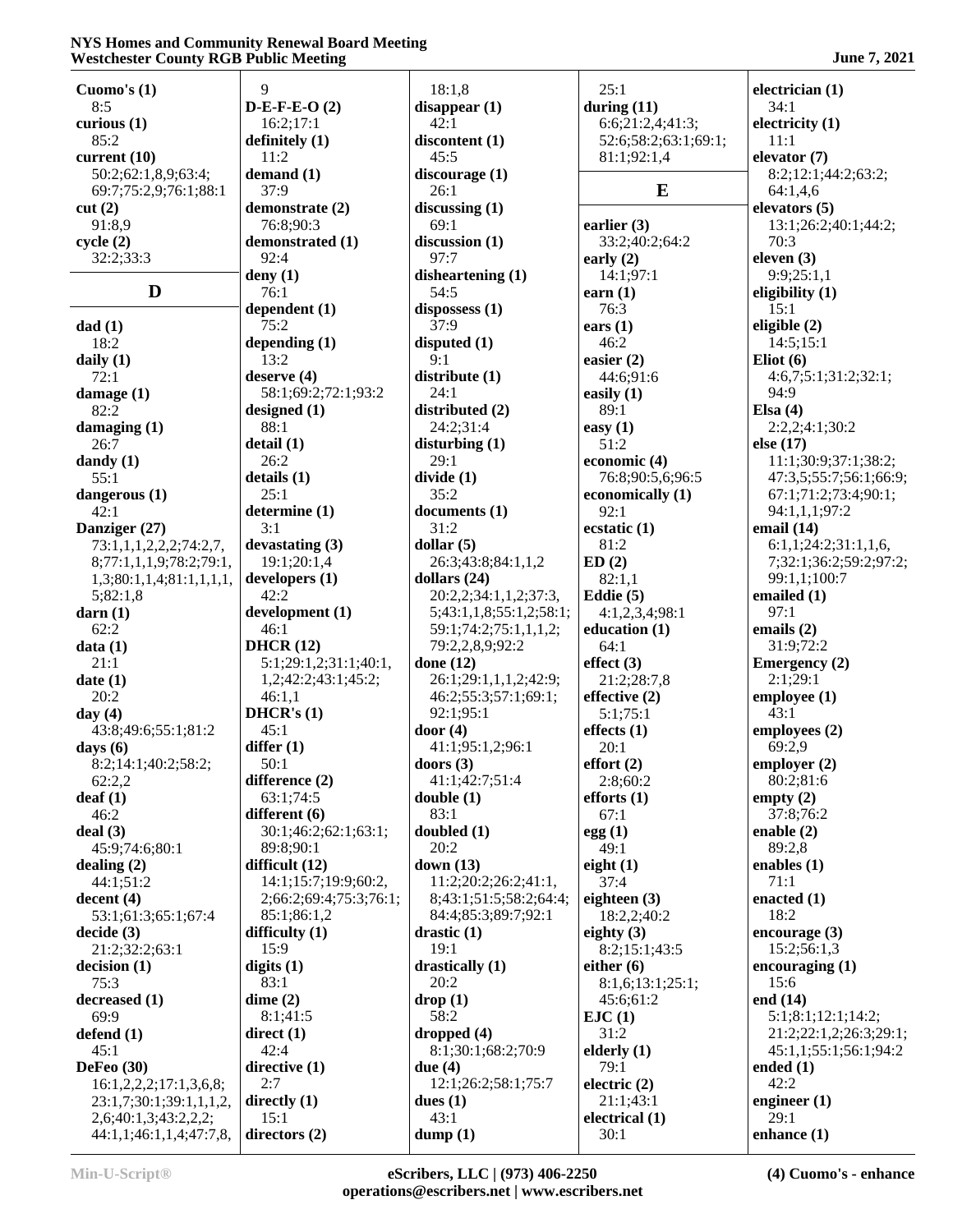# **NYS Homes and Community Renewal Board Meeting Westchester County RGB Public Meeting 3021** June 7, 2021

| 69:2                   | 3:1;15:1,1,1;44:6;     | exponential (1)        | fear $(3)$               | 9;100:2                 |
|------------------------|------------------------|------------------------|--------------------------|-------------------------|
| enhancements (1)       | 47:7;48:2;49:1;55:1;   | 66:2                   | 21:1,2;64:3              | fits $(1)$              |
| 72:1                   | 59:4,4;68:8;69:3;70:1; | exponentially (1)      | federal(2)               | 91:1                    |
| enhancing $(2)$        | 82:1,1;90:8;91:1;100:2 | 84:2                   | 28:3;76:1                | five $(26)$             |
| 69:2;95:1              | everyone (15)          | express(1)             | feedback (1)             | 6:1;7:1;12:1,2;13:2;    |
| enjoy $(1)$            | 7:1;8:8;16:4;17:2;     | 7:4                    | 35:2                     | 18:9;24:1,2;27:2;32:1;  |
| 51:5                   | 32:1;34:1;37:1,1;39:1; | extended (1)           | feel $(10)$              | 40:2;49:1;59:1;60:2;    |
| enough $(9)$           | 58:7,8;60:2;66:1;67:1; | 8:5                    | 8:2;19:1;41:2;46:6;      | 62:1,2;64:2,8;68:1,1,1; |
| 22:1;36:8;42:2;43:2;   | 85:6                   | extent $(1)$           | 56:1;62:2;69:2;71:1;     | 75:1;83:1;87:2,2;89:1   |
| 44:1;58:8;66:2;75:5;   | everyone's (3)         | 36:5                   | 74:1;85:8                | fixed $(1)$             |
| 81:2                   | 38:1;76:1;85:8         | extra(2)               | feeling $(1)$            | 70:1                    |
| ensure $(1)$           | everywhere (1)         | 12:1;64:6              | 57:2                     | floors $(1)$            |
| 65:2                   | 61:1                   | extremely $(3)$        | feet $(1)$               | 29:8                    |
| entertain $(1)$        | evict(2)               | 19:9;74:2;79:1         | 89:9                     | flow $(4)$              |
| 20:1                   | 20:1;37:8              |                        | felt $(1)$               | 20:1;75:7;79:7,9        |
| entirely (1)           | evicted $(3)$          | $\mathbf{F}$           | 62:3                     | flowers $(2)$           |
| 75:2                   | 37:2;55:1;63:1         |                        | few $(6)$                | 51:4,6                  |
| entities (1)           | eviction $(2)$         | face $(2)$             | 4:2;24:2;75:2;85:1;      | focus $(4)$             |
| 6:1                    | 8:5;41:6               | 44:1;93:9              | 86:1,1                   | 70:8;71:4;83:1,4        |
| entitled (6)           | evictions (2)          | faced $(3)$            | fewer $(1)$              | focused $(1)$           |
| 36:1,7;45:2;90:1,2;    | 8:1;92:1               | 51:1,2,2               | 64:2                     | 69:2                    |
| 93:1                   | exactly $(1)$          | faceless $(1)$         | fifty-three $(1)$        | focusing $(1)$          |
| entity $(4)$           | 92:2                   | 61:6                   | 25:1                     | 72:1                    |
| 6:1;7:7;39:2,2         | example(6)             | facing $(1)$           | figure $(1)$             | folks $(5)$             |
| environment (6)        | 41:9:43:1:58:1:76:2:   | 76:1                   | 7:2                      | 53:7;61:1,1,3;64:2      |
| 83:2;84:6;85:1;86:1,   | 88:1,9                 | fact $(9)$             | figuring $(1)$           | follow $(1)$            |
| 2,2                    | excellent (3)          | 19:7;36:2;50:1,1,9,9;  | 61:2                     | 77:2                    |
| equals $(1)$           | 67:5;87:1;88:1         | 52:6;72:1;95:9         | filed $(1)$              | following $(1)$         |
| 64:6                   | except (2)             | factor $(4)$           | 41:1                     | 5:2                     |
| equates $(2)$          | 26:1;27:7              | 20:4;44:2;55:2;62:4    | fill(2)                  | food $(1)$              |
| 43:7;63:2              | excess(3)              | factors $(1)$          | 44:5;53:2                | 90:1                    |
| ERAP $(8)$             | 34:2;37:5;84:8         | 19:1                   | finally $(2)$            | foolish $(1)$           |
| 14:5;15:4;35:6;37:2;   | Excuse $(1)$           | facts $(1)$            | 34:1;64:2                | 35:1                    |
| 53:5;72:2;88:1,1       | 7:6                    | 45:1                   | finances $(1)$           | footprint $(1)$         |
| escalate $(1)$         | <b>Executive (1)</b>   | fails $(1)$            | 28:1                     | 20:2                    |
| 9:1                    | 2:9                    | 22:9                   | financial $(3)$          | forced $(2)$            |
| especially (12)        | existing $(1)$         | fair $(8)$             | 9:1;19:1;76:9            | 3:5;7:1                 |
| 3:1;12:5;19:1,1,2;     | 30:4                   | 11:2;22:1;34:1,2;      | find $(6)$               | forecasts $(1)$         |
| 21:1,2,2;26:6;34:8;    | exiting $(1)$          | 53:1;71:1,1;81:1       | 20:2,8;41:1,1,2;53:1     | 28:3                    |
| 58:7;75:1              | 64:2                   | Fairway (1)            | finding $(1)$            | forego $(1)$            |
| estate $(3)$           | expand $(2)$           | 87:2                   | 9:1                      | 9:1                     |
| 9:6,7;83:1             | 53:9;66:4              | fall $(1)$             | fine $(5)$               | foresee $(1)$           |
| estimates $(1)$        | expect (4)             | 46:2                   | 32:2;48:1;55:1;73:2;     | 76:2                    |
| 75:1                   | 9:1;10:1;77:1;97:2     | fallen $(1)$           | 81:1                     | forgive $(1)$           |
| et(4)                  | expense $(2)$          | 27:1                   | Finger $(53)$            | 39:1                    |
| 15:1;29:8;36:2;45:1    | 69:1;76:2              | falling $(1)$          | 4:8,9;10:1,1,2,3,4;      | forms $(1)$             |
| ETPA $(2)$             | expenses (8)           | 84:5                   | 16:2,2,2;17:2,5;23:1,8;  | 44:5                    |
| 61:1;96:1              | 9:3;13:4;58:1;59:4;    | families (4)           | 28:2,2;32:6,8;36:1,1,2;  | formula (3)             |
| EVELYN(4)              | 64:1;76:2;78:2;89:2    | 33:1;58:1;70:2;76:1    | 37:1;39:1;47:2,2,2,8;    | 29:1;50:1,1             |
| 4:1,1;71:8;81:9        | expensive $(2)$        | family $(9)$           | 60:3;66:2,8,9;67:2,2,2;  | forth $(3)$             |
| Even $(27)$            | 8:2;86:1               | 18:1;25:4;32:1;49:1;   | 68:2,2,5;93:2;95:3,6;    | 34:3;46:1;66:1          |
| 8:1;13:8;15:6;20:2;    | experience (4)         | 50:1;53:1;54:1;61:1;   | 96:1,2,7;98:1,1,5,6,7,9; | fortune $(1)$           |
| 27:3;36:3;37:1;41:2;   | 14:1;46:2;56:6;85:3    | 74:1                   | 99:1,9;100:1,1           | 95:1                    |
| 42:1,7;45:1;46:1;52:6; | experienced (1)        | fancy $(2)$            | finishing $(1)$          | forty $(2)$             |
| 55:2;61:1;62:2;76:1,2; | 25:2                   | 93:1,1                 | 43:2                     | 26:5;61:3               |
| 78:1,5;81:2;82:4;84:1; | experiencing $(1)$     | far $(10)$             | finnickier $(1)$         | forty- $(1)$            |
| 86:9;91:3;95:2,2       | 46:1                   | 37:1;40:1;44:2;45:1;   | 84:1                     | 62:2                    |
| evening $(19)$         | explain $(2)$          | 49:1,2;51:1;53:2;55:3; | firm(1)                  | forty-nine $(1)$        |
| 2:2;4:1,2,2;10:3;      | 53:1;55:7              | 88:1                   | 83:3                     | 9:9                     |
| 13:2;18:1;32:1;36:1,2; | explained (1)          | fault $(2)$            | first $(16)$             | forum $(1)$             |
| 60:1;68:2,7;69:3;73:1, | 27:9                   | 84:2,5                 | 2:3;3:1,3;6:1;14:1;      | 6:4                     |
| 1,5;87:4,5             | explaining $(1)$       | favor $(1)$            | 23:1;32:4;40:5;47:2;     | forward (8)             |
| everybody (19)         | 35:9                   | 55:2                   | 48:2;61:1;75:2;99:1,3,   | 5:1,1;12:2,4,6;21:1,    |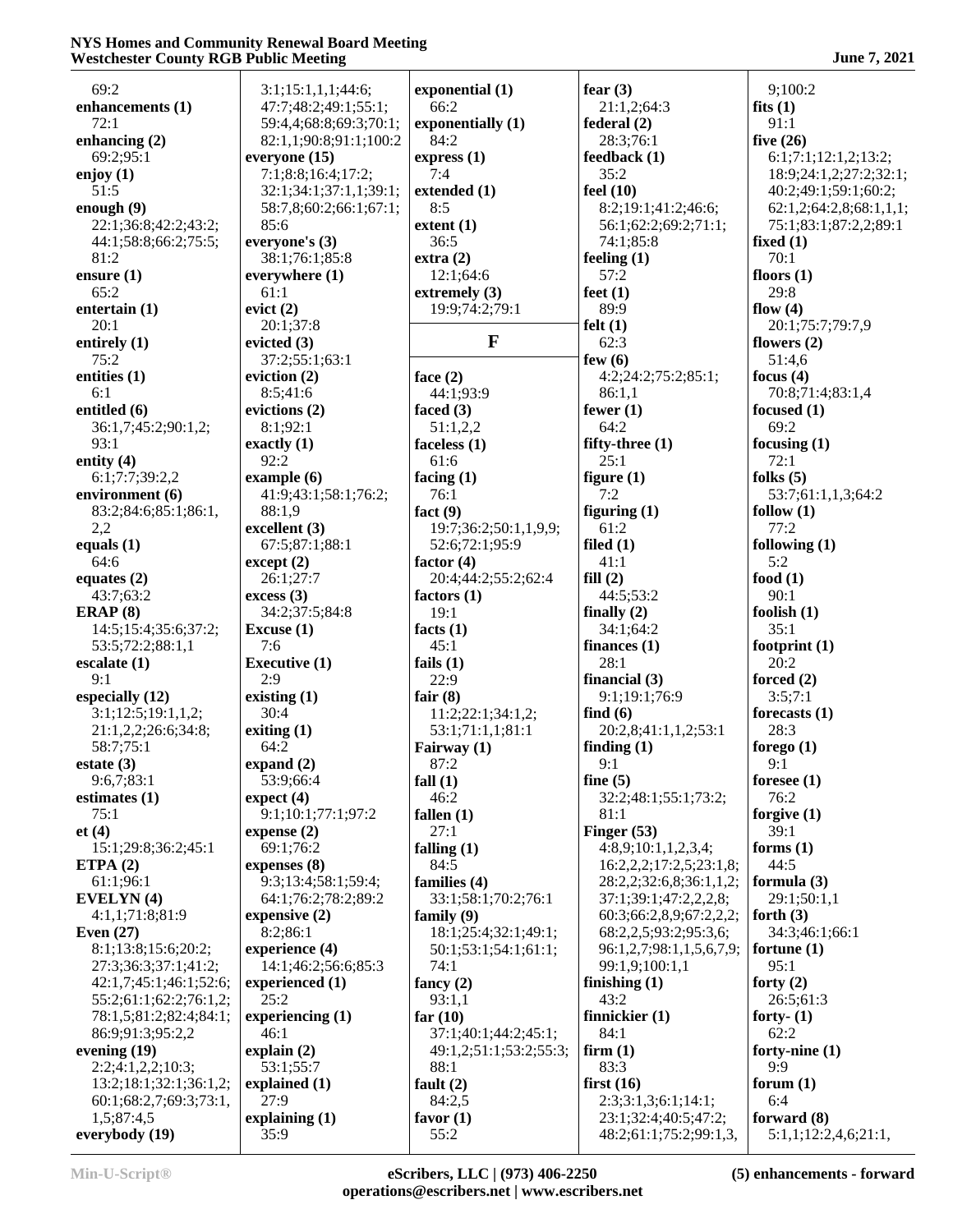#### **NYS Homes and Community Renewal Board Meeting Westchester County RGB Public Meeting June 7, 2021**

| 3;63:5                          | 41:1                           | Greenburgh (4)                            | 59:8,9;65:5                                    | 1;90:1,1,2,3;91:4;92:1                       |
|---------------------------------|--------------------------------|-------------------------------------------|------------------------------------------------|----------------------------------------------|
| four $(13)$                     | $g$ ift $(1)$                  | 95:7;96:7,8,9                             | happened $(3)$                                 | helping $(7)$                                |
| 8:2;12:1,1;15:1;46:1,           | 90:1                           | $\text{greet}(1)$                         | 26:1;27:1;31:1                                 | 13:1;14:1;15:2;35:5;                         |
| 2;71:1;74:4;81:2;83:1,          | giffs(1)                       | 49:7                                      | happening $(1)$                                | 53:7;56:1;90:2                               |
| 1;89:1;95:2                     | 90:1                           | ground(2)                                 | 74:1                                           | helps $(1)$                                  |
| fourteen $(1)$                  | girl(1)                        | 43:1:78:3                                 | happily $(1)$                                  | 90:1                                         |
| 40:1                            | 41:1                           | group(1)                                  | 71:1                                           | here's $(2)$                                 |
| fraction $(1)$                  | given $(5)$                    | 61:6                                      | happy $(8)$                                    | 42:2;63:2                                    |
| 76:7                            | 9:2;34:2;40:1;42:1;            | $grown (1)$                               | 3:2;4:2;49:1,1,1;                              | Hi(12)                                       |
| Franco (4)<br>23:2;32:1,1,6     | 80:9<br>giving $(4)$           | 70:1<br>growth(3)                         | 60:1;66:1;78:2                                 | 11:1,1;13:2;17:2,2;<br>18:1;32:1,1,1;73:2,2; |
| Frankly (3)                     | 27:1;35:1;39:5;48:2            | 69:1,1;70:1                               | hard $(1)$<br>11:2                             | 74:8                                         |
| 61:1;62:2;63:1                  | $\text{glad}(5)$               | guess $(6)$                               | hardly $(1)$                                   | high $(2)$                                   |
| fraudulent $(2)$                | 3:1;16:7;35:2;37:1;            | 10:2;23:1;32:1;40:3;                      | 79:1                                           | 58:2;70:1                                    |
| 85:2;86:1                       | 95:9                           | 99:1;100:4                                | hardware (1)                                   | higher $(1)$                                 |
| freeze $(3)$                    | God(1)                         | guidance (1)                              | 50:1                                           | 58:2                                         |
| 21:1;22:1;90:1                  | 69:4                           | 27:1                                      | Harry $(1)$                                    | highest $(1)$                                |
| Friday $(3)$                    | goes(4)                        | guide(1)                                  | 73:1                                           | 61:6                                         |
| 14:1,7;16:3                     | 21:2;23:1;91:6;96:2            | 36:9                                      | HCR's (1)                                      | historically (2)                             |
| front $(3)$                     | golf(1)                        | guided (1)                                | 2:1                                            | 25:1;33:1                                    |
| 7:2;51:1;57:3                   | 95:1                           | 61:2                                      | head $(1)$                                     | hit $(3)$                                    |
| frontlines $(1)$<br>7:1         | Good (48)<br>2:2;4:1,2,2;10:3; | guideline (15)                            | 51:8<br>header $(1)$                           | 78:1,5;85:6                                  |
| frustrating $(1)$               | 13:2;18:1,2;19:1;32:1;         | 2:1;3:1;21:1;22:1;<br>24:2;25:2,2;26:1,6; | 78:4                                           | $\mathbf{Hm}$ (1)<br>35:1                    |
| 47:1                            | 36:1,2;37:2;38:1;39:1,         | 27:1;28:1,6;34:2;66:1,                    | health $(3)$                                   | hold $(4)$                                   |
| frustration $(1)$               | 2,3,4;41:1;47:2;48:2;          | -1                                        | 9:2;43:9;57:1                                  | 36:9;58:1;78:1;98:1                          |
| 41:1                            | 56:1,2,2,2,2;58:1;59:6,        | Guidelines (16)                           | healthcare (1)                                 | home $(8)$                                   |
| full-time $(1)$                 | 8;60:2;62:2,3;66:1;            | 2:1,4;5:1;8:1;21:2;                       | 43:1                                           | 7:1;21:5;52:7;64:2;                          |
| 81:2                            | 68:2,7;69:3;73:1,1,2;          | 22:8;25:1,2,2;26:1,9;                     | healthy $(1)$                                  | 70:1,1,2;74:2                                |
| Fund $(2)$                      | 74:2;82:1,1,1,1;83:5;          | 27:4;28:5;33:1;40:9;                      | 3:2                                            | homeliness (1)                               |
| 38:6;75:8                       | 87:4,5;88:1                    | 65:8                                      | hear $(27)$                                    | 70:2                                         |
| fundamental (2)                 | goodness (1)                   | gut(1)                                    | 6:2;16:7;17:4,6,7;                             | homeschool (1)                               |
|                                 |                                |                                           |                                                |                                              |
| 27:2;29:1                       | 11:1                           | 74:2                                      | 23:1,7;35:2;39:1,1,2;                          | 7:1                                          |
| funds $(3)$                     | government $(5)$               | gays(4)                                   | 48:2,4,6,7;56:1;60:1,6,                        | honest $(2)$                                 |
| 15:1,1;35:6                     | 7:2;55:1;69:1;89:1;            | 39:1;62:1;80:1;82:1                       | 7,7;68:1;78:2;82:1,2,2;                        | 13:1;42:1                                    |
| further $(4)$                   | 90:1                           |                                           | 83:5;100:1                                     | honestly $(2)$                               |
| 27:2,2;64:1,1                   | governments (1)                | $\mathbf H$                               | heard $(10)$                                   | 37:6;81:2                                    |
| furthermore (1)<br>34:1         | 76:1<br>Governor (3)           |                                           | 10:1;11:2;15:2;40:2,<br>8;69:1;70:1;72:9;83:6; | honesty $(1)$<br>80:3                        |
|                                 | 8:5;22:2;63:1                  | habitable (1)<br>79:1                     | 85:1                                           | Honor $(1)$                                  |
| G                               | governor's $(1)$               | habitational (2)                          | Hearing $(5)$                                  | 81:1                                         |
|                                 | 2:7                            | 83:1,4                                    | 2:1,3,57:2,61:1,69:3                           | honorable $(1)$                              |
| $\text{gallon}(1)$              | gradual (1)                    | half $(6)$                                | hearings $(4)$                                 | 55:1                                         |
| 59:1                            | 57:1                           | 33:3;65:1;81:2;83:1;                      | 2:1,2,6;74:1                                   | hope $(8)$                                   |
| garden(1)                       | grand(1)                       | 96:1;97:1                                 | heat $(2)$                                     | 59:1;71:1;75:2;82:8;                         |
| 57:1                            | 79:3                           | Hamer $(7)$                               | 43:1;64:8                                      | 98:4,5;100:1,1                               |
| Gas(3)                          | <b>Grandview</b> (1)           | 4:1,2,2;5:2,9;31:1;                       | heavy $(1)$                                    | hopefully (8)                                |
| 9:9;11:1;21:1                   | 7:8                            | 100:1                                     | 64:6                                           | 22:1;26:1;39:1;56:1;                         |
| gave(2)                         | grant(2)                       | hammered (1)                              | heck $(1)$                                     | 58:2;85:1;87:2;88:1                          |
| 16:3;41:1                       | 20:1;45:1                      | 64:1                                      | 78:9                                           | hoping $(1)$<br>14:6                         |
| general (4)<br>49:2;88:2;94:1,1 | granted (3)<br>8:1;45:3;46:7   | hamstrung $(1)$<br>95:2                   | hedging $(1)$<br>57:1                          | horrible $(2)$                               |
| generate $(1)$                  | granting(1)                    | hand $(11)$                               | $\text{held}(1)$                               | 20:5;40:1                                    |
| 61:1                            | 46:7                           | 19:3,4;23:3;28:2;                         | 61:1                                           | horribly $(1)$                               |
| generated (1)                   | graphs(1)                      | 42:6;45:1;67:8;93:2,2;                    | Hello $(9)$                                    | 78:1                                         |
| 75:4                            | 27:1                           | 98:1;99:2                                 | 6:2;7:1;17:2;24:7,8;                           | hospitality $(1)$                            |
| generations (1)                 | Great $(17)$                   | handout $(1)$                             | 32:1;68:1;87:1,1                               | 70:2                                         |
| 49:1                            | 4:4;8:2;16:7;19:1;             | 33:1                                      | help $(34)$                                    | hot $(1)$                                    |
| George (5)                      | 35:2;38:2;42:1;48:9;           | hands $(5)$                               | 9:2;12:3;13:1;16:1,5,                          | 43:1                                         |
| 47:1,2,2;48:4;50:2              | 62:8;69:1,7;73:5;74:6;         | 19:1;36:9;37:7;61:1;                      | 6,6;20:8;22:6;27:1;                            | hours $(2)$                                  |
| gets(4)                         | 82:2;87:2;100:2,8              | 65:1                                      | 34:2,5;35:2;36:1,1,2,6,                        | 24:2;69:9                                    |
| 82:4;86:5,8;95:1<br>ghosts(1)   | green(1)<br>20:1               | happen $(7)$<br>54:2,8;55:1;58:2;         | 7,8;38:4;41:1;53:2;<br>54:1,2;55:8;56:1;65:1,  | house $(1)$<br>41:1                          |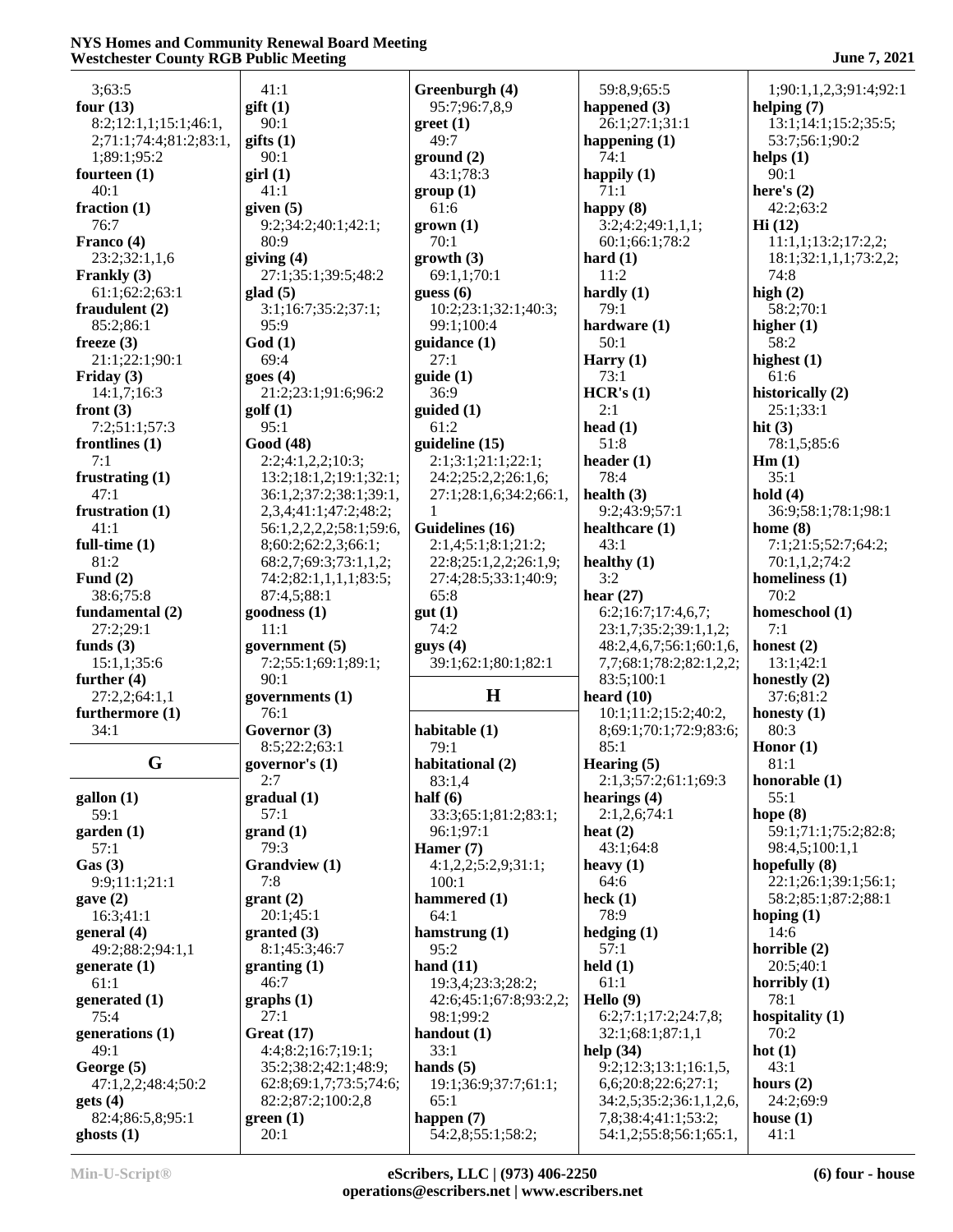#### **NYS Homes and Community Renewal Board Meeting Westchester County RGB Public Meeting**   $J$  **June 7, 2021**

| housing $(17)$                |                                           |                                    |                                         |                                 |
|-------------------------------|-------------------------------------------|------------------------------------|-----------------------------------------|---------------------------------|
|                               | 34:7                                      | 98:2                               | 69:1,1;77:2,2;88:1,1,                   | Key(2)                          |
| 2:1;8:4;19:1;25:5;            | incentivize (1)                           | infrastructure (1)                 |                                         | 65:1;88:5                       |
| 26:2;33:2;42:2,2;43:4;        | 34:4                                      | 26:2                               | issues $(3)$                            | keys(1)                         |
| 46:1;59:7;61:1;65:2;          | include $(1)$                             | initiatives (1)                    | 12:4;78:1;80:7                          | 41:1                            |
| 66:2;74:1;82:4;91:1           | 45:2                                      | 20:1                               | item $(1)$                              | kidding(1)                      |
|                               |                                           |                                    |                                         |                                 |
| Howie $(3)$                   | included (1)                              | injured $(2)$                      | 64:1                                    | 62:1                            |
| 60:1,7;61:1                   | 11:1                                      | 84:6;86:5                          | items $(2)$                             | kids(1)                         |
| How's $(1)$                   | includes $(1)$                            | insane $(1)$                       | 9:1;12:2                                | 7:1                             |
| 80:2                          | 62:1                                      | 20:2                               | itselves (2)                            | killed(1)                       |
| HSTPA(6)                      | including $(2)$                           | Institute $(1)$                    | 40:1,2                                  | 86:8                            |
| 10:6;21:1;26:1;30:4;          | 76:1;90:9                                 | 18:1                               |                                         | killing(1)                      |
|                               |                                           |                                    |                                         |                                 |
| 33:1;45:1                     | income $(12)$                             | Institutes (1)                     | ${\bf J}$                               | 66:1                            |
| huge $(5)$                    | 8:2,8;9:2;25:6;43:4;                      | 18:7                               |                                         | $\operatorname{kind}(9)$        |
| 27:1;37:1;51:1;63:2;          | 69:1;70:1;75:2;76:4;                      | institutional (1)                  | Jeff(3)                                 | 26:1;28:1,1;29:2,2;             |
| 64:1                          | 77:4;79:1;89:2                            | 57:7                               | 97:1;99:1,5                             | 51:2;54:1;66:2;93:2             |
| hundred (4)                   | incomes $(1)$                             | Instructions (2)                   | job $(5)$                               | Kindly $(1)$                    |
|                               |                                           |                                    |                                         |                                 |
| 28:1;29:7;30:2,3              | 70:8                                      | 2:1;3:1                            | 80:2;81:2;87:1,1;                       | 22:1                            |
| hurt $(4)$                    | increase (46)                             | insurance $(26)$                   | 92:5                                    | $\boldsymbol{\text{kinds}}$ (6) |
| 19:2;22:1;83:7;86:8           | 8:1;9:1,2;10:1;11:1,                      | 27:1,1,2;34:1;43:1,1,              | jobs $(2)$                              | 29:1;30:4;40:1;44:4;            |
| hurting $(1)$                 | 2,8;12:1,1,2;21:2;22:8;                   | 9;64:1,1,1,1;70:1;83:1,            | 7:1;89:1                                | 61:2;89:7                       |
| 13:8                          | 26:1;32:2;33:2;34:1,2,                    | 2, 2, 3, 6, 8; 84: 1, 7, 8; 85: 1, | JOE(2)                                  | kitchen $(1)$                   |
|                               |                                           |                                    |                                         |                                 |
| husbands $(1)$                | 2;40:1,1;43:7;44:2;                       | 2;86:1,2,2                         | 87:1,7                                  | 79:1                            |
| 57:1                          | 52:1;55:2;65:1;67:4;                      | insure $(1)$                       | Johnson (40)                            | kitchens (3)                    |
|                               | 70:2,2;71:1,1,2;75:1,1,                   | 64:1                               | 6:1,2,2;7:1,1,2,8;                      | 9:1;29:7;30:1                   |
| I                             | 1;76:2;77:4,6;81:1;                       | intake $(1)$                       | 10:1,1,1,2,2,2,3,7;11:1,                | KKR(1)                          |
|                               |                                           | 86:2                               |                                         | 42:2                            |
|                               | 84:1,2;85:2,2;91:4;                       |                                    | 1,1,1,2,3,6,8;12:1;13:2,                |                                 |
| IAIs $(2)$                    | 93:1;95:2;96:2                            | intentions (1)                     | 2, 2, 2, 3 1 4 : 1, 1, 2, 2, 6, 15 : 2; | knocking $(1)$                  |
| 19:2;75:9                     | increased (4)                             | 49:1                               | 16:1,1,1,1,2,8                          | 69:1                            |
| idea $(1)$                    | 9:1;34:1;76:2;89:2                        | interest $(2)$                     | joined (1)                              | knowing $(2)$                   |
| 29:2                          | increases (44)                            | 38:1;86:2                          | 69:2                                    | 78:2;93:9                       |
|                               | 21:2;24:2;25:1,1,1,2;                     |                                    |                                         |                                 |
| identify $(1)$                |                                           | interested (2)                     | joins $(1)$                             | knowledge (1)                   |
| 6:1                           | 27:1,3;29:2,2;32:2;                       | 6:1;35:2                           | 69:2                                    | 45:2                            |
| ignore $(1)$                  | 33:1,1;34:2,3;40:1;                       | interests $(2)$                    | joke $(2)$                              |                                 |
| 54:2                          | 46:1;50:1;51:2,2;58:1,                    | 35:2;38:1                          | 50:1;63:7                               | L                               |
| ignored (1)                   | 2;59:3;70:1;74:1;76:1,                    | interference (3)                   | June $(4)$                              |                                 |
| 21:1                          | 1;77:2;78:1,2;80:1;                       |                                    |                                         |                                 |
|                               |                                           | 49:7;52:1;72:1                     | 2:3;3:9,9;35:9                          | lack(1)                         |
| imagine $(2)$                 | 83:1,1;85:1,7;88:2,2,2,                   | <b>International (2)</b>           | jurisdiction (1)                        | 75:2                            |
| 42:1;85:1                     | 6;89:1,1,1;91:1;93:1                      | 83:1,3                             | 2:1                                     | $\text{lady}(1)$                |
| imbalance (1)                 | increasing $(3)$                          | internet (1)                       |                                         |                                 |
|                               |                                           |                                    |                                         |                                 |
|                               |                                           |                                    | justice $(6)$                           | 40:4                            |
| 13:8                          | 74:1;76:6;78:2                            | 61:2                               | 45:1;90:6,7;92:1;                       | lagged $(1)$                    |
| impacted $(2)$                | incredibly (1)                            | interview $(1)$                    | 96:5,5                                  | 25:2                            |
| 33:2;92:1                     | 86:1                                      | 5:1                                |                                         | LaMont (2)                      |
| impacts $(3)$                 | indeed $(1)$                              | interviewed (1)                    | $\bf K$                                 | 3:2,2                           |
|                               |                                           |                                    |                                         |                                 |
| 19:1;20:5;76:1                | 44:2                                      | 5:1                                |                                         | landlord (11)                   |
| implement $(1)$               | index $(2)$                               | into $(13)$                        | <b>KAZARNOVSKY (21)</b>                 | 7:5;8:8;19:1,2;20:1;            |
| 20:2                          | 25:2,2                                    | 6:6;11:9;25:2;29:2;                | 87:1,1,1,1,2,2,7;91:1,                  | 37:1;71:2;84:5;86:8;            |
| implore $(2)$                 | Indiscernible (14)                        | 70:1,1;71:1;74:1;78:1;             | 2,2;92:1;93:5;94:1,6;                   | 91:3;92:1                       |
| 9:2;21:2                      | 7:2;15:1;18:2;23:2;                       | 86:1,4;88:1;90:1                   | 95:4,6,8;96:1,2,2,8                     | landlords (64)                  |
|                               | 31:2;37:2;39:6;44:1;                      | invest $(2)$                       |                                         | 6:2;7:2;8:6;9:1;11:2;           |
| imploring $(1)$               |                                           |                                    | keep (18)                               |                                 |
| 59:3                          | 46:1;73:2;74:9;81:5;                      | 34:5;95:1                          | 2:8;7:2;13:4;21:1,3;                    | 15:1,1,6;16:1;18:2;             |
| importance (1)                | 91:7;94:5                                 | invested $(1)$                     | 28:1;44:1;51:8;69:2,2,                  | 19:1,1,2;20:1,1;21:2;           |
| 19:2                          | individual (4)                            | 28:1                               | 2,5;71:1;74:1;75:2;                     | 22:1,9;25:6;26:1;27:5;          |
| important $(5)$               | 17:1;19:1;46:9;99:2                       | investor $(1)$                     | 77:1,2;96:2                             | 33:1;34:1,1;36:1,1;             |
| 49:2;58:6;91:1,1,1            | individuals (2)                           | 61:6                               | keeping $(1)$                           | 40:1,1,2,8;41:1;42:2,2,         |
|                               |                                           |                                    |                                         |                                 |
| impossible $(2)$              | 6:1;70:2                                  | investors $(1)$                    | 9:3                                     | 4;43:1,1;44:7,7;48:1,2;         |
| 8:1;63:2                      | industry $(3)$                            | 57:9                               | keeps $(1)$                             | 49:3;55:1;56:2;57:6,7,          |
| improve(1)                    | 27:2;64:1;91:1                            | invite $(1)$                       | 69:1                                    | 7,8;58:1;67:7;80:2,6;           |
| 29:5                          | inflation $(4)$                           | 72:2                               | Ken(5)                                  | 83:2,2;84:1,1,1,2,9;            |
| improvements (10)             | 25:1,1;74:1;96:2                          | involved $(1)$                     | 10:4;24:1,2,6;93:2                      | 85:9;86:2,3;89:2;90:2;          |
|                               |                                           |                                    |                                         |                                 |
| 10:6;19:1,2;21:6;             | info $(1)$                                | 37:2                               | Kenneth $(2)$                           | 93:2                            |
| 22:1;26:1;29:2;30:5;          | 99:1                                      | iPhones $(1)$                      | 4:8,9                                   | landlord's $(1)$                |
| 46:9;65:2<br>incentives $(1)$ | information $(5)$<br>15:8;56:2;61:1;67:8; | 54:1<br>issue $(7)$                | kept(4)<br>25:1,1;33:1;70:1             | 90:1<br>landlord-tenant (2)     |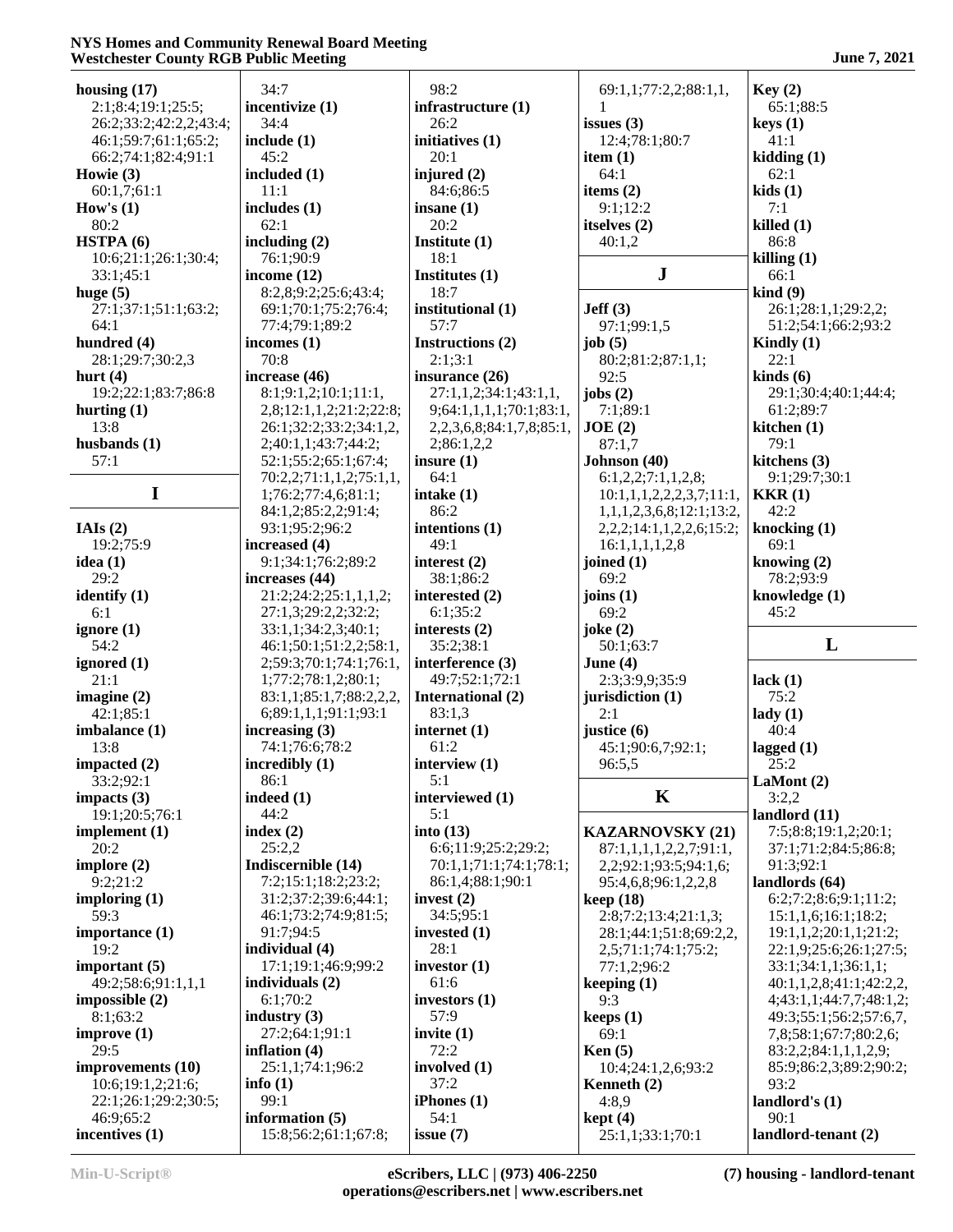| June 7, 2021 |  |
|--------------|--|
|--------------|--|

| 19:2;42:1                   | 80:1;96:1                        | 25:5                          | 61:1                              | 3:7;13:2;15:8;19:1;     |
|-----------------------------|----------------------------------|-------------------------------|-----------------------------------|-------------------------|
| large $(1)$                 | legislators (2)                  | lives $(2)$                   | lovely $(1)$                      | 22:1;26:2,2;29:6;33:1;  |
| 25:3                        | 21:1;81:2                        | 9:2;54:1                      | 53:1                              | 35:2;36:1,1;51:1,1,1;   |
| larger $(2)$                | legislature (4)                  | livestream $(1)$              | low(11)                           | 52:1,2,5;64:2;67:1;     |
| 19:1;49:1                   | 26:1;33:2;34:1;80:2              | 6:9                           | 13:5;25:9;29:3;33:1;              | 69:1;70:2,2,2;71:2;     |
| last $(27)$                 | legitimate $(1)$                 | living $(9)$                  | 34:2;51:2;74:2;75:7;              | 74:1;77:1;85:4,4;88:1,  |
| 2:5;5:1;6:5;8:1;9:1;        | 92:5                             | 13:3,4;21:8;55:2;             | 78:1;84:2;86:2                    | 1,1,2,2,8;91:2,2;93:3;  |
| 21:1;25:1;27:1,2;29:1;      | legitimately (1)                 | 58:1;71:1;75:2;79:1,1         | lower $(2)$                       | 94:2;95:1,1             |
| 34:1;36:2;53:1;59:2;        | 80:7                             | LLC(1)                        | 25:2;90:2                         | March $(2)$             |
| 66:1;69:1;74:1;75:5;        | less (6)                         | 32:1                          | Lucas $(2)$                       | 14:1;41:1               |
| 77:1;80:2;83:1,1;84:9;      | 22:1;25:1;43:8;60:2;             | $\text{lobby}(1)$             | 59:2,2                            | market $(12)$           |
| 85:1;87:1,7;95:2            | 65:2;68:1                        | 21:1                          | lucky $(1)$                       | 33:1,1,9;43:6;44:3;     |
| late $(4)$                  | letter $(3)$                     | local $(5)$                   | 20:2                              | 63:2;64:2;74:1;84:1,8;  |
| 7:2;68:1;70:7;100:2         | 5:1;46:1,2                       | 21:1;25:4;37:2,2;             | lumber(3)                         | 86:1,1                  |
| later $(4)$                 | letters $(2)$                    | 50:1                          | 20:2;58:1,2                       | massive(1)              |
| 2:2;46:2;48:2;62:1          | 27:8;53:2                        | localities (1)                |                                   | 59:5                    |
| law(6)                      | level $(6)$                      | 10:2                          | M                                 | matches (1)             |
| 19:1;25:2;26:1,1;           | 22:4;69:2,5;70:2;                | lockdowns (2)                 |                                   | 28:6                    |
| 34:1;95:2                   | 71:1,3                           | 8:1,2                         | ma'am(2)                          | Mateo (1)               |
| laws $(6)$                  | liability $(1)$                  | locksmiths (1)                | 58:1;72:1                         | 16:2                    |
| 40:1;49:1;51:2;57:6;        | 43:1                             | 50:2                          | Madam(2)                          | $M-A-T-E-O(1)$          |
| 65:1;75:2                   | life $(2)$                       | Loftin $ (1)$                 | 7:2,2                             | 16:2                    |
| lawsuit $(1)$               | 12:1;29:2                        | 39:6                          | Mae $(5)$                         | material $(2)$          |
| 86:1                        | lifted $(1)$                     | Loftin-Woods (3)              | 4:1,2,3,4;98:1                    | 34:1;99:8               |
| lawsuits $(2)$              | 22:4                             | 17:1,1;23:2                   | magical $(1)$                     | materials $(1)$         |
| 86:4,7                      | light $(1)$                      | long(14)                      | 54:1                              | 85:1                    |
| lawyers $(1)$               | 22:2                             | 10:1;13:7;15:1;26:2,          | mailed $(1)$                      | math(1)                 |
| 86:7                        | lighting $(1)$                   | 8;29:1;31:1;33:2;34:4;        | 97:1                              | 45:2                    |
| lay $(1)$                   | 29:8                             | 42:1;46:1;69:4;91:9;<br>99:4  | mailing $(1)$                     | matter $(4)$            |
| 10:1                        | lights $(1)$<br>50:6             |                               | 97:1                              | 36:2;51:7;52:6;77:2     |
| lead $(4)$<br>15:6;86:1,1,1 |                                  | longer $(3)$<br>9:2;13:1;75:1 | main(2)                           | matters $(1)$<br>51:7   |
| leak $(1)$                  | likely $(1)$<br>45:1             | look $(10)$                   | 25:2;83:1                         | maximum <sub>(1)</sub>  |
| 26:2                        | limit(1)                         | 5:1;11:6;25:1;27:1;           | maintain(9)<br>8:9;9:2;22:1;25:6; | 75:1                    |
| lease $(1)$                 | 66:3                             | 38:7;58:1;62:5;65:1;          | 28:4;29:1;50:1;66:2;              | May $(24)$              |
| 33:1                        | limited $(1)$                    | 67:6;96:1                     | 89:2                              | 5:1;9:1,3;15:1,8;       |
| leases $(6)$                | 6:1                              | looked $(2)$                  | maintained (2)                    | 16:1;23:5;35:2,2,8;     |
| 2:1;3:1;25:1,2;26:3;        | line $(8)$                       | 25:1;31:8                     | 25:1;50:1                         | 36:3;45:1;48:1;55:3,4,  |
| 28:7                        | 19:6;28:2;42:1,1;                | looking $(5)$                 | maintaining $(3)$                 | 6;56:1,1,1,1;63:1;70:3; |
| least $(11)$                | 58:9,9;64:1;94:2                 | 8:3;28:1;61:6;78:1;           | 8:2;66:2;95:1                     | 76:5;92:2               |
| 28:6;33:9;35:2;37:6;        | lines $(2)$                      | 97:2                          | maintenance (5)                   | maybe $(9)$             |
| 78:1;79:1;80:1,1;82:1,      | 7:2;70:4                         | Looks $(4)$                   | 22:1;28:1;43:1;65:2;              | 11:9;23:1;37:4;41:2;    |
| 2;96:2                      | link(1)                          | 17:6;30:1;39:1;45:1           | 69:2                              | 57:8;62:2;80:2;89:1;    |
| leave $(4)$                 | 16:4                             | lose $(2)$                    | major(6)                          | 94:1                    |
| 13:7;16:1;33:2;37:1         | links $(2)$                      | 68:2,2                        | 9:1;10:5;19:1;44:1;               | mayor $(4)$             |
| leaving $(4)$               | 35:1,1                           | $\text{losing } (1)$          | 75:8;76:9                         | 49:2,2;50:3,4           |
| 36:2;64:2;84:1;86:1         | list $(3)$                       | 78:3                          | majority $(2)$                    | MCI(9)                  |
| leeway $(1)$                | 21:2;23:2;47:1                   | loss(1)                       | 57:9;80:8                         | 10:1;29:2;40:1,2;       |
| 84:1                        | listen $(2)$                     | 37:1                          | makes $(4)$                       | 45:7;46:1,1;51:1,1      |
| left $(11)$                 | 2:1;21:1                         | losses $(2)$                  | 63:9;66:2;91:1;96:3               | MCIs(6)                 |
| 36:2,2;37:3,4;39:1;         | listening $(1)$                  | 58:2;85:1                     | making $(12)$                     | 19:2;40:5;44:1,2;       |
| 41:1;44:9;61:1;76:2;        | 60:1                             | lost(5)                       | 29:2;49:6;54:1;60:2;              | 45:1,2                  |
| 86:1;99:2                   | literally $(1)$                  | 7:1;63:2;65:1;68:2;           | 61:2;72:1;79:9;86:2;              | mean $(25)$             |
| leg(2)                      | 84:1                             | 92:5                          | 88:1,2;89:1;92:2                  | 14:1;16:5;44:1;53:1;    |
| 91:8,8                      | little $(13)$                    | lot(22)                       | manage $(3)$                      | 58:1,1,2;62:2;74:1;     |
| legal(7)                    | 31:1;39:1;48:2;54:2;             | 10:1;12:3;27:5;42:6;          | 18:1;46:2;50:5                    | 77:1,2,2;78:1,6,9;79:1, |
| 29:1;45:9;75:1;83:2;        | 56:1,2;60:2,2;64:1,1,2;          | 49:1;56:1,2,2,2,6;57:8;       | management $(2)$                  | 2;80:1;81:1,1;82:3,6;   |
| 86:1,2,2                    | 66:3;97:1                        | 59:1;61:1;62:1;64:9;          | 19:5;32:1                         | 90:5,7;91:8             |
| legally $(1)$               | live $(12)$                      | 70:8;74:2;83:7;84:1;          | mandates $(1)$                    | meaning(1)              |
| 37:7                        | 3:1;25:1;49:1;53:1,              | 86:1;93:1;95:1                | 21:2                              | 37:8                    |
| legislation $(1)$<br>75:2   | 1;58:1;59:7;71:5;72:1;           | $\text{lots} (1)$<br>99:8     | Manhattan (1)<br>83:2             | means $(2)$<br>8:8;34:2 |
| legislative (2)             | 79:2;81:2;86:9<br>livelihood (1) | loved $(1)$                   |                                   | meat(1)                 |
|                             |                                  |                               | many $(41)$                       |                         |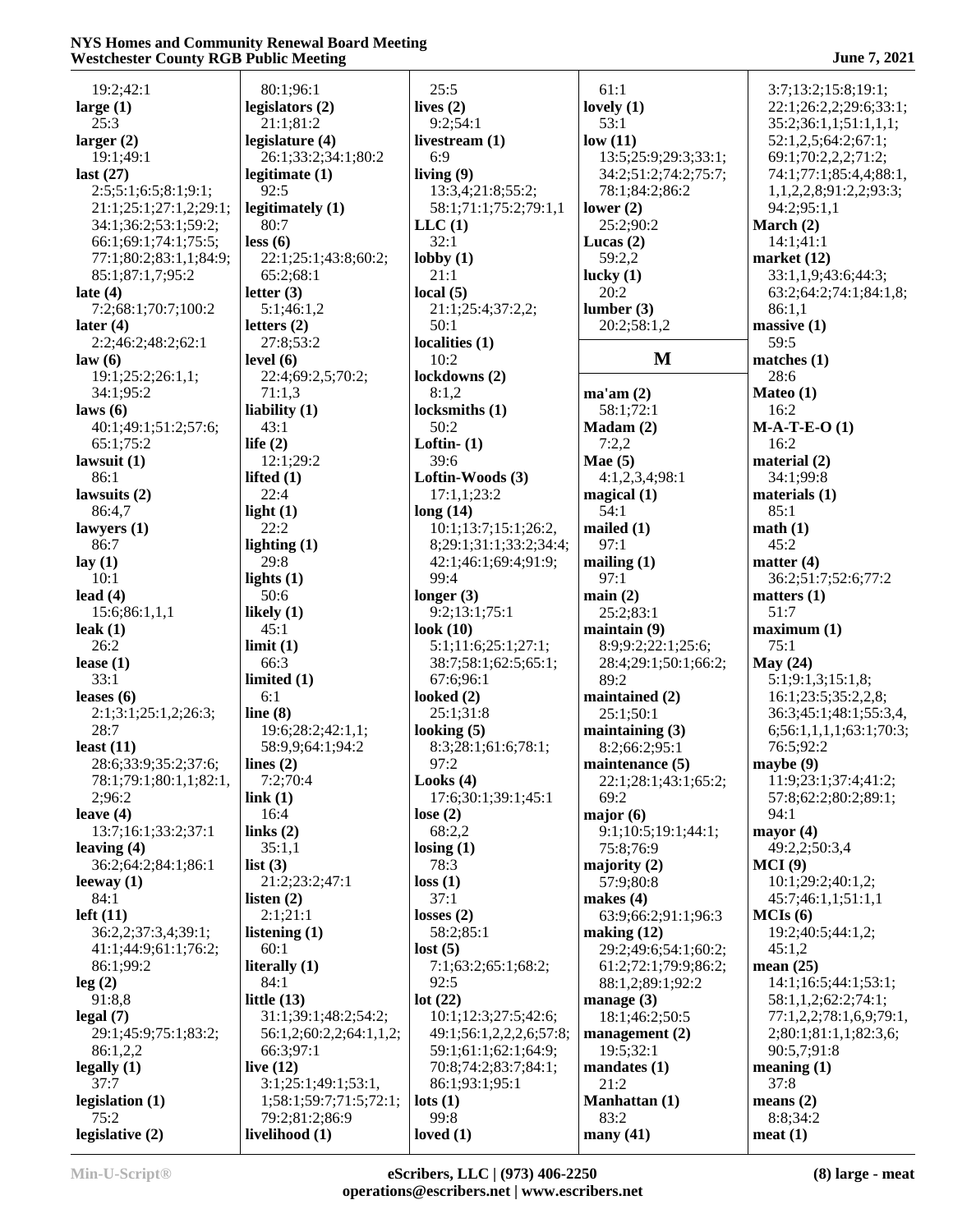| 43:2                      | 38:1;58:8                        | 93:2                               | 76:4                    | 93:1                              |
|---------------------------|----------------------------------|------------------------------------|-------------------------|-----------------------------------|
| meet $(2)$                | Moe $(4)$                        | moves $(1)$                        | needs(8)                | notch(1)                          |
| 15:1;90:2                 | 67:1,2,2;68:4                    | 33:8                               | 19:2;26:1;28:5;30:1;    | 70:5                              |
| meeting $(11)$            | mom(2)                           | moving $(5)$                       | 44:1;47:2;59:4;79:2     | note(1)                           |
| 2:5;3:1,3,8;5:4,5;6:1;    | 18:2;57:1                        | 5:1;21:3;44:9;45:3;                | negative $(1)$          | 2:6                               |
| 60:2;97:1;100:1,2         | moment (2)                       | 63:5                               | 19:1                    | notices $(1)$                     |
| meetings $(9)$            | 66:2;79:2                        | much $(34)$                        | negatively $(2)$        | 56:1                              |
| 2:1,2,5,6;3:1,4,7,8;      | moms(1)                          | 11:1,1,2;12:1;13:5;                | 76:2,9                  | November (2)                      |
| 6:7                       | 57:1                             | 15:1;22:2;30:9;38:2,4;             | neglectful (1)          | 8:2;15:1                          |
| member $(8)$              | Monday (2)                       | 40:1;44:1,1;47:6;54:9;             | 32:2                    | nowhere $(1)$                     |
| 3:2,2;4:1,1,1;24:1;       | 2:3;3:9                          | 57:2;59:1,1;60:2;63:1,             | neither(1)              | 78:2                              |
|                           |                                  |                                    | 23:2                    | <b>Nukho</b> (36)                 |
| 38:1;100:1                | money $(41)$                     | 1;66:1,6;67:1,8;70:1;              |                         |                                   |
| members (6)               | 8:2;10:1;14:2;15:2;              | 71:1,6;74:2;84:1;87:3;             | nest(1)                 | 47:1,1;48:1,1,1,2,2,2,            |
| 2:1;7:3,3;24:1,2;32:1     | 19:2;20:1,1;22:1,1,1;            | 92:1;94:3;100:2                    | 49:1                    | 4,6,9;51:1,1,9;52:1,1,1,          |
| memos $(1)$               | 36:1;45:1,2;49:2;51:1,           | mulch $(1)$                        | net(1)                  | 1,1,2,2,9;53:2,4,6,9;             |
| 35:1                      | 1,2;53:1;54:1;56:1;              | 51:5                               | 91:2                    | 54:1,1,2;55:1;56:1;               |
| mention $(1)$             | 57:8;63:1,1;65:1,2,2,4,          | multifamily (1)                    | New $(25)$              | 57:2;58:1,1;59:1,1                |
| 10:1                      | 6;70:1;71:1;79:4;84:1;           | 33:1                               | 2:8;4:1;5:1;9:1;12:2,   | $N-U-K-H-O(1)$                    |
| mentioned (4)             | 86:2,2,2;89:1,1;90:1;            | multi-habitational (1)             | 2;14:2;15:1;19:1;20:1;  | 47:2                              |
| 10:2;64:2;71:1;95:9       | 92:2;93:1;95:1                   | 64:2                               | 26:1;27:1;33:2;34:6;    | number(8)                         |
| mess(1)                   | money's $(1)$                    | must(4)                            | 40:8;41:2;42:2,2;44:8;  | 19:8;29:4,4;64:1;                 |
| 19:1                      | 21:7                             | 21:1;23:1;31:1;79:1                | 51:2;61:4;83:4;95:1;    | 71:1;81:1;90:1;91:6               |
| message(1)                | monies $(2)$                     | mute(9)                            | 99:9;100:1              | numbers $(5)$                     |
| 59:1                      | 12:1;22:6                        | 4:2;17:2;23:8;39:1;                | newer $(1)$             | 25:1;33:6;42:3;67:1;              |
| met(3)                    | month $(12)$                     | 68:2,3;71:9;93:2;94:1              | 54:1                    | 98:1                              |
| 42:1;49:2;90:2            | 43:1,8;53:1;55:2;                | muted $(3)$                        | news(1)                 | nursing $(1)$                     |
| microphone (1)            | 74:2;75:1,1,1;79:1,2,2,          | 11:1;17:5;48:3                     | 4:1                     | 74:2                              |
| 23:1                      | 8                                | myself(8)                          | newsletter(1)           | nuts $(1)$                        |
| middle $(2)$              | months $(12)$                    | 6:2;19:1,5;41:1;                   | 61:1                    | 20:2                              |
| 42:1;43:3                 | 10:1;14:3;40:2;42:2;             | 48:1;49:1;74:3;98:2                | next(22)                |                                   |
| Milio $(28)$              | 46:2;62:2,2,2;63:1,2,6;          | mystery $(1)$                      | 3:8;16:1;17:1;21:1;     | $\mathbf 0$                       |
|                           |                                  |                                    |                         |                                   |
|                           |                                  |                                    |                         |                                   |
| 23:2;30:1;32:1,1,1,1,     | 65:1                             | 25:1                               | 23:1;28:3,9;42:2;47:1;  |                                   |
| 1,4,5,6,9;35:1,1,2,3,5,8; | moratorium (1)                   |                                    | 59:2,2;60:1;75:2;82:1,  | obligations (1)                   |
| 36:1,1,2,2;38:1,1,2,2,5,  | 8:6                              | N                                  | 8;95:1,1,2;96:1;100:1,  | 55:2                              |
| 9;39:1                    | more (44)                        |                                    | 2,6                     | observation (1)                   |
| million $(2)$             | 3:1;13:8;14:3;27:6;              | name $(8)$                         | nice $(2)$              | 88:2                              |
| 84:1,1                    | 36:1;39:1;40:1;42:1;             | 18:1,2;30:1;32:1;                  | 9:1;40:2                | obviously (1)                     |
| millions $(1)$            | 45:1;51:2;52:6,7;55:4;           | 47:2,2;87:1,1                      | night(8)                | 69:1                              |
| 15:1                      | 56:1,6;59:1;60:2;64:2,           | names $(2)$                        | 39:2,3,4;42:1;82:1,1,   | October (4)                       |
| mind(2)                   | 2,6,7;65:1;66:2,4;70:1;          | 59:2;87:7                          | 1,1                     | 2:1;3:1;28:8;41:5                 |
| 48:1;60:1                 | 74:4;75:1;76:2;77:5;             | name's $(1)$                       | NILSON(23)              | off(11)                           |
| mine(2)                   | 78:2;79:6,9;82:5;84:1;           | 60:2                               | 24:1,1,1,1,1,2,2,5,6,7, | 21:8;48:3;62:2;65:1;              |
| 27:1;54:1                 | 85:1,1;86:3;88:1,2;              | navigate $(2)$                     | 8;27:2,2;28:1,1,1,2,2;  | 68:2;69:1;80:1,2;91:8,            |
| minimum(4)                | 92:2;94:2;96:1,1;99:1            | 7:2;16:5                           | 29:2,9;30:1,9;31:1      | 9;92:2                            |
| 12:1,2;34:2;42:2          | morning $(1)$                    | near(2)                            | nine $(2)$              | offer $(1)$                       |
| minimums(1)               | 18:1                             | 86:6,9                             | 37:4;65:1               | 86:1                              |
| 74:2                      | mortgage $(2)$                   |                                    |                         | Office $(6)$                      |
| minute(1)                 | 51:2;99:1                        | necessarily (1)<br>80:8            | Nobody (1)<br>94:1      |                                   |
| 38:1                      |                                  |                                    |                         | 2:1;21:4;35:1;41:1,               |
|                           | most(10)                         | necessary(3)                       | non(1)                  | 1;72:2                            |
| minutes $(17)$            | 13:1;14:2,2;18:2;                | 28:1;78:8;88:4                     | 42:1                    | officially $(1)$                  |
| 6:1,1;7:1;18:9;24:1;      | 20:6;22:4;26:1;56:1;             | need(52)                           | none(1)                 | 5:3                               |
| 27:2;32:1;40:2;48:2;      | 75:6;78:1                        | 3:1,6;9:1;12:1;20:1;               | 58:4                    | oftentimes (2)                    |
| 60:2;68:1,1,1;74:5;       | Motion $(2)$                     | 21:2;25:6;28:1;29:1,2;             | nonstop(1)              | 45:6:46:1                         |
| 83:1;87:2,2               | 100:1,1                          | 34:9;35:2;36:1,1,7;                | 7:2                     | oil(2)                            |
| mispronounce (2)          | Mount $(6)$                      | 40:1;41:1;44:6;45:7;               | nor $(2)$               | 58:2;85:1                         |
| 59:2;87:1                 | 8:1;9:6;10:2;11:3;               | 50:1,1;52:1,2;53:2;                | 61:5;65:1               | old(8)                            |
| mispronouncing (1)        | 43:1,1                           | 56:2,8;57:1;58:1,1,9;              | normal $(2)$            | 8:2;28:1;29:7;30:2,               |
| 87:7                      | move $(8)$                       | 59:1;65:1;69:2;70:1,8;             | 58:2;64:2               | 3;39:1;46:1;70:7                  |
| missed(1)                 | 12:6;21:1;23:1;33:9;             | 74:2;76:2,2,8;77:5;                | normally $(2)$          | older $(7)$                       |
| 97:2                      | 45:4;65:6;94:1;100:1             | 86:1;87:2;89:2;90:1,1,             | 9:1;77:3                | 8:2;29:7;34:9;57:1;               |
| mitigate $(1)$            | moved $(3)$                      | 2, 2, 2, 2, 2, 3; 96: 2            | Northern (1)            | 64:2,6;74:2                       |
| 2:8<br>mode(2)            | 33:2;41:1;74:2<br>movement $(1)$ | needed (5)<br>20:7;22:8;26:1;29:1; | 83:2<br>nose(1)         | once $(4)$<br>22:3;30:6;36:3;41:2 |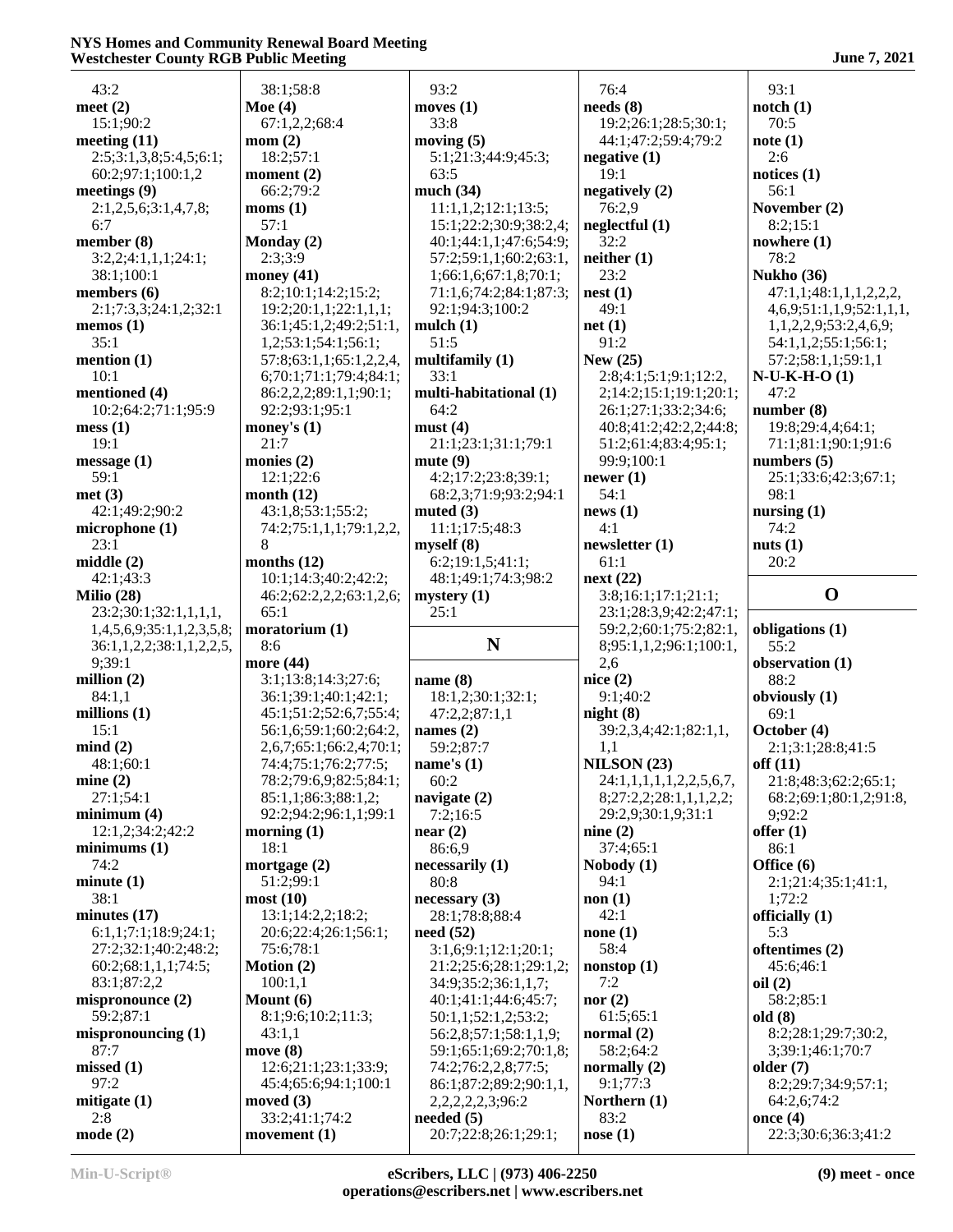| one (47)                 | 57:4;58:2;61:2;62:1,6,  | 2,9;55:2;58:9;84:6;      | 93:1                           | 45:2                    |
|--------------------------|-------------------------|--------------------------|--------------------------------|-------------------------|
| 13:1;14:6;20:9;25:2,     | 7;69:1;74:2;78:9;86:1;  | 92:1                     | paying (14)                    | personally (2)          |
| 2;26:1;27:1;29:4,9;      | 89:7;90:1;91:1,1;97:1   | $\operatorname{pain}(1)$ | 20:6;33:1,1,9;41:8;            | 37:6;45:2               |
| 33:1,2;37:4;41:2,9;      | outreach (1)            | 85:8                     | 42:2;43:1;64:2,2;65:1;         | perspective (1)         |
| 44:2;45:1;46:2;51:1,2;   | 53:2                    | pair(1)                  | 77:2;86:1;88:1;89:1            | 45:1                    |
| 52:2;55:5;58:4;59:2;     | outright (2)            | 64:2                     | payment (1)                    | Peter $(22)$            |
| 62:2;63:1,2;65:1,4,7,9;  | 32:2;33:1               | pandemic (19)            | 8:1                            | 2:2,2;3:1,1,9;4:1;5:2;  |
|                          |                         |                          |                                |                         |
| 66:1,1,2;80:1;81:2,2;    | over $(45)$             | 3:5;8:1;20:1,2,2;        | payments (2)                   | 7:1;23:9;30:1;31:1,2,4; |
| 88:5;91:1,1,4;95:3;      | 2:2;5:1;8:2;18:1;       | 21:1,4,9;26:8;27:5;      | 53:1;89:2                      | 39:5;47:1;59:2;67:1;    |
| 96:1,1,1,4;99:1;100:6    | 21:1,1;24:1;25:1,2;     | 33:2;37:1;41:3;56:3;     | pending(3)                     | 73:1;82:1;87:6;94:1;    |
| ones $(5)$               | 26:2;28:1,2;29:1,3;     | 76:1,1,1,2;77:2          | 44:2,2;47:1                    | 97:1                    |
| 35:7;44:2;77:2;78:1;     | 33:1,1;40:2;41:1;46:1;  | panel $(2)$              | penny(2)                       | phase(1)                |
| 86:1                     | 56:2;61:3;62:1;64:1;    | 40:6,7                   | 41:2;54:1                      | 20:1                    |
| one-year $(1)$           | 65:7;66:2;69:1,2;70:9;  | panelist $(5)$           | people $(70)$                  | phone(1)                |
| 25:2                     | 74:1;75:1,1,2,4;77:2,2; | 4:2;6:2;24:3;60:4;       | 13:1;15:1;25:3;26:1,           | 19:8                    |
| online (1)               | 78:1;80:9;81:2;83:1,1,  | 67:1                     | 4;36:7,8;43:7;44:1;            | phonetic $(4)$          |
| 36:1                     | 1;84:9;85:1;89:1;92:1   | pants(1)                 | 49:1,1,1,1;50:1,1,2,7;         | 31:2;59:2;73:1;97:1     |
| only (26)                | overnight $(2)$         | 65:1                     | 52:7;53:1,1,2;54:1,2,2,        | physical (1)            |
| 8:8;13:1;14:1,6,8;       | 41:1;57:1               | paper $(3)$              | 8,8;55:1,1,2,2,4;56:1,1,       | 36:3                    |
| 19:2;22:1,1,1;23:1;      | oversized (1)           | 36:3;49:6;57:3           | 2, 2, 2, 2, 2, 4, 6; 57: 2, 4; | pick(1)                 |
| 27:3;29:1;32:2;33:1,7;   | 33:2                    | papers $(3)$             | 58:1,1,5;64:3;67:1;            | 57:3                    |
| 41:1,2;43:7;63:1;65:1,   | overwhelming (2)        | 41:1;44:4;61:5           | 69:1;70:1;72:1,2;81:1;         | picking (1)             |
| 1,8;74:2;75:9;85:1;      | 37:1,1                  | paperwork (6)            | 84:3;85:1;88:1,1;89:1,         | 49:6                    |
|                          |                         |                          |                                |                         |
| 86:1                     | owe(2)                  | 8:2;14:1;45:3;53:2,      | 1;90:1,1,2,5;92:1,1,1,2;       | pictures $(1)$          |
| onto $(1)$               | 14:2;54:9               | 8;62:2                   | 93:1,1;94:2;96:2               | 44:4                    |
| 40:2                     | owed $(6)$              | parameters (1)           | per $(5)$                      | piece $(2)$             |
| open $(9)$               | 37:1,1,5;55:2;56:1;     | 34:3                     | 12:1;43:1,1;74:2;              | 36:3;58:1               |
| 19:6;41:1;74:7;78:1;     | 92:2                    | Park $(1)$               | 75:1                           | place $(7)$             |
| 92:2;94:2,2;97:6;100:1   | owes(1)                 | 7:8                      | percent (70)                   | 41:1;52:5;57:2;58:1;    |
| opened $(1)$             | 65:1                    | part $(14)$              | 8:1;9:7,7,8,9,9;11:3,          | 59:8;72:1;100:2         |
| 41:1                     | owing $(4)$             | 4:2;5:4;19:1;20:6;       | 4,9;12:1,1,2,2;13:2;           | plain(1)                |
| operated (2)             | 34:1,2;37:3;92:2        | 35:2;58:3,3;77:5;97:1,   | 15:1;20:2;22:3;25:1;           | 64:7                    |
| 18:1;32:2                | own(6)                  | 1;99:1,2,3,9             | 26:1;27:1,1,1;28:2,4;          | plan(2)                 |
| operating $(3)$          | 16:5;50:1,5;65:4,6;     | partaking (1)            | 33:3,4;40:1;43:3,5,6,9;        | 8:1;78:1                |
| 20:2;33:1;34:1           | 84:2                    | 38:1                     | 53:2;63:2,2,5;64:1,1,1,        | planned $(1)$           |
| opinion $(1)$            | owned $(3)$             | participate (2)          | 8;65:1;66:1,1,1,1,1;           | 21:7                    |
| 7:4                      | 18:1;32:1;95:1          | 3:1;90:2                 | 70:1,1,9;71:1;72:6;            | plant(1)                |
| <b>Opportunities (1)</b> | owner $(5)$             | participation (1)        | 76:2;77:1;81:2;83:1,2;         | 51:4                    |
| 37:2                     | 4:6,8;44:1;72:9;74:9    | 3:1                      | 84:1;85:1;88:1,1,2;            | play(1)                 |
| opportunity (3)          | Owners $(27)$           | particular (2)           | 89:1,1;91:1,4;93:1;            | 88:1                    |
| 7:4;60:1;76:3            | 18:1,1,8;24:1;45:1,2;   | 37:2;92:2                | 95:2,2;96:1,1,2                | Please $(14)$           |
|                          |                         |                          |                                |                         |
| opposed $(2)$            | 46:8;49:4;56:2;57:9;    | pass $(3)$               | percentage(5)                  | 3:2;6:1;17:4;22:7;      |
| 58:4,5                   | 60:2;61:1,9;70:2,2;     | 28:1,6;57:6              | 26:9;27:1;63:2;72:2;           | 30:2,2;31:2;46:2;62:5;  |
| optional (1)             | 74:1,1,3;75:1;76:1,2,9; | passed $(6)$             | 93:1                           | 65:1;67:2;68:1;81:2;    |
| 9:1                      | 80:1;83:2,7;85:5,5      | 33:1,2;34:1;40:9;        | perfect $(4)$                  | 98:1                    |
| Order $(12)$             | owners' (1)             | 63:2;95:2                | 68:6;85:1,1;86:2               | plight(1)               |
| 2:9;6:1;9:2;19:4;        | 45:1                    | passes $(1)$             | perfectly (2)                  | 34:2                    |
| 28:4;45:1,6,8;56:9;      | owns(1)                 | 29:2                     | 34:2;64:5                      | plumber(1)              |
| 58:6;70:1;90:2           | 61:1                    | passion(1)               | perform (1)                    | 34:1                    |
| organization (14)        |                         | 49:8                     | 51:1                           | plumbing $(1)$          |
| 13:1;18:5;24:1;32:1,     | ${\bf P}$               | past $(14)$              | period(2)                      | 78:9                    |
| 1;39:2;48:1;60:1;68:1,   |                         | 19:9;25:1;26:1;29:2,     | 29:1;89:1                      | plus(1)                 |
| 1;69:2;74:1;83:1;87:1    | pace $(3)$              | 3;32:2;33:1;34:1;37:5;   | permanently (1)                | 33:3                    |
| organizations (2)        | 74:1,1;77:2             | 49:1;62:1;66:1;74:1;     | 79:2                           | plywood(2)              |
| 6:1;25:4                 | package (1)             | 78:1                     | permit(1)                      | 20:2;58:1               |
| others (1)               | 46:1                    | patience (1)             | 10:1                           | pocket(5)               |
| 7:1                      |                         | 56:1                     |                                | 65:2,4,7;90:1;93:1      |
|                          | packages (1)            |                          | permits(2)                     |                         |
| out (42)                 | 42:5                    | pay (28)                 | 10:7;45:2                      | pockets(1)              |
| 7:2;10:1;13:1,1,2;       | pages $(2)$             | 11:5;13:1,1;20:8;        | persists(1)                    | 65:1                    |
| 14:1,1,2;15:2;28:1;      | 24:1;98:4               | 25:9;43:1,1,1;45:8;      | 76:1                           | pocket's(1)             |
| 33:2;34:1;35:1,1;36:9;   | paid (18)               | 49:1;52:2;54:1,6;58:3;   | person(3)                      | 65:1                    |
| 38:6;42:1,3,5,6;44:5,9;  | 8:1,1;10:1;20:1;34:1,   | 63:1,4;88:2;89:2,6,6,8;  | 23:1;47:1;82:1                 | point $(17)$            |
| 45:1,8;53:2;55:1;56:1;   | 1;36:1;41:1,4,5;54:2,2, | 90:1,1,1,1,91:2,92:4;    | personal (1)                   | 13:1;14:2;17:7;33:1;    |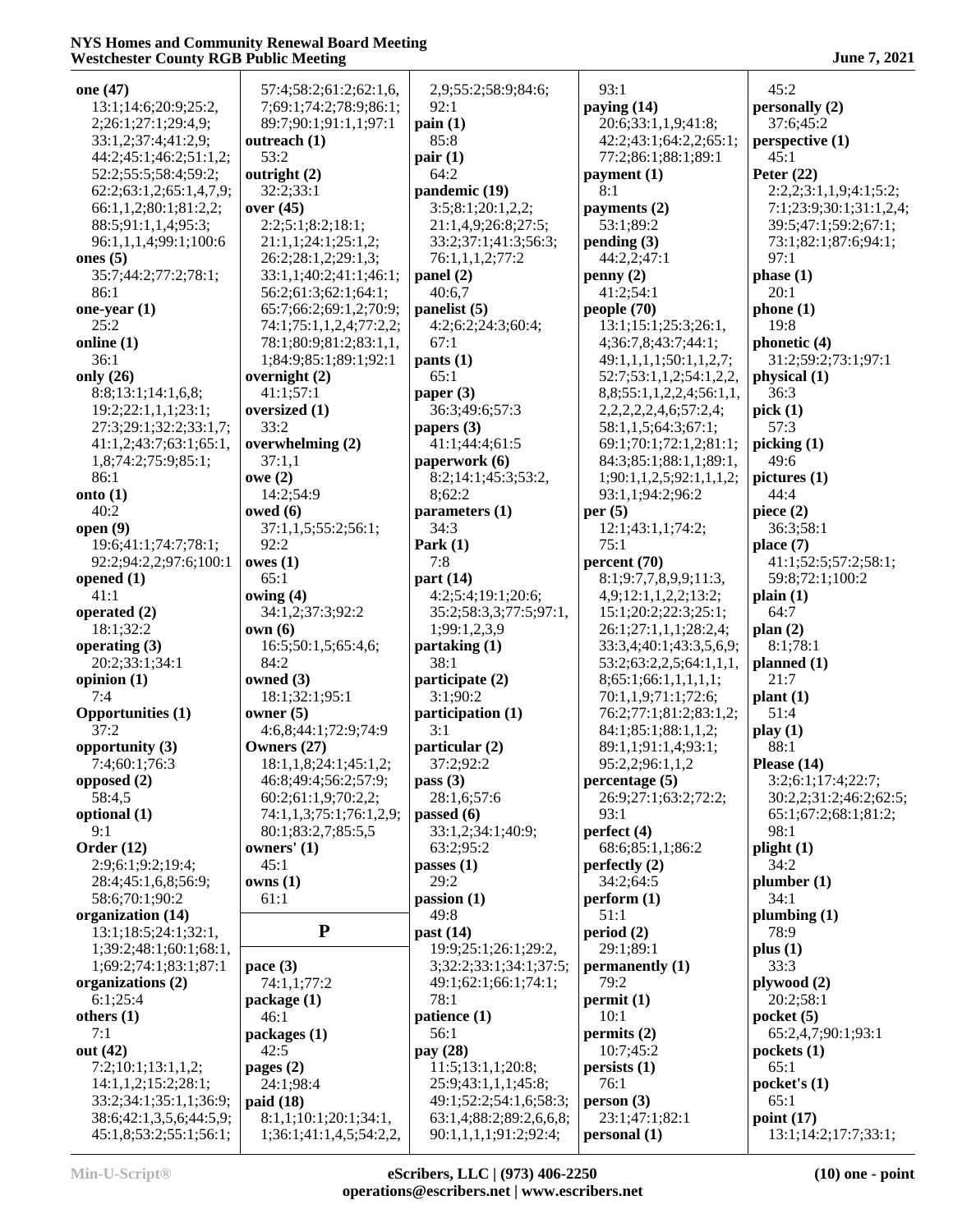42:2;49:1;51:1;56:1; 62:1,5;78:1;82:6;92:2, 3;93:1;96:1,1 **points (2)** 40:4;88:1 **politics (1)** 44:1 **poor (3)** 15:3;75:7;96:6 **pop (1)** 18:2 **pops (1)** 57:1 **Port (2)** 61:2;83:2 **portion (1)** 15:1 **positives (1)** 22:7 **possible (3)** 25:9;36:5;61:6 **possibly (1)** 28:9 **post (2)** 35:1;61:1 **posted (1)** 2:1 **potential (1)** 76:1 **power (1)** 51:4 **pray (1)** 71:1 **premium (2)** 27:1;86:2 **premiums (1)** 84:1 **prepared (2)** 35:1;67:9 **Present (6)** 3:2,2;4:1,1,3,7 **presentation (8)** 16:1;30:1;38:2;47:6; 48:2;51:1;67:1;94:4 **presented (1)** 21:1 **president (1)** 83:1 **pressed (1)** 68:1 **presume (1)** 98:1 **Presvilik (1)** 59:2 **pretty (7)** 13:5;15:1;38:4;40:1; 61:1;62:2;85:1 **prevented (1)** 64:3 **price (4)** 25:2,2;58:2;64:2 **prices (2)** 90:2,2

**pricing (1)** 20:1 **pride (2)** 19:4;69:7 **prior (3)** 2:1;6:1;10:1 **priority (4)** 23:1;39:5;51:3;76:1 **pro (1)** 40:2 **proactive (1)** 15:1 **probably (3)** 12:1;72:6;82:4 **problem (9)** 40:1;42:2;43:2;66:2; 92:1,1,1,1;96:2 **problems (2)** 23:1;27:4 **proceed (5)** 5:6;14:1;48:1,1;75:3 **process (10)** 10:1;14:1;27:1;36:1; 37:1;41:6;45:1,5,6; 48:2 **program (11)** 14:1,5,8;15:2,4;20:1; 38:2;53:7;72:2;88:1,1 **programs (7)** 7:2;8:1;13:1;20:8; 22:6;88:1;90:1 **promise (1)** 18:1 **promised (1)** 20:1 **promote (5)** 23:6;32:4;39:1;67:1; 73:1 **promoted (3)** 4:2;17:3;32:5 **Promoting (8)** 6:2;24:2;47:1;53:5; 60:4;72:2;82:1;87:8 **proof (1)** 46:1 **properly (3)** 8:2,9;28:5 **properties (8)** 8:9;43:1;49:5;64:2; 70:1,7;92:7,8 **property (33)** 34:1;43:1;49:4;57:9; 69:2,2,8;70:1,1,2,2,4; 71:1,4;72:1,1,1,1,1,1,1, 9;83:2;86:6,6,9,9;87:2; 92:2;95:1,1,1,8 **proportional (1)** 58:1 **propose (1)** 11:2 **protect (6)** 22:1;65:2;88:6,7; 90:1;93:1

**protected (2)** 88:2,8 **protecting (1)** 96:2 **Protection (8)** 2:1;8:4;33:2;89:2; 90:2,2;93:2;96:2 **proud (4)** 49:4;56:2;95:1,1 **prove (3)** 45:2,2;46:3 **proverbial (1)** 91:7 **provide (8)** 3:1;25:5;28:1;46:2; 59:6;74:1;75:2;76:7 **provided (3)** 25:2;76:1,1 **providing (1)** 77:6 **provisions (1)** 40:1 **prudent (1)** 60:1 **public (16)** 2:1,1,1,2,3,6;3:1,2,2, 8,8;4:1,1;5:5;35:1;82:4 **purchased (1)** 49:1 **purple (1)** 51:6 **pursuant (1)**  $2.9$ **pursue (1)** 36:4 **put (15)** 6:2;9:1;10:7;14:1; 15:1;42:5;45:1;51:5; 56:1;65:4;66:1;69:1; 70:1;71:1;78:1 **putting (2)** 42:2;70:1 **Q qualify (2)** 76:2;88:1 **quick (2)** 18:1;44:1 **quickly (4)** 45:4;49:2;63:1,2 **quite (5)** 46:2;61:8;67:1;78:1; 81:2 **quorum (1)** 5:6 **raise (10)** 8:6;9:2;13:1,6;49:1; 77:2;80:2;82:3;93:2,2 **raised (3)**

**R receive (3)** 28:2;33:1;98:9 **raising (3)** 23:2;95:2;99:2 **ran (1)** 52:4 **rate (3)** 40:1;85:2;91:1 **rates (4)** 2:1;3:1;85:2;86:2 **rather (2)** 29:6,7 **RAVIKOFF (18)** 60:1,1,1,2,3,6,7;61:1; 65:2;66:1,1,6,7,9;67:1, 1,1,5 **Ravikoff's (1)** 60:2 **Ravinoff (1)** 60:1 **reach (2)** 15:2;22:3 **reached (2)** 38:6;94:2 **read (3)** 6:6;24:2;61:5 **readily (1)** 89:2 **reading (1)** 6:9 **readjust (1)** 41:1 **ready (2)** 17:1;23:5 **Real (3)** 9:6,7;83:1 **reality (1)** 74:1 **realize (5)** 19:1,3;21:1,2;22:7 **really (19)** 15:2,5;33:7;36:1,6; 41:2;42:1,1;56:1,7; 62:1,3;78:2;80:7;81:1; 82:9;84:1;88:2;93:1 **Realty (2)** 18:1,7 **reason (6)** 6:3;85:2,2,2,2;92:6 **reasonable (8)** 12:3;28:1;52:1;59:1; 64:5;77:6;78:1;82:3 **reasons (1)** 64:1 **reassessment (1)** 19:2 **rebuild (1)** 12:2 12:1,2;98:2 **received (10)** 5:1;12:1;14:1,6;20:1, 1;24:2;31:1;69:1;98:2 **receiving (1)**

35:2

**recent (2)** 40:9;49:1 **recently (2)** 34:1;44:2 **receptive (1)** 54:2 **recertify (1)** 61:2 **recognize (2)** 80:7;96:1 **recommend (1)** 55:2 **recommendations (1)** 84:2 **record (1)** 6:6 **RECORDING] (2)** 2:1;100:2 **recoup (4)** 40:1;69:1;75:1,1 **recover (1)** 59:2 **redone (1)** 12:1 **redundant (1)** 87:2 **referring (1)** 55:4 **refuses (1)** 63:8 **regardless (1)** 75:1 **regular (1)** 78:1 **regularly (1)** 65:6 **regulated (2)** 42:2;61:1 **regulation (1)** 30:4 **regulatory (1)** 88:3 **reiterate (2)** 57:2;100:4 **relationship (4)** 19:3;55:7;88:2;89:4 **release (1)** 76:2 **reliable (1)** 61:1 **relief (10)** 8:1;20:1,1,1;21:1; 22:6;44:8;76:1,1,6 **relieved (2)** 37:1,6 **reluctant (2)** 33:2;55:4 **rely (1)** 57:1 **remember (2)** 79:1;88:1 **remind (2)**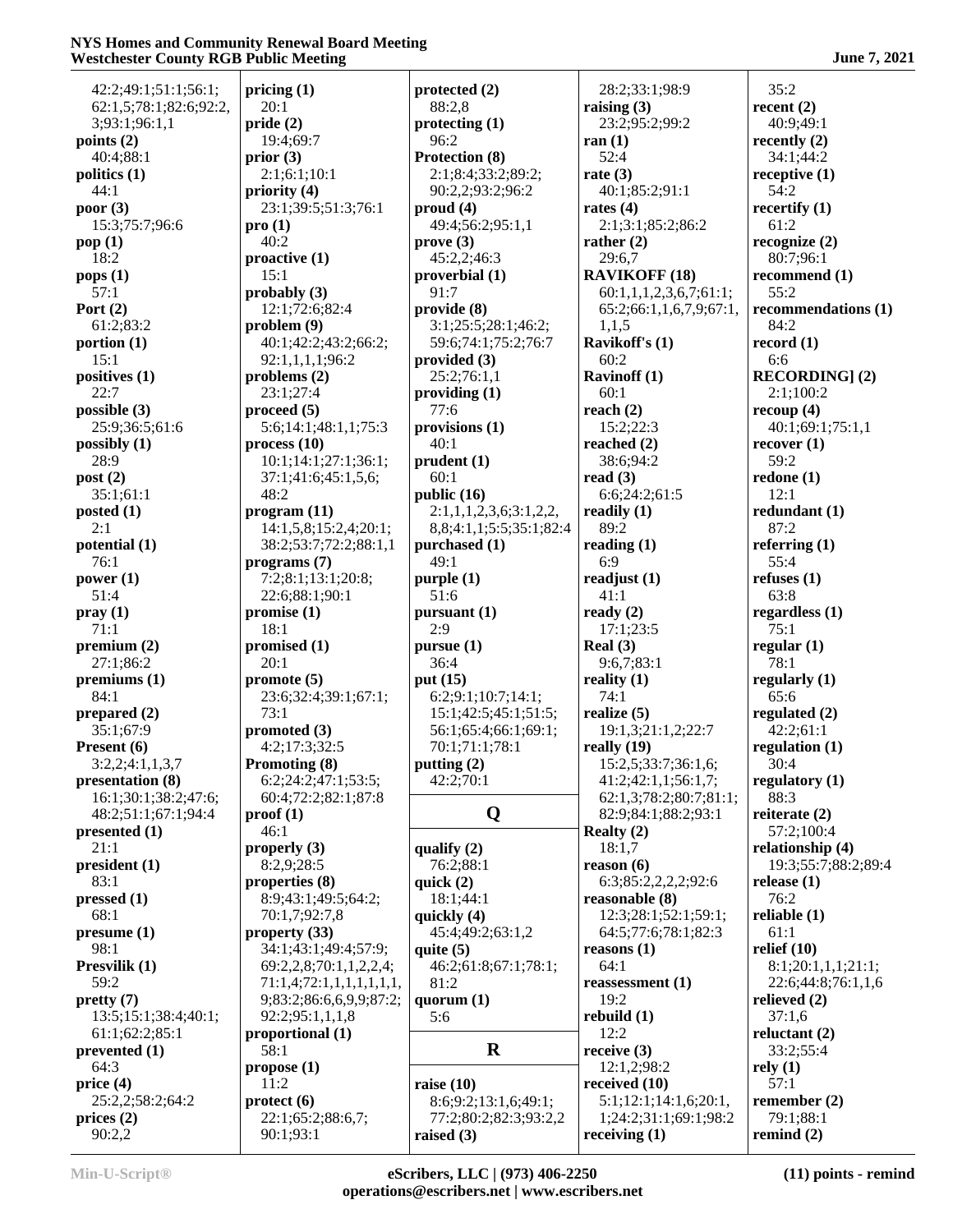| 8:7;77:1                             | repeat $(1)$                           | result $(4)$                               | 2,8;17:1,1,1,1,2,2,9;                                       | scheduling $(1)$              |
|--------------------------------------|----------------------------------------|--------------------------------------------|-------------------------------------------------------------|-------------------------------|
| removal (1)                          | 88:1                                   | 19:1;22:1;65:1;74:1                        | 18:1,1,4,9;22:2,2;23:1,                                     | 61:2                          |
| 43:1                                 | replace $(4)$                          | return $(1)$                               | 2,4,6;24:1,1,1,4,7,9;                                       | scheme (3)                    |
| renew (1)                            | 29:1,1;30:5;51:4                       | 61:7                                       | 27:2,2;28:1,2,2;30:1,1,                                     | 88:1,3;89:2                   |
| 33:1                                 | replacements (1)                       | revenue $(4)$                              | 2,2,2,8;31:1,1,1,2,3,5,7;                                   | schemes $(1)$                 |
| renewal (1)                          | 8:2                                    | 63:2;65:1,1;75:5                           | 32:1,1,1,9;34:2;35:3;                                       | 91:1                          |
| 66:1                                 | represent (4)                          | Reverend (5)                               | 36:1;37:1,1;38:2;39:1,                                      | school $(3)$                  |
| renewals (2)                         | 13:2;83:2;85:4,5                       | 17:1,1;23:2;39:6;                          | 1,2,2,2,3,5,9;40:2;43:2,                                    | 39:1;70:1;77:1                |
| 66:1,1                               | representative (4)                     | 47:1                                       | 2;44:1,1;47:1,1,1,1,2,2,                                    | schooling $(1)$               |
| renewed (2)                          | 4:1,1,6,8                              | review $(1)$                               | 2,3,5;48:1,1,1,1,2,7;                                       | 49:1                          |
| 3:1;78:1                             | representatives (3)                    | 67:6                                       | 51:1,9;52:1,1,9;54:1;                                       | season $(1)$                  |
| renovate (6)<br>51:3;53:1;63:2;78:1; | 36:1;44:1;88:1                         | <b>REYMAN</b> (9)<br>82:1,1,2;83:1,2;85:2; | 57:1,2;59:1,1,1;60:1,1,                                     | 3:3<br>second $(12)$          |
| 79:4,8                               | representing (19)<br>6:1,1;7:6,8;16:1; | 87:2,3,4                                   | 1, 1, 2; 65: 2; 66: 1, 2, 3, 7;<br>67:1,1,2,2,2,3;68:1,1,1, | 20:1;48:1;63:5;64:3;          |
| renovated (1)                        | 18:4;24:1;32:1;39:2,2;                 | riddled $(1)$                              | 1,2,2,3,6,9;71:2,6,9;                                       | 65:1,2;68:2;97:1,1;           |
| 9:1                                  | 48:1,1,1;60:1;68:9;                    | 19:6                                       | 73:1,1,1,1,2,2,3,6,8;                                       | 100:1,1,1                     |
| renovation (4)                       | 73:2;83:1;87:1,2                       | Rieder $(23)$                              | 74:6;77:8;81:1,4,7;                                         | section $(1)$                 |
| 75:1,1;79:2,2                        | request $(1)$                          | 67:1,2,2;68:1,1,1,1,2,                     | 82:1,1,1,1,2,2,2,33:1;                                      | 2:1                           |
| renovations (1)                      | 38:4                                   | 4,7;69:1;71:1,1,2,2;                       | 85:1;87:1,1,1,1,2,2,5;                                      | seeing $(5)$                  |
| 9:1                                  | require $(1)$                          | 72:1,2,3,6,8;73:2,4,5                      | 91:1,1;93:2;94:1,1,1,1,                                     | 15:1;22:1;45:1,2;             |
| rent (74)                            | 70:1                                   | $R-I-E-D-E-R(1)$                           | 2,2,8;95:2,5;96:2;97:1,                                     | 59:2                          |
| 2:1,1,1,4;3:1;5:1;7:5;               | requirements (1)                       | 67:2                                       | 2,4,6;98:1,1,2,4,6,9;                                       | seeking $(1)$                 |
| 8:1,1,7,8;12:1,1;13:1,1,             | 84:1                                   | right $(49)$                               | 99:1,1,1,1,4,6,8;100:1,                                     | 56:4                          |
| 2;18:2;20:1,1,1;21:1,1;              | rerent $(3)$                           | 3:1;6:2;9:2;10:1;                          | 1,1,2,8                                                     | seemingly $(1)$               |
| 22:1,6;25:1;26:1;27:1;               | 63:1;75:3;78:1                         | 11:2;13:3;14:1;16:1;                       | run $(4)$                                                   | 8:1                           |
| 28:1,5;29:3;32:2;33:1,               | resend $(2)$                           | 17:1,1;24:2,3;31:2,2;                      | 18:1;42:1;44:1;61:3                                         | seems $(8)$                   |
| 1,9;34:2,2;37:9;40:1,1,              | 31:2;32:3                              | 32:2,3,4;39:1,9;40:3;                      | running $(3)$                                               | 40:2,8;46:2;60:1;             |
| 8;41:1,4;42:3;43:1;                  | reserve $(2)$                          | 44:9;46:1;47:1;48:3;                       | 7:1;50:1;70:6                                               | 79:1;80:1;88:3;89:4           |
| 49:2;51:2;53:1,1;54:1,               | 28:3;75:8                              | 50:2;53:3;54:1;55:1,1;                     |                                                             | selling $(1)$                 |
| 6,9;58:4;61:1;62:1,1,1,              | reserves $(2)$                         | 57:2,2;60:5;72:7;73:1;                     | S                                                           | 78:2                          |
| 8;63:1,2,2,4,4,5;65:1;               | 13:3;21:8                              | 77:6;82:1;87:9;90:5,8;                     |                                                             | Senator (2)                   |
| 72:5;74:2;75:1,1;77:1;               | residence $(1)$                        | 92:2;95:1,1,9;96:1;                        | safe $(3)$                                                  | 42:1,1                        |
| 79:2;88:1;89:1;91:2;                 | 71:1                                   | 97:3,5;99:1,1;100:4                        | 2:8;7:2;75:2                                                | send $(12)$                   |
| 93:1                                 | <b>Residential (4)</b>                 | rise $(1)$                                 | safety $(1)$                                                | 6:1,1;16:3;31:2;37:9,         |
| rental (16)<br>7:2;14:1;16:3,4;      | 37:2;62:1;65:2,3                       | 83:1                                       | 9:2                                                         | 9;38:7;46:1,1;53:2,2;<br>97:2 |
| 34:6;38:2;69:1;70:1;                 | residents $(1)$<br>70:2                | rising $(2)$<br>76:2;83:8                  | salaries $(2)$<br>43:1;89:1                                 | senior $(1)$                  |
| 71:2;74:1;75:2;76:1,1,               | resolved (2)                           | risk(1)                                    | same $(5)$                                                  | 83:1                          |
| 1;77:4;84:2                          | 54:3;56:1                              | 8:2                                        | 2:2;56:2;64:1;90:1,4                                        | sense $(3)$                   |
| renting $(2)$                        | resources (5)                          | $\text{rode}(1)$                           | SANTIAGO (15)                                               | 21:2;91:1;96:3                |
| 58:3;75:1                            | 37:1;56:1;75:8;76:1;                   | 64:4                                       | 4:1,1;68:2;71:1,1,7;                                        | sent $(7)$                    |
| rents $(22)$                         | 79:1                                   | roll $(2)$                                 | 81:1,1,1,1,7;82:7;85:2,                                     | 5:1;24:1;27:7;59:2;           |
| 7:2;8:1,7;9:1,2,2,2;                 | respect $(6)$                          | 3:2;63:2                                   | 2;87:1                                                      | 62:2;72:2;97:1                |
| 11:2;13:1,5,6;20:7,8;                | 19:1;49:9,9;53:1,1;                    | rolled $(1)$                               | sat(1)                                                      | September (2)                 |
| 26:7;33:1;43:2;44:3;                 | 58:1                                   | 11:9                                       | 63:2                                                        | 2:1;3:2                       |
| 51:2;75:7;76:6;95:2;                 | respectively (1)                       | Ron(1)                                     | save $(2)$                                                  | service $(4)$                 |
| 96:2                                 | 76:2                                   | 73:1                                       | 9:1;21:4                                                    | 69:2;71:3;72:1;94:7           |
| rep $(1)$                            | respond $(4)$                          | Roof $(4)$                                 | savings (1)                                                 | services $(5)$                |
| 5:1                                  | 3:2;45:7,8;53:2                        | 8:2;51:1;64:1;65:1                         | 13:4                                                        | 9:1,4;45:2;69:2,6             |
| repair (8)                           | response $(2)$                         | roofs $(8)$                                | savvy $(1)$                                                 | set $(4)$                     |
| 10:8;51:1;63:2;65:1;                 | 2:7;46:1                               | 12:1,2;26:2;40:1;                          | 53:2                                                        | 2:1;26:1;34:3;66:1            |
| 75:1,1,1;78:6                        | responsibilities (1)                   | 44:2,2;52:4;70:2                           | saying $(4)$                                                | settle $(1)$                  |
| repaired (1)                         | 58:2                                   | room $(1)$                                 | 45:2;53:2;59:2;98:1                                         | 84:2                          |
| 70:1                                 | responsibility (2)                     | 30:1                                       | scale $(1)$                                                 | Seven $(3)$                   |
| repairing (1)                        | 58:2,5                                 | rough $(1)$                                | 18:2                                                        | 41:5;70:1;93:6                |
| 84:2<br>repairs (14)                 | responsible (2)<br>58:1,6              | 7:1<br>roughly $(2)$                       | scalpel $(1)$<br>88:4                                       | seventeen $(2)$<br>27:1;41:3  |
| 9:1;12:1;22:1;34:9;                  | rest(2)                                | 13:2;72:2                                  | scare $(1)$                                                 | seventy $(3)$                 |
| 51:3;52:2;64:7;65:2;                 | 40:2;97:1                              | <b>RUBIN (217)</b>                         | 100:1                                                       | 22:3;43:5;53:2                |
| 75:2,8;76:4;79:2;85:1;               | restricted (1)                         | 2:2;3:2;4:1,1,1,1,1,2,                     | scares $(2)$                                                | several $(5)$                 |
| 89:2                                 | 64:1                                   | 4,6,8;5:1,2,2,3,8;6:1;                     | 78:9,9                                                      | 3:4,4;18:1;34:1;37:2          |
| repay $(2)$                          | restrictions (1)                       | 7:1,1,1,1,6;10:1,1;11:1,                   | Scarsdale (2)                                               | sewage $(1)$                  |
| 79:5;89:1                            | 22:4                                   | 1;12:8;13:1;16:1,1,1,2,                    | 87:2,2                                                      | 70:4                          |
|                                      |                                        |                                            |                                                             |                               |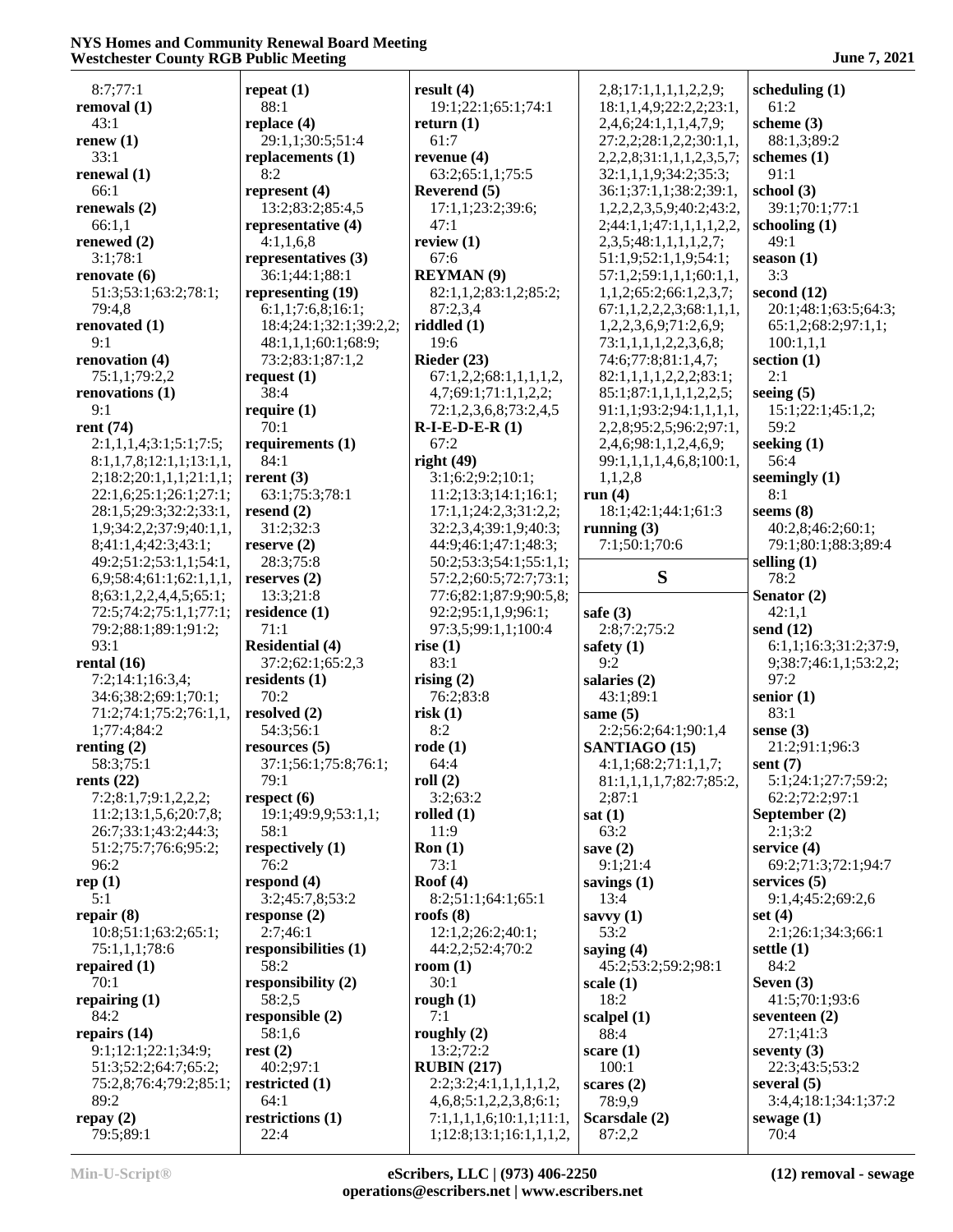| sewages $(1)$        | 57:1                       | 29:2;54:1,1            | stake $(1)$                        | still $(18)$           |
|----------------------|----------------------------|------------------------|------------------------------------|------------------------|
| 70:1                 | sink(1)                    | someone (8)            | 44:1                               | 8:1,1;14:1;17:5;       |
| $s$ exy $(1)$        | 79:1                       | 24:1;33:3;36:2;56:1;   | standalone (1)                     | 21:3;26:1;30:1;38:1;   |
| 26:2                 | $s$ it $(4)$               | 72:1,1;82:2;100:5      | 86:1                               | 41:8;47:1,1;50:1;52:4, |
| shake $(1)$          | 18:1,7;57:2;89:7           | sometimes (1)          |                                    |                        |
|                      |                            |                        | standard $(3)$                     | 4,5;67:1;79:8;84:2     |
| 95:2                 | site $(2)$                 | 26:1                   | 66:2;70:1;71:1                     | stop $(2)$             |
| share $(4)$          | 69:2,2                     | somewhat (2)           | standpoint (1)                     | 48:1;50:1              |
| 34:1;61:1;74:1;85:1  | sits(1)                    | 49:1;79:1              | 45:1                               | store $(1)$            |
| sharing $(2)$        | 60:2                       | soon $(1)$             | standup $(1)$                      | 90:1                   |
| 42:2;64:4            | situation $(5)$            | 67:1                   | 56:2                               | stores $(1)$           |
| sheet $(2)$          | 42:1;53:1;60:2;63:1;       | Sorry $(13)$           | start $(3)$                        | 50:1                   |
|                      |                            |                        |                                    |                        |
| 20:2;58:1            | 80:5                       | 11:1,1;28:2;32:7,7;    | 2:5;3:2;20:2                       | storm $(3)$            |
| shop $(1)$           | six(9)                     | 48:1;50:2;54:1,2;68:7; | started $(4)$                      | 62:2;85:1;86:2         |
| 41:1                 | 10:1;14:3;42:2;63:2,       | 76:1;80:1;81:9         | 2:5;14:8;35:8;41:5                 | strain $(1)$           |
| short $(2)$          | 6;82:4,4;93:6;96:1         | sort $(1)$             | starting $(3)$                     | 69:1                   |
| 91:8,9               | sixty $(1)$                | 78:4                   | 13:7;35:9;83:1                     | street $(1)$           |
| shortage $(1)$       | 53:2                       | sound $(2)$            | starts $(1)$                       | 88:2                   |
| 26:1                 |                            | 64:9;87:2              | 20:1                               | stress $(2)$           |
|                      | sixty-eight (1)            |                        |                                    |                        |
| shoulder $(1)$       | 22:5                       | south $(3)$            | State $(10)$                       | 6:2;76:9               |
| 9:1                  | size $(1)$                 | 41:1;95:1,8            | 20:1;33:2;41:2;42:2;               | stretch $(1)$          |
| show $(2)$           | 91:1                       | space $(1)$            | 44:1,8,9;50:2;55:1;                | 91:1                   |
| 72:2:85:2            | skip $(2)$                 | 75:2                   | 76:1                               | stretched (1)          |
| showings $(1)$       | 34:1;92:2                  | Spanish (1)            | stated $(2)$                       | 12:1                   |
| 63:2                 | skyrocketing (1)           | 16:4                   | 31:2;84:2                          | struggle $(1)$         |
|                      |                            |                        |                                    |                        |
| shut $(2)$           | 9:5                        | speak $(10)$           | states $(1)$                       | 93:1                   |
| 41:7;92:1            | slated (1)                 | 7:4:20:1:34:1:42:8:    | 63:1                               | struggling $(3)$       |
| sick $(1)$           | 37:2                       | 48:2;60:1;74:1;85:3;   | stats $(1)$                        | 92:3;93:1,1            |
| 7:1                  | slipping $(1)$             | 99:2;100:5             | 97:1                               | stuck $(2)$            |
| side $(5)$           | 84:4                       | <b>SPEAKER (5)</b>     | stay $(1)$                         | 13:2;45:1              |
| 65:1,5;83:6;96:3,4   | slowing $(1)$              | 16:1;22:2;31:1,2;      | 7:1                                | study $(2)$            |
| sides $(2)$          | 85:3                       | 73:9                   | stay-at-home $(1)$                 | 25:1;26:2              |
| 47:1,2               |                            |                        | 21:2                               | stuff $(3)$            |
|                      | slumlords (1)              | speakers $(2)$         |                                    |                        |
| sidewalks (1)        | 61:4                       | 6:1,1                  | stayed $(1)$                       | 40:6;99:1,1            |
| 70:3                 | small $(14)$               | speaking $(1)$         | 52:7                               | style $(1)$            |
| sideways (1)         | 49:3;57:6;65:8;69:1,       | 40:6                   | <b>STECKER (62)</b>                | 19:5                   |
| 82:2                 | 2;71:2;72:9;74:1,8;        | speaks $(1)$           | 2:2;4:1;5:1,2;6:2;                 | subject $(1)$          |
| sign(4)              | 75:2,6;76:6;80:1,2         | 16:4                   | 7:1;17:1,1,1,1,3,6;23:1,           | 2:1                    |
| 3:1,1;6:1;59:2       | smaller $(5)$              | specific $(1)$         | 1,2,2,2,5,7;24:1,2,2,5;            | submitted (3)          |
| signage $(1)$        | 14:2;18:2;19:1,2;          | 63:2                   | 30:1,1,2,2;31:2,2;32:3,            | 8:2;31:2;45:2          |
|                      |                            |                        |                                    |                        |
| 56:1                 | 21:2                       | spell $(2)$            | 7;39:1,8;47:1,1,1,1;               | subsidize (1)          |
| signed $(2)$         | smile $(1)$                | 47:2,2                 | 48:2,5;59:2;60:2,4,9;              | 90:2                   |
| 94:1;99:2            | 93:9                       | spend $(3)$            | 67:1;68:2;73:1,1,1;                | substantial (9)        |
| significant $(1)$    | smoothly (1)               | 51:1;72:3,8            | 82:1;87:8;94:1,2;97:1,             | 15:1;85:2,2,7,9;86:1;  |
| 27:1                 | 70:6                       | split $(1)$            | 1,2,3,5;98:1,2;99:1,2;             | 88:2;89:1;91:2         |
| significantly $(3)$  | snow $(1)$                 | 74:5                   | 100:4                              | substantially $(2)$    |
| 27:9;64:2;66:2       | 43:1                       | spoke $(3)$            | stellar $(1)$                      | 88:2:89:1              |
|                      |                            |                        |                                    |                        |
| signs $(2)$          | social $(3)$               | 40:2,2;49:1            | 62:9                               | success $(1)$          |
| 61:1;85:3            | 90:6;92:1;96:5             | spoken $(4)$           | <b>STEWART (85)</b>                | 39:1                   |
| similar $(2)$        | societal $(1)$             | 26:1;35:2;49:1;74:1    | 4:1,1,2;13:1,2,2;                  | suffer $(1)$           |
| 14:1:75:6            | 92:1                       | spread $(1)$           | 14:1,1,2,4,8;15:4;16:1,            | 65:2                   |
| simple $(5)$         | softly $(1)$               | 2:9                    | 1,1,7;32:1;35:1,1,2,4,5;           | suffering $(1)$        |
| 29:2;64:7;70:1;95:2, | 41:1                       | Stability (3)          | 36:1;39:4;44:1,1;46:1,             | 41:2                   |
| $\overline{c}$       |                            |                        |                                    |                        |
|                      |                            |                        |                                    |                        |
|                      | solely $(1)$               | 8:4;19:1;33:2          | 5;47:4;48:1,8;52:1,1,2,            | sufficient $(3)$       |
| simplistic $(2)$     | 8:1                        | stabilization (3)      | 2,2;53:3,5,7;54:1,1;               | 8:2;15:1;25:6          |
| 91:1,1               | solution $(2)$             | 18:2;58:1;75:2         | 55:1,2;56:1;57:2;71:2,             | suggesting $(1)$       |
| simply $(6)$         | 76:1;91:1                  | stabilized (4)         | 2, 2, 8; 72: 2, 2, 4, 7; 73: 1, 2; | 55:6                   |
| 9:1,2;20:1;75:5;     | solutions (1)              | 8:1;28:1;58:1;77:1     | 77:1,1,1,9;78:2,2;79:1,            | suit $(1)$             |
|                      |                            |                        |                                    |                        |
| 88:1;91:5            | 91:1                       | staggering $(1)$       | 1;80:1,1,3,5;81:9;82:1;            | 77:2                   |
| simultaneously (1)   | somebody (12)              | 42:3                   | 91:2,2,2;93:2,3;96:9;              | sum(1)                 |
| 2:1                  | 6:3;55:7;66:5;72:1;        | stairs $(2)$           | 97:1,1,1,2,8,9;98:1;               | 65:1                   |
| Singh $(1)$          | 79:1,1;86:5,8;90:1;        | 50:7;84:4              | 99:3,5;100:1                       | superintendents (1)    |
| 73:1<br>single $(1)$ | 92:1,2;97:7<br>somehow (3) | stairwells (1)<br>70:3 | stick $(1)$<br>68:1                | 7:2<br>supers $(1)$    |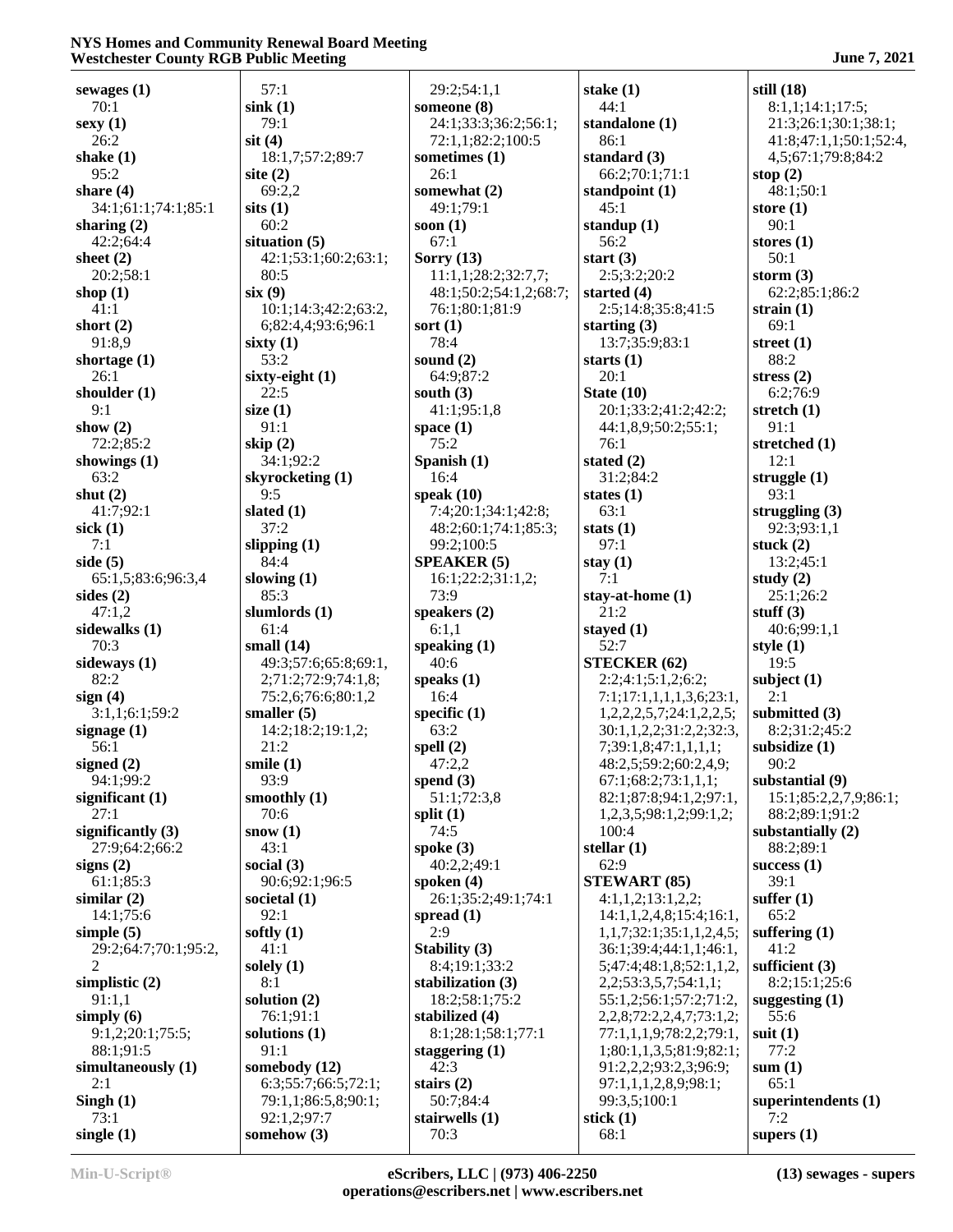| 42:6                   | 35:2                     | 6:5;10:2;21:1;80:9;             | 34:1                   | tub's(1)                       |
|------------------------|--------------------------|---------------------------------|------------------------|--------------------------------|
| supplies $(1)$         | teleconference (1)       | 81:1                            | together $(4)$         | 30:6                           |
| 9:4                    | 2:1                      | testing $(1)$                   | 7:2;42:5;63:2;72:1     | tunnel $(1)$                   |
| supply $(2)$           | telling $(2)$            | 61:2                            | toilet $(1)$           | 22:2                           |
| 9:1:20:1               | 38:1;46:1                | texts $(1)$                     | 79:1                   | turn(3)                        |
| support $(1)$          | tells $(2)$              | 53:2                            | token $(1)$            | 2:2;14:2;33:2                  |
| 93:2                   | 63:6,7                   |                                 | 56:2                   |                                |
|                        | ten $(11)$               | thankful $(1)$<br>63:1          | told(5)                | twelve $(2)$<br>10:9;12:2      |
| supposed $(3)$         |                          |                                 |                        |                                |
| 45:2;79:2,8            | 8:1;11:2;13:2;25:1;      | thankfully $(2)$                | 4:1;18:1;27:1;38:7;    | twenty $(2)$                   |
| supposedly (1)         | 32:2;33:1,3;34:1;43:3;   | 20:1,6                          | 50:3                   | 26:1;34:1                      |
| 15:1                   | 52:1;93:5                | thanks $(3)$                    | tolerable $(1)$        | twenty-nine $(2)$              |
| sure $(20)$            | tenancies (1)            | 39:1;69:3;82:1                  | 60:2                   | 61:1;62:7                      |
| 10:1;15:2;20:1;22:1;   | 62:1                     | therefore $(2)$                 | tomorrow(1)            | Twenty-six (2)                 |
| 41:1;49:6;56:7,8;58:4; | tenancy $(1)$            | 3:6;92:1                        | 98:2                   | 62:7,9                         |
| 63:1;67:1;68:1,1;70:2; | 63:3                     | thinking $(1)$                  | tonight $(6)$          | twisted (1)                    |
| 72:1;78:1,5;95:5,5;    | Tenant (34)              | 55:1                            | 10:4;21:1;32:2;59:2;   | 84:3                           |
| 97:2                   | 2:1;4:1,1;5:1;8:4;       | thirty $(2)$                    | 74:1;100:1             | two(28)                        |
| surmise $(1)$          | 9:2;13:1;16:6;20:1;      | 26:5;62:2                       | took $(4)$             | 3:1,7;21:1;28:9;               |
| 46:2                   | 25:2;32:2;33:2,8;34:1,   | though $(7)$                    | 44:3;52:5;59:1;62:4    | 29:4;33:1,3;40:1;44:2,         |
| survey $(1)$           | 4;36:1;37:2;40:2;41:9;   | 17:8;19:1,2;21:3;               | top(4)                 | 2;46:1;63:1,2;64:1;            |
| 98:1                   | 42:2;43:1;62:2,2;63:1,   | 37:1;45:1;74:1                  | 45:1;53:1;70:4;        | 65:1;66:1,1;78:1,1;            |
| surveys $(1)$          | 5;65:1,2,2;74:1;89:1,5,  | thought $(5)$                   | 100:5                  | 80:2;81:2,2;83:1;84:9;         |
| 67:6                   | 6;90:1;92:1              | 43:2;61:1;83:5;96:1,            | totally $(2)$          | 92:2;96:3,4;97:1               |
| sustain $(1)$          | tenants $(135)$          | 2                               | 12:1;41:2              | $two-way(1)$                   |
| 22:1                   | 3:1;7:1,2;8:1,1,2;9:1;   | thousands $(2)$                 | tough $(1)$            | 88:2                           |
| sustainable (1)        | 11:2;13:1,1,1,2,6;14:1,  | 34:1;92:2                       | 80:2                   | two-year $(2)$                 |
| 69:1                   | 4;15:1,1,1,2,3,7,8;19:2, | threats (1)                     | training $(1)$         | 25:1;26:2                      |
| Suzanne (2)            | 7;20:1,1,6,9;21:1;22:1,  | 37:8                            | 29:1                   | type(2)                        |
| 6:1,2                  | 1,7,9;25:7,9;27:7,8;     | three $(24)$                    | transcribed (1)        | 10:1;90:1                      |
| SYLVIA (1)             | 28:1;29:2,3,5;33:1;      | 6:1;10:1;12:1,1;                | 2:2                    | typically $(1)$                |
| 4:2                    | 34:1;35:2,2,2,6,9;36:1,  | 24:1;33:1;43:6;44:2,2;          | transcript $(1)$       | 33:8                           |
|                        |                          |                                 |                        |                                |
|                        |                          |                                 |                        |                                |
| system $(4)$           | 1,2,2,6;37:1,2;38:7;     | 48:2;52:1,2;55:1;62:1,          | 6:9                    |                                |
| 19:1;41:2;92:1;93:1    | 41:4;42:1,1,6,7;44:7;    | 1,1;72:8;81:2,2;83:1;           | transcripts $(1)$      | U                              |
| systems $(4)$          | 45:1,1,5,7;46:2;49:4,7,  | 84:9;89:1;93:7;95:2             | 2:2                    |                                |
| 29:1;57:2;70:2,2       | 9;53:1,1;54:2,4,5;55:2,  | threshold (1)                   | transportation (1)     | ultimately $(3)$               |
|                        | 8;56:1,2;58:1,1;59:7;    | 15:1                            | 50:7                   | 21:1;22:1;65:2                 |
| T                      | 61:1,1,4;62:1,1,1,1,7;   | throughout (2)                  | trash $(1)$            | umbrella (3)                   |
|                        | 63:1;64:2;65:2,2;69:1,   | 18:2;34:7                       | 70:1                   | 84:1,1,8                       |
| tale(1)                | 2,6;70:2,5;71:1,1,4;     | throw $(1)$                     | tried $(2)$            | $Um-hum(1)$                    |
| 96:4                   | 72:1,2,4,6;74:1,2;76:1,  | 57:4                            | 49:2;55:3              | 17:1                           |
| talk (8)               | 1,1,7;77:1,1;78:1;88:1,  | thumbing $(1)$                  | tristate $(1)$         | unable(1)                      |
| 24:1;61:9;62:1;80:2;   | 2,7,8;89:3,5;90:1,1,2,2, | 93:1                            | 83:5                   | 70:2                           |
| 81:1,2,6;83:7          | 9;91:2;92:1,2,3,9;93:1,  | ticket $(1)$                    | trouble(1)             | uncertain (1)                  |
| talked $(2)$           | 1,1,2                    | 12:2                            | 23:1                   | 8:1                            |
| 27:6;28:1              | tenants' $(4)$           | tied $(2)$                      | true(1)                | under $(7)$                    |
| talking $(8)$          | 33:2;40:1;51:5;88:1      | 37:8;65:1                       | 92:7                   | 2:1;8:4;30:1,3;41:1;           |
| 40:5;44:1;49:2,2;      | tend(1)                  | tiered $(1)$                    | trust $(4)$            | 78:2;91:5                      |
|                        | 74:2                     | 58:2                            | 34:2;55:2,6;88:2       | underinvestment (1)            |
| 50:2;55:2;85:4;89:1    |                          |                                 |                        | 26:2                           |
| Tamara (2)             | tens $(1)$               | tight $(2)$<br>12:5:21:7        | truth $(2)$            |                                |
| 4:1,2                  | 92:2                     |                                 | 8:3;11:2               | understandable (2)             |
| taught $(2)$           | term $(2)$               | timely $(1)$                    | try(19)                | 21:2;66:1                      |
| 61:2,2                 | 26:8;34:4                | 89:2                            | 3:1;14:2;21:3;30:1;    | underwrite (1)                 |
| $\tan(2)$              | terms $(3)$              | timer $(1)$                     | 45:1;53:1;54:2;55:1,3; | 84:1                           |
| 27:1,1                 | 33:1;95:1,2              | 7:1                             | 56:1,1;59:6;61:1;68:1; | underwriting $(1)$             |
| taxes $(15)$           | terrible(1)              | times (6)                       | 69:1,1,2;78:1,1        | 86:2                           |
| 9:4,6,7;10:2,2;11:2,   | 63:1                     | 11:2;15:6;50:2;55:1;            | trying $(15)$          | undue $(1)$                    |
| 5;34:1;43:1,1;49:2;    | terrified $(1)$          | 72:8;82:4                       | 21:1;26:1;35:1,1,1;    | 46:2                           |
| 50:9;70:1;76:2;77:1    | 21:2                     | timing $(2)$                    | 36:2,6;49:2;54:1;82:1; | unemployment (2)               |
| tear $(2)$             | Tesla $(1)$              | 35:1;85:1                       | 85:1;88:6,7;89:2;93:1  | 61:1;77:2                      |
| 52:5,8                 | 73:1                     | today $(8)$                     | tub(1)                 | unfair $(2)$                   |
| technical (1)          | testified $(1)$          | 5:1,1,4;20:2;22:3;              | 30:5                   | 33:1,8                         |
| 23:1<br>technology (1) | 81:1<br>testimony $(5)$  | 27:1;62:2;81:1<br>today's $(1)$ | tubs $(1)$<br>30:3     | Unfortunately (2)<br>21:5;74:1 |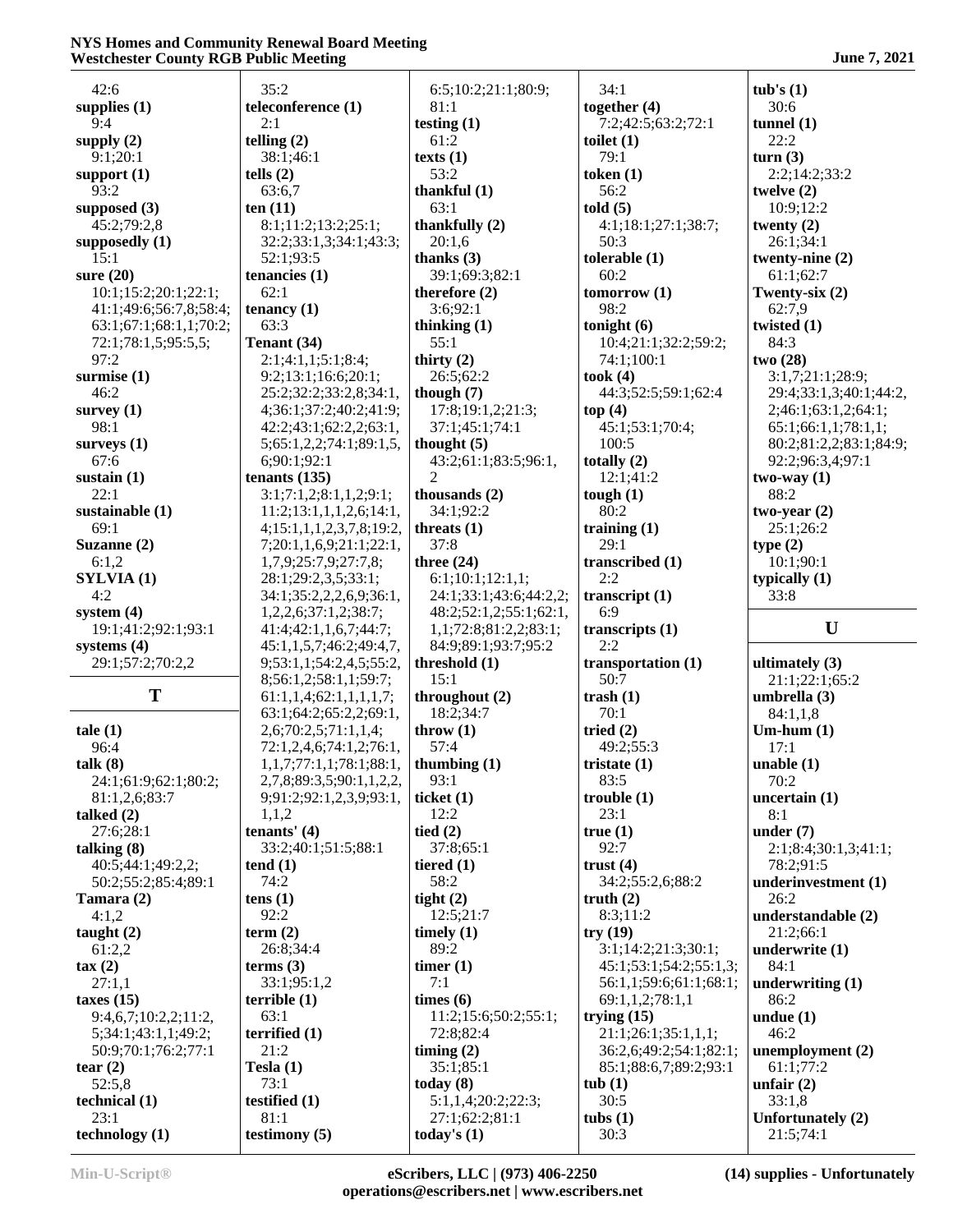| westenester County KOD I ubite meeting |                        |                        |                                   |                          |
|----------------------------------------|------------------------|------------------------|-----------------------------------|--------------------------|
| unheard $(1)$                          | 6:8;32:2;36:5          | village (2)            | 72:8;97:1                         | 4:2;74:1                 |
| 74:1                                   | use $(2)$              | 61:2;76:2              | weekend (1)                       | work (26)                |
| <b>UNIDENTIFIED (5)</b>                | 64:6;70:1              | violations (1)         | 41:1                              | 7:1;19:3,4;21:5;         |
| 16:1;22:2;31:1,2;                      | used $(14)$            | 19:6                   | weekly $(1)$                      | 28:1;30:1;36:1;38:1;     |
| 73:9                                   | 3:4;9:2;33:9;44:2;     | virtual $(1)$          | 61:1                              | 50:8,8;53:1;63:8;65:9;   |
| uninhabitable (1)                      | 51:1,2;64:1;65:1;70:1; | 3:3                    | weeks $(2)$                       | 69:6;81:2;83:1,2;89:1,   |
| 79:1                                   | 79:1,1,1,1,1           | virtually (1)          | 49:2;53:1                         | 6,7;92:6,8,9;93:1,1;     |
| Union $(2)$                            | using $(1)$            | 49:5                   | weight $(2)$                      | 96:1                     |
| 9:8:43:1                               | 88:4                   | virus $(1)$            | 65:4,6                            | worked (6)               |
|                                        |                        |                        |                                   |                          |
| unit $(4)$                             | usually $(3)$          | 64:3                   | Welcome (11)                      | 7:2;20:8;21:1,9;         |
| 18:2;43:1;61:1;82:5                    | 26:8;29:2;66:1         | vote $(2)$             | 3:1;4:2,4;5:2;7:1;                | 50:1;61:2                |
| Unite $(1)$                            | utilities (7)          | 9:2;21:1               | 24:9;32:9;38:2;82:2;              | working (14)             |
| 14:1                                   | 34:1;50:1,6;51:2;      | vouch $(1)$            | 100:1,1                           | 5:1;7:1,2;20:1;21:1;     |
| units $(17)$                           | 55:1;70:1;85:1         | 83:8                   | wellbeing $(1)$                   | 27:7;44:1;54:2;56:1;     |
| 18:2;52:1,2;63:1;                      | Utility $(3)$          |                        | 9:2                               | 69:1;70:1,5;77:2;93:7    |
| 71:2,2;76:4;77:1,1;                    | 9:8;11:1,8             | W                      | weren't $(1)$                     | worries $(1)$            |
| 82:5;85:5,6;91:2,2;                    |                        |                        | 77:2                              | 81:1                     |
| 93:3,6;96:1                            | $\mathbf{V}$           | wait $(2)$             | Westchester (18)                  | worse $(6)$              |
| universally $(1)$                      |                        | 51:1;75:2              | 2:1,4;5:1;8:1;18:1,2              | 8:3;27:3;33:2;83:2;      |
| 92:6                                   | vacancies (4)          | waiting $(5)$          | 8;19:2;20:9;25:1;32:2;            | 84:7,8                   |
| unknown $(2)$                          | 42:1;52:1;55:1;63:1    | 15:3;30:1;94:1,1;      | 34:7;37:2,2;61:1;67:7;            | worst $(2)$              |
| 12:2;21:2                              | vacancy $(9)$          | 97:4                   | 92:7;98:1                         | 64:1,1                   |
| unmute $(4)$                           | 26:1;44:2;53:1;65:1;   | walk $(3)$             | westchestercountyrgb@nyshcrorg(2) | worth $(2)$              |
| 17:4;23:1,8;71:8                       | 75:1,1;77:2;82:1;95:2  | 92:2;93:8,8            | 6:2;100:7                         | 80:1;91:2                |
|                                        |                        |                        | what's $(11)$                     | worthwhile (1)           |
| unmuted $(1)$                          | vacant $(1)$           | walking $(2)$          |                                   |                          |
| 17:7                                   | 44:1                   | 57:4;84:4              | 24:2;27:1,1;29:1;                 | 46:6                     |
| unpaid $(1)$                           | vacate $(2)$           | walks $(1)$            | 55:1,8;56:7;63:1;74:1;            | wrap(3)                  |
| 7:2                                    | 34:4;41:2              | 90:1                   | 76:5;77:6                         | 27:2;51:1;66:1           |
| unsustainable (2)                      | vacated $(2)$          | Walmart (2)            | Whenever $(1)$                    | wrist $(1)$              |
| 32:2;33:8                              | 34:1;79:2              | 90:1,1                 | 27:2                              | 84:3                     |
| up (85)                                | vacations (1)          | wants $(6)$            | Wherever $(1)$                    | write $(2)$              |
| 3:1,1;5:2;6:1;9:3,6,7,                 | 93:1                   | 3:1;16:6;20:1;34:1;    | 92:8                              | 46:2;86:1                |
| 8,8,9;10:2,2;11:2,6;                   | vaccination (1)        | 84:1;100:5             | whistle $(1)$                     | written $(2)$            |
| 12:2;13:1,4;15:1;17:1;                 | 22:4                   | warranted (1)          | 93:8                              | 6:5;25:2                 |
| 19:1;20:2;21:1,1;25:1,                 | vaccines $(1)$         | 45:1                   | who's $(9)$                       | wrong $(3)$              |
| 1;26:1,2,3;27:1,1,1,2,2;               | 61:2                   | wash $(1)$             | 15:2;17:1;41:2;42:2;              | 41:2;45:2,2              |
| 28:1,4;29:1;33:1;40:1,                 | valid $(1)$            | 51:4                   | 62:2;63:5;82:2;88:2;              |                          |
| 1,4;42:2;43:2,9;44:3;                  | 96:1                   | wasting $(1)$          | 94:1                              | Y                        |
| 45:1,1;49:2,6;50:1,2,9;                | value $(3)$            | 48:1                   | who've $(2)$                      |                          |
| 51:1,1,1,1,2;53:1;54:1;                | 43:6;49:4,4            | watching $(3)$         | 13:6;92:1                         | year $(74)$              |
|                                        |                        |                        |                                   |                          |
| 55:2;56:1;57:3;58:1;                   | variety $(1)$          | 3:1;6:8;99:2           | willing $(1)$                     | 2:5:6:6;7:1:8:1.3        |
| 59:2;63:2,3;64:1,1,1,4,                | 21:6                   | water $(9)$            | 16:6                              | 9:1,2;21:1,2;27:1,1,2;   |
| 8;65:1;66:1;71:1;74:8;                 | various $(2)$          | 11:1,5,6;21:1;43:1;    | windows (1)                       | 28:2,3;29:7;30:3;33:1,   |
| 77:2;78:6;84:2,2;88:1;                 | 76:1;90:1              | 49:2;50:2;51:8;64:1    | 26:2                              | 2,3;34:1;37:5;40:1;      |
| 91:1,6;92:2;94:1;96:2;                 | <b>VELENE</b> (2)      | way $(15)$             | wish $(3)$                        | 42:1;43:1;61:8;62:1,6;   |
| 99:2                                   | 3:2,2                  | 22:1,1;25:7;26:1;      | 67:5:71:1:80:1                    | 63:1,2;64:1,1,8;65:7,7;  |
| upcharge $(1)$                         | verify $(2)$           | 30:3;42:9;44:1;51:1;   | wished $(1)$                      | 66:1,1,1,1,1,2,2;69:1,2, |
| 58:2                                   | 41:1;83:9              | 64:1;65:2,9;82:2;89:1; | 71:1                              | 2,4;70:1,9,9;74:1,1,9;   |
| upcoming $(1)$                         | Vernon $(6)$           | 90:1;96:1              | within $(1)$                      | 75:5;76:2;77:1,2,2,2,3,  |
| 32:2                                   | 8:1;9:6;10:2;11:3;     | ways $(1)$             | 2:1                               | 3;78:1,1,3;81:2,2;82:9;  |
| update $(1)$                           | 43:1,1                 | 63:1                   | Without (10)                      | 88:1;89:1,1,1,1,1,1,1;   |
| 69:2                                   | versus $(1)$           | wealthier $(1)$        | 8:2;9:2;41:2;65:1;                | 92:1;95:2                |
| updates $(1)$                          | 55:1                   | 91:3                   | 69:1;70:2;72:1;76:3;              | yearly(1)                |
| 2:1                                    | via(3)                 | wear $(2)$             | 77:3;79:2                         | 75:2                     |
| upgraded $(1)$                         | 2:1;6:4;24:2           | 52:5,7                 | wives $(1)$                       | years $(45)$             |
| 40:1                                   |                        |                        | 57:1                              |                          |
|                                        | vice $(2)$             | weather $(1)$          |                                   | 8:2;18:1;19:9;21:1;      |
| upkeep(1)                              | 60:1;83:1              | 86:2                   | wonderful (1)                     | 25:1,1;26:2,5,5;28:1,9;  |
| 70:8                                   | video $(1)$            | website $(2)$          | 72:1                              | 29:1,3,6;30:2;32:2;      |
| upon $(1)$                             | 6:2                    | 2:1,2                  | Woods $(1)$                       | 33:2,4;34:1;40:7,9;      |
| 59:4                                   | video's $(1)$          | Wednesday's (1)        | 39:7                              | 46:1;51:1;59:1,2;61:3;   |
| upset $(2)$                            | 48:3                   | 97:1                   | word $(2)$                        | 62:1;66:1;74:1;75:1,1,   |
| 50:2,2                                 | view $(2)$             | week $(6)$             | 24:2;40:2                         | 2;76:3;78:1,2,4;80:2,9;  |
| $\text{urge} (3)$                      | 2:1,2                  | 5:1;34:1;36:2;61:1;    | words $(2)$                       | 83:1,1,1,1;84:9;85:1;    |
|                                        |                        |                        |                                   |                          |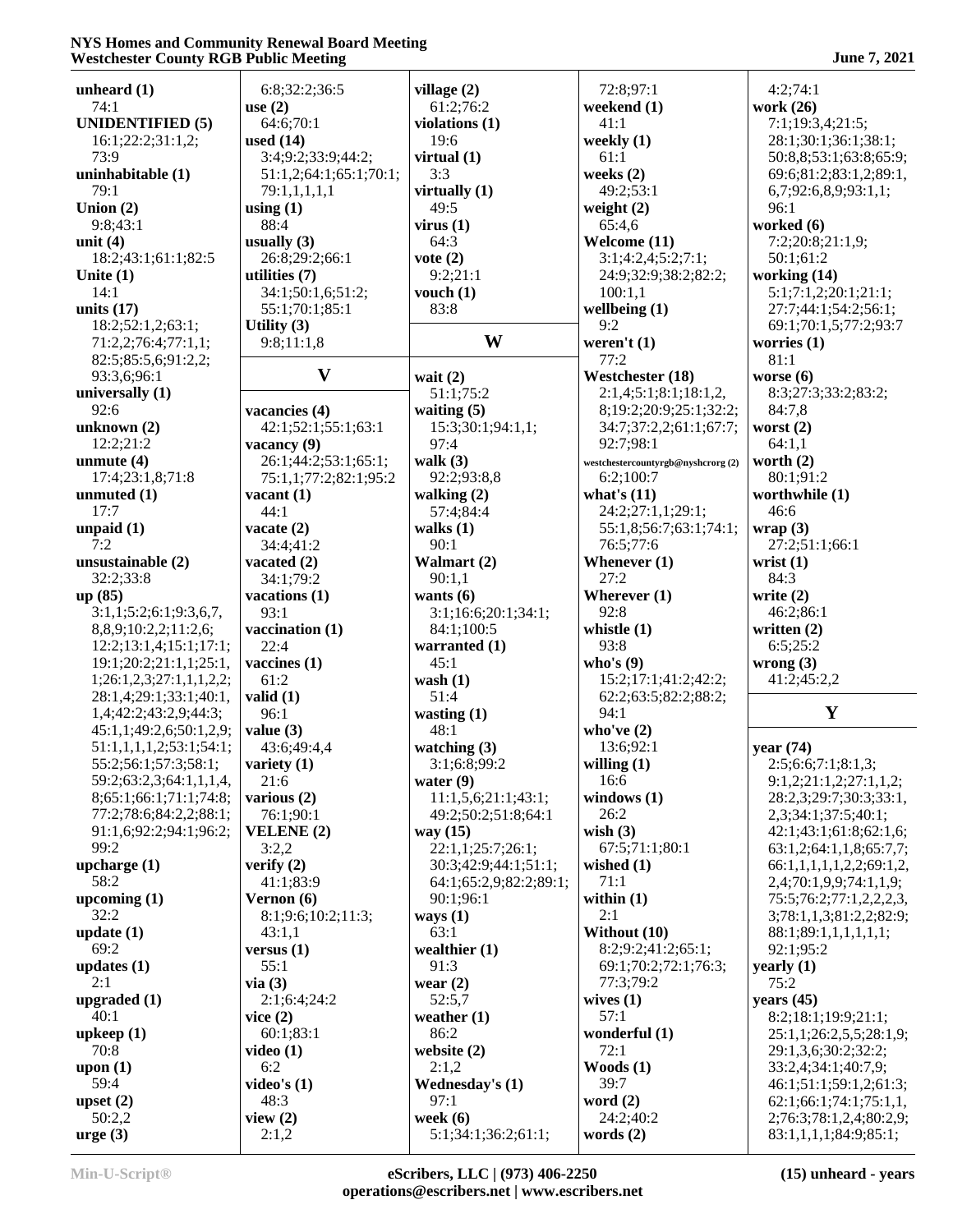| 95:1                           | 85:1,2;86:1,2;87:1,2;                          | 9:6;11:3                                       | 28:4                                | 61:1,2;62:1,2;63:1,2;    |
|--------------------------------|------------------------------------------------|------------------------------------------------|-------------------------------------|--------------------------|
| year's $(2)$                   | 88:1,2;89:1,2;90:1,2;                          | 13.5(1)                                        | 2.4(2)                              | 64:1,2;65:1,2;66:1,2;    |
| 12:4;63:1                      | 91:1,2;92:1,2;93:1,2;                          | 64:1                                           | 20:1;28:2                           | 67:1,2;68:1,2;69:1,2;    |
| yep(2)                         | 94:1,2;95:1,2;96:1,2;                          | 14(1)                                          | 2.6(1)                              | 70:1,2;71:1,2;72:1,2;    |
| 4:2;97:5                       | 97:1,2;98:1,2;99:1,2;                          | 43:9                                           | 27:1                                | 73:1,2;74:1,2;75:1,2;    |
| Yonkers (10)                   | 100:1,2                                        | 15(3)                                          | 20(1)                               | 76:1,2;77:1,2;78:1,2;    |
| 8:1;9:7;10:2,9;11:4;           |                                                | 62:2,2;63:1                                    | 70:1                                | 79:1,2;80:1,2;81:1,2;    |
| 18:2;27:1,1;83:2;96:7          | $\mathbf{1}$                                   | 150(1)                                         | 20,000(1)                           | 82:1,2;83:1,2;84:1,2;    |
| York $(14)$                    |                                                | 75:1                                           | 34:2                                | 85:1,2;86:1,2;87:1,2;    |
| 14:2;15:1;19:1;20:1;           | 1(198)                                         | 154(1)                                         | 200,000(1)                          | 88:1,2;89:1,2;90:1,2;    |
| 26:2;33:2;41:2;42:2;           | 2:1,2;3:1,2;4:1,2;5:1,                         | 91:2                                           | 12:1                                | 91:1,2;92:1,2;93:1,2;    |
| 44:8;61:5;83:1,2,4;            | 2; 6: 1, 2; 7: 1, 2; 8: 1, 2; 9: 1,            | 18(3)                                          | 2019(8)                             | 94:1,2;95:1,2;96:1,2;    |
| 99:9                           | 2;10:1,2;11:1,2;12:1,2;                        | 70:9;76:2;77:1                                 | 8:1,5;19:1;41:6;54:1,               | 97:1,2;98:1,2;99:1,2;    |
| Yorkers (1)                    | 13:1,2;14:1,2;15:1,2;                          | 1930(1)                                        | 9;55:2;65:1                         | 100:1,2                  |
| 2:8                            | 16:1,2;17:1,2;18:1,2;                          | 78:8                                           | 2020(5)                             | $3-(2)$                  |
| young $(1)$                    | 19:1,2;20:1,2;21:1,2;                          | 1972(1)                                        | 7:1;8:1,2;26:6;41:1                 | 84:1,2                   |
| 40:4                           | 22:1,2;23:1,2;24:1,2;                          | 96:1                                           | 2021(5)                             | 3,000(1)                 |
| younger $(1)$                  | 25:1,2;26:1,2;27:1,2;                          | 1974(2)                                        | 2:1;3:1;8:1,1;21:2                  | 85:6                     |
| 65:1                           | 28:1,2;29:1,2;30:1,2;                          | 2:1;96:1                                       | $202-1(1)$                          | 3.8(2)                   |
|                                | 31:1,2;32:1,2;33:1,2;                          | 1975(1)                                        | 2:9                                 | 9:7:11:4                 |
| $\mathbf{Z}$                   | 34:1,2;35:1,2;36:1,2;                          | 96:1                                           | 2022(2)                             | 30,000(1)                |
|                                | 37:1,2;38:1,2;39:1,2;                          | 1980s(1)                                       | 2:1;3:2                             | 75:5                     |
| zero $(13)$                    | 40:1,2;41:1,2;42:1,2;                          | 32:2                                           | 217(1)                              | 30.7(2)                  |
| 59:1,9;66:1,1,1;78:1;          | 43:1,2;44:1,2;45:1,2;                          | 1st $(5)$                                      | 20:2                                | 9:8;11:8                 |
| 81:2,2;88:2;90:2;91:4;         | 46:1,2;47:1,2;48:1,2;                          | 2:1;3:1;14:9;35:1,1                            | 21st(1)                             | 300(1)                   |
| 93:1;96:1                      | 49:1,2;50:1,2;51:1,2;                          |                                                | 3:9                                 | 13:1                     |
| zero- $(2)$                    | 52:1,2;53:1,2;54:1,2;                          | $\boldsymbol{2}$                               | 24(1)                               | 30s(1)                   |
| 59:8,9                         | 55:1,2;56:1,2;57:1,2;                          |                                                | 43:8                                | 57:1                     |
| zero-zero $(2)$                | 58:1,2;59:1,2;60:1,2;                          | 2(198)                                         | 25(2)                               | 30th $(2)$               |
| 26:6;27:1                      | 61:1,2;62:1,2;63:1,2;                          | 2:1,2;3:1,2;4:1,2;5:1,                         | 65:1;84:1                           | 2:1;3:2                  |
| $\mathrm{Zoom}\left( 2\right)$ | 64:1,2;65:1,2;66:1,2;                          | 2;6:1,2;7:1,2;8:1,2;9:1,                       | 250(1)                              | 31st(1)                  |
| 3:6;6:4                        | 67:1,2;68:1,2;69:1,2;                          | 2;10:1,2;11:1,2;12:1,2;                        | 12:2                                | 42:1                     |
|                                |                                                |                                                |                                     |                          |
|                                |                                                |                                                |                                     | 340(1)                   |
| $\boldsymbol{0}$               | 70:1,2;71:1,2;72:1,2;                          | 13:1,2;14:1,2;15:1,2;<br>16:1,2;17:1,2;18:1,2; | 27(1)<br>75:1                       | 43:1                     |
|                                | 73:1,2;74:1,2;75:1,2;<br>76:1,2;77:1,2;78:1,2; | 19:1,2;20:1,2;21:1,2;                          |                                     | 37(1)                    |
| 0(198)                         | 79:1,2;80:1,2;81:1,2;                          | 22:1,2;23:1,2;24:1,2;                          | 27,000 (1)<br>37:3                  | 83:1                     |
| 2:1,2;3:1,2;4:1,2;5:1,         | 82:1,2;83:1,2;84:1,2;                          | 25:1,2;26:1,2;27:1,2;                          | 27.5(1)                             | 38(1)                    |
| 2;6:1,2;7:1,2;8:1,2;9:1,       | 85:1,2;86:1,2;87:1,2;                          | 28:1,2;29:1,2;30:1,2;                          | 64:1                                | 83:1                     |
| 2;10:1,2;11:1,2;12:1,2;        | 88:1,2;89:1,2;90:1,2;                          | 31:1,2;32:1,2;33:1,2;                          | 29(1)                               |                          |
| 13:1,2;14:1,2;15:1,2;          | 91:1,2;92:1,2;93:1,2;                          | 34:1,2;35:1,2;36:1,2;                          | 64:2                                | $\overline{\mathbf{4}}$  |
| 16:1,2;17:1,2;18:1,2;          | 94:1,2;95:1,2;96:1,2;                          | 37:1,2;38:1,2;39:1,2;                          |                                     |                          |
| 19:1,2;20:1,2;21:1,2;          | 97:1,2;98:1,2;99:1,2;                          | 40:1,2;41:1,2;42:1,2;                          | $\overline{\mathbf{3}}$             | 4 (198)                  |
| 22:1,2;23:1,2;24:1,2;          | 100:1,2                                        | 43:1,2;44:1,2;45:1,2;                          |                                     | 2:1,2;3:1,2;4:1,2;5:1,   |
| 25:1,2;26:1,2;27:1,2;          | 1.8(1)                                         | 46:1,2;47:1,2;48:1,2;                          | 3(198)                              | 2;6:1,2;7:1,2;8:1,2;9:1, |
| 28:1,2;29:1,2;30:1,2;          | 33:4                                           | 49:1,2;50:1,2;51:1,2;                          | 2:1,2;3:1,2;4:1,2;5:1,              | 2;10:1,2;11:1,2;12:1,2;  |
| 31:1,2;32:1,2;33:1,2;          | 10(3)                                          | 52:1,2;53:1,2;54:1,2;                          | 2; 6: 1, 2; 7: 1, 2; 8: 1, 2; 9: 1, | 13:1,2;14:1,2;15:1,2;    |
| 34:1,2;35:1,2;36:1,2;          | 20:2;84:1;85:5                                 | 55:1,2;56:1,2;57:1,2;                          | 2;10:1,2;11:1,2;12:1,2;             | 16:1,2;17:1,2;18:1,2;    |
| 37:1,2;38:1,2;39:1,2;          | 10,000(1)                                      | 58:1,2;59:1,2;60:1,2;                          | 13:1,2;14:1,2;15:1,2;               | 19:1,2;20:1,2;21:1,2;    |
| 40:1,2;41:1,2;42:1,2;          | 37:5                                           | 61:1,2;62:1,2;63:1,2;                          | 16:1,2;17:1,2;18:1,2;               | 22:1,2;23:1,2;24:1,2;    |
| 43:1,2;44:1,2;45:1,2;          | 100(6)                                         | 64:1,2;65:1,2;66:1,2;                          | 19:1,2;20:1,2;21:1,2;               | 25:1,2;26:1,2;27:1,2;    |
| 46:1,2;47:1,2;48:1,2;          | 66:1;77:1;83:1;85:1;                           | 67:1,2;68:1,2;69:1,2;                          | 22:1,2;23:1,2;24:1,2;               | 28:1,2;29:1,2;30:1,2;    |
| 49:1,2;50:1,2;51:1,2;          | 96:1;98:4                                      | 70:1,2;71:1,2;72:1,2;                          | 25:1,2;26:1,2;27:1,2;               | 31:1,2;32:1,2;33:1,2;    |
| 52:1,2;53:1,2;54:1,2;          | 100-year-old $(1)$                             | 73:1,2;74:1,2;75:1,2;                          | 28:1,2;29:1,2;30:1,2;               | 34:1,2;35:1,2;36:1,2;    |
| 55:1,2;56:1,2;57:1,2;          | 64:2                                           | 76:1,2;77:1,2;78:1,2;                          | 31:1,2;32:1,2;33:1,2;               | 37:1,2;38:1,2;39:1,2;    |
| 58:1,2;59:1,2;60:1,2;          | 11(1)                                          | 79:1,2;80:1,2;81:1,2;                          | 34:1,2;35:1,2;36:1,2;               | 40:1,2;41:1,2;42:1,2;    |
| 61:1,2;62:1,2;63:1,2;          | 43:9                                           | 82:1,2;83:1,2;84:1,2;                          | 37:1,2;38:1,2;39:1,2;               | 43:1,2;44:1,2;45:1,2;    |
| 64:1,2;65:1,2;66:1,2;          | 12(1)                                          | 85:1,2;86:1,2;87:1,2;                          | 40:1,2;41:1,2;42:1,2;               | 46:1,2;47:1,2;48:1,2;    |
| 67:1,2;68:1,2;69:1,2;          | 72:6                                           | 88:1,2;89:1,2;90:1,2;                          | 43:1,2;44:1,2;45:1,2;               | 49:1,2;50:1,2;51:1,2;    |
| 70:1,2;71:1,2;72:1,2;          | 120(1)                                         | 91:1,2;92:1,2;93:1,2;                          | 46:1,2;47:1,2;48:1,2;               | 52:1,2;53:1,2;54:1,2;    |
| 73:1,2;74:1,2;75:1,2;          | 12:1                                           | 94:1,2;95:1,2;96:1,2;                          | 49:1,2;50:1,2;51:1,2;               | 55:1,2;56:1,2;57:1,2;    |
| 76:1,2;77:1,2;78:1,2;          | 13(1)                                          | 97:1,2;98:1,2;99:1,2;                          | 52:1,2;53:1,2;54:1,2;               | 58:1,2;59:1,2;60:1,2;    |
| 79:1,2;80:1,2;81:1,2;          | 76:2                                           | 100:1,2                                        | 55:1,2;56:1,2;57:1,2;               | 61:1,2;62:1,2;63:1,2;    |
| 82:1,2;83:1,2;84:1,2;          | 13.2(2)                                        | 2.1(1)                                         | 58:1,2;59:1,2;60:1,2;               | 64:1,2;65:1,2;66:1,2;    |